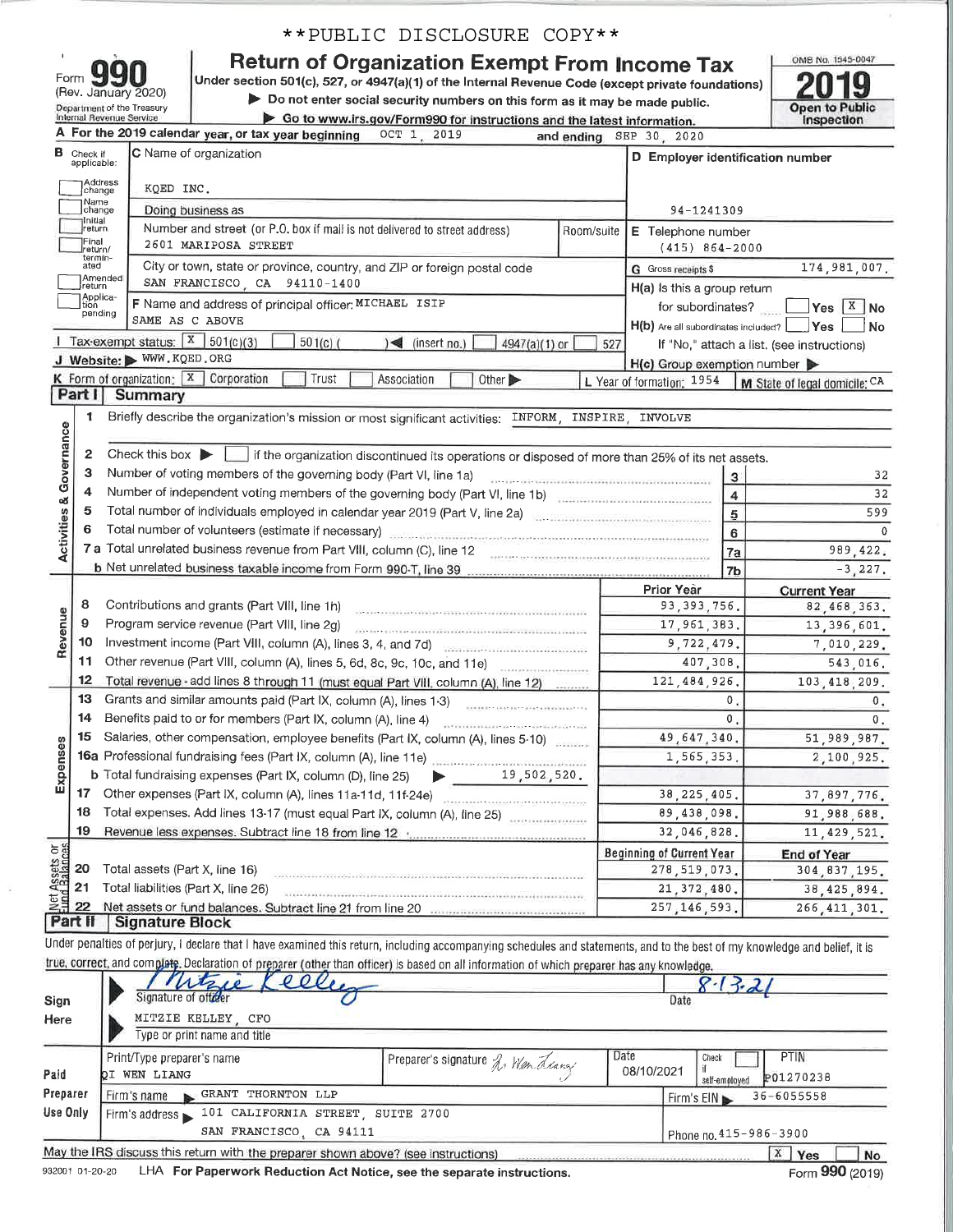# (Rev. January 2020) **Cxempt Organization Return** Manuary 2020) **Canadia Return 8868 Application for Automatic Extension of Time To File an**

Department of the Treasury Internal Revenue Service

**| File a separate application for each return.**

**| Go to www.irs.gov/Form8868 for the latest information.**

Electronic filing (e-file). You can electronically file Form 8868 to request a 6-month automatic extension of time to file any of the filing of this form, visit www.irs.gov/e-file-providers/e-file-for-charities-and-non-profits. forms listed below with the exception of Form 8870, Information Return for Transfers Associated With Certain Personal Benefit Contracts, for which an extension request must be sent to the IRS in paper format (see instructions). For more details on the electronic

### **Automatic 6-Month Extension of Time.** Only submit original (no copies needed).

All corporations required to file an income tax return other than Form 990-T (including 1120-C filers), partnerships, REMICs, and trusts must use Form 7004 to request an extension of time to file income tax returns.

| Type or                                                                                                                                   | Name of exempt organization or other filer, see instructions.                                                                                                                                                                                                                                                                                                                       |            |                                                                                                                 |              |                                              |      |  |  |  |
|-------------------------------------------------------------------------------------------------------------------------------------------|-------------------------------------------------------------------------------------------------------------------------------------------------------------------------------------------------------------------------------------------------------------------------------------------------------------------------------------------------------------------------------------|------------|-----------------------------------------------------------------------------------------------------------------|--------------|----------------------------------------------|------|--|--|--|
| print                                                                                                                                     | KQED INC.                                                                                                                                                                                                                                                                                                                                                                           | 94-1241309 |                                                                                                                 |              |                                              |      |  |  |  |
| File by the<br>due date for<br>filing your<br>return. See                                                                                 | Number, street, and room or suite no. If a P.O. box, see instructions.<br>2601 MARIPOSA STREET                                                                                                                                                                                                                                                                                      |            |                                                                                                                 |              |                                              |      |  |  |  |
| instructions.<br>City, town or post office, state, and ZIP code. For a foreign address, see instructions.<br>SAN FRANCISCO, CA 94110-1400 |                                                                                                                                                                                                                                                                                                                                                                                     |            |                                                                                                                 |              |                                              |      |  |  |  |
| Enter the Return Code for the return that this application is for (file a separate application for each return)                           |                                                                                                                                                                                                                                                                                                                                                                                     |            |                                                                                                                 |              |                                              |      |  |  |  |
| <b>Application</b><br>Return<br><b>Application</b>                                                                                        |                                                                                                                                                                                                                                                                                                                                                                                     |            |                                                                                                                 |              |                                              |      |  |  |  |
| Is For                                                                                                                                    |                                                                                                                                                                                                                                                                                                                                                                                     | Code       | Is For                                                                                                          |              |                                              | Code |  |  |  |
|                                                                                                                                           | Form 990 or Form 990-EZ                                                                                                                                                                                                                                                                                                                                                             | 01         | Form 990-T (corporation)                                                                                        |              |                                              | 07   |  |  |  |
| Form 990-BL                                                                                                                               |                                                                                                                                                                                                                                                                                                                                                                                     | 02         | Form 1041-A                                                                                                     |              |                                              | 08   |  |  |  |
|                                                                                                                                           | Form 4720 (individual)                                                                                                                                                                                                                                                                                                                                                              | 03         | Form 4720 (other than individual)                                                                               |              |                                              | 09   |  |  |  |
| Form 990-PF                                                                                                                               |                                                                                                                                                                                                                                                                                                                                                                                     | 04         | Form 5227                                                                                                       |              |                                              | 10   |  |  |  |
|                                                                                                                                           | Form 990-T (sec. 401(a) or 408(a) trust)                                                                                                                                                                                                                                                                                                                                            | 05         | Form 6069                                                                                                       |              |                                              | 11   |  |  |  |
|                                                                                                                                           | Form 990-T (trust other than above)                                                                                                                                                                                                                                                                                                                                                 | 06         | Form 8870                                                                                                       |              |                                              | 12   |  |  |  |
|                                                                                                                                           | MITZIE KELLEY<br>• The books are in the care of $\blacktriangleright$ KQED CFO 2601 MARIPOSA STREET SAN - FRANCISCO, CA 94110                                                                                                                                                                                                                                                       |            |                                                                                                                 |              |                                              |      |  |  |  |
| $box \blacktriangleright$                                                                                                                 | Telephone No. $\triangleright$ 415-864-2000<br>If this is for a Group Return, enter the organization's four digit Group Exemption Number (GEN) [If this is for the whole group, check this<br>. If it is for part of the group, check this box $\blacktriangleright$                                                                                                                |            | Fax No. $\blacktriangleright$<br>and attach a list with the names and TINs of all members the extension is for. |              |                                              |      |  |  |  |
| 1<br>2                                                                                                                                    | I request an automatic 6-month extension of time until<br>the organization named above. The extension is for the organization's return for:<br>calendar year ________ or<br>$\blacktriangleright$ $\boxed{\text{X}}$ tax year beginning $\boxed{\text{OCT 1}}$ , 2019<br>If the tax year entered in line 1 is for less than 12 months, check reason:<br>Change in accounting period |            | <b>AUGUST 16, 2021</b><br>, and ending $SEP$ 30, 2020<br>Initial return                                         | Final return | , to file the exempt organization return for |      |  |  |  |
| За                                                                                                                                        | If this application is for Forms 990-BL, 990-PF, 990-T, 4720, or 6069, enter the tentative tax, less<br>any nonrefundable credits. See instructions.                                                                                                                                                                                                                                |            |                                                                                                                 | За           | \$                                           | 0.   |  |  |  |
| b                                                                                                                                         | If this application is for Forms 990-PF, 990-T, 4720, or 6069, enter any refundable credits and                                                                                                                                                                                                                                                                                     |            |                                                                                                                 | 3b           | \$                                           | 0.   |  |  |  |
| estimated tax payments made. Include any prior year overpayment allowed as a credit.                                                      |                                                                                                                                                                                                                                                                                                                                                                                     |            |                                                                                                                 |              |                                              |      |  |  |  |
| <b>Balance due.</b> Subtract line 3b from line 3a. Include your payment with this form, if required, by<br>c<br>3c                        |                                                                                                                                                                                                                                                                                                                                                                                     |            |                                                                                                                 |              |                                              |      |  |  |  |
|                                                                                                                                           | using EFTPS (Electronic Federal Tax Payment System). See instructions.<br>Caution: If you are going to make an electronic funds withdrawal (direct debit) with this Form 8868, see Form 8453-EO and Form 8879-EO for payment                                                                                                                                                        |            |                                                                                                                 |              |                                              |      |  |  |  |
| instructions.                                                                                                                             |                                                                                                                                                                                                                                                                                                                                                                                     |            |                                                                                                                 |              |                                              |      |  |  |  |
| LHA                                                                                                                                       | For Privacy Act and Paperwork Reduction Act Notice, see instructions.                                                                                                                                                                                                                                                                                                               |            |                                                                                                                 |              | Form 8868 (Rev. 1-2020)                      |      |  |  |  |

**COPY**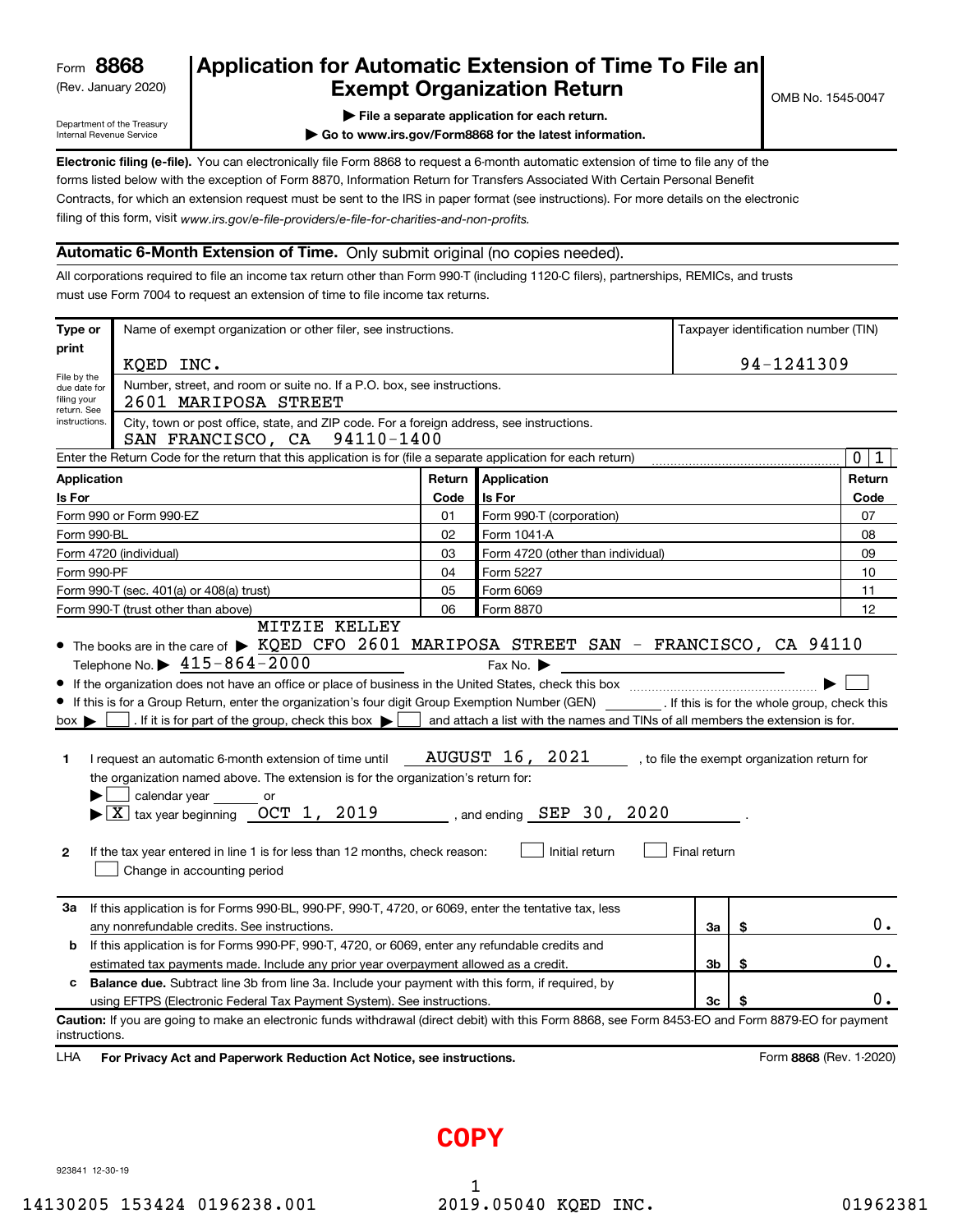|              | KQED INC.<br>Form 990 (2019)<br>Part III   Statement of Program Service Accomplishments                       |                                                                                                                                              | 94-1241309<br>Page 2          |
|--------------|---------------------------------------------------------------------------------------------------------------|----------------------------------------------------------------------------------------------------------------------------------------------|-------------------------------|
|              |                                                                                                               |                                                                                                                                              | X                             |
|              |                                                                                                               |                                                                                                                                              |                               |
| 1            | Briefly describe the organization's mission:<br>SEE SCHEDULE O                                                |                                                                                                                                              |                               |
|              |                                                                                                               |                                                                                                                                              |                               |
|              |                                                                                                               |                                                                                                                                              |                               |
|              |                                                                                                               |                                                                                                                                              |                               |
|              |                                                                                                               |                                                                                                                                              |                               |
| $\mathbf{2}$ |                                                                                                               | Did the organization undertake any significant program services during the year which were not listed on the                                 |                               |
|              | prior Form 990 or 990-EZ?                                                                                     |                                                                                                                                              | $\sqrt{Y}$ es $\sqrt{X}$ No   |
|              | If "Yes," describe these new services on Schedule O.                                                          |                                                                                                                                              |                               |
| 3            |                                                                                                               | Did the organization cease conducting, or make significant changes in how it conducts, any program services?                                 | $\sqrt{Y}$ es $\sqrt{X}$ No   |
|              | If "Yes," describe these changes on Schedule O.                                                               |                                                                                                                                              |                               |
| 4            |                                                                                                               | Describe the organization's program service accomplishments for each of its three largest program services, as measured by expenses.         |                               |
|              |                                                                                                               | Section 501(c)(3) and 501(c)(4) organizations are required to report the amount of grants and allocations to others, the total expenses, and |                               |
|              | revenue, if any, for each program service reported.                                                           |                                                                                                                                              |                               |
| 4a           |                                                                                                               | $\frac{1}{25,085,071.}$ including grants of \$                                                                                               | 1,986,768.<br>) (Revenue \$   |
|              |                                                                                                               | MULTIPLATFORM CONTENT - NEWS, ARTS AND SCIENCE: SEE SCHEDULE O                                                                               |                               |
|              |                                                                                                               |                                                                                                                                              |                               |
|              |                                                                                                               |                                                                                                                                              |                               |
|              |                                                                                                               |                                                                                                                                              |                               |
|              |                                                                                                               |                                                                                                                                              |                               |
|              |                                                                                                               |                                                                                                                                              |                               |
|              |                                                                                                               |                                                                                                                                              |                               |
|              |                                                                                                               |                                                                                                                                              |                               |
|              |                                                                                                               |                                                                                                                                              |                               |
|              |                                                                                                               |                                                                                                                                              |                               |
|              |                                                                                                               |                                                                                                                                              |                               |
|              |                                                                                                               |                                                                                                                                              |                               |
|              |                                                                                                               |                                                                                                                                              |                               |
| 4b           | ) (Expenses \$<br>(Code:                                                                                      | 15,922,141.<br>including grants of \$                                                                                                        | 2, 143, 996.<br>) (Revenue \$ |
|              | TELEVISION: SEE SCHEDULE O                                                                                    |                                                                                                                                              |                               |
|              |                                                                                                               |                                                                                                                                              |                               |
|              |                                                                                                               |                                                                                                                                              |                               |
|              |                                                                                                               |                                                                                                                                              |                               |
|              |                                                                                                               |                                                                                                                                              |                               |
|              |                                                                                                               |                                                                                                                                              |                               |
|              |                                                                                                               |                                                                                                                                              |                               |
|              |                                                                                                               |                                                                                                                                              |                               |
|              |                                                                                                               |                                                                                                                                              |                               |
|              |                                                                                                               |                                                                                                                                              |                               |
|              |                                                                                                               |                                                                                                                                              |                               |
|              |                                                                                                               |                                                                                                                                              |                               |
|              |                                                                                                               |                                                                                                                                              |                               |
|              |                                                                                                               |                                                                                                                                              |                               |
| 4c           |                                                                                                               |                                                                                                                                              |                               |
|              | (Code:<br>) (Expenses \$<br>FM RADIO: SEE SCHEDULE O                                                          |                                                                                                                                              | 9,100,127.<br>) (Revenue \$   |
|              |                                                                                                               |                                                                                                                                              |                               |
|              |                                                                                                               |                                                                                                                                              |                               |
|              |                                                                                                               |                                                                                                                                              |                               |
|              |                                                                                                               |                                                                                                                                              |                               |
|              |                                                                                                               |                                                                                                                                              |                               |
|              |                                                                                                               |                                                                                                                                              |                               |
|              |                                                                                                               |                                                                                                                                              |                               |
|              |                                                                                                               |                                                                                                                                              |                               |
|              |                                                                                                               |                                                                                                                                              |                               |
|              |                                                                                                               |                                                                                                                                              |                               |
|              |                                                                                                               |                                                                                                                                              |                               |
|              |                                                                                                               |                                                                                                                                              |                               |
|              |                                                                                                               |                                                                                                                                              |                               |
| 4d           | Other program services (Describe on Schedule O.)                                                              |                                                                                                                                              |                               |
|              | 10,079,256. including grants of \$<br>(Expenses \$<br>4e Total program service expenses $\blacktriangleright$ | (Revenue \$<br>60,071,218.                                                                                                                   | 165, 710.                     |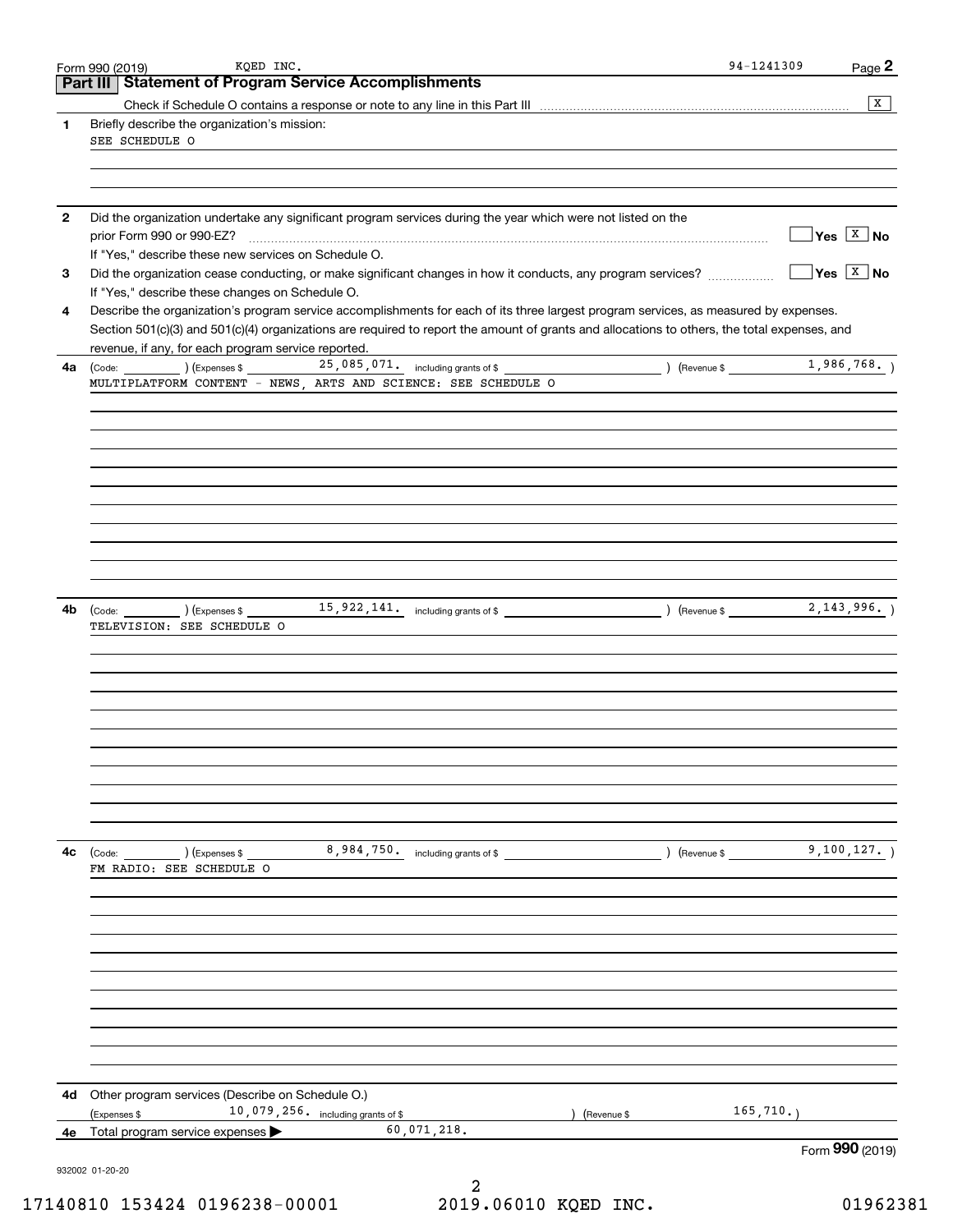|     | 94-1241309<br>KQED INC.<br>Form 990 (2019)                                                                                            |                 |             | $Page$ <sup>3</sup> |
|-----|---------------------------------------------------------------------------------------------------------------------------------------|-----------------|-------------|---------------------|
|     | <b>Part IV   Checklist of Required Schedules</b>                                                                                      |                 |             |                     |
|     |                                                                                                                                       |                 | Yes         | No                  |
| 1.  | Is the organization described in section $501(c)(3)$ or $4947(a)(1)$ (other than a private foundation)?                               |                 |             |                     |
|     |                                                                                                                                       | 1               | х           |                     |
| 2   |                                                                                                                                       | $\overline{2}$  | $\mathbf x$ |                     |
| З   | Did the organization engage in direct or indirect political campaign activities on behalf of or in opposition to candidates for       |                 |             |                     |
|     |                                                                                                                                       | 3               |             | x                   |
| 4   | Section 501(c)(3) organizations. Did the organization engage in lobbying activities, or have a section 501(h) election in effect      |                 |             |                     |
|     |                                                                                                                                       | 4               | x           |                     |
| 5   | Is the organization a section 501(c)(4), 501(c)(5), or 501(c)(6) organization that receives membership dues, assessments, or          |                 |             |                     |
|     |                                                                                                                                       | 5               |             | x                   |
| 6   | Did the organization maintain any donor advised funds or any similar funds or accounts for which donors have the right to             |                 |             |                     |
|     | provide advice on the distribution or investment of amounts in such funds or accounts? If "Yes," complete Schedule D, Part I          | 6               |             | х                   |
| 7   | Did the organization receive or hold a conservation easement, including easements to preserve open space,                             |                 |             |                     |
|     |                                                                                                                                       | $\overline{7}$  |             | х                   |
| 8   | Did the organization maintain collections of works of art, historical treasures, or other similar assets? If "Yes," complete          |                 |             |                     |
|     |                                                                                                                                       | 8               |             | х                   |
| 9   | Did the organization report an amount in Part X, line 21, for escrow or custodial account liability, serve as a custodian for         |                 |             |                     |
|     | amounts not listed in Part X; or provide credit counseling, debt management, credit repair, or debt negotiation services?             |                 |             |                     |
|     |                                                                                                                                       | 9               |             | х                   |
| 10  | Did the organization, directly or through a related organization, hold assets in donor-restricted endowments                          |                 |             |                     |
|     |                                                                                                                                       | 10              | X           |                     |
| 11  | If the organization's answer to any of the following questions is "Yes," then complete Schedule D, Parts VI, VII, VIII, IX, or X      |                 |             |                     |
|     | as applicable.                                                                                                                        |                 |             |                     |
|     | a Did the organization report an amount for land, buildings, and equipment in Part X, line 10? If "Yes," complete Schedule D,         |                 | X           |                     |
|     |                                                                                                                                       | 11a             |             |                     |
|     | <b>b</b> Did the organization report an amount for investments - other securities in Part X, line 12, that is 5% or more of its total |                 |             | х                   |
|     |                                                                                                                                       | 11b             |             |                     |
|     | c Did the organization report an amount for investments - program related in Part X, line 13, that is 5% or more of its total         | 11c             |             | х                   |
|     | d Did the organization report an amount for other assets in Part X, line 15, that is 5% or more of its total assets reported in       |                 |             |                     |
|     |                                                                                                                                       | <b>11d</b>      |             | х                   |
|     |                                                                                                                                       | 11e             | X           |                     |
| f   | Did the organization's separate or consolidated financial statements for the tax year include a footnote that addresses               |                 |             |                     |
|     | the organization's liability for uncertain tax positions under FIN 48 (ASC 740)? If "Yes," complete Schedule D, Part X                | 11f             | х           |                     |
|     | 12a Did the organization obtain separate, independent audited financial statements for the tax year? If "Yes," complete               |                 |             |                     |
|     |                                                                                                                                       | 12a             | х           |                     |
|     | <b>b</b> Was the organization included in consolidated, independent audited financial statements for the tax year?                    |                 |             |                     |
|     | If "Yes," and if the organization answered "No" to line 12a, then completing Schedule D, Parts XI and XII is optional                 | 12b             |             | x                   |
| 13  |                                                                                                                                       | 13              |             | x                   |
| 14a | Did the organization maintain an office, employees, or agents outside of the United States?                                           | 14a             |             | X                   |
|     | <b>b</b> Did the organization have aggregate revenues or expenses of more than \$10,000 from grantmaking, fundraising, business,      |                 |             |                     |
|     | investment, and program service activities outside the United States, or aggregate foreign investments valued at \$100,000            |                 |             |                     |
|     |                                                                                                                                       | 14b             |             | х                   |
| 15  | Did the organization report on Part IX, column (A), line 3, more than \$5,000 of grants or other assistance to or for any             |                 |             |                     |
|     |                                                                                                                                       | 15              |             | x                   |
| 16  | Did the organization report on Part IX, column (A), line 3, more than \$5,000 of aggregate grants or other assistance to              |                 |             |                     |
|     |                                                                                                                                       | 16              |             | x                   |
| 17  | Did the organization report a total of more than \$15,000 of expenses for professional fundraising services on Part IX,               |                 |             |                     |
|     |                                                                                                                                       | 17              | х           |                     |
| 18  | Did the organization report more than \$15,000 total of fundraising event gross income and contributions on Part VIII, lines          |                 |             |                     |
|     |                                                                                                                                       | 18              |             | x                   |
| 19  | Did the organization report more than \$15,000 of gross income from gaming activities on Part VIII, line 9a? If "Yes."                |                 |             |                     |
|     |                                                                                                                                       | 19              |             | x                   |
|     |                                                                                                                                       | 20a             |             | x                   |
| b   | If "Yes" to line 20a, did the organization attach a copy of its audited financial statements to this return?                          | 20 <sub>b</sub> |             |                     |
| 21  | Did the organization report more than \$5,000 of grants or other assistance to any domestic organization or                           |                 |             |                     |
|     |                                                                                                                                       | 21              |             | х                   |
|     | 932003 01-20-20                                                                                                                       |                 |             | Form 990 (2019)     |

932003 01-20-20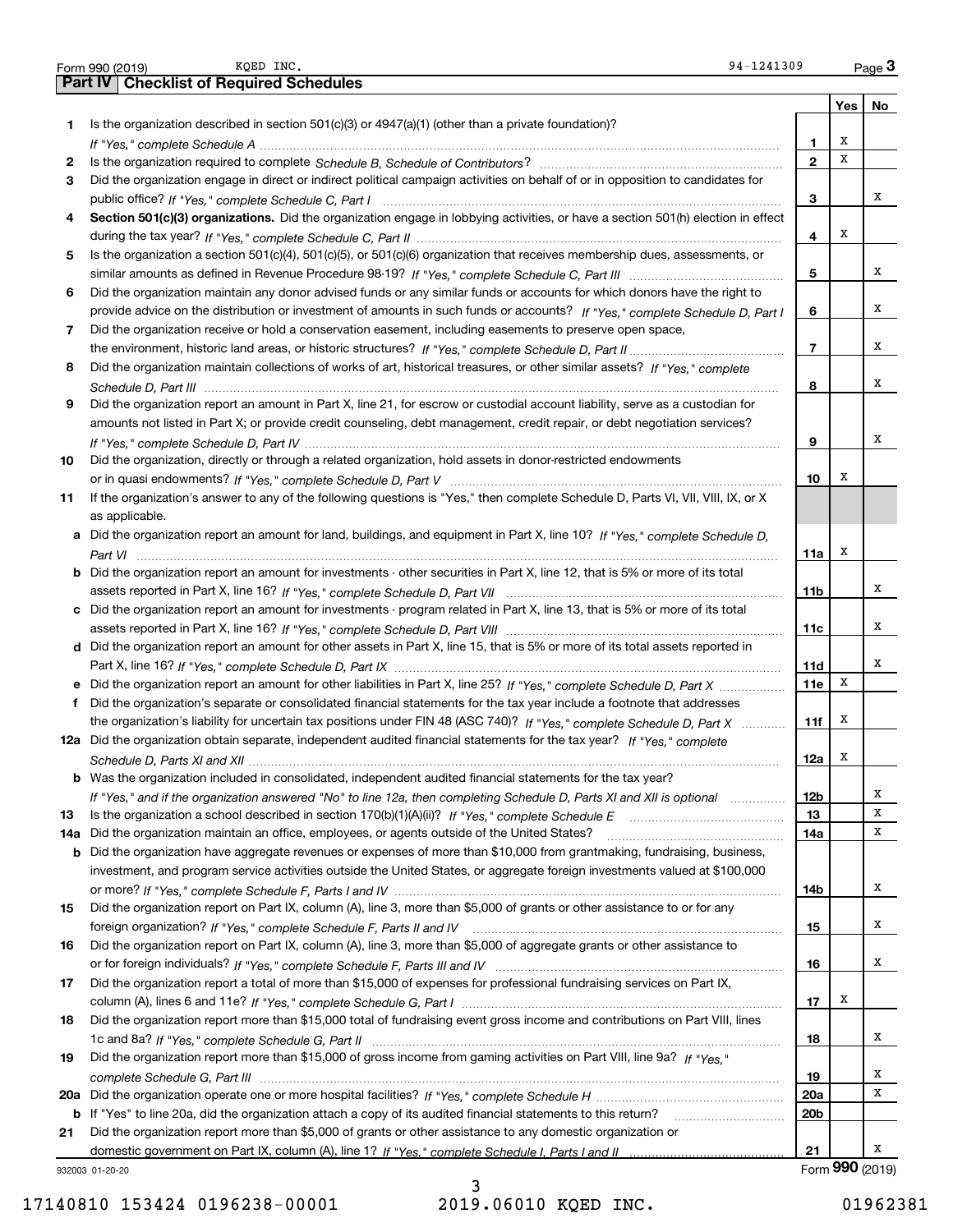|               | KQED INC.<br>94-1241309<br>Form 990 (2019)                                                                                   |                 |     | Page 4          |
|---------------|------------------------------------------------------------------------------------------------------------------------------|-----------------|-----|-----------------|
|               | Part IV   Checklist of Required Schedules (continued)                                                                        |                 |     |                 |
|               |                                                                                                                              |                 | Yes | No              |
| 22            | Did the organization report more than \$5,000 of grants or other assistance to or for domestic individuals on                |                 |     |                 |
|               |                                                                                                                              | 22              |     | х               |
| 23            | Did the organization answer "Yes" to Part VII, Section A, line 3, 4, or 5 about compensation of the organization's current   |                 |     |                 |
|               | and former officers, directors, trustees, key employees, and highest compensated employees? If "Yes," complete               |                 |     |                 |
|               |                                                                                                                              | 23              | X   |                 |
|               | 24a Did the organization have a tax-exempt bond issue with an outstanding principal amount of more than \$100,000 as of the  |                 |     |                 |
|               | last day of the year, that was issued after December 31, 2002? If "Yes," answer lines 24b through 24d and complete           |                 |     |                 |
|               |                                                                                                                              | 24a             |     | х               |
|               | <b>b</b> Did the organization invest any proceeds of tax-exempt bonds beyond a temporary period exception?                   | 24b             |     |                 |
|               | c Did the organization maintain an escrow account other than a refunding escrow at any time during the year to defease       |                 |     |                 |
|               |                                                                                                                              | 24c             |     |                 |
|               |                                                                                                                              | 24d             |     |                 |
|               | 25a Section 501(c)(3), 501(c)(4), and 501(c)(29) organizations. Did the organization engage in an excess benefit             |                 |     |                 |
|               |                                                                                                                              | 25a             |     | x               |
|               | b Is the organization aware that it engaged in an excess benefit transaction with a disqualified person in a prior year, and |                 |     |                 |
|               | that the transaction has not been reported on any of the organization's prior Forms 990 or 990-EZ? If "Yes," complete        |                 |     |                 |
|               | Schedule L, Part I                                                                                                           | 25 <sub>b</sub> |     | х               |
| 26            | Did the organization report any amount on Part X, line 5 or 22, for receivables from or payables to any current              |                 |     |                 |
|               | or former officer, director, trustee, key employee, creator or founder, substantial contributor, or 35%                      |                 |     | х               |
|               |                                                                                                                              | 26              |     |                 |
| 27            | Did the organization provide a grant or other assistance to any current or former officer, director, trustee, key employee,  |                 |     |                 |
|               | creator or founder, substantial contributor or employee thereof, a grant selection committee member, or to a 35% controlled  |                 |     | х               |
|               | entity (including an employee thereof) or family member of any of these persons? If "Yes," complete Schedule L, Part III     | 27              |     |                 |
| 28            | Was the organization a party to a business transaction with one of the following parties (see Schedule L, Part IV            |                 |     |                 |
|               | instructions, for applicable filing thresholds, conditions, and exceptions):                                                 |                 |     |                 |
|               | a A current or former officer, director, trustee, key employee, creator or founder, or substantial contributor? If           |                 |     | х               |
|               |                                                                                                                              | 28a             |     | х               |
|               |                                                                                                                              | 28b             |     |                 |
|               | c A 35% controlled entity of one or more individuals and/or organizations described in lines 28a or 28b? If                  |                 |     | х               |
|               |                                                                                                                              | 28c<br>29       | X   |                 |
| 29<br>30      | Did the organization receive contributions of art, historical treasures, or other similar assets, or qualified conservation  |                 |     |                 |
|               |                                                                                                                              | 30              |     | x               |
| 31            | Did the organization liquidate, terminate, or dissolve and cease operations? If "Yes," complete Schedule N, Part I           | 31              |     | х               |
| 32            | Did the organization sell, exchange, dispose of, or transfer more than 25% of its net assets? If "Yes," complete             |                 |     |                 |
|               |                                                                                                                              | 32              |     | Х               |
| 33            | Did the organization own 100% of an entity disregarded as separate from the organization under Regulations                   |                 |     |                 |
|               |                                                                                                                              | 33              |     | х               |
| 34            | Was the organization related to any tax-exempt or taxable entity? If "Yes," complete Schedule R, Part II, III, or IV, and    |                 |     |                 |
|               |                                                                                                                              | 34              | х   |                 |
|               | 35a Did the organization have a controlled entity within the meaning of section 512(b)(13)?                                  | <b>35a</b>      | X   |                 |
|               | b If "Yes" to line 35a, did the organization receive any payment from or engage in any transaction with a controlled entity  |                 |     |                 |
|               |                                                                                                                              | 35 <sub>b</sub> |     | х               |
| 36            | Section 501(c)(3) organizations. Did the organization make any transfers to an exempt non-charitable related organization?   |                 |     |                 |
|               |                                                                                                                              | 36              |     | х               |
| 37            | Did the organization conduct more than 5% of its activities through an entity that is not a related organization             |                 |     |                 |
|               |                                                                                                                              | 37              |     | x               |
| 38            | Did the organization complete Schedule O and provide explanations in Schedule O for Part VI, lines 11b and 19?               |                 |     |                 |
|               | Note: All Form 990 filers are required to complete Schedule O                                                                | 38              | х   |                 |
| <b>Part V</b> | <b>Statements Regarding Other IRS Filings and Tax Compliance</b>                                                             |                 |     |                 |
|               | Check if Schedule O contains a response or note to any line in this Part V                                                   |                 |     |                 |
|               |                                                                                                                              |                 | Yes | No              |
|               | 264<br>1a                                                                                                                    |                 |     |                 |
|               | $\mathbf 0$<br><b>b</b> Enter the number of Forms W-2G included in line 1a. Enter -0- if not applicable<br>1b                |                 |     |                 |
|               | c Did the organization comply with backup withholding rules for reportable payments to vendors and reportable gaming         |                 |     |                 |
|               | (gambling) winnings to prize winners?                                                                                        | 1c              | х   |                 |
|               | 932004 01-20-20                                                                                                              |                 |     | Form 990 (2019) |
|               |                                                                                                                              |                 |     |                 |

4 17140810 153424 0196238-00001 2019.06010 KQED INC. 01962381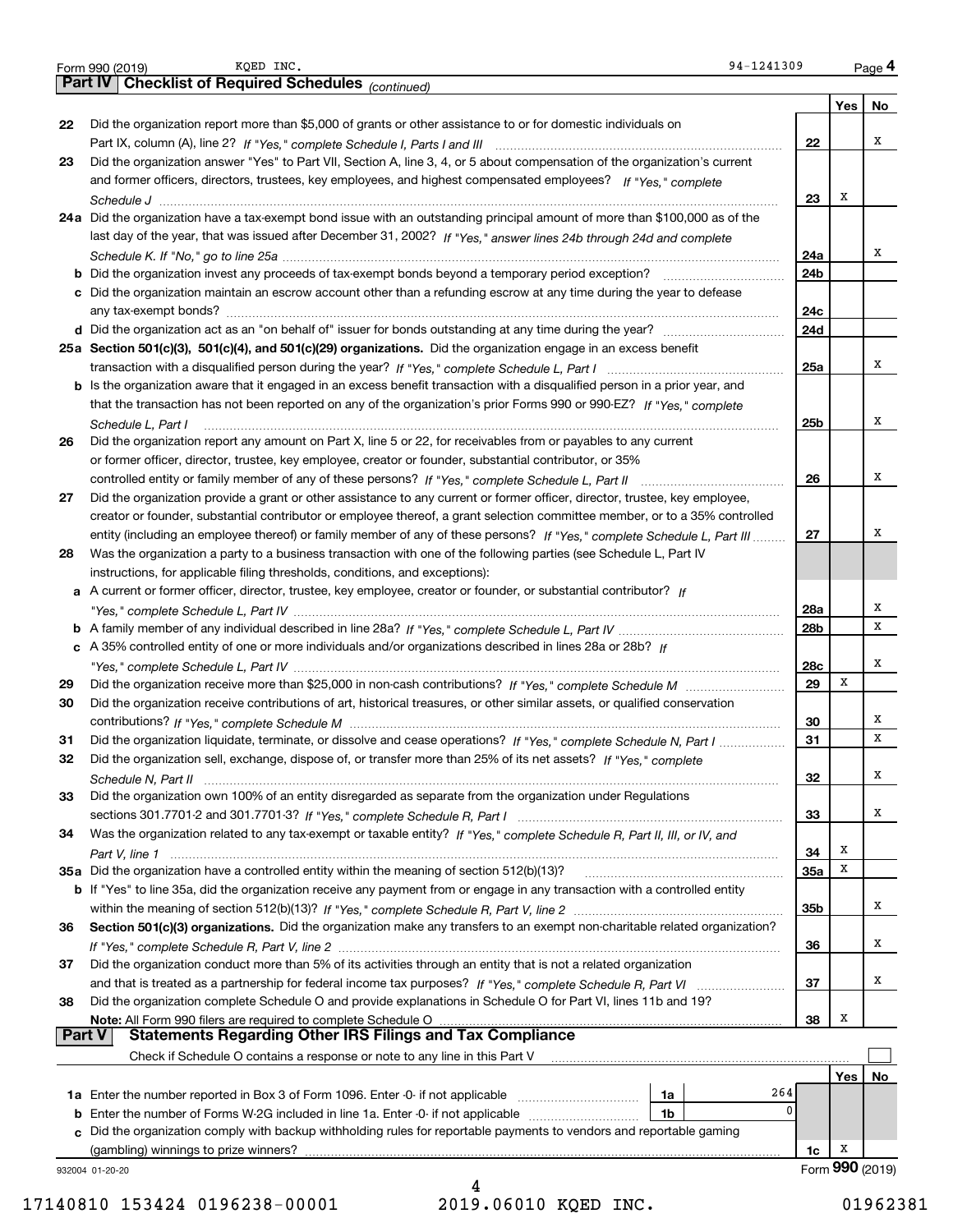|               | KQED INC.<br>Form 990 (2019)                                                                                                                    | 94-1241309      |     |     | Page 5        |  |  |  |  |  |  |  |
|---------------|-------------------------------------------------------------------------------------------------------------------------------------------------|-----------------|-----|-----|---------------|--|--|--|--|--|--|--|
| <b>Part V</b> | Statements Regarding Other IRS Filings and Tax Compliance (continued)                                                                           |                 |     |     |               |  |  |  |  |  |  |  |
|               |                                                                                                                                                 |                 |     | Yes | No            |  |  |  |  |  |  |  |
|               | 2a Enter the number of employees reported on Form W-3, Transmittal of Wage and Tax Statements,                                                  |                 |     |     |               |  |  |  |  |  |  |  |
|               | filed for the calendar year ending with or within the year covered by this return                                                               | 599<br>2a       |     |     |               |  |  |  |  |  |  |  |
|               |                                                                                                                                                 |                 | 2b  | х   |               |  |  |  |  |  |  |  |
|               |                                                                                                                                                 |                 |     |     |               |  |  |  |  |  |  |  |
|               | 3a Did the organization have unrelated business gross income of \$1,000 or more during the year?                                                |                 |     |     |               |  |  |  |  |  |  |  |
| b             |                                                                                                                                                 |                 |     |     |               |  |  |  |  |  |  |  |
|               | 4a At any time during the calendar year, did the organization have an interest in, or a signature or other authority over, a                    |                 |     |     |               |  |  |  |  |  |  |  |
|               | financial account in a foreign country (such as a bank account, securities account, or other financial account)?                                |                 | 4a  |     | х             |  |  |  |  |  |  |  |
|               | <b>b</b> If "Yes," enter the name of the foreign country $\triangleright$                                                                       |                 |     |     |               |  |  |  |  |  |  |  |
|               | See instructions for filing requirements for FinCEN Form 114, Report of Foreign Bank and Financial Accounts (FBAR).                             |                 |     |     |               |  |  |  |  |  |  |  |
| 5a            | Was the organization a party to a prohibited tax shelter transaction at any time during the tax year?                                           |                 | 5a  |     | х             |  |  |  |  |  |  |  |
| b             |                                                                                                                                                 |                 | 5b  |     | х             |  |  |  |  |  |  |  |
| c             |                                                                                                                                                 |                 | 5c  |     |               |  |  |  |  |  |  |  |
|               | 6a Does the organization have annual gross receipts that are normally greater than \$100,000, and did the organization solicit                  |                 |     |     |               |  |  |  |  |  |  |  |
|               | any contributions that were not tax deductible as charitable contributions?                                                                     |                 | 6a  |     | х             |  |  |  |  |  |  |  |
|               | <b>b</b> If "Yes," did the organization include with every solicitation an express statement that such contributions or gifts                   |                 |     |     |               |  |  |  |  |  |  |  |
|               | were not tax deductible?                                                                                                                        |                 | 6b  |     |               |  |  |  |  |  |  |  |
| 7             | Organizations that may receive deductible contributions under section 170(c).                                                                   |                 |     |     |               |  |  |  |  |  |  |  |
| a             | Did the organization receive a payment in excess of \$75 made partly as a contribution and partly for goods and services provided to the payor? |                 | 7a  | x   |               |  |  |  |  |  |  |  |
|               | <b>b</b> If "Yes," did the organization notify the donor of the value of the goods or services provided?                                        |                 | 7b  | х   |               |  |  |  |  |  |  |  |
|               | c Did the organization sell, exchange, or otherwise dispose of tangible personal property for which it was required                             |                 |     |     |               |  |  |  |  |  |  |  |
|               | to file Form 8282?                                                                                                                              |                 | 7c  | x   |               |  |  |  |  |  |  |  |
|               |                                                                                                                                                 | 23<br>7d        |     |     |               |  |  |  |  |  |  |  |
| е             | Did the organization receive any funds, directly or indirectly, to pay premiums on a personal benefit contract?                                 |                 | 7e  |     | Х             |  |  |  |  |  |  |  |
| f             | Did the organization, during the year, pay premiums, directly or indirectly, on a personal benefit contract?                                    |                 | 7f  |     | х             |  |  |  |  |  |  |  |
| g             | If the organization received a contribution of qualified intellectual property, did the organization file Form 8899 as required?                |                 | 7g  |     |               |  |  |  |  |  |  |  |
| h.            | If the organization received a contribution of cars, boats, airplanes, or other vehicles, did the organization file a Form 1098-C?              |                 | 7h  | х   |               |  |  |  |  |  |  |  |
| 8             | Sponsoring organizations maintaining donor advised funds. Did a donor advised fund maintained by the                                            |                 |     |     |               |  |  |  |  |  |  |  |
|               | sponsoring organization have excess business holdings at any time during the year?                                                              |                 | 8   |     |               |  |  |  |  |  |  |  |
| 9             | Sponsoring organizations maintaining donor advised funds.                                                                                       |                 |     |     |               |  |  |  |  |  |  |  |
| a             | Did the sponsoring organization make any taxable distributions under section 4966?                                                              |                 | 9a  |     |               |  |  |  |  |  |  |  |
| b             | Did the sponsoring organization make a distribution to a donor, donor advisor, or related person?                                               |                 | 9b  |     |               |  |  |  |  |  |  |  |
| 10            | Section 501(c)(7) organizations. Enter:                                                                                                         |                 |     |     |               |  |  |  |  |  |  |  |
| а             |                                                                                                                                                 | 10a             |     |     |               |  |  |  |  |  |  |  |
|               | Gross receipts, included on Form 990, Part VIII, line 12, for public use of club facilities                                                     | 10 <sub>b</sub> |     |     |               |  |  |  |  |  |  |  |
| 11            | Section 501(c)(12) organizations. Enter:                                                                                                        |                 |     |     |               |  |  |  |  |  |  |  |
| a             | Gross income from members or shareholders                                                                                                       | 11a             |     |     |               |  |  |  |  |  |  |  |
| b             | Gross income from other sources (Do not net amounts due or paid to other sources against                                                        |                 |     |     |               |  |  |  |  |  |  |  |
|               | amounts due or received from them.)                                                                                                             | 11b             |     |     |               |  |  |  |  |  |  |  |
|               | 12a Section 4947(a)(1) non-exempt charitable trusts. Is the organization filing Form 990 in lieu of Form 1041?                                  |                 | 12a |     |               |  |  |  |  |  |  |  |
|               | <b>b</b> If "Yes," enter the amount of tax-exempt interest received or accrued during the year                                                  | 12b             |     |     |               |  |  |  |  |  |  |  |
| 13            | Section 501(c)(29) qualified nonprofit health insurance issuers.                                                                                |                 |     |     |               |  |  |  |  |  |  |  |
| a             | Is the organization licensed to issue qualified health plans in more than one state?                                                            |                 | 13а |     |               |  |  |  |  |  |  |  |
|               | Note: See the instructions for additional information the organization must report on Schedule O.                                               |                 |     |     |               |  |  |  |  |  |  |  |
|               | <b>b</b> Enter the amount of reserves the organization is required to maintain by the states in which the                                       |                 |     |     |               |  |  |  |  |  |  |  |
|               |                                                                                                                                                 | 13b             |     |     |               |  |  |  |  |  |  |  |
|               |                                                                                                                                                 | 13c             |     |     |               |  |  |  |  |  |  |  |
| 14a           | Did the organization receive any payments for indoor tanning services during the tax year?                                                      |                 | 14a |     | x             |  |  |  |  |  |  |  |
|               | <b>b</b> If "Yes," has it filed a Form 720 to report these payments? If "No," provide an explanation on Schedule O                              |                 | 14b |     |               |  |  |  |  |  |  |  |
| 15            | Is the organization subject to the section 4960 tax on payment(s) of more than \$1,000,000 in remuneration or                                   |                 |     |     |               |  |  |  |  |  |  |  |
|               |                                                                                                                                                 |                 | 15  |     | x             |  |  |  |  |  |  |  |
|               | If "Yes," see instructions and file Form 4720, Schedule N.                                                                                      |                 |     |     |               |  |  |  |  |  |  |  |
| 16            | Is the organization an educational institution subject to the section 4968 excise tax on net investment income?                                 |                 | 16  |     | х             |  |  |  |  |  |  |  |
|               | If "Yes," complete Form 4720, Schedule O.                                                                                                       |                 |     |     | $\mathbf{QQ}$ |  |  |  |  |  |  |  |
|               |                                                                                                                                                 |                 |     |     |               |  |  |  |  |  |  |  |

Form (2019) **990**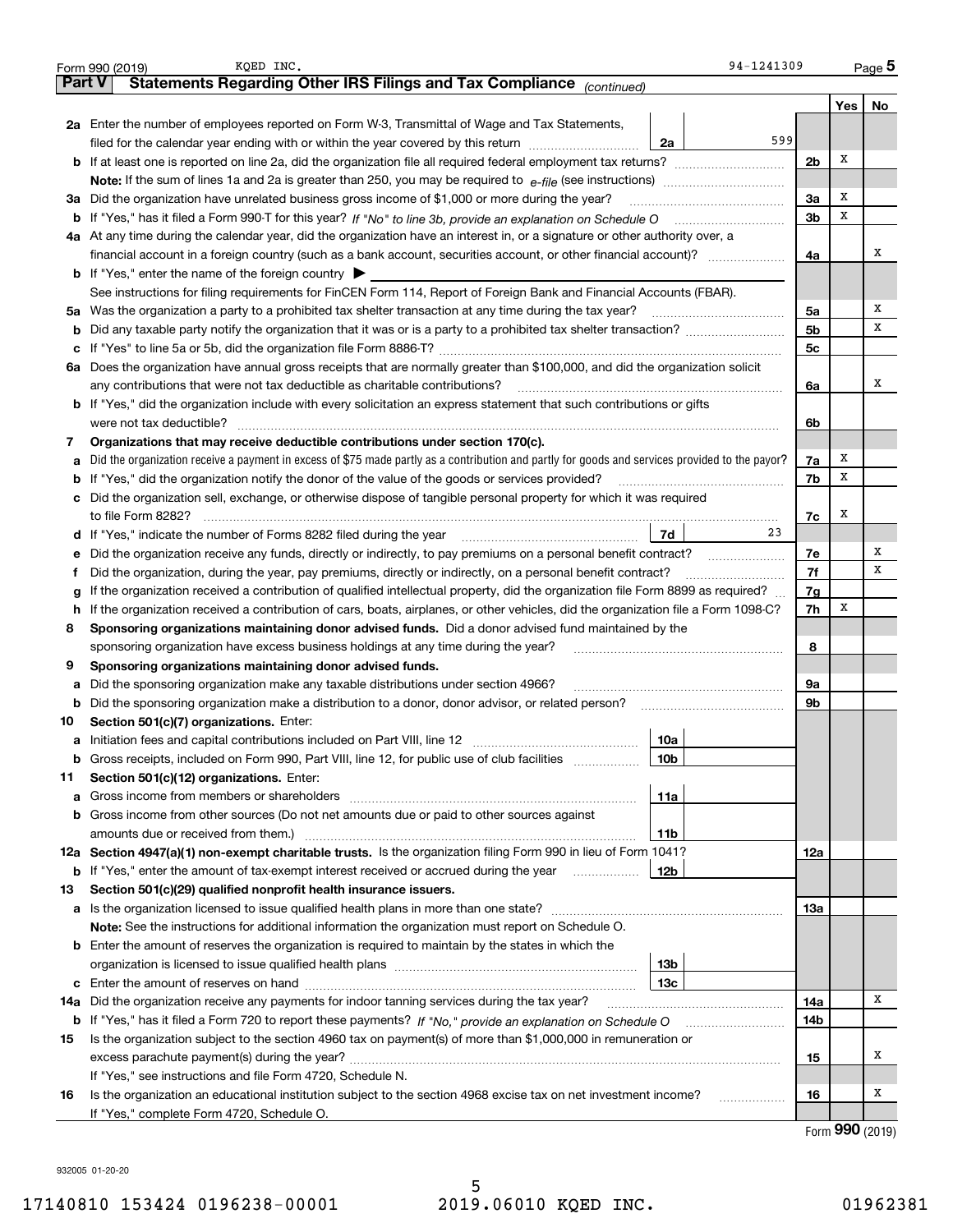|              | Governance, Management, and Disclosure For each "Yes" response to lines 2 through 7b below, and for a "No" response<br>to line 8a, 8b, or 10b below, describe the circumstances, processes, or changes on Schedule O. See instructions. |                 |                 |                |
|--------------|-----------------------------------------------------------------------------------------------------------------------------------------------------------------------------------------------------------------------------------------|-----------------|-----------------|----------------|
|              |                                                                                                                                                                                                                                         |                 |                 | $\overline{X}$ |
|              | <b>Section A. Governing Body and Management</b>                                                                                                                                                                                         |                 |                 |                |
|              |                                                                                                                                                                                                                                         |                 | Yes             | No             |
|              | 32<br><b>1a</b> Enter the number of voting members of the governing body at the end of the tax year <i>manumum</i><br>1a                                                                                                                |                 |                 |                |
|              | If there are material differences in voting rights among members of the governing body, or if the governing                                                                                                                             |                 |                 |                |
|              | body delegated broad authority to an executive committee or similar committee, explain on Schedule O.                                                                                                                                   |                 |                 |                |
|              | 32<br>1b                                                                                                                                                                                                                                |                 |                 |                |
| $\mathbf{2}$ | Did any officer, director, trustee, or key employee have a family relationship or a business relationship with any other                                                                                                                |                 |                 |                |
|              | officer, director, trustee, or key employee?                                                                                                                                                                                            | $\mathbf{2}$    |                 | x              |
| 3            | Did the organization delegate control over management duties customarily performed by or under the direct supervision                                                                                                                   |                 |                 |                |
|              |                                                                                                                                                                                                                                         | 3               |                 | х              |
|              |                                                                                                                                                                                                                                         |                 |                 | х              |
| 4            | Did the organization make any significant changes to its governing documents since the prior Form 990 was filed?                                                                                                                        | 4               |                 | х              |
| 5            |                                                                                                                                                                                                                                         | 5               |                 | x              |
| 6            | Did the organization have members or stockholders?                                                                                                                                                                                      | 6               |                 |                |
|              | 7a Did the organization have members, stockholders, or other persons who had the power to elect or appoint one or                                                                                                                       |                 |                 |                |
|              | more members of the governing body?                                                                                                                                                                                                     | 7a              |                 | x              |
|              | <b>b</b> Are any governance decisions of the organization reserved to (or subject to approval by) members, stockholders, or                                                                                                             |                 |                 |                |
|              | persons other than the governing body?                                                                                                                                                                                                  | 7b              |                 | х              |
| 8            | Did the organization contemporaneously document the meetings held or written actions undertaken during the year by the following:                                                                                                       |                 |                 |                |
| а            |                                                                                                                                                                                                                                         | 8а              | x               |                |
| b            |                                                                                                                                                                                                                                         | 8b              | x               |                |
| 9            | Is there any officer, director, trustee, or key employee listed in Part VII, Section A, who cannot be reached at the                                                                                                                    |                 |                 |                |
|              |                                                                                                                                                                                                                                         | 9               |                 | х              |
|              | Section B. Policies <i>(This Section B requests information about policies not required by the Internal Revenue Code.)</i>                                                                                                              |                 |                 |                |
|              |                                                                                                                                                                                                                                         |                 | Yes             | No             |
|              |                                                                                                                                                                                                                                         | 10a             |                 | х              |
|              | b If "Yes," did the organization have written policies and procedures governing the activities of such chapters, affiliates,                                                                                                            |                 |                 |                |
|              | and branches to ensure their operations are consistent with the organization's exempt purposes?                                                                                                                                         | 10 <sub>b</sub> |                 |                |
|              | 11a Has the organization provided a complete copy of this Form 990 to all members of its governing body before filing the form?                                                                                                         | 11a             | х               |                |
|              | <b>b</b> Describe in Schedule O the process, if any, used by the organization to review this Form 990.                                                                                                                                  |                 |                 |                |
|              |                                                                                                                                                                                                                                         | 12a             | х               |                |
|              |                                                                                                                                                                                                                                         | 12 <sub>b</sub> | x               |                |
|              | c Did the organization regularly and consistently monitor and enforce compliance with the policy? If "Yes," describe                                                                                                                    |                 |                 |                |
|              | in Schedule O how this was done manufactured and continuum and contact the O how this was done manufactured and the state of the Schedule O how this was done                                                                           | 12c             | x               |                |
| 13           | Did the organization have a written whistleblower policy?                                                                                                                                                                               | 13              | Х               |                |
| 14           | Did the organization have a written document retention and destruction policy?                                                                                                                                                          | 14              | x               |                |
| 15           | Did the process for determining compensation of the following persons include a review and approval by independent                                                                                                                      |                 |                 |                |
|              | persons, comparability data, and contemporaneous substantiation of the deliberation and decision?                                                                                                                                       |                 |                 |                |
|              |                                                                                                                                                                                                                                         | 15a             | х               |                |
|              |                                                                                                                                                                                                                                         | 15b             | Х               |                |
|              | If "Yes" to line 15a or 15b, describe the process in Schedule O (see instructions).                                                                                                                                                     |                 |                 |                |
|              | 16a Did the organization invest in, contribute assets to, or participate in a joint venture or similar arrangement with a                                                                                                               |                 |                 |                |
|              | taxable entity during the year?                                                                                                                                                                                                         | 16a             | х               |                |
|              | <b>b</b> If "Yes," did the organization follow a written policy or procedure requiring the organization to evaluate its participation                                                                                                   |                 |                 |                |
|              | in joint venture arrangements under applicable federal tax law, and take steps to safeguard the organization's                                                                                                                          |                 |                 |                |
|              |                                                                                                                                                                                                                                         | 16b             | x               |                |
|              | <b>Section C. Disclosure</b>                                                                                                                                                                                                            |                 |                 |                |
| 17           | List the states with which a copy of this Form 990 is required to be filed AL, AK, AR, CA, CO, CT, DC, FL, GA, HI, IL, KS                                                                                                               |                 |                 |                |
|              | Section 6104 requires an organization to make its Forms 1023 (1024 or 1024-A, if applicable), 990, and 990-T (Section 501(c)(3)s only) available                                                                                        |                 |                 |                |
|              | for public inspection. Indicate how you made these available. Check all that apply.                                                                                                                                                     |                 |                 |                |
| 18           | X Upon request                                                                                                                                                                                                                          |                 |                 |                |
|              | $X$ Own website<br>Another's website<br>Other (explain on Schedule O)                                                                                                                                                                   |                 |                 |                |
|              |                                                                                                                                                                                                                                         |                 |                 |                |
| 19           | Describe on Schedule O whether (and if so, how) the organization made its governing documents, conflict of interest policy, and financial                                                                                               |                 |                 |                |
|              | statements available to the public during the tax year.                                                                                                                                                                                 |                 |                 |                |
| 20           | State the name, address, and telephone number of the person who possesses the organization's books and records                                                                                                                          |                 |                 |                |
|              | MITZIE KELLEY, KQED CFO - (415) 864-2000                                                                                                                                                                                                |                 |                 |                |
|              | 2601 MARIPOSA STREET, SAN FRANCISCO, CA 94110<br>SEE SCHEDULE O FOR FULL LIST OF STATES                                                                                                                                                 |                 | Form 990 (2019) |                |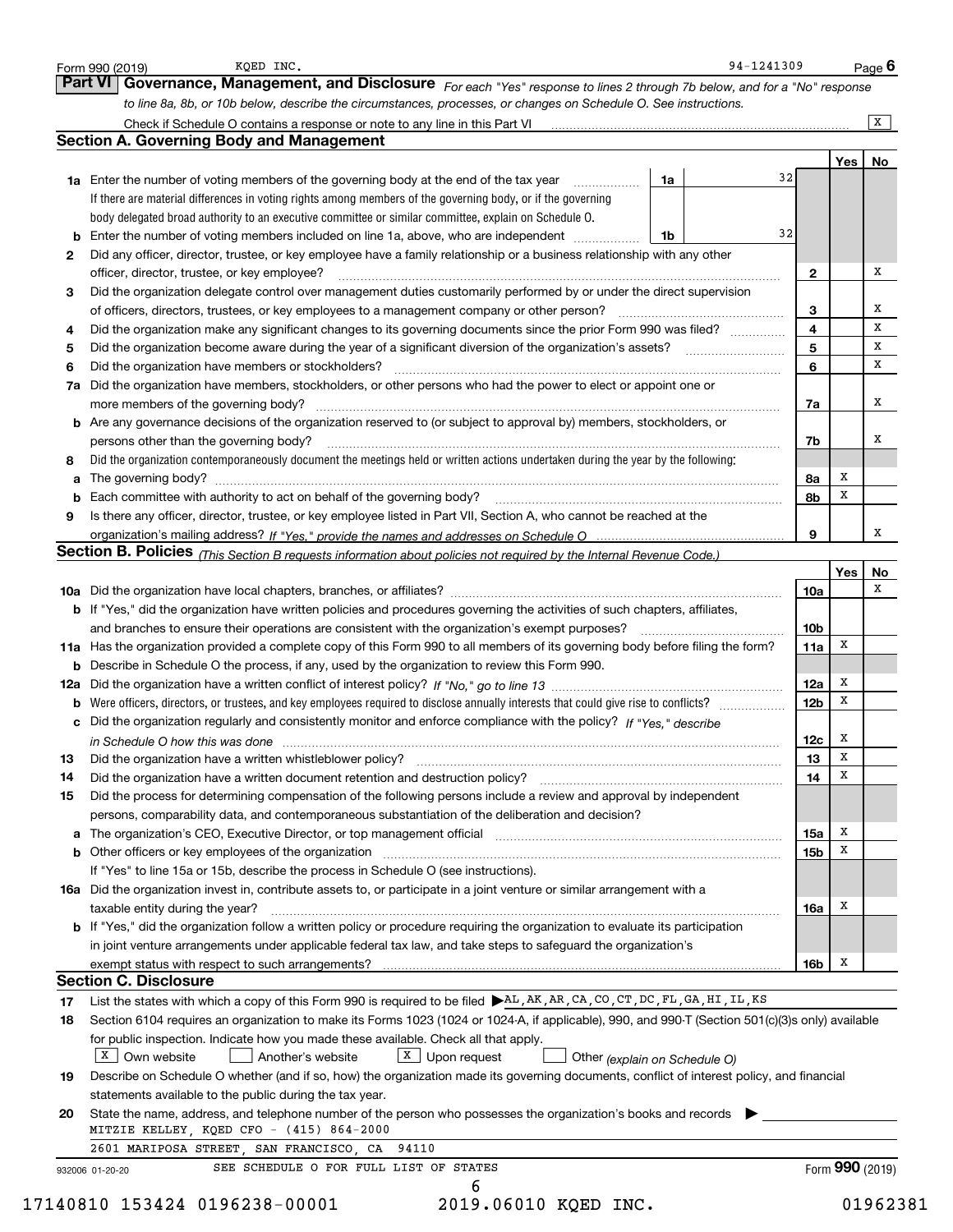#### (do not check more than one box, unless person is both an officer and a director/trustee) **(B) (C) (D) (E) (F)** PositionName and title **Average** hours per week Reportablecompensationfrom Reportablecompensation

|                                                                | hours per<br>week                                                    |                               |                      |         |              | box, unless person is both an<br>officer and a director/trustee) |        | compensation<br>from                   | compensation<br>from related     | amount of<br>other                                                       |
|----------------------------------------------------------------|----------------------------------------------------------------------|-------------------------------|----------------------|---------|--------------|------------------------------------------------------------------|--------|----------------------------------------|----------------------------------|--------------------------------------------------------------------------|
|                                                                | (list any<br>hours for<br>related<br>organizations<br>below<br>line) | ndividual trustee or director | nstitutional trustee | Officer | Key employee | Highest compensated<br>employee                                  | Former | the<br>organization<br>(W-2/1099-MISC) | organizations<br>(W-2/1099-MISC) | compensation<br>from the<br>organization<br>and related<br>organizations |
| (1) JOHN BOLAND                                                | 40.00                                                                |                               |                      |         |              |                                                                  |        |                                        |                                  |                                                                          |
| FORMER PRESIDENT AND CEO                                       | 0.00                                                                 |                               |                      |         |              |                                                                  | X      | 969,044.                               | 0.                               | 15,400.                                                                  |
| (2) MICHAEL ISIP                                               | 55.00                                                                |                               |                      |         |              |                                                                  |        |                                        |                                  |                                                                          |
| PRESIDENT AND CEO                                              | 0.00                                                                 |                               |                      | X       |              |                                                                  |        | 454,025.                               | 0.                               | 39,545.                                                                  |
| (3) SARAH SAWYER                                               | 50.00                                                                |                               |                      |         |              |                                                                  |        |                                        |                                  |                                                                          |
| LOCAL MARKETING DIRECTOR                                       | 0.00                                                                 |                               |                      |         |              | x                                                                |        | 343,681.                               | 0.                               | 10,874.                                                                  |
| (4) MICHAEL BLACK                                              | 60.00                                                                |                               |                      |         |              | x                                                                |        |                                        | 0.                               |                                                                          |
| EXEC DIRECTOR MARKETING SPONSORSHIP<br>(5) ELIZABETH SEIRMARCO | 0.00<br>55.00                                                        |                               |                      |         |              |                                                                  |        | 295, 573.                              |                                  | 16,760.                                                                  |
| LOCAL MARKETING DIRECTOR                                       | 0.00                                                                 |                               |                      |         |              | x                                                                |        |                                        | 0.                               |                                                                          |
| (6) MARIA MILLER                                               | 50.00                                                                |                               |                      |         |              |                                                                  |        | 259,914.                               |                                  | 45, 374.                                                                 |
| CHIEF ADMIN OFFICER                                            | 0.00                                                                 |                               |                      |         | х            |                                                                  |        | 255,812.                               | 0.                               | 43,356.                                                                  |
| (7) HOLLY KERNAN                                               | 50.00                                                                |                               |                      |         |              |                                                                  |        |                                        |                                  |                                                                          |
| CHIEF CONTENT OFFICER                                          | 0.00                                                                 |                               |                      |         | x            |                                                                  |        | 263,216.                               | 0.                               | 32, 257.                                                                 |
| (8) MITZIE KELLEY                                              | 46.00                                                                |                               |                      |         |              |                                                                  |        |                                        |                                  |                                                                          |
| CHIEF FINANCIAL OFFICER                                        | 0.00                                                                 |                               |                      | X       |              |                                                                  |        | 258,837.                               | 0.                               | 27,268.                                                                  |
| (9) LAUREEN CHANG                                              | 60.00                                                                |                               |                      |         |              |                                                                  |        |                                        |                                  |                                                                          |
| LOCAL MARKETING DIRECTOR                                       | 0.00                                                                 |                               |                      |         |              | X                                                                |        | 257,244.                               | 0.                               | 27,005.                                                                  |
| (10) WILLIAM LOWERY                                            | 45.00                                                                |                               |                      |         |              |                                                                  |        |                                        |                                  |                                                                          |
| GENERAL COUNSEL & CORP SECRETARY                               | 0.00                                                                 |                               |                      | x       |              |                                                                  |        | 252,100.                               | 0.                               | 28, 235.                                                                 |
| (11) DELINDA MROWKA                                            | 48,00                                                                |                               |                      |         |              |                                                                  |        |                                        |                                  |                                                                          |
| CHIEF AUDIENCE OFFICER                                         | 0.00                                                                 |                               |                      |         | x            |                                                                  |        | 253,096.                               | 0.                               | 16,246.                                                                  |
| (12) GEORGANNA KELLY                                           | 55,00                                                                |                               |                      |         |              |                                                                  |        |                                        |                                  |                                                                          |
| VP DEVELOPMENT                                                 | 0.00                                                                 |                               |                      |         | X            |                                                                  |        | 243,137.                               | 0.                               | 24,766.                                                                  |
| (13) JOHN REILLY                                               | 50.00                                                                |                               |                      |         |              |                                                                  |        |                                        |                                  |                                                                          |
| EXEC DIRECTOR IT & ENTERPRISE SYST                             | 0.00                                                                 |                               |                      |         |              | X                                                                |        | 244,866.                               | 0.                               | 21,015.                                                                  |
| (14) JASON BRENNEMAN                                           | 48,00                                                                |                               |                      |         |              |                                                                  |        |                                        |                                  |                                                                          |
| VP, CHIEF STAFF & SPECIAL OPS                                  | 0.00                                                                 |                               |                      |         | X            |                                                                  |        | 213,708.                               | 0.                               | 29,483.                                                                  |
| (15) TIM OLSON                                                 | 50.00                                                                |                               |                      |         |              |                                                                  |        |                                        |                                  |                                                                          |
| SR. VP, STRATEGIC DIGITAL PARTNERSHI                           | 0.00                                                                 |                               |                      |         | x            |                                                                  |        | 211,782.                               | 0.                               | 29, 273.                                                                 |
| (18) HANK BARRY                                                | 10.00                                                                |                               |                      |         |              |                                                                  |        |                                        |                                  |                                                                          |
| BOARD CHAIR                                                    | 0.00                                                                 | X                             |                      | x       |              |                                                                  |        | 0.                                     | 0.                               | 0.                                                                       |
| (19) ANNE AVIS                                                 | 0.90                                                                 |                               |                      |         |              |                                                                  |        |                                        |                                  |                                                                          |
| COMMITTEE CHAIR                                                | 0.00                                                                 | X                             |                      |         |              |                                                                  |        | 0.                                     | $\mathbf{0}$ .                   | 0.                                                                       |
| 932007 01-20-20                                                |                                                                      |                               |                      | 7       |              |                                                                  |        |                                        |                                  | Form 990 (2019)                                                          |

 $\bullet$  List all of the organization's  $\,$ current key employees, if any. See instructions for definition of "key employee." Enter -0- in columns (D), (E), and (F) if no compensation was paid.

**•** List the organization's five current highest compensated employees (other than an officer, director, trustee, or key employee) who received reportable compensation (Box 5 of Form W-2 and/or Box 7 of Form 1099-MISC) of more than \$100,000 from the organization and any related organizations.

**•** List all of the organization's former officers, key employees, and highest compensated employees who received more than \$100,000 of reportable compensation from the organization and any related organizations.

**former directors or trustees**  ¥ List all of the organization's that received, in the capacity as a former director or trustee of the organization, more than \$10,000 of reportable compensation from the organization and any related organizations.

See instructions for the order in which to list the persons above.

**(A)**

Check this box if neither the organization nor any related organization compensated any current officer, director, or trustee.  $\mathcal{L}^{\text{max}}$ 

**Section A. Officers, Directors, Trustees, Key Employees, and Highest Compensated Employees 1a**  Complete this table for all persons required to be listed. Report compensation for the calendar year ending with or within the organization's tax year. **•** List all of the organization's current officers, directors, trustees (whether individuals or organizations), regardless of amount of compensation.

Form 990 (2019) RQED INC. And The Second Second Second Second Second Second Second Second Second Second Second Second Second Second Second Second Second Second Second Second Second Second Second Second Second Second Second **7Part VII Compensation of Officers, Directors, Trustees, Key Employees, Highest Compensated** KQED INC.

#### **Employees, and Independent Contractors**

Check if Schedule O contains a response or note to any line in this Part VII

 $\mathcal{L}^{\text{max}}$ 

Estimated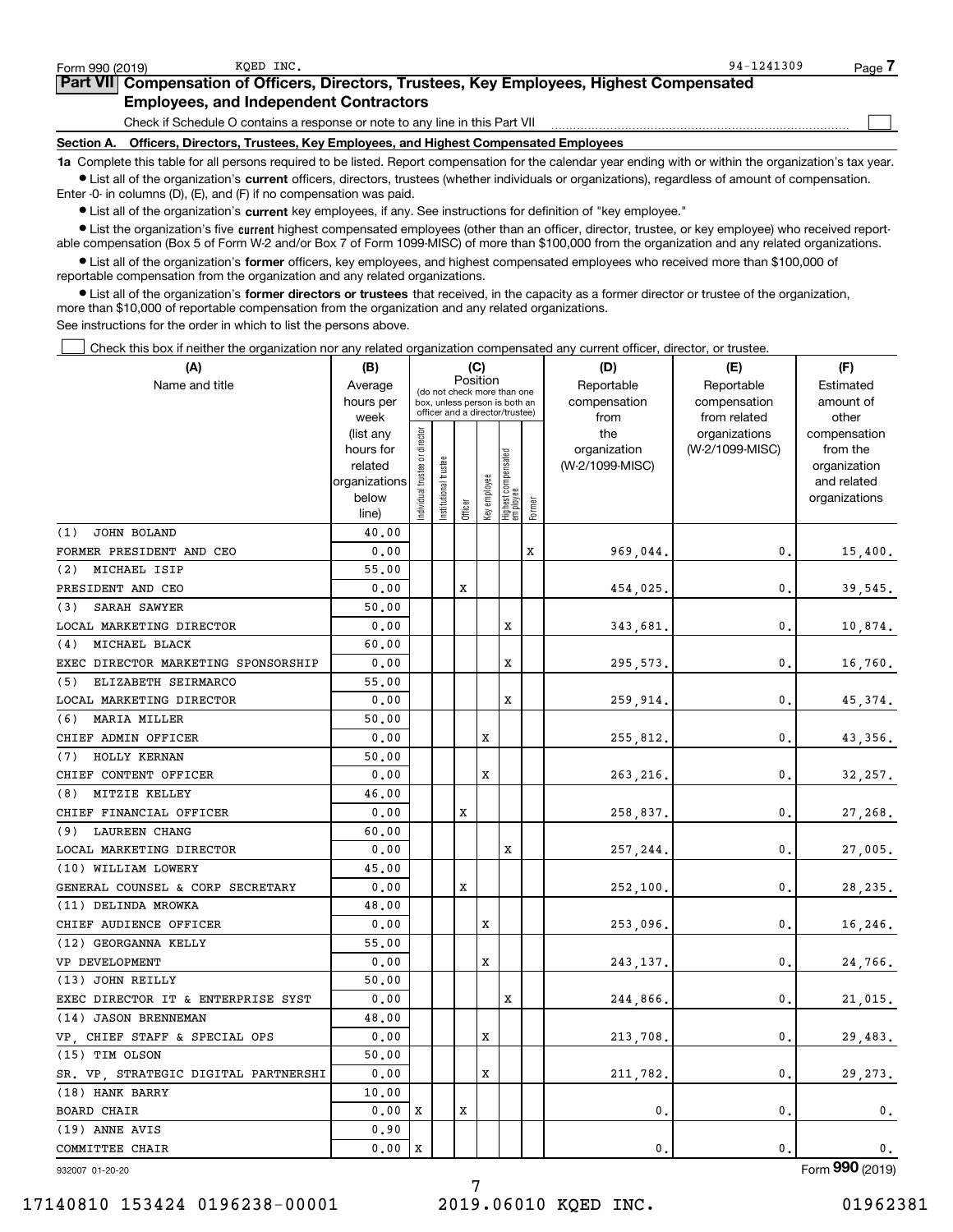| KQED INC.<br>Form 990 (2019)                                                                                                                    |                                            |                                         |               |         |              |                                 |        |                          | 94-1241309      |                |          |               | Page 8          |
|-------------------------------------------------------------------------------------------------------------------------------------------------|--------------------------------------------|-----------------------------------------|---------------|---------|--------------|---------------------------------|--------|--------------------------|-----------------|----------------|----------|---------------|-----------------|
| ∣Part VII<br>Section A. Officers, Directors, Trustees, Key Employees, and Highest Compensated Employees (continued)                             |                                            |                                         |               |         |              |                                 |        |                          |                 |                |          |               |                 |
| (A)                                                                                                                                             | (B)                                        | (C)                                     |               |         |              |                                 |        | (D)<br>(E)               |                 |                | (F)      |               |                 |
| Name and title                                                                                                                                  | Average                                    | Position<br>(do not check more than one |               |         |              | Reportable<br>Reportable        |        |                          |                 | Estimated      |          |               |                 |
|                                                                                                                                                 | hours per<br>box, unless person is both an |                                         |               |         |              |                                 |        | compensation             | compensation    |                |          | amount of     |                 |
|                                                                                                                                                 | week                                       |                                         |               |         |              | officer and a director/trustee) |        | from                     | from related    |                |          | other         |                 |
|                                                                                                                                                 | (list any                                  | director                                |               |         |              |                                 |        | the                      | organizations   |                |          | compensation  |                 |
|                                                                                                                                                 | hours for                                  |                                         |               |         |              |                                 |        | organization             | (W-2/1099-MISC) |                |          | from the      |                 |
|                                                                                                                                                 | related                                    |                                         | trustee       |         |              |                                 |        | (W-2/1099-MISC)          |                 |                |          | organization  |                 |
|                                                                                                                                                 | organizations<br>below                     |                                         |               |         |              |                                 |        |                          |                 |                |          | and related   |                 |
|                                                                                                                                                 | line)                                      | Individual trustee or                   | Institutional | Officer | key employee | Highest compensated<br>employee | Former |                          |                 |                |          | organizations |                 |
|                                                                                                                                                 |                                            |                                         |               |         |              |                                 |        |                          |                 |                |          |               |                 |
| (20) ALEXANDRA VAN HELDEN                                                                                                                       | 0.90                                       |                                         |               |         |              |                                 |        | 0                        |                 | 0.             |          |               |                 |
| COMMITTEE CHAIR<br>(21) BRIAN CHEU                                                                                                              | 0.00<br>1,10                               | х                                       |               |         |              |                                 |        |                          |                 |                |          |               | 0.              |
| COMM.CHAIR/EXEC COMM/TREASURER                                                                                                                  | 0.00                                       | Х                                       |               | X       |              |                                 |        | 0                        |                 | $\mathbf 0$    |          |               |                 |
| (22) CAMILLA SMITH                                                                                                                              | 0.90                                       |                                         |               |         |              |                                 |        |                          |                 |                |          |               | 0.              |
| COMMITTEE CHAIR                                                                                                                                 |                                            |                                         |               |         |              |                                 |        | 0                        |                 | $\mathbf 0$    |          |               |                 |
|                                                                                                                                                 | 0.00                                       | Х                                       |               |         |              |                                 |        |                          |                 |                |          |               | 0.              |
| (23) JOHN BUOYMASTER (AS OF 01/20)                                                                                                              | 1,10                                       |                                         |               |         |              |                                 |        |                          |                 |                |          |               |                 |
| EXEC COMMITTEE/COMMITTEE CHAIR                                                                                                                  | 0.00                                       | Х                                       |               |         |              |                                 |        | 0                        |                 | $\mathbf 0$    |          |               | 0.              |
| (24) MEG GARLINGHOUSE                                                                                                                           | 1,10                                       |                                         |               |         |              |                                 |        |                          |                 |                |          |               |                 |
| COMMITTEE CHAIR/NOMINATING COMMITTEE                                                                                                            | 0.00                                       | х                                       |               |         |              |                                 |        | 0                        |                 | $\mathbf 0$    |          |               | 0.              |
| (25) MIKE BLACH                                                                                                                                 | 0.90                                       |                                         |               |         |              |                                 |        |                          |                 |                |          |               |                 |
| COMMITTEE CHAIR                                                                                                                                 | 0.00                                       | Х                                       |               |         |              |                                 |        | 0                        |                 | $\mathbf 0$    |          |               | 0.              |
| (26) NANCY SERRURIER                                                                                                                            | 1,10                                       |                                         |               |         |              |                                 |        |                          |                 |                |          |               |                 |
| COMM CHAIR/EXC COMM/SECRETARY                                                                                                                   | 0.00                                       | Х                                       |               | X       |              |                                 |        | 0                        |                 | 0.             |          |               | 0.              |
| (27) RAJ PHERWANI                                                                                                                               | 0.90                                       |                                         |               |         |              |                                 |        |                          |                 |                |          |               |                 |
| COMMITTEE CHAIR                                                                                                                                 | 0.00                                       | Х                                       |               |         |              |                                 |        | 0                        |                 | 0.             |          |               | 0.              |
| (28) SHADI ELKARRA                                                                                                                              | 1,10                                       |                                         |               |         |              |                                 |        |                          |                 |                |          |               |                 |
| COMMITTEE CHAIR/NOMINATING COMMITTEE                                                                                                            | 0.00                                       | X                                       |               |         |              |                                 |        | $\mathbf 0$ .            |                 | 0.             |          |               | 0.              |
| 1b Subtotal                                                                                                                                     |                                            |                                         |               |         |              |                                 |        | 4,776,035.               |                 | 0.             |          | 406,857.      |                 |
| 0<br>c Total from continuation sheets to Part VII, Section A manufactor continuum                                                               |                                            |                                         |               |         |              |                                 | 0.     | 0.                       |                 |                |          |               |                 |
|                                                                                                                                                 |                                            |                                         |               |         |              |                                 |        | 4,776,035,               |                 | $\mathbf{0}$ . | 406,857. |               |                 |
| Total number of individuals (including but not limited to those listed above) who received more than \$100,000 of reportable<br>2               |                                            |                                         |               |         |              |                                 |        |                          |                 |                |          |               |                 |
| compensation from the organization                                                                                                              |                                            |                                         |               |         |              |                                 |        |                          |                 |                |          |               | 149             |
|                                                                                                                                                 |                                            |                                         |               |         |              |                                 |        |                          |                 |                |          | Yes           | No              |
| Did the organization list any former officer, director, trustee, key employee, or highest compensated employee on<br>з                          |                                            |                                         |               |         |              |                                 |        |                          |                 |                |          |               |                 |
| line 1a? If "Yes," complete Schedule J for such individual manufactured contained and the 1a? If "Yes," complete Schedule J for such individual |                                            |                                         |               |         |              |                                 |        |                          |                 |                | 3        | X             |                 |
| For any individual listed on line 1a, is the sum of reportable compensation and other compensation from the organization<br>4                   |                                            |                                         |               |         |              |                                 |        |                          |                 |                |          |               |                 |
|                                                                                                                                                 |                                            |                                         |               |         |              |                                 |        |                          |                 |                | 4        | x             |                 |
| 5<br>Did any person listed on line 1a receive or accrue compensation from any unrelated organization or individual for services                 |                                            |                                         |               |         |              |                                 |        |                          |                 |                |          |               |                 |
|                                                                                                                                                 |                                            |                                         |               |         |              |                                 |        |                          |                 |                | 5        |               | х               |
| <b>Section B. Independent Contractors</b>                                                                                                       |                                            |                                         |               |         |              |                                 |        |                          |                 |                |          |               |                 |
| Complete this table for your five highest compensated independent contractors that received more than \$100,000 of compensation from<br>1       |                                            |                                         |               |         |              |                                 |        |                          |                 |                |          |               |                 |
| the organization. Report compensation for the calendar year ending with or within the organization's tax year.                                  |                                            |                                         |               |         |              |                                 |        |                          |                 |                |          |               |                 |
| (A)                                                                                                                                             |                                            |                                         |               |         |              |                                 |        | (B)                      |                 |                | (C)      |               |                 |
| Name and business address                                                                                                                       |                                            |                                         |               |         |              |                                 |        | Description of services  |                 |                |          | Compensation  |                 |
| CAHILL CONTRACTORS LLC, 425 CALIFORNIA ST,                                                                                                      |                                            |                                         |               |         |              |                                 |        |                          |                 |                |          |               |                 |
| SUITE 2200, SAN FRANCISCO, CA 94101                                                                                                             |                                            |                                         |               |         |              |                                 |        | CONSTRUCTION SVCS        |                 |                |          | 8,455,221.    |                 |
| ESHERICK HOMSEY DODGE & DAVIS ARCH.                                                                                                             |                                            |                                         |               |         |              |                                 |        |                          |                 |                |          |               |                 |
| PIER 1 EMBARCADERO, SAN FRANCISCO, CA 94111                                                                                                     |                                            |                                         |               |         |              |                                 |        | BUILDING DESIGN          |                 |                |          | 3,020,386.    |                 |
| BECHTEL GROUP, INC.                                                                                                                             |                                            |                                         |               |         |              |                                 |        |                          |                 |                |          |               |                 |
| P.O. BOX 7700, GLENDALE, AZ 85312                                                                                                               |                                            |                                         |               |         |              |                                 |        | SPACE RENTAL/SVCS        |                 |                |          | 1,853,484.    |                 |
| ONE DIVERSIFIED, LLC                                                                                                                            |                                            |                                         |               |         |              |                                 |        |                          |                 |                |          |               |                 |
| 37 MARKET STREET, KENILWORTH, NJ 07033                                                                                                          |                                            |                                         |               |         |              |                                 |        | <b>INSTALLATION SVCS</b> |                 |                |          |               |                 |
| DSI VIDEO SYSTEMS, LLC                                                                                                                          |                                            |                                         |               |         |              |                                 |        |                          |                 |                |          | 1,744,154.    |                 |
| 37 MARKET STREET, KENILWORTH, NJ 07033                                                                                                          |                                            |                                         |               |         |              |                                 |        | <b>INSTALLATION SVCS</b> |                 |                |          | 1,512,065.    |                 |
|                                                                                                                                                 |                                            |                                         |               |         |              |                                 |        |                          |                 |                |          |               |                 |
| Total number of independent contractors (including but not limited to those listed above) who received more than<br>$\mathbf{2}$                |                                            |                                         |               |         | 36           |                                 |        |                          |                 |                |          |               |                 |
| \$100,000 of compensation from the organization<br>SEE PART VII, SECTION A CONTINUATION SHEETS                                                  |                                            |                                         |               |         |              |                                 |        |                          |                 |                |          |               | Form 990 (2019) |
|                                                                                                                                                 |                                            |                                         |               |         |              |                                 |        |                          |                 |                |          |               |                 |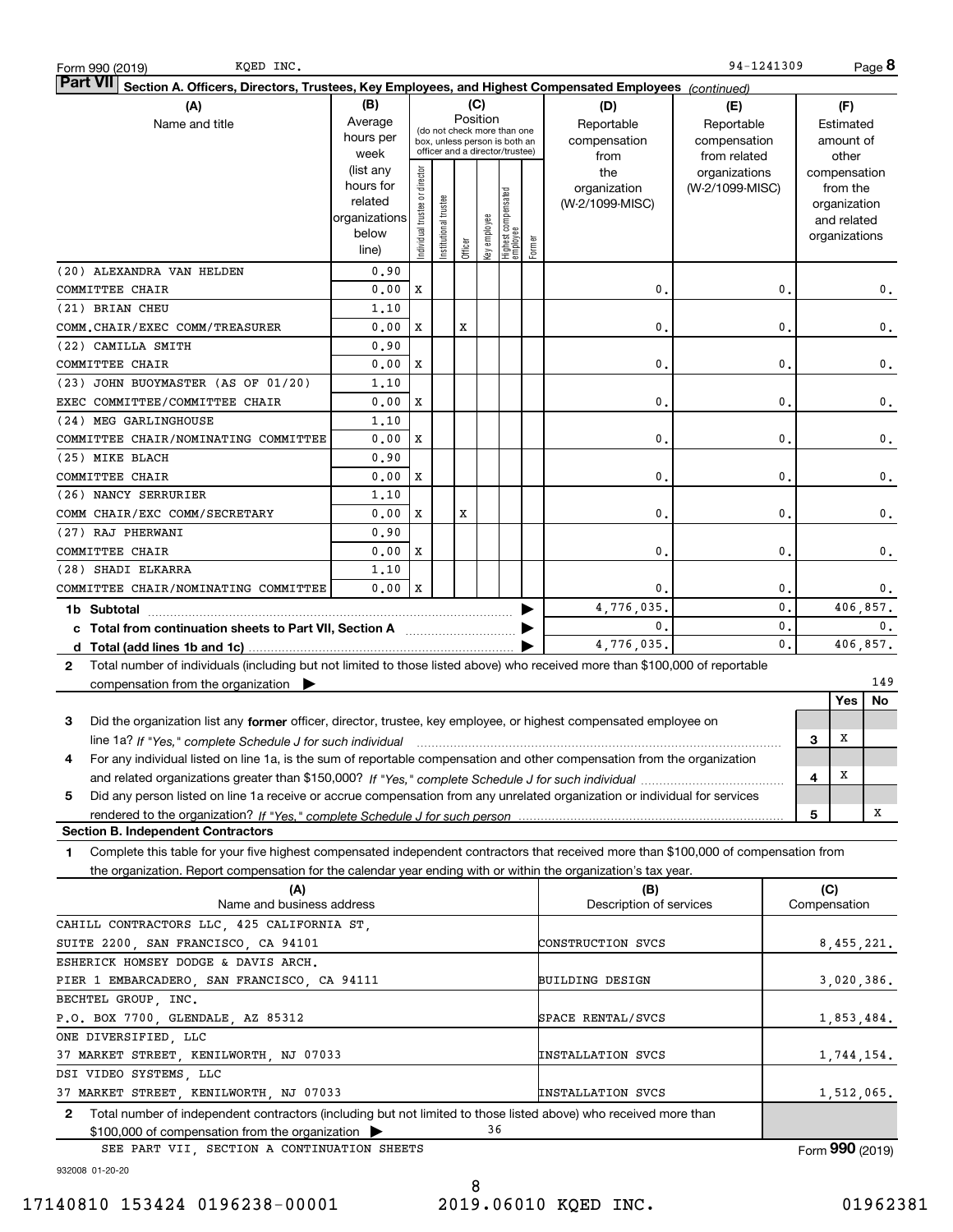| KQED INC.<br>Form 990                                                                                                  | 94-1241309           |                                    |                       |              |              |                              |            |                 |                 |                             |  |
|------------------------------------------------------------------------------------------------------------------------|----------------------|------------------------------------|-----------------------|--------------|--------------|------------------------------|------------|-----------------|-----------------|-----------------------------|--|
| Part VII <br>Officers, Directors, Trustees, Key Employees, and Highest Compensated Employees (continued)<br>Section A. |                      |                                    |                       |              |              |                              |            |                 |                 |                             |  |
| (A)                                                                                                                    | (B)                  | (C)<br>(D)<br>(F)<br>(E)           |                       |              |              |                              |            |                 |                 |                             |  |
| Name and title                                                                                                         | Average              | Position<br>(check all that apply) |                       |              |              | Reportable                   | Reportable | Estimated       |                 |                             |  |
|                                                                                                                        | hours                |                                    |                       | compensation | compensation | amount of                    |            |                 |                 |                             |  |
|                                                                                                                        | per                  |                                    |                       |              |              |                              |            | from            | from related    | other                       |  |
|                                                                                                                        | week                 |                                    |                       |              |              |                              |            | the             | organizations   | compensation                |  |
|                                                                                                                        | (list any            |                                    |                       |              |              |                              |            | organization    | (W-2/1099-MISC) | from the                    |  |
|                                                                                                                        | hours for<br>related |                                    |                       |              |              |                              |            | (W-2/1099-MISC) |                 | organization<br>and related |  |
|                                                                                                                        | organizations        |                                    |                       |              |              |                              |            |                 |                 | organizations               |  |
|                                                                                                                        | below                | Individual trustee or director     | Institutional trustee |              | Key employee | Highest compensated employee |            |                 |                 |                             |  |
|                                                                                                                        | line)                |                                    |                       | Officer      |              |                              | Former     |                 |                 |                             |  |
| (29) TOM CHAVEZ                                                                                                        | 0.90                 |                                    |                       |              |              |                              |            |                 |                 |                             |  |
| COMMITTEE CHAIR                                                                                                        | 0.00                 | х                                  |                       |              |              |                              |            | $\mathbf{0}$    | 0.              | $\mathbf 0$ .               |  |
| (30) EDWARD LICHTY                                                                                                     | 0.90                 |                                    |                       |              |              |                              |            |                 |                 |                             |  |
| EXECUTIVE COMMITTEE                                                                                                    | 0.00                 | X                                  |                       | x            |              |                              |            | $\mathbf{0}$    | $\mathbf{0}$    | $\mathbf 0$ .               |  |
| (31) JAIMIE STUDLEY                                                                                                    | 0.90                 |                                    |                       |              |              |                              |            |                 |                 |                             |  |
| EXECUTIVE COMMITTEE                                                                                                    | 0.00                 | X                                  |                       |              |              |                              |            | $\mathbf{0}$    | $\mathbf{0}$    | $\mathbf 0$ .               |  |
| (32) SIMONE OTUS COXE                                                                                                  | 0.90                 |                                    |                       |              |              |                              |            |                 |                 |                             |  |
| EXECUTIVE COMMITTEE                                                                                                    | 0.00                 | X                                  |                       |              |              |                              |            | $\mathbf{0}$    | $\mathbf{0}$    | $\mathbf 0$ .               |  |
| (33) STEVE BOCHNER                                                                                                     | 0.90                 |                                    |                       |              |              |                              |            |                 |                 |                             |  |
| EXECUTIVE COMMITTEE                                                                                                    | 0.00                 | X                                  |                       |              |              |                              |            | $\mathbf{0}$    | $\mathbf{0}$    | $\mathbf 0$ .               |  |
| (34) JEN MCCLURE                                                                                                       | 0.90                 |                                    |                       |              |              |                              |            |                 |                 |                             |  |
| NOMINATING COMMITTEE                                                                                                   | 0.00                 | х                                  |                       |              |              |                              |            | $\mathbf{0}$    | $\mathbf{0}$    | $\mathbf 0$ .               |  |
| (35) JULIA LOPEZ                                                                                                       | 0.90                 |                                    |                       |              |              |                              |            |                 |                 |                             |  |
| NOMINATING COMMITTEE                                                                                                   | 0.00                 | х                                  |                       |              |              |                              |            | $\mathbf{0}$    | 0.              | $\mathbf 0$ .               |  |
| (36) MARK PERRY                                                                                                        | 0.90                 |                                    |                       |              |              |                              |            |                 |                 |                             |  |
| NOMINATING COMMITTEE                                                                                                   | 0.00                 | X                                  |                       |              |              |                              |            | $\mathbf{0}$    | 0.              | $\mathbf 0$ .               |  |
| (37) NANCY FARESE                                                                                                      | 0.90                 |                                    |                       |              |              |                              |            |                 |                 |                             |  |
| NOMINATING COMMITTEE                                                                                                   | 0.00                 | X                                  |                       |              |              |                              |            | $\mathbf{0}$    | $\mathbf{0}$ .  | $\mathbf 0$ .               |  |
| (38) SANJAY VASWANI                                                                                                    | 0.90                 |                                    |                       |              |              |                              |            |                 |                 |                             |  |
| NOMINATING COMMITTEE (AS OF 01/20)                                                                                     | 0.00                 | х                                  |                       |              |              |                              |            | $\mathbf{0}$    | $\mathbf{0}$ .  | $\mathbf 0$ .               |  |
| (39) ANNIE JEAN-BAPTISTE                                                                                               | 0.70                 |                                    |                       |              |              |                              |            |                 |                 |                             |  |
| BOARD MEMBER (AS OF 01/20)                                                                                             | 0.00                 | х                                  |                       |              |              |                              |            | $\mathbf{0}$    | 0.              | $\mathbf 0$ .               |  |
| (40) CARLA JAVITS                                                                                                      | 0.70                 |                                    |                       |              |              |                              |            |                 |                 |                             |  |
| BOARD MEMBER (AS OF 01/20)                                                                                             | 0.00                 | х                                  |                       |              |              |                              |            | $\mathbf 0$     | 0.              | $\mathbf 0$ .               |  |
| (41) JAMES CHAM                                                                                                        | 0.70                 |                                    |                       |              |              |                              |            |                 |                 |                             |  |
| BOARD MEMBER (AS OF 01/20)                                                                                             | 0.00X                |                                    |                       |              |              |                              |            | υ.              | υ.              | $\mathsf{U}$ .              |  |
| (42) JENNIFER CABALQUINTO                                                                                              | 0.70                 |                                    |                       |              |              |                              |            |                 |                 |                             |  |
| BOARD MEMBER                                                                                                           | 0.00                 | Х                                  |                       |              |              |                              |            | 0.              | 0.              | 0.                          |  |
| (43) KAREN EDWARDS                                                                                                     | 0.70                 |                                    |                       |              |              |                              |            |                 |                 |                             |  |
| <b>BOARD MEMBER</b>                                                                                                    | 0.00                 | Х                                  |                       |              |              |                              |            | 0.              | 0.              | 0.                          |  |
| (44) LISA SOBRATO SONSINI                                                                                              | 0.70                 |                                    |                       |              |              |                              |            |                 |                 |                             |  |
| <b>BOARD MEMBER</b>                                                                                                    | 0.00                 | х                                  |                       |              |              |                              |            | 0,              | 0.              | 0.                          |  |
| (45) MALLUN YEN                                                                                                        | 0.70                 |                                    |                       |              |              |                              |            |                 |                 |                             |  |
| <b>BOARD MEMBER</b>                                                                                                    | 0.00                 | х                                  |                       |              |              |                              |            | 0,              | 0.              | 0.                          |  |
| (46) MATTHEW ZINN                                                                                                      | 0.70                 |                                    |                       |              |              |                              |            |                 |                 |                             |  |
| <b>BOARD MEMBER</b>                                                                                                    | 0.00                 | Х                                  |                       |              |              |                              |            | 0,              | 0.              | 0.                          |  |
| (47) NADIA ROUMANI                                                                                                     | 0.70                 |                                    |                       |              |              |                              |            |                 |                 |                             |  |
| <b>BOARD MEMBER</b>                                                                                                    | 0.00                 | Х                                  |                       |              |              |                              |            | 0,              | 0.              | 0.                          |  |
| (48) NAVEEN CHOPRA                                                                                                     | 0.70                 |                                    |                       |              |              |                              |            |                 |                 |                             |  |
| BOARD MEMBER (AS OF 01/20)                                                                                             | 0.00                 | х                                  |                       |              |              |                              |            | 0,              | 0.              | $\mathbf{0}$ .              |  |
|                                                                                                                        |                      |                                    |                       |              |              |                              |            |                 |                 |                             |  |
| Total to Part VII, Section A, line 1c                                                                                  |                      |                                    |                       |              |              |                              |            |                 |                 |                             |  |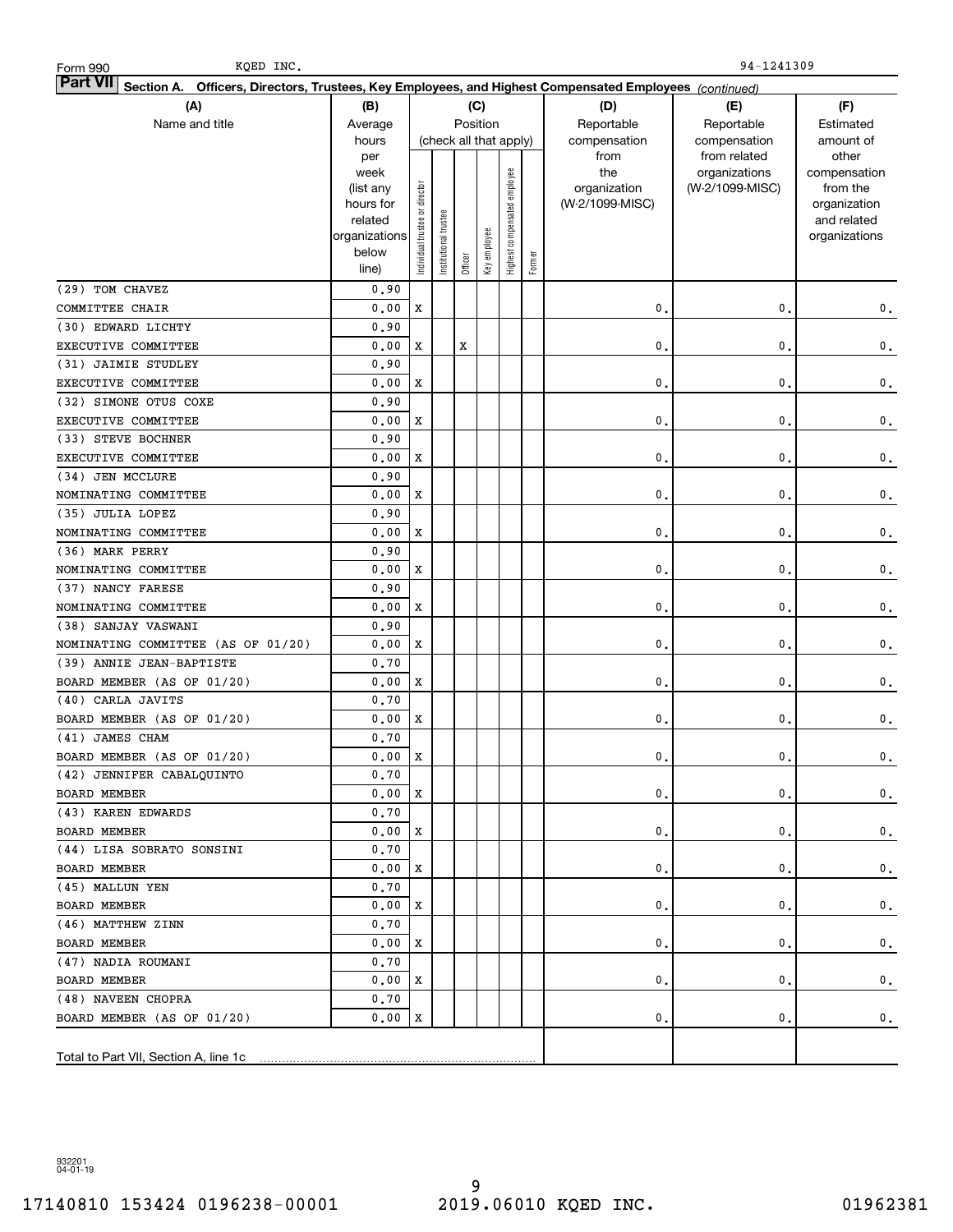| KQED INC.<br>Form 990                                                                                  |                          |                                |                       |         |              |                              | 94-1241309 |                 |                 |                              |  |  |
|--------------------------------------------------------------------------------------------------------|--------------------------|--------------------------------|-----------------------|---------|--------------|------------------------------|------------|-----------------|-----------------|------------------------------|--|--|
| Section A. Officers, Directors, Trustees, Key Employees, and Highest Compensated Employees (continued) |                          |                                |                       |         |              |                              |            |                 |                 |                              |  |  |
| (A)                                                                                                    | (B)                      |                                |                       |         | (C)          |                              |            | (D)             | (E)             | (F)                          |  |  |
| Name and title                                                                                         | Average                  |                                |                       |         | Position     |                              |            | Reportable      | Reportable      | Estimated                    |  |  |
|                                                                                                        | hours                    |                                |                       |         |              | (check all that apply)       |            | compensation    | compensation    | amount of                    |  |  |
|                                                                                                        | per                      |                                |                       |         |              |                              |            | from            | from related    | other                        |  |  |
|                                                                                                        | week                     |                                |                       |         |              |                              |            | the             | organizations   | compensation                 |  |  |
|                                                                                                        | (list any                |                                |                       |         |              |                              |            | organization    | (W-2/1099-MISC) | from the                     |  |  |
|                                                                                                        | hours for                |                                |                       |         |              |                              |            | (W-2/1099-MISC) |                 | organization                 |  |  |
|                                                                                                        | related<br>organizations |                                |                       |         |              |                              |            |                 |                 | and related<br>organizations |  |  |
|                                                                                                        | below                    |                                |                       |         |              |                              |            |                 |                 |                              |  |  |
|                                                                                                        | line)                    | Individual trustee or director | Institutional trustee | Officer | Key employee | Highest compensated employee | Former     |                 |                 |                              |  |  |
| (49) ROSELYNE SWIG                                                                                     | $0\,$ , $7\,0\,$         |                                |                       |         |              |                              |            |                 |                 |                              |  |  |
| BOARD MEMBER                                                                                           | 0.00                     | $\mathbf x$                    |                       |         |              |                              |            | $\mathbf 0$ .   | $\mathfrak o$ . | $\mathbf 0$ .                |  |  |
|                                                                                                        |                          |                                |                       |         |              |                              |            |                 |                 |                              |  |  |
|                                                                                                        |                          |                                |                       |         |              |                              |            |                 |                 |                              |  |  |
|                                                                                                        |                          |                                |                       |         |              |                              |            |                 |                 |                              |  |  |
|                                                                                                        |                          |                                |                       |         |              |                              |            |                 |                 |                              |  |  |
|                                                                                                        |                          |                                |                       |         |              |                              |            |                 |                 |                              |  |  |
|                                                                                                        |                          |                                |                       |         |              |                              |            |                 |                 |                              |  |  |
|                                                                                                        |                          |                                |                       |         |              |                              |            |                 |                 |                              |  |  |
|                                                                                                        |                          |                                |                       |         |              |                              |            |                 |                 |                              |  |  |
|                                                                                                        |                          |                                |                       |         |              |                              |            |                 |                 |                              |  |  |
|                                                                                                        |                          |                                |                       |         |              |                              |            |                 |                 |                              |  |  |
|                                                                                                        |                          |                                |                       |         |              |                              |            |                 |                 |                              |  |  |
|                                                                                                        |                          |                                |                       |         |              |                              |            |                 |                 |                              |  |  |
|                                                                                                        |                          |                                |                       |         |              |                              |            |                 |                 |                              |  |  |
|                                                                                                        |                          |                                |                       |         |              |                              |            |                 |                 |                              |  |  |
|                                                                                                        |                          |                                |                       |         |              |                              |            |                 |                 |                              |  |  |
|                                                                                                        |                          |                                |                       |         |              |                              |            |                 |                 |                              |  |  |
|                                                                                                        |                          |                                |                       |         |              |                              |            |                 |                 |                              |  |  |
|                                                                                                        |                          |                                |                       |         |              |                              |            |                 |                 |                              |  |  |
|                                                                                                        |                          |                                |                       |         |              |                              |            |                 |                 |                              |  |  |
|                                                                                                        |                          |                                |                       |         |              |                              |            |                 |                 |                              |  |  |
|                                                                                                        |                          |                                |                       |         |              |                              |            |                 |                 |                              |  |  |
|                                                                                                        |                          |                                |                       |         |              |                              |            |                 |                 |                              |  |  |
|                                                                                                        |                          |                                |                       |         |              |                              |            |                 |                 |                              |  |  |
|                                                                                                        |                          |                                |                       |         |              |                              |            |                 |                 |                              |  |  |
|                                                                                                        |                          |                                |                       |         |              |                              |            |                 |                 |                              |  |  |
|                                                                                                        |                          |                                |                       |         |              |                              |            |                 |                 |                              |  |  |
|                                                                                                        |                          |                                |                       |         |              |                              |            |                 |                 |                              |  |  |
|                                                                                                        |                          |                                |                       |         |              |                              |            |                 |                 |                              |  |  |
|                                                                                                        |                          |                                |                       |         |              |                              |            |                 |                 |                              |  |  |
|                                                                                                        |                          |                                |                       |         |              |                              |            |                 |                 |                              |  |  |
|                                                                                                        |                          |                                |                       |         |              |                              |            |                 |                 |                              |  |  |
|                                                                                                        |                          |                                |                       |         |              |                              |            |                 |                 |                              |  |  |
|                                                                                                        |                          |                                |                       |         |              |                              |            |                 |                 |                              |  |  |
|                                                                                                        |                          |                                |                       |         |              |                              |            |                 |                 |                              |  |  |
|                                                                                                        |                          |                                |                       |         |              |                              |            |                 |                 |                              |  |  |
|                                                                                                        |                          |                                |                       |         |              |                              |            |                 |                 |                              |  |  |
|                                                                                                        |                          |                                |                       |         |              |                              |            |                 |                 |                              |  |  |
|                                                                                                        |                          |                                |                       |         |              |                              |            |                 |                 |                              |  |  |
| Total to Part VII, Section A, line 1c                                                                  |                          |                                |                       |         |              |                              |            |                 |                 |                              |  |  |

932201 04-01-19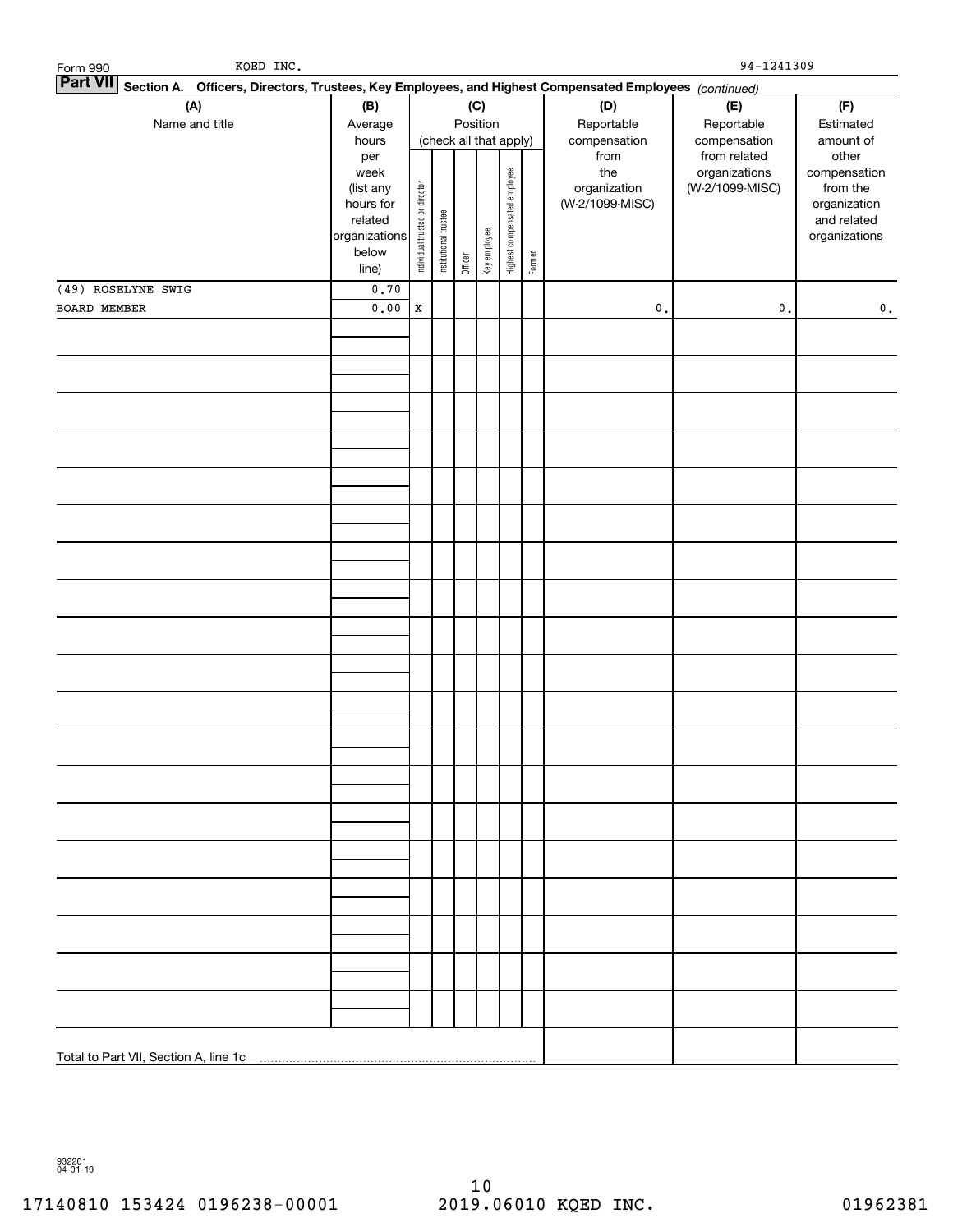|                                                           |                  | Form 990 (2019)                                                               | KQED INC. |                      |                      |                      |                                              | 94-1241309                                      | Page 9                                                          |
|-----------------------------------------------------------|------------------|-------------------------------------------------------------------------------|-----------|----------------------|----------------------|----------------------|----------------------------------------------|-------------------------------------------------|-----------------------------------------------------------------|
|                                                           | <b>Part VIII</b> | <b>Statement of Revenue</b>                                                   |           |                      |                      |                      |                                              |                                                 |                                                                 |
|                                                           |                  | Check if Schedule O contains a response or note to any line in this Part VIII |           |                      |                      |                      |                                              |                                                 |                                                                 |
|                                                           |                  |                                                                               |           |                      |                      | (A)<br>Total revenue | (B)<br>Related or exempt<br>function revenue | $\overline{C}$<br>Unrelated<br>business revenue | (D)<br>Revenue excluded<br>from tax under<br>sections 512 - 514 |
|                                                           |                  | 1 a Federated campaigns                                                       |           | 1a                   |                      |                      |                                              |                                                 |                                                                 |
|                                                           |                  | <b>b</b> Membership dues                                                      |           | 1 <sub>b</sub>       |                      |                      |                                              |                                                 |                                                                 |
|                                                           |                  | c Fundraising events                                                          |           | 1c                   |                      |                      |                                              |                                                 |                                                                 |
|                                                           |                  | d Related organizations                                                       |           | 1 <sub>d</sub>       |                      |                      |                                              |                                                 |                                                                 |
|                                                           | е                | Government grants (contributions)<br>1e                                       |           | 7,846,751.           |                      |                      |                                              |                                                 |                                                                 |
|                                                           |                  | f All other contributions, gifts, grants, and                                 |           |                      |                      |                      |                                              |                                                 |                                                                 |
| Contributions, Gifts, Grants<br>and Other Similar Amounts |                  | similar amounts not included above                                            |           | 1f                   | 74,621,612.          |                      |                                              |                                                 |                                                                 |
|                                                           | g                | Noncash contributions included in lines 1a-1f                                 |           | $1g$ \$              | 3,930,192.           |                      |                                              |                                                 |                                                                 |
|                                                           |                  | <b>h</b> Total. Add lines 1a-1f                                               |           |                      |                      | 82,468,363.          |                                              |                                                 |                                                                 |
|                                                           |                  |                                                                               |           |                      | <b>Business Code</b> |                      |                                              |                                                 |                                                                 |
|                                                           | 2 a              | UNDERWRITING                                                                  |           |                      | 515100               | 12,925,263.          |                                              | 989,422.                                        | 11,935,841.                                                     |
|                                                           | b                | PROGRAM SALES                                                                 |           |                      | 515100               | 311.999.             | 311,999.                                     |                                                 |                                                                 |
| Program Service<br>Revenue                                | C                | PRESENTING STATION FEE                                                        |           |                      | 515100               | 115,050.             | 115,050.                                     |                                                 |                                                                 |
|                                                           | d                | SERVICE CONTRACTS                                                             |           |                      | 515100               | 27,289.              | 27,289.                                      |                                                 |                                                                 |
|                                                           | e                | PRODUCTION REVENUE                                                            |           |                      | 515100               | 17,000.              | 17,000.                                      |                                                 |                                                                 |
|                                                           |                  | f All other program service revenue                                           |           |                      |                      |                      |                                              |                                                 |                                                                 |
|                                                           | g                |                                                                               |           |                      |                      | 13,396,601.          |                                              |                                                 |                                                                 |
|                                                           | 3                | Investment income (including dividends, interest, and                         |           |                      |                      |                      |                                              |                                                 |                                                                 |
|                                                           |                  |                                                                               |           |                      |                      | 4,911,985.           |                                              |                                                 | 4,911,985.                                                      |
|                                                           | 4                | Income from investment of tax-exempt bond proceeds                            |           |                      |                      |                      |                                              |                                                 |                                                                 |
|                                                           | 5                |                                                                               |           |                      |                      | 50, 248.             |                                              |                                                 | 50, 248.                                                        |
|                                                           |                  |                                                                               |           | (i) Real             | (ii) Personal        |                      |                                              |                                                 |                                                                 |
|                                                           |                  | 6 a Gross rents<br>.                                                          | 6a        | 125,849.             |                      |                      |                                              |                                                 |                                                                 |
|                                                           | b                | Less: rental expenses                                                         | 6b        | $\mathbf{0}$ .       |                      |                      |                                              |                                                 |                                                                 |
|                                                           | c                | Rental income or (loss)                                                       | 6c        | 125,849.             |                      |                      |                                              |                                                 |                                                                 |
|                                                           |                  | d Net rental income or (loss)                                                 |           |                      |                      | 125,849.             |                                              |                                                 | 125,849.                                                        |
|                                                           |                  | 7 a Gross amount from sales of                                                |           | (i) Securities       | (ii) Other           |                      |                                              |                                                 |                                                                 |
|                                                           |                  | assets other than inventory                                                   |           | $7a$ 73, 661, 042.   |                      |                      |                                              |                                                 |                                                                 |
|                                                           |                  | <b>b</b> Less: cost or other basis                                            |           |                      |                      |                      |                                              |                                                 |                                                                 |
|                                                           |                  | and sales expenses                                                            |           | $ 7b $ 71, 559, 166. | 3,632.               |                      |                                              |                                                 |                                                                 |
| evenue                                                    |                  | c Gain or (loss)                                                              | 7c        | 2,101,876.           | $-3,632.$            |                      |                                              |                                                 |                                                                 |
| œ                                                         |                  |                                                                               |           |                      |                      | 2,098,244.           |                                              |                                                 | 2,098,244.                                                      |
|                                                           |                  | 8 a Gross income from fundraising events (not                                 |           |                      |                      |                      |                                              |                                                 |                                                                 |
| Other                                                     |                  | including \$<br>$\overline{\phantom{a}}$ of                                   |           |                      |                      |                      |                                              |                                                 |                                                                 |
|                                                           |                  | contributions reported on line 1c). See                                       |           |                      |                      |                      |                                              |                                                 |                                                                 |
|                                                           |                  |                                                                               |           | 8a                   |                      |                      |                                              |                                                 |                                                                 |
|                                                           |                  | <b>b</b> Less: direct expenses <i>manually contained</i>                      |           | 8b                   |                      |                      |                                              |                                                 |                                                                 |
|                                                           |                  | c Net income or (loss) from fundraising events                                |           |                      |                      |                      |                                              |                                                 |                                                                 |
|                                                           |                  | 9 a Gross income from gaming activities. See                                  |           |                      |                      |                      |                                              |                                                 |                                                                 |
|                                                           |                  |                                                                               |           | 9a                   |                      |                      |                                              |                                                 |                                                                 |
|                                                           |                  | <b>b</b> Less: direct expenses <b>manually</b>                                |           | 9 <sub>b</sub>       |                      |                      |                                              |                                                 |                                                                 |
|                                                           |                  | c Net income or (loss) from gaming activities                                 |           |                      |                      |                      |                                              |                                                 |                                                                 |
|                                                           |                  | 10 a Gross sales of inventory, less returns                                   |           |                      |                      |                      |                                              |                                                 |                                                                 |
|                                                           |                  |                                                                               |           | 10a                  |                      |                      |                                              |                                                 |                                                                 |
|                                                           |                  | <b>b</b> Less: cost of goods sold                                             |           | 10b                  |                      |                      |                                              |                                                 |                                                                 |
|                                                           |                  | c Net income or (loss) from sales of inventory                                |           |                      |                      |                      |                                              |                                                 |                                                                 |
|                                                           |                  |                                                                               |           |                      | <b>Business Code</b> |                      |                                              |                                                 |                                                                 |
| Miscellaneous<br>Revenue                                  |                  | 11 a MISCELLANEOUS REVENUE                                                    |           |                      | 900099               | 316,386.             |                                              |                                                 | 316,386.                                                        |
|                                                           |                  | b LIST SALES                                                                  |           |                      | 900099               | 50,533.              |                                              |                                                 | 50, 533.                                                        |
|                                                           | с                |                                                                               |           |                      |                      |                      |                                              |                                                 |                                                                 |
|                                                           |                  |                                                                               |           |                      |                      |                      |                                              |                                                 |                                                                 |
|                                                           |                  |                                                                               |           |                      |                      | 366,919.             |                                              |                                                 |                                                                 |
|                                                           | 12               |                                                                               |           |                      |                      | 103, 418, 209.       | 471,338.                                     | 989,422.                                        | 19,489,086.                                                     |
|                                                           | 932009 01-20-20  |                                                                               |           |                      |                      |                      |                                              |                                                 | Form 990 (2019)                                                 |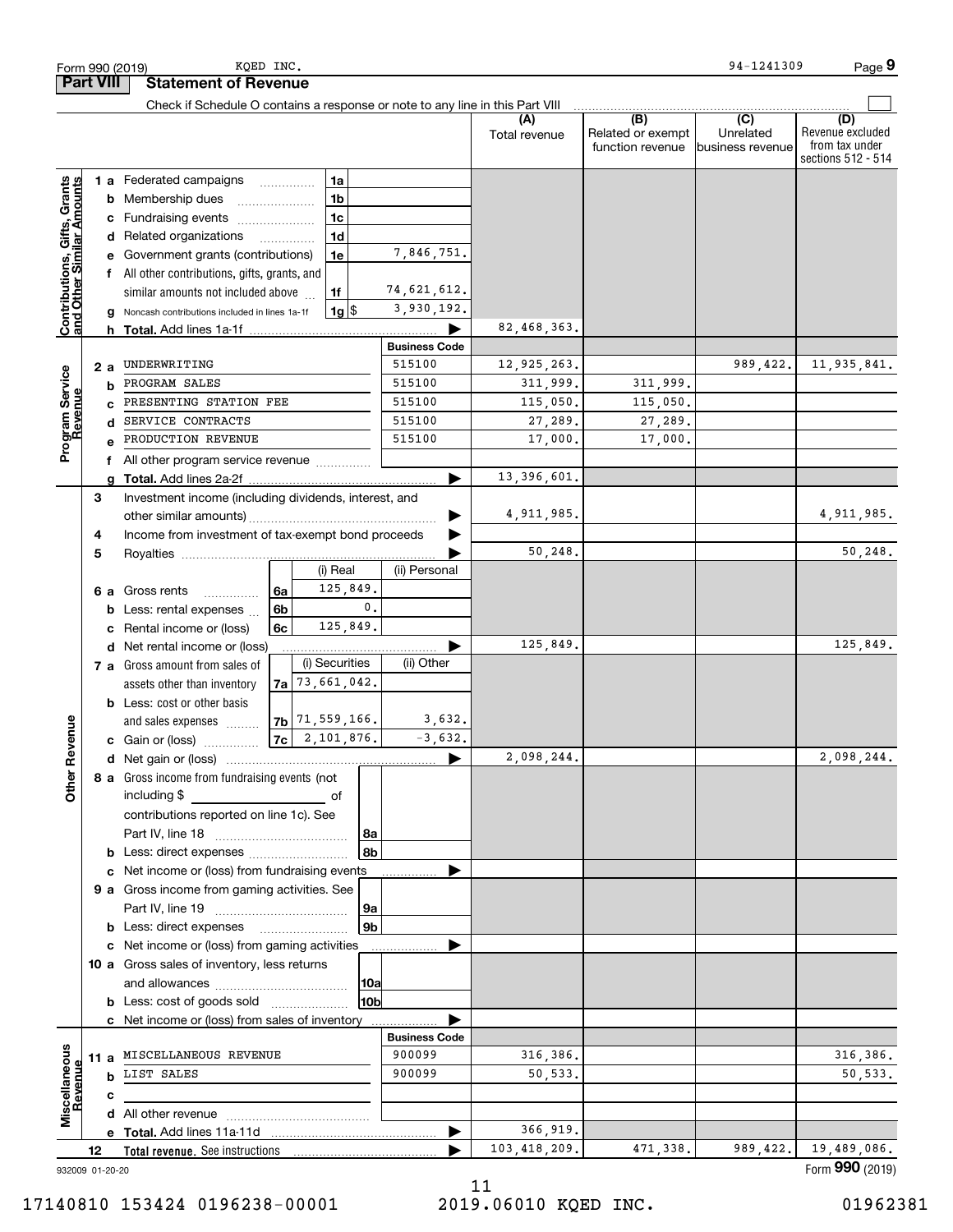|              | Section 501(c)(3) and 501(c)(4) organizations must complete all columns. All other organizations must complete column (A).                                                                                 |                       |                                    |                                    |                                |  |
|--------------|------------------------------------------------------------------------------------------------------------------------------------------------------------------------------------------------------------|-----------------------|------------------------------------|------------------------------------|--------------------------------|--|
|              | Check if Schedule O contains a response or note to any line in this Part IX                                                                                                                                |                       |                                    | (C)                                |                                |  |
|              | Do not include amounts reported on lines 6b,<br>7b, 8b, 9b, and 10b of Part VIII.                                                                                                                          | (A)<br>Total expenses | (B)<br>Program service<br>expenses | Management and<br>general expenses | (D)<br>Fundraising<br>expenses |  |
| $\mathbf 1$  | Grants and other assistance to domestic organizations                                                                                                                                                      |                       |                                    |                                    |                                |  |
|              | and domestic governments. See Part IV, line 21                                                                                                                                                             |                       |                                    |                                    |                                |  |
| $\mathbf{2}$ | Grants and other assistance to domestic                                                                                                                                                                    |                       |                                    |                                    |                                |  |
|              | individuals. See Part IV, line 22                                                                                                                                                                          |                       |                                    |                                    |                                |  |
| 3            | Grants and other assistance to foreign                                                                                                                                                                     |                       |                                    |                                    |                                |  |
|              | organizations, foreign governments, and foreign                                                                                                                                                            |                       |                                    |                                    |                                |  |
|              | individuals. See Part IV, lines 15 and 16                                                                                                                                                                  |                       |                                    |                                    |                                |  |
| 4            | Benefits paid to or for members                                                                                                                                                                            |                       |                                    |                                    |                                |  |
| 5            | Compensation of current officers, directors,                                                                                                                                                               |                       |                                    |                                    |                                |  |
|              | trustees, and key employees                                                                                                                                                                                | 2,854,489.            | 566, 364.                          | 1,722,257.                         | 565,868.                       |  |
| 6            | Compensation not included above to disqualified                                                                                                                                                            |                       |                                    |                                    |                                |  |
|              | persons (as defined under section 4958(f)(1)) and                                                                                                                                                          |                       |                                    |                                    |                                |  |
|              | persons described in section 4958(c)(3)(B)                                                                                                                                                                 | 531,587.              |                                    | 531,587.                           |                                |  |
| 7            |                                                                                                                                                                                                            | 35,827,607.           | 24, 119, 306.                      | 4,707,147.                         | 7,001,154.                     |  |
| 8            | Pension plan accruals and contributions (include                                                                                                                                                           |                       |                                    |                                    |                                |  |
|              | section 401(k) and 403(b) employer contributions)                                                                                                                                                          | 1,417,098.            | 888,160.                           | 255,094.                           | 273,844.                       |  |
| 9            |                                                                                                                                                                                                            | 7,893,428.            | 5,056,259.                         | 1,460,015.                         | $\overline{1,}377,154.$        |  |
| 10           |                                                                                                                                                                                                            | 3,465,778.            | 2, 172, 161.                       | 623,880.                           | 669,737.                       |  |
| 11           | Fees for services (nonemployees):                                                                                                                                                                          |                       |                                    |                                    |                                |  |
| a            |                                                                                                                                                                                                            |                       |                                    |                                    |                                |  |
| b            |                                                                                                                                                                                                            | 287,731.              |                                    | 281,503.                           | 6,228.                         |  |
|              |                                                                                                                                                                                                            | 100,029.              |                                    | 100,029.                           |                                |  |
| d            |                                                                                                                                                                                                            | 61,590.               | 61,590.                            |                                    |                                |  |
|              | Professional fundraising services. See Part IV, line 17                                                                                                                                                    | 2,100,925.            |                                    |                                    | 2,100,925.                     |  |
|              | Investment management fees                                                                                                                                                                                 | 345,683.              |                                    | 345,683.                           |                                |  |
| g            | Other. (If line 11g amount exceeds 10% of line 25,                                                                                                                                                         |                       |                                    |                                    |                                |  |
|              | column (A) amount, list line 11g expenses on Sch O.)                                                                                                                                                       | 3,000,802.            | 2,150,937.                         | 278,838.                           | 571,027.                       |  |
| 12           |                                                                                                                                                                                                            | 603,797.              | 502,076.                           | 11,425.                            | 90, 296.                       |  |
| 13           |                                                                                                                                                                                                            | 4,961,402.            | 1,951,841.                         | 304, 219.                          | 2,705,342.                     |  |
| 14           |                                                                                                                                                                                                            | 2,514,412.            | 1,713,797.                         | 310,843.                           | 489,772.                       |  |
| 15           |                                                                                                                                                                                                            | 99,831.               | 99,801.                            |                                    | 30.                            |  |
| 16           |                                                                                                                                                                                                            | 5,069,253.            | 4, 123, 982.                       | 444,607.                           | 500,664.                       |  |
| 17           |                                                                                                                                                                                                            | 298,153.              | 233, 118.                          | 26, 164.                           | 38,871.                        |  |
| 18           | Payments of travel or entertainment expenses                                                                                                                                                               |                       |                                    |                                    |                                |  |
|              | for any federal, state, or local public officials                                                                                                                                                          |                       |                                    |                                    |                                |  |
| 19           | Conferences, conventions, and meetings                                                                                                                                                                     | 47,976.               | 30,823.                            | 3,653.                             | 13,500.                        |  |
| 20           | Interest                                                                                                                                                                                                   | 41,589.               |                                    | 41,589.                            |                                |  |
| 21           |                                                                                                                                                                                                            |                       |                                    |                                    |                                |  |
| 22           | Depreciation, depletion, and amortization                                                                                                                                                                  | 6,492,857.            | 5, 312, 328.                       | 661,468.                           | 519,061.                       |  |
| 23           | Insurance                                                                                                                                                                                                  | 315,506.              | 201,955.                           | 71,967.                            | 41,584.                        |  |
| 24           | Other expenses. Itemize expenses not covered<br>above (List miscellaneous expenses on line 24e. If<br>line 24e amount exceeds 10% of line 25, column (A)<br>amount, list line 24e expenses on Schedule O.) |                       |                                    |                                    |                                |  |
| a            | PROGRAM ACQUISITIONS &                                                                                                                                                                                     | 9,999,987.            | 9,882,575.                         | 85, 134.                           | 32,278.                        |  |
| b            | MEMBERSHIP & DONOR PREM                                                                                                                                                                                    | 1,450,283.            | 40,000.                            | 14.                                | 1,410,269.                     |  |
|              | AUDIENCE RESEARCH & AUD                                                                                                                                                                                    | 887,965.              | 685,088.                           |                                    | 202,877.                       |  |
| d            | NPM FEES                                                                                                                                                                                                   | 631,729.              |                                    |                                    | 631,729.                       |  |
|              | e All other expenses                                                                                                                                                                                       | 687,201.              | 279,057.                           | 147,834.                           | 260, 310.                      |  |
| 25           | Total functional expenses. Add lines 1 through 24e                                                                                                                                                         | 91,988,688.           | 60,071,218.                        | 12,414,950.                        | 19,502,520.                    |  |
| 26           | Joint costs. Complete this line only if the organization                                                                                                                                                   |                       |                                    |                                    |                                |  |
|              | reported in column (B) joint costs from a combined                                                                                                                                                         |                       |                                    |                                    |                                |  |
|              | educational campaign and fundraising solicitation.                                                                                                                                                         |                       |                                    |                                    |                                |  |
|              | Check here $\blacktriangleright$<br>if following SOP 98-2 (ASC 958-720)                                                                                                                                    |                       |                                    |                                    |                                |  |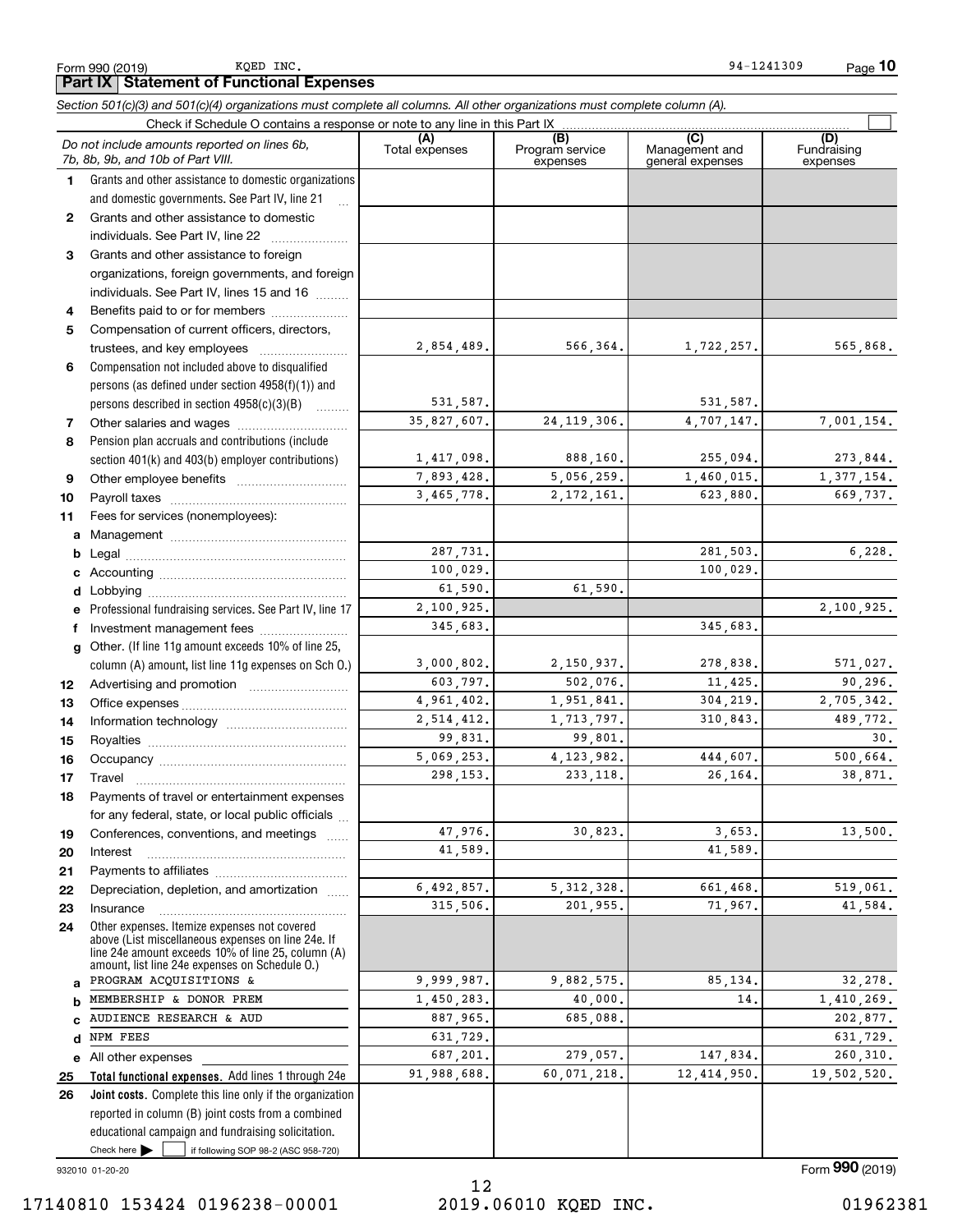**Part X Balance Sheet**

|                             |          |                                                                                                                                                                                                                                |                 |                     | (A)<br>Beginning of year |                 | (B)<br>End of year |
|-----------------------------|----------|--------------------------------------------------------------------------------------------------------------------------------------------------------------------------------------------------------------------------------|-----------------|---------------------|--------------------------|-----------------|--------------------|
|                             | 1        |                                                                                                                                                                                                                                |                 |                     | 900.                     | $\mathbf{1}$    | 900.               |
|                             | 2        |                                                                                                                                                                                                                                |                 |                     | 41, 481, 109.            | $\mathbf{2}$    | 73, 945, 731.      |
|                             | 3        |                                                                                                                                                                                                                                |                 |                     | 15,725,639.              | 3               | 14,763,825.        |
|                             | 4        |                                                                                                                                                                                                                                |                 | 3, 240, 203.        | 4                        | 4,542,971.      |                    |
|                             | 5        | Loans and other receivables from any current or former officer, director,                                                                                                                                                      |                 |                     |                          |                 |                    |
|                             |          | trustee, key employee, creator or founder, substantial contributor, or 35%                                                                                                                                                     |                 |                     |                          |                 |                    |
|                             |          | controlled entity or family member of any of these persons                                                                                                                                                                     |                 |                     |                          | 5               |                    |
|                             | 6        | Loans and other receivables from other disqualified persons (as defined                                                                                                                                                        |                 |                     |                          |                 |                    |
|                             |          | under section $4958(f)(1)$ , and persons described in section $4958(c)(3)(B)$                                                                                                                                                  |                 | $\sim$              |                          | 6               |                    |
|                             | 7        |                                                                                                                                                                                                                                |                 |                     | $\overline{7}$           |                 |                    |
| Assets                      | 8        |                                                                                                                                                                                                                                |                 |                     | 272,984.                 | 8               | 308, 140.          |
|                             | 9        | Prepaid expenses and deferred charges                                                                                                                                                                                          |                 |                     | 2,522,289.               | 9               | 3,476,347.         |
|                             |          | <b>10a</b> Land, buildings, and equipment: cost or other                                                                                                                                                                       |                 |                     |                          |                 |                    |
|                             |          | basis. Complete Part VI of Schedule D  10a                                                                                                                                                                                     |                 | 109,394,024.        |                          |                 |                    |
|                             |          | <b>b</b> Less: accumulated depreciation                                                                                                                                                                                        | 10 <sub>b</sub> | 34, 391, 323.       | 36,009,991.              | 10 <sub>c</sub> | 75,002,701.        |
|                             | 11       |                                                                                                                                                                                                                                |                 | 176,668,310.        | 11                       | 130, 346, 371.  |                    |
|                             | 12       |                                                                                                                                                                                                                                |                 | 538,168.            | 12                       | 489,882.        |                    |
|                             | 13       |                                                                                                                                                                                                                                | 0.              | 13                  | 0.                       |                 |                    |
|                             | 14       |                                                                                                                                                                                                                                | 2,000,207.      | 14                  | 1,914,134.               |                 |                    |
|                             | 15       |                                                                                                                                                                                                                                |                 | 59,273.             | 15                       | 46,193.         |                    |
|                             | 16       |                                                                                                                                                                                                                                |                 |                     | 278, 519, 073.           | 16              | 304,837,195.       |
|                             | 17       |                                                                                                                                                                                                                                |                 |                     | 12,493,853.              | 17              | 21,586,419.        |
|                             | 18       |                                                                                                                                                                                                                                |                 |                     | 18                       |                 |                    |
|                             | 19       | Deferred revenue manual contracts and contracts are all the contracts and contracts are contracted and contracts are contracted and contract are contracted and contract are contracted and contract are contracted and contra |                 |                     | 426,684.                 | 19              | 711,772.           |
|                             | 20       |                                                                                                                                                                                                                                |                 |                     | 20                       |                 |                    |
|                             | 21       | Escrow or custodial account liability. Complete Part IV of Schedule D                                                                                                                                                          |                 | 1.1.1.1.1.1.1.1.1.1 |                          | 21              |                    |
|                             | 22       | Loans and other payables to any current or former officer, director,                                                                                                                                                           |                 |                     |                          |                 |                    |
| Liabilities                 |          | trustee, key employee, creator or founder, substantial contributor, or 35%                                                                                                                                                     |                 |                     |                          |                 |                    |
|                             |          | controlled entity or family member of any of these persons                                                                                                                                                                     |                 |                     |                          | 22              |                    |
|                             | 23       | Secured mortgages and notes payable to unrelated third parties                                                                                                                                                                 |                 |                     |                          | 23              |                    |
|                             | 24       |                                                                                                                                                                                                                                |                 |                     |                          | 24              |                    |
|                             | 25       | Other liabilities (including federal income tax, payables to related third                                                                                                                                                     |                 |                     |                          |                 |                    |
|                             |          | parties, and other liabilities not included on lines 17-24). Complete Part X                                                                                                                                                   |                 |                     |                          |                 |                    |
|                             |          | of Schedule D                                                                                                                                                                                                                  |                 |                     | 8,451,943.               | 25              | 16, 127, 703.      |
|                             | 26       | Total liabilities. Add lines 17 through 25                                                                                                                                                                                     |                 |                     | 21, 372, 480.            | 26              | 38, 425, 894.      |
|                             |          | Organizations that follow FASB ASC 958, check here $\blacktriangleright$ $\lfloor x \rfloor$                                                                                                                                   |                 |                     |                          |                 |                    |
|                             |          | and complete lines 27, 28, 32, and 33.                                                                                                                                                                                         |                 |                     | 187,048,430.             | 27              | 195,463,490.       |
|                             | 27       |                                                                                                                                                                                                                                |                 |                     | 70,098,163.              |                 | 70,947,811.        |
|                             | 28       |                                                                                                                                                                                                                                |                 |                     |                          | 28              |                    |
|                             |          | Organizations that do not follow FASB ASC 958, check here ▶ │<br>and complete lines 29 through 33.                                                                                                                             |                 |                     |                          |                 |                    |
|                             |          |                                                                                                                                                                                                                                |                 |                     |                          | 29              |                    |
| Net Assets or Fund Balances | 29<br>30 | Paid-in or capital surplus, or land, building, or equipment fund                                                                                                                                                               |                 |                     |                          | 30              |                    |
|                             | 31       | Retained earnings, endowment, accumulated income, or other funds                                                                                                                                                               |                 |                     |                          | 31              |                    |
|                             | 32       |                                                                                                                                                                                                                                |                 |                     | 257, 146, 593.           | 32              | 266, 411, 301.     |
|                             | 33       |                                                                                                                                                                                                                                |                 |                     | 278, 519, 073.           | 33              | 304,837,195.       |
|                             |          |                                                                                                                                                                                                                                |                 |                     |                          |                 | റററ                |

Form (2019) **990**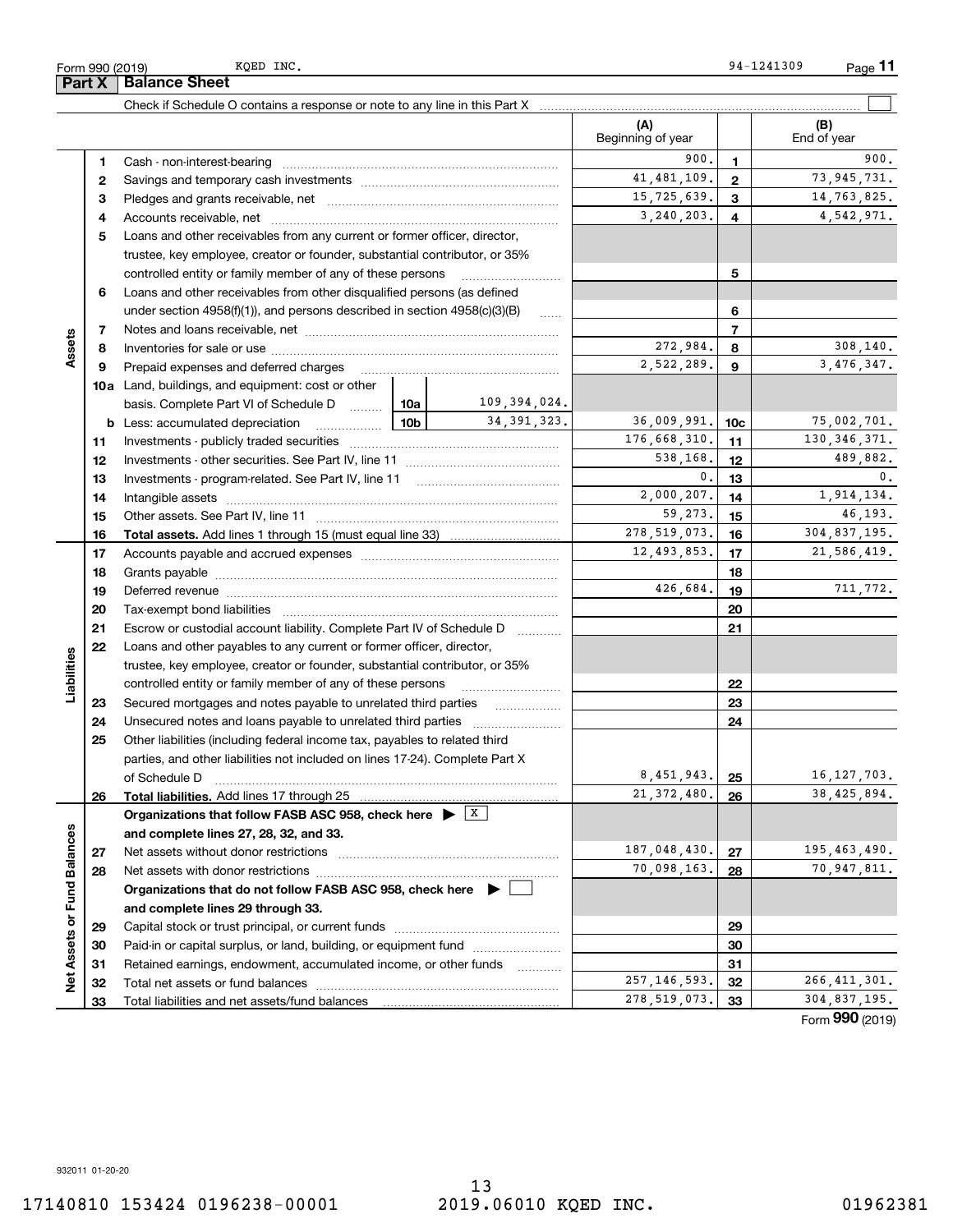|    | KOED INC.<br>Form 990 (2019)                                                                                                                                                                                                   | 94-1241309              |                |                 | Page 12        |
|----|--------------------------------------------------------------------------------------------------------------------------------------------------------------------------------------------------------------------------------|-------------------------|----------------|-----------------|----------------|
|    | <b>Reconciliation of Net Assets</b><br>Part XI                                                                                                                                                                                 |                         |                |                 |                |
|    |                                                                                                                                                                                                                                |                         |                |                 |                |
|    |                                                                                                                                                                                                                                |                         |                |                 |                |
| 1  |                                                                                                                                                                                                                                | $\mathbf{1}$            |                | 103,418,209.    |                |
| 2  | Total expenses (must equal Part IX, column (A), line 25) [11] manufactured expenses (must equal Part IX, column (A), line 25)                                                                                                  | $\mathbf{2}$            |                | 91,988,688.     |                |
| 3  | Revenue less expenses. Subtract line 2 from line 1                                                                                                                                                                             | 3                       |                | 11, 429, 521.   |                |
| 4  |                                                                                                                                                                                                                                | $\overline{\mathbf{4}}$ |                | 257, 146, 593.  |                |
| 5  | Net unrealized gains (losses) on investments [11] matter continuum matter is a set of the set of the set of the                                                                                                                | 5                       |                | $-2, 162, 329.$ |                |
| 6  | Donated services and use of facilities [111] Donated and the service of facilities [11] Donated services and use of facilities [11] Donated and the service of the service of the service of the service of the service of the | 6                       |                |                 | $-2,485.$      |
| 7  | Investment expenses www.communication.com/www.communication.com/www.communication.com/www.com                                                                                                                                  | $\overline{7}$          |                |                 |                |
| 8  | Prior period adjustments www.communication.communication.communication.com/                                                                                                                                                    | 8                       |                |                 |                |
| 9  | Other changes in net assets or fund balances (explain on Schedule O)                                                                                                                                                           | $\mathbf{9}$            |                |                 | $\mathbf{0}$ . |
| 10 | Net assets or fund balances at end of year. Combine lines 3 through 9 (must equal Part X, line 32,                                                                                                                             |                         |                |                 |                |
|    |                                                                                                                                                                                                                                | 10                      |                | 266, 411, 301.  |                |
|    | Part XII Financial Statements and Reporting                                                                                                                                                                                    |                         |                |                 |                |
|    |                                                                                                                                                                                                                                |                         |                |                 |                |
|    |                                                                                                                                                                                                                                |                         |                | Yes.            | <b>No</b>      |
| 1  | $X \vert$ Accrual<br>Accounting method used to prepare the Form 990: <u>[</u> Cash<br>Other                                                                                                                                    |                         |                |                 |                |
|    | If the organization changed its method of accounting from a prior year or checked "Other," explain in Schedule O.                                                                                                              |                         |                |                 |                |
|    | 2a Were the organization's financial statements compiled or reviewed by an independent accountant?                                                                                                                             |                         | 2a             |                 | X              |
|    | If "Yes," check a box below to indicate whether the financial statements for the year were compiled or reviewed on a                                                                                                           |                         |                |                 |                |
|    | separate basis, consolidated basis, or both:                                                                                                                                                                                   |                         |                |                 |                |
|    | Separate basis<br>Consolidated basis<br>Both consolidated and separate basis                                                                                                                                                   |                         |                |                 |                |
|    | <b>b</b> Were the organization's financial statements audited by an independent accountant?                                                                                                                                    |                         | 2 <sub>b</sub> | х               |                |
|    | If "Yes," check a box below to indicate whether the financial statements for the year were audited on a separate basis,                                                                                                        |                         |                |                 |                |
|    | consolidated basis, or both:                                                                                                                                                                                                   |                         |                |                 |                |
|    | $\vert$ X $\vert$ Separate basis<br>Consolidated basis<br>Both consolidated and separate basis                                                                                                                                 |                         |                |                 |                |
|    | c If "Yes" to line 2a or 2b, does the organization have a committee that assumes responsibility for oversight of the audit,                                                                                                    |                         |                |                 |                |
|    | review, or compilation of its financial statements and selection of an independent accountant?                                                                                                                                 |                         | 2c             | х               |                |
|    | If the organization changed either its oversight process or selection process during the tax year, explain on Schedule O.                                                                                                      |                         |                |                 |                |
|    | 3a As a result of a federal award, was the organization required to undergo an audit or audits as set forth in the Single Audit                                                                                                |                         |                |                 |                |
|    |                                                                                                                                                                                                                                |                         | За             | х               |                |
|    | b If "Yes," did the organization undergo the required audit or audits? If the organization did not undergo the required audit                                                                                                  |                         |                |                 |                |
|    |                                                                                                                                                                                                                                |                         | 3b             | х               |                |

Form (2019) **990**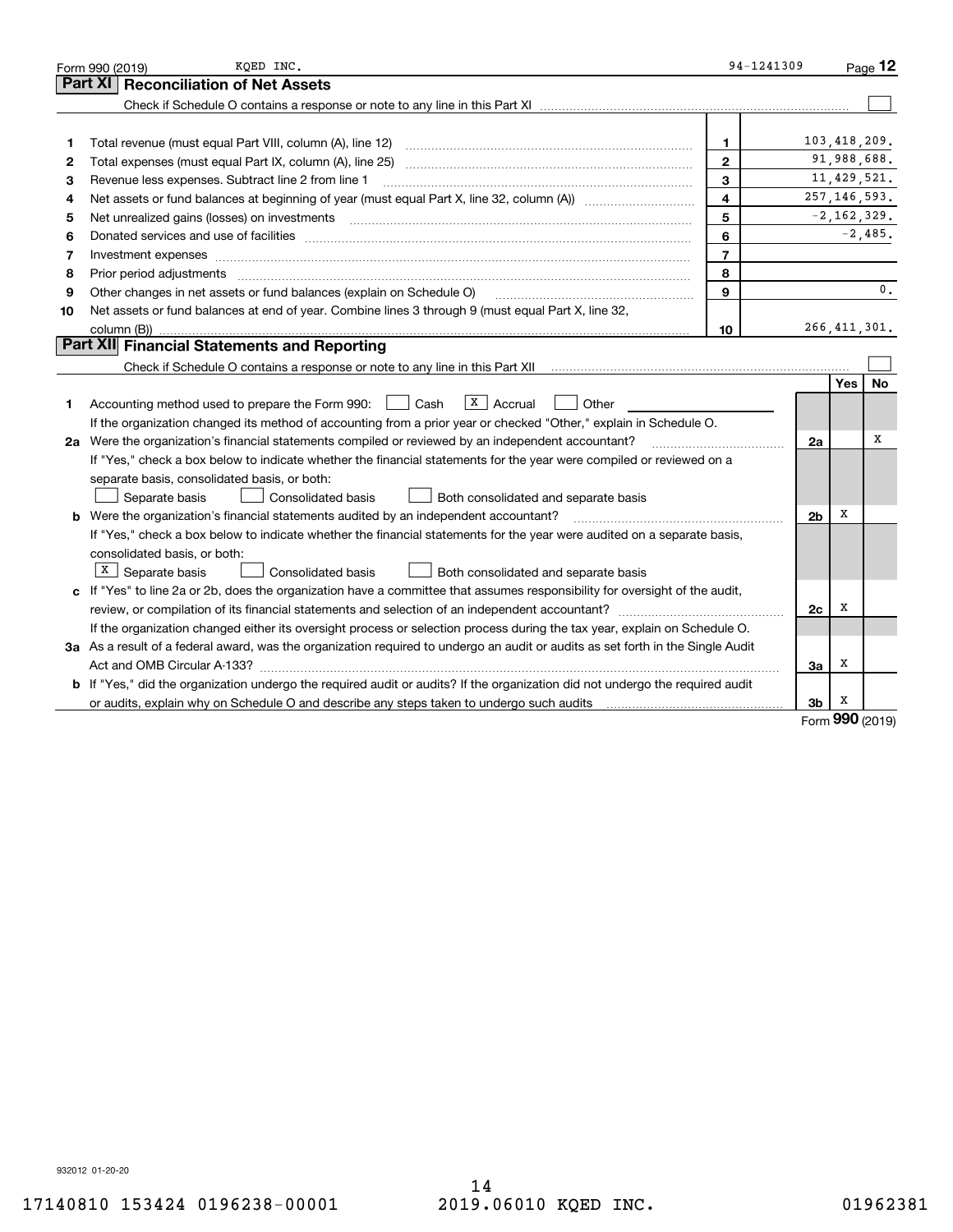| <b>SCHEDULE A</b> |
|-------------------|
|-------------------|

Department of the Treasury

**(Form 990 or 990-EZ)**

# **Public Charity Status and Public Support**

**Complete if the organization is a section 501(c)(3) organization or a section 4947(a)(1) nonexempt charitable trust. | Attach to Form 990 or Form 990-EZ.** 

| OMB No 1545-0047                    |
|-------------------------------------|
| 2019                                |
| <b>Open to Public</b><br>Inspection |

|       |        | Internal Revenue Service |                                             |                                                                        | Go to www.irs.gov/Form990 for instructions and the latest information.                                                                        |                             |                                 |                            |            | <b>Inspection</b>                     |
|-------|--------|--------------------------|---------------------------------------------|------------------------------------------------------------------------|-----------------------------------------------------------------------------------------------------------------------------------------------|-----------------------------|---------------------------------|----------------------------|------------|---------------------------------------|
|       |        | Name of the organization |                                             |                                                                        |                                                                                                                                               |                             |                                 |                            |            | <b>Employer identification number</b> |
|       |        |                          | KQED INC.                                   |                                                                        |                                                                                                                                               |                             |                                 |                            | 94-1241309 |                                       |
|       | Part I |                          |                                             |                                                                        | Reason for Public Charity Status (All organizations must complete this part.) See instructions.                                               |                             |                                 |                            |            |                                       |
|       |        |                          |                                             |                                                                        | The organization is not a private foundation because it is: (For lines 1 through 12, check only one box.)                                     |                             |                                 |                            |            |                                       |
| 1     |        |                          |                                             |                                                                        | A church, convention of churches, or association of churches described in section 170(b)(1)(A)(i).                                            |                             |                                 |                            |            |                                       |
| 2     |        |                          |                                             |                                                                        | A school described in section 170(b)(1)(A)(ii). (Attach Schedule E (Form 990 or 990-EZ).)                                                     |                             |                                 |                            |            |                                       |
| З     |        |                          |                                             |                                                                        | A hospital or a cooperative hospital service organization described in section 170(b)(1)(A)(iii).                                             |                             |                                 |                            |            |                                       |
| 4     |        |                          |                                             |                                                                        | A medical research organization operated in conjunction with a hospital described in section 170(b)(1)(A)(iii). Enter the hospital's name,    |                             |                                 |                            |            |                                       |
|       |        | city, and state:         |                                             |                                                                        |                                                                                                                                               |                             |                                 |                            |            |                                       |
| 5     |        |                          |                                             |                                                                        | An organization operated for the benefit of a college or university owned or operated by a governmental unit described in                     |                             |                                 |                            |            |                                       |
|       |        |                          |                                             | section 170(b)(1)(A)(iv). (Complete Part II.)                          |                                                                                                                                               |                             |                                 |                            |            |                                       |
| 6     |        |                          |                                             |                                                                        | A federal, state, or local government or governmental unit described in section 170(b)(1)(A)(v).                                              |                             |                                 |                            |            |                                       |
| 7     | X      |                          |                                             |                                                                        | An organization that normally receives a substantial part of its support from a governmental unit or from the general public described in     |                             |                                 |                            |            |                                       |
|       |        |                          |                                             | section 170(b)(1)(A)(vi). (Complete Part II.)                          |                                                                                                                                               |                             |                                 |                            |            |                                       |
| 8     |        |                          |                                             |                                                                        | A community trust described in section 170(b)(1)(A)(vi). (Complete Part II.)                                                                  |                             |                                 |                            |            |                                       |
| 9     |        |                          |                                             |                                                                        | An agricultural research organization described in section 170(b)(1)(A)(ix) operated in conjunction with a land-grant college                 |                             |                                 |                            |            |                                       |
|       |        |                          |                                             |                                                                        | or university or a non-land-grant college of agriculture (see instructions). Enter the name, city, and state of the college or                |                             |                                 |                            |            |                                       |
|       |        | university:              |                                             |                                                                        |                                                                                                                                               |                             |                                 |                            |            |                                       |
| 10    |        |                          |                                             |                                                                        | An organization that normally receives: (1) more than 33 1/3% of its support from contributions, membership fees, and gross receipts from     |                             |                                 |                            |            |                                       |
|       |        |                          |                                             |                                                                        | activities related to its exempt functions - subject to certain exceptions, and (2) no more than 33 1/3% of its support from gross investment |                             |                                 |                            |            |                                       |
|       |        |                          |                                             |                                                                        | income and unrelated business taxable income (less section 511 tax) from businesses acquired by the organization after June 30, 1975.         |                             |                                 |                            |            |                                       |
|       |        |                          |                                             | See section 509(a)(2). (Complete Part III.)                            |                                                                                                                                               |                             |                                 |                            |            |                                       |
| 11    |        |                          |                                             |                                                                        | An organization organized and operated exclusively to test for public safety. See section 509(a)(4).                                          |                             |                                 |                            |            |                                       |
| 12    |        |                          |                                             |                                                                        | An organization organized and operated exclusively for the benefit of, to perform the functions of, or to carry out the purposes of one or    |                             |                                 |                            |            |                                       |
|       |        |                          |                                             |                                                                        | more publicly supported organizations described in section 509(a)(1) or section 509(a)(2). See section 509(a)(3). Check the box in            |                             |                                 |                            |            |                                       |
|       |        |                          |                                             |                                                                        | lines 12a through 12d that describes the type of supporting organization and complete lines 12e, 12f, and 12g.                                |                             |                                 |                            |            |                                       |
| а     |        |                          |                                             |                                                                        | Type I. A supporting organization operated, supervised, or controlled by its supported organization(s), typically by giving                   |                             |                                 |                            |            |                                       |
|       |        |                          |                                             |                                                                        | the supported organization(s) the power to regularly appoint or elect a majority of the directors or trustees of the supporting               |                             |                                 |                            |            |                                       |
|       |        |                          |                                             | organization. You must complete Part IV, Sections A and B.             |                                                                                                                                               |                             |                                 |                            |            |                                       |
| b     |        |                          |                                             |                                                                        | Type II. A supporting organization supervised or controlled in connection with its supported organization(s), by having                       |                             |                                 |                            |            |                                       |
|       |        |                          |                                             |                                                                        | control or management of the supporting organization vested in the same persons that control or manage the supported                          |                             |                                 |                            |            |                                       |
|       |        |                          |                                             |                                                                        | organization(s). You must complete Part IV, Sections A and C.                                                                                 |                             |                                 |                            |            |                                       |
| с     |        |                          |                                             |                                                                        | Type III functionally integrated. A supporting organization operated in connection with, and functionally integrated with,                    |                             |                                 |                            |            |                                       |
|       |        |                          |                                             |                                                                        | its supported organization(s) (see instructions). You must complete Part IV, Sections A, D, and E.                                            |                             |                                 |                            |            |                                       |
| d     |        |                          |                                             |                                                                        | Type III non-functionally integrated. A supporting organization operated in connection with its supported organization(s)                     |                             |                                 |                            |            |                                       |
|       |        |                          |                                             |                                                                        | that is not functionally integrated. The organization generally must satisfy a distribution requirement and an attentiveness                  |                             |                                 |                            |            |                                       |
|       |        |                          |                                             |                                                                        | requirement (see instructions). You must complete Part IV, Sections A and D, and Part V.                                                      |                             |                                 |                            |            |                                       |
| е     |        |                          |                                             |                                                                        | Check this box if the organization received a written determination from the IRS that it is a Type I, Type II, Type III                       |                             |                                 |                            |            |                                       |
|       |        |                          |                                             |                                                                        | functionally integrated, or Type III non-functionally integrated supporting organization.                                                     |                             |                                 |                            |            |                                       |
| f     |        |                          | Enter the number of supported organizations |                                                                        |                                                                                                                                               |                             |                                 |                            |            |                                       |
|       |        |                          |                                             | Provide the following information about the supported organization(s). |                                                                                                                                               |                             |                                 |                            |            |                                       |
|       |        | (i) Name of supported    |                                             | (ii) EIN                                                               | (iii) Type of organization<br>(described on lines 1-10                                                                                        | in your governing document? | (iv) Is the organization listed | (v) Amount of monetary     |            | (vi) Amount of other                  |
|       |        | organization             |                                             |                                                                        | above (see instructions))                                                                                                                     | Yes                         | No                              | support (see instructions) |            | support (see instructions)            |
|       |        |                          |                                             |                                                                        |                                                                                                                                               |                             |                                 |                            |            |                                       |
|       |        |                          |                                             |                                                                        |                                                                                                                                               |                             |                                 |                            |            |                                       |
|       |        |                          |                                             |                                                                        |                                                                                                                                               |                             |                                 |                            |            |                                       |
|       |        |                          |                                             |                                                                        |                                                                                                                                               |                             |                                 |                            |            |                                       |
|       |        |                          |                                             |                                                                        |                                                                                                                                               |                             |                                 |                            |            |                                       |
|       |        |                          |                                             |                                                                        |                                                                                                                                               |                             |                                 |                            |            |                                       |
|       |        |                          |                                             |                                                                        |                                                                                                                                               |                             |                                 |                            |            |                                       |
|       |        |                          |                                             |                                                                        |                                                                                                                                               |                             |                                 |                            |            |                                       |
|       |        |                          |                                             |                                                                        |                                                                                                                                               |                             |                                 |                            |            |                                       |
|       |        |                          |                                             |                                                                        |                                                                                                                                               |                             |                                 |                            |            |                                       |
| Total |        |                          |                                             |                                                                        |                                                                                                                                               |                             |                                 |                            |            |                                       |

LHA For Paperwork Reduction Act Notice, see the Instructions for Form 990 or 990-EZ. 932021 09-25-19 Schedule A (Form 990 or 990-EZ) 2019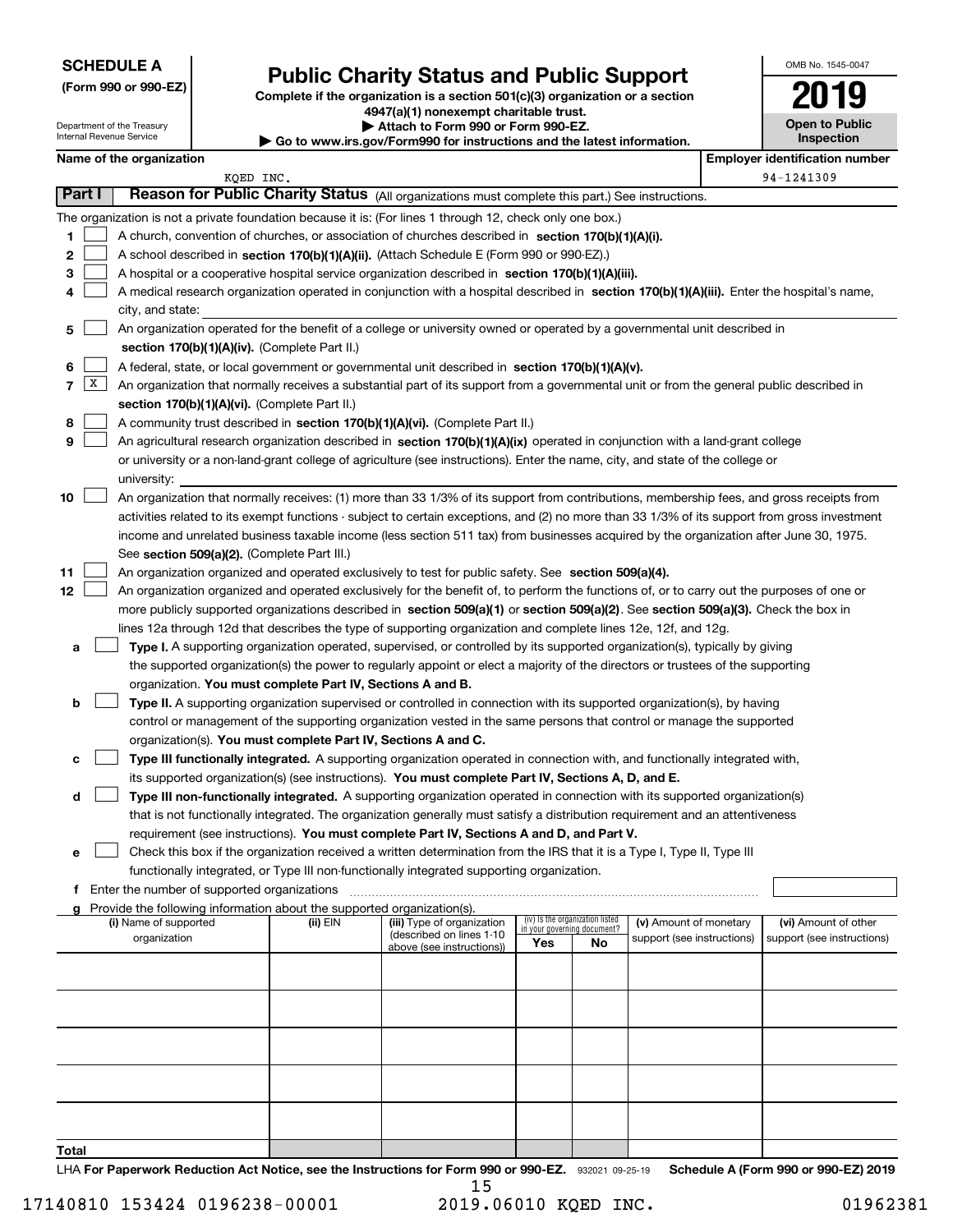## Schedule A (Form 990 or 990-EZ) 2019 KQED INC.

**Part II Support Schedule for Organizations Described in Sections 170(b)(1)(A)(iv) and 170(b)(1)(A)(vi)**

(Complete only if you checked the box on line 5, 7, or 8 of Part I or if the organization failed to qualify under Part III. If the organization fails to qualify under the tests listed below, please complete Part III.)

| <b>Section A. Public Support</b>                                                                                                               |             |                           |             |               |             |                                       |
|------------------------------------------------------------------------------------------------------------------------------------------------|-------------|---------------------------|-------------|---------------|-------------|---------------------------------------|
| Calendar year (or fiscal year beginning in) $\blacktriangleright$                                                                              | (a) 2015    | $(b)$ 2016                | $(c)$ 2017  | $(d)$ 2018    | (e) 2019    | (f) Total                             |
| 1 Gifts, grants, contributions, and                                                                                                            |             |                           |             |               |             |                                       |
| membership fees received. (Do not                                                                                                              |             |                           |             |               |             |                                       |
| include any "unusual grants.")                                                                                                                 | 63,108,662. | 65,525,980.               | 66,991,558. | 93, 393, 756. | 82,468,363. | 371,488,319.                          |
| 2 Tax revenues levied for the organ-                                                                                                           |             |                           |             |               |             |                                       |
| ization's benefit and either paid to                                                                                                           |             |                           |             |               |             |                                       |
| or expended on its behalf                                                                                                                      |             |                           |             |               |             |                                       |
| 3 The value of services or facilities                                                                                                          |             |                           |             |               |             |                                       |
| furnished by a governmental unit to                                                                                                            |             |                           |             |               |             |                                       |
| the organization without charge                                                                                                                |             |                           |             |               |             |                                       |
| 4 Total. Add lines 1 through 3                                                                                                                 | 63,108,662. | 65, 525, 980.             | 66,991,558. | 93, 393, 756. | 82,468,363. | 371,488,319.                          |
| 5 The portion of total contributions                                                                                                           |             |                           |             |               |             |                                       |
| by each person (other than a                                                                                                                   |             |                           |             |               |             |                                       |
| governmental unit or publicly                                                                                                                  |             |                           |             |               |             |                                       |
| supported organization) included                                                                                                               |             |                           |             |               |             |                                       |
| on line 1 that exceeds 2% of the                                                                                                               |             |                           |             |               |             |                                       |
| amount shown on line 11,                                                                                                                       |             |                           |             |               |             |                                       |
| column (f)                                                                                                                                     |             |                           |             |               |             | 10,508,728.                           |
| 6 Public support. Subtract line 5 from line 4.                                                                                                 |             |                           |             |               |             | 360,979,591.                          |
| <b>Section B. Total Support</b>                                                                                                                |             |                           |             |               |             |                                       |
| Calendar year (or fiscal year beginning in) $\blacktriangleright$                                                                              | (a) 2015    | (b) 2016                  | $(c)$ 2017  | $(d)$ 2018    | (e) 2019    | (f) Total                             |
| <b>7</b> Amounts from line 4                                                                                                                   | 63,108,662. | 65,525,980.               | 66,991,558. | 93, 393, 756, | 82,468,363. | 371,488,319.                          |
| 8 Gross income from interest,                                                                                                                  |             |                           |             |               |             |                                       |
| dividends, payments received on                                                                                                                |             |                           |             |               |             |                                       |
| securities loans, rents, royalties,                                                                                                            |             |                           |             |               |             |                                       |
| and income from similar sources                                                                                                                | 1,868,313.  | 2,051,247.                | 3,547,699.  | 4,863,855.    | 5,088,082.  | 17, 419, 196.                         |
| 9 Net income from unrelated business                                                                                                           |             |                           |             |               |             |                                       |
| activities, whether or not the                                                                                                                 |             |                           |             |               |             |                                       |
|                                                                                                                                                |             |                           |             |               |             |                                       |
| business is regularly carried on                                                                                                               |             |                           |             |               |             |                                       |
| 10 Other income. Do not include gain                                                                                                           |             |                           |             |               |             |                                       |
| or loss from the sale of capital                                                                                                               |             | $128, 182.$ 95, 583, 054. | 349,378.    | 228,530.      |             | $366, 919$ . 96,656,063.              |
| assets (Explain in Part VI.)                                                                                                                   |             |                           |             |               |             | 485, 563, 578.                        |
| 11 Total support. Add lines 7 through 10                                                                                                       |             |                           |             |               |             | 76,879,266.                           |
| 12 Gross receipts from related activities, etc. (see instructions)                                                                             |             |                           |             |               | 12          |                                       |
| 13 First five years. If the Form 990 is for the organization's first, second, third, fourth, or fifth tax year as a section 501(c)(3)          |             |                           |             |               |             |                                       |
| organization, check this box and stop here<br>Section C. Computation of Public Support Percentage                                              |             |                           |             |               |             |                                       |
|                                                                                                                                                |             |                           |             |               |             | 74.34                                 |
| 14 Public support percentage for 2019 (line 6, column (f) divided by line 11, column (f) <i>mummumumum</i>                                     |             |                           |             |               | 14<br>15    | %<br>75.89<br>%                       |
| 16a 33 1/3% support test - 2019. If the organization did not check the box on line 13, and line 14 is 33 1/3% or more, check this box and      |             |                           |             |               |             |                                       |
|                                                                                                                                                |             |                           |             |               |             | $\blacktriangleright$ $\mid$ X $\mid$ |
| stop here. The organization qualifies as a publicly supported organization                                                                     |             |                           |             |               |             |                                       |
| b 33 1/3% support test - 2018. If the organization did not check a box on line 13 or 16a, and line 15 is 33 1/3% or more, check this box       |             |                           |             |               |             |                                       |
| and stop here. The organization qualifies as a publicly supported organization                                                                 |             |                           |             |               |             |                                       |
| 17a 10% -facts-and-circumstances test - 2019. If the organization did not check a box on line 13, 16a, or 16b, and line 14 is 10% or more,     |             |                           |             |               |             |                                       |
| and if the organization meets the "facts-and-circumstances" test, check this box and stop here. Explain in Part VI how the organization        |             |                           |             |               |             |                                       |
| meets the "facts-and-circumstances" test. The organization qualifies as a publicly supported organization                                      |             |                           |             |               |             |                                       |
| <b>b 10% -facts-and-circumstances test - 2018.</b> If the organization did not check a box on line 13, 16a, 16b, or 17a, and line 15 is 10% or |             |                           |             |               |             |                                       |
| more, and if the organization meets the "facts-and-circumstances" test, check this box and stop here. Explain in Part VI how the               |             |                           |             |               |             |                                       |
| organization meets the "facts-and-circumstances" test. The organization qualifies as a publicly supported organization                         |             |                           |             |               |             |                                       |
| 18 Private foundation. If the organization did not check a box on line 13, 16a, 16b, 17a, or 17b, check this box and see instructions          |             |                           |             |               |             |                                       |

**Schedule A (Form 990 or 990-EZ) 2019**

932022 09-25-19

**2**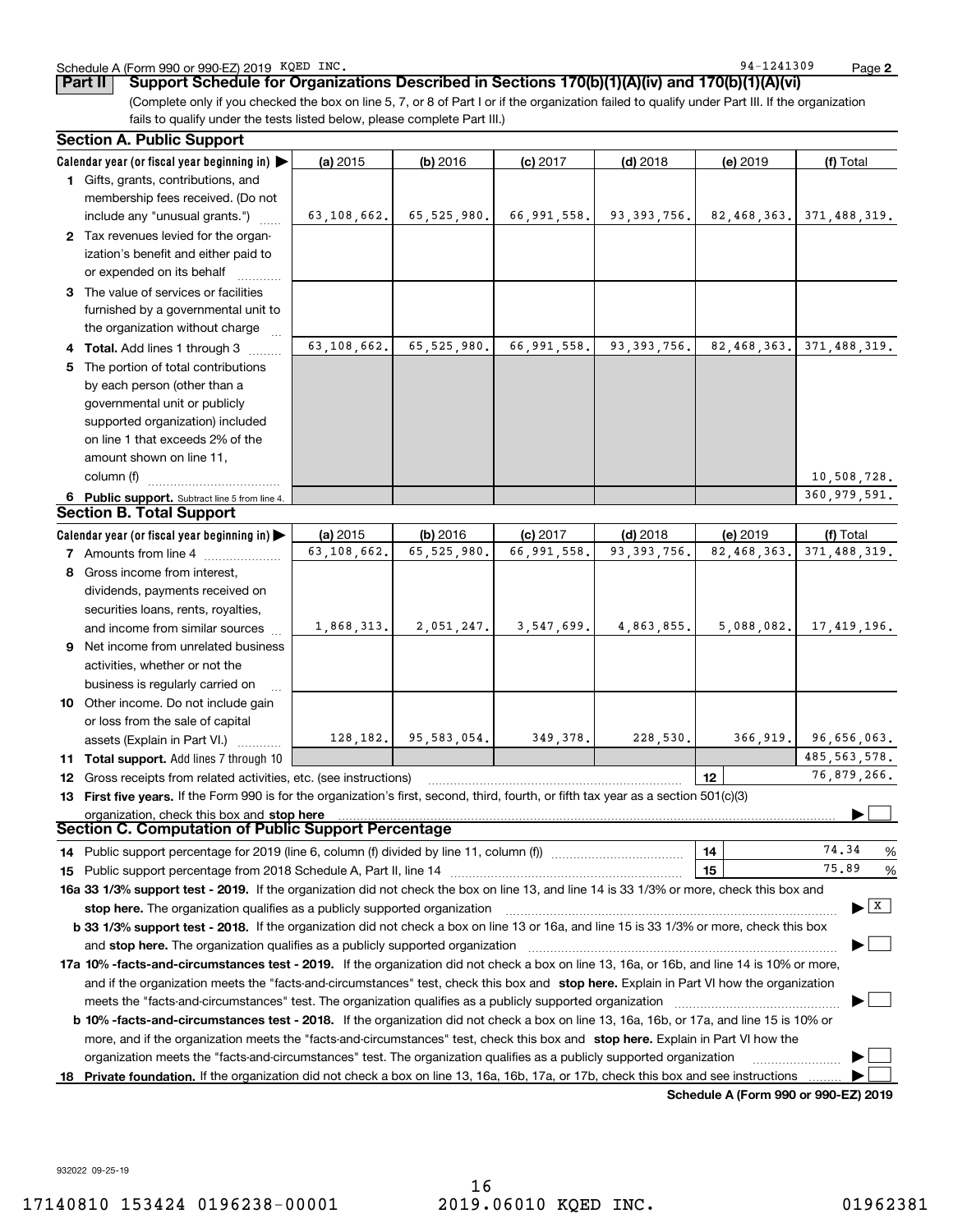#### **Part III Support Schedule for Organizations Described in Section 509(a)(2)**

(Complete only if you checked the box on line 10 of Part I or if the organization failed to qualify under Part II. If the organization fails to qualify under the tests listed below, please complete Part II.)

|    | <b>Section A. Public Support</b>                                                                                                                                                                |          |          |            |            |                 |                                      |
|----|-------------------------------------------------------------------------------------------------------------------------------------------------------------------------------------------------|----------|----------|------------|------------|-----------------|--------------------------------------|
|    | Calendar year (or fiscal year beginning in) $\blacktriangleright$                                                                                                                               | (a) 2015 | (b) 2016 | $(c)$ 2017 | $(d)$ 2018 | <b>(e)</b> 2019 | (f) Total                            |
|    | 1 Gifts, grants, contributions, and                                                                                                                                                             |          |          |            |            |                 |                                      |
|    | membership fees received. (Do not                                                                                                                                                               |          |          |            |            |                 |                                      |
|    | include any "unusual grants.")                                                                                                                                                                  |          |          |            |            |                 |                                      |
|    | <b>2</b> Gross receipts from admissions,<br>merchandise sold or services per-<br>formed, or facilities furnished in<br>any activity that is related to the<br>organization's tax-exempt purpose |          |          |            |            |                 |                                      |
|    | 3 Gross receipts from activities that<br>are not an unrelated trade or bus-                                                                                                                     |          |          |            |            |                 |                                      |
|    | iness under section 513                                                                                                                                                                         |          |          |            |            |                 |                                      |
|    | 4 Tax revenues levied for the organ-<br>ization's benefit and either paid to<br>or expended on its behalf                                                                                       |          |          |            |            |                 |                                      |
|    | 5 The value of services or facilities<br>furnished by a governmental unit to<br>the organization without charge                                                                                 |          |          |            |            |                 |                                      |
|    | <b>6 Total.</b> Add lines 1 through 5                                                                                                                                                           |          |          |            |            |                 |                                      |
|    | 7a Amounts included on lines 1, 2, and                                                                                                                                                          |          |          |            |            |                 |                                      |
|    | 3 received from disqualified persons                                                                                                                                                            |          |          |            |            |                 |                                      |
|    | <b>b</b> Amounts included on lines 2 and 3 received<br>from other than disqualified persons that<br>exceed the greater of \$5,000 or 1% of the<br>amount on line 13 for the year                |          |          |            |            |                 |                                      |
|    | c Add lines 7a and 7b                                                                                                                                                                           |          |          |            |            |                 |                                      |
|    | 8 Public support. (Subtract line 7c from line 6.)                                                                                                                                               |          |          |            |            |                 |                                      |
|    | <b>Section B. Total Support</b>                                                                                                                                                                 |          |          |            |            |                 |                                      |
|    | Calendar year (or fiscal year beginning in) $\blacktriangleright$                                                                                                                               | (a) 2015 | (b) 2016 | $(c)$ 2017 | $(d)$ 2018 | (e) 2019        | (f) Total                            |
|    | 9 Amounts from line 6                                                                                                                                                                           |          |          |            |            |                 |                                      |
|    | <b>10a</b> Gross income from interest,<br>dividends, payments received on<br>securities loans, rents, royalties,<br>and income from similar sources                                             |          |          |            |            |                 |                                      |
|    | <b>b</b> Unrelated business taxable income                                                                                                                                                      |          |          |            |            |                 |                                      |
|    | (less section 511 taxes) from businesses                                                                                                                                                        |          |          |            |            |                 |                                      |
|    | acquired after June 30, 1975                                                                                                                                                                    |          |          |            |            |                 |                                      |
|    | c Add lines 10a and 10b                                                                                                                                                                         |          |          |            |            |                 |                                      |
|    | 11 Net income from unrelated business<br>activities not included in line 10b,<br>whether or not the business is<br>regularly carried on                                                         |          |          |            |            |                 |                                      |
|    | <b>12</b> Other income. Do not include gain<br>or loss from the sale of capital<br>assets (Explain in Part VI.)                                                                                 |          |          |            |            |                 |                                      |
|    | <b>13</b> Total support. (Add lines 9, 10c, 11, and 12.)                                                                                                                                        |          |          |            |            |                 |                                      |
|    | 14 First five years. If the Form 990 is for the organization's first, second, third, fourth, or fifth tax year as a section 501(c)(3) organization,                                             |          |          |            |            |                 |                                      |
|    | check this box and stop here measurements are constructed as the state of the state of the state of the state o                                                                                 |          |          |            |            |                 |                                      |
|    | <b>Section C. Computation of Public Support Percentage</b>                                                                                                                                      |          |          |            |            |                 |                                      |
|    | 15 Public support percentage for 2019 (line 8, column (f), divided by line 13, column (f))                                                                                                      |          |          |            |            | 15              | %                                    |
|    | 16 Public support percentage from 2018 Schedule A, Part III, line 15                                                                                                                            |          |          |            |            | 16              | %                                    |
|    | <b>Section D. Computation of Investment Income Percentage</b>                                                                                                                                   |          |          |            |            |                 |                                      |
|    | 17 Investment income percentage for 2019 (line 10c, column (f), divided by line 13, column (f))                                                                                                 |          |          |            |            | 17              | %                                    |
|    | 18 Investment income percentage from 2018 Schedule A, Part III, line 17                                                                                                                         |          |          |            |            | 18              | %                                    |
|    | 19a 33 1/3% support tests - 2019. If the organization did not check the box on line 14, and line 15 is more than 33 1/3%, and line 17 is not                                                    |          |          |            |            |                 |                                      |
|    | more than 33 1/3%, check this box and stop here. The organization qualifies as a publicly supported organization                                                                                |          |          |            |            |                 | $\blacksquare$                       |
|    | b 33 1/3% support tests - 2018. If the organization did not check a box on line 14 or line 19a, and line 16 is more than 33 1/3%, and                                                           |          |          |            |            |                 |                                      |
|    | line 18 is not more than 33 1/3%, check this box and stop here. The organization qualifies as a publicly supported organization                                                                 |          |          |            |            |                 |                                      |
| 20 | Private foundation. If the organization did not check a box on line 14, 19a, or 19b, check this box and see instructions                                                                        |          |          |            |            |                 |                                      |
|    | 932023 09-25-19                                                                                                                                                                                 |          | 15       |            |            |                 | Schedule A (Form 990 or 990-EZ) 2019 |

17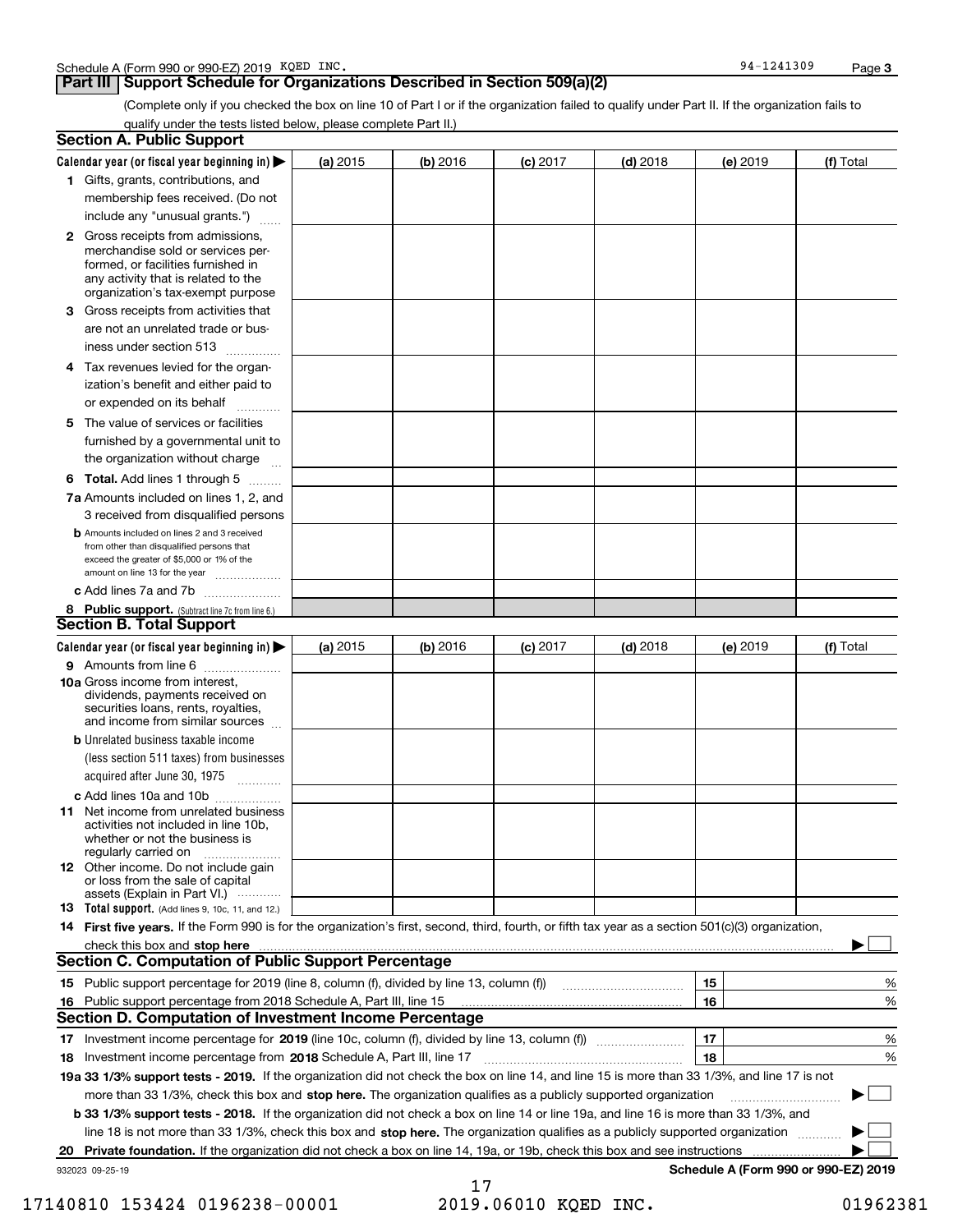**1**

**2**

**3a**

**3b**

**3c**

**4a**

**4b**

**4c**

**5a**

**5b5c**

**6**

**7**

**8**

**9a**

**9b**

**9c**

**10a**

**10b**

**Schedule A (Form 990 or 990-EZ) 2019**

**YesNo**

## **Part IV Supporting Organizations**

(Complete only if you checked a box in line 12 on Part I. If you checked 12a of Part I, complete Sections A and B. If you checked 12b of Part I, complete Sections A and C. If you checked 12c of Part I, complete Sections A, D, and E. If you checked 12d of Part I, complete Sections A and D, and complete Part V.)

#### **Section A. All Supporting Organizations**

- **1** Are all of the organization's supported organizations listed by name in the organization's governing documents? If "No," describe in **Part VI** how the supported organizations are designated. If designated by *class or purpose, describe the designation. If historic and continuing relationship, explain.*
- **2** Did the organization have any supported organization that does not have an IRS determination of status under section 509(a)(1) or (2)? If "Yes," explain in Part VI how the organization determined that the supported *organization was described in section 509(a)(1) or (2).*
- **3a** Did the organization have a supported organization described in section 501(c)(4), (5), or (6)? If "Yes," answer *(b) and (c) below.*
- **b** Did the organization confirm that each supported organization qualified under section 501(c)(4), (5), or (6) and satisfied the public support tests under section 509(a)(2)? If "Yes," describe in **Part VI** when and how the *organization made the determination.*
- **c**Did the organization ensure that all support to such organizations was used exclusively for section 170(c)(2)(B) purposes? If "Yes," explain in **Part VI** what controls the organization put in place to ensure such use.
- **4a***If* Was any supported organization not organized in the United States ("foreign supported organization")? *"Yes," and if you checked 12a or 12b in Part I, answer (b) and (c) below.*
- **b** Did the organization have ultimate control and discretion in deciding whether to make grants to the foreign supported organization? If "Yes," describe in **Part VI** how the organization had such control and discretion *despite being controlled or supervised by or in connection with its supported organizations.*
- **c** Did the organization support any foreign supported organization that does not have an IRS determination under sections 501(c)(3) and 509(a)(1) or (2)? If "Yes," explain in **Part VI** what controls the organization used *to ensure that all support to the foreign supported organization was used exclusively for section 170(c)(2)(B) purposes.*
- **5a** Did the organization add, substitute, or remove any supported organizations during the tax year? If "Yes," answer (b) and (c) below (if applicable). Also, provide detail in **Part VI,** including (i) the names and EIN *numbers of the supported organizations added, substituted, or removed; (ii) the reasons for each such action; (iii) the authority under the organization's organizing document authorizing such action; and (iv) how the action was accomplished (such as by amendment to the organizing document).*
- **b** Type I or Type II only. Was any added or substituted supported organization part of a class already designated in the organization's organizing document?
- **cSubstitutions only.**  Was the substitution the result of an event beyond the organization's control?
- **6** Did the organization provide support (whether in the form of grants or the provision of services or facilities) to **Part VI.** *If "Yes," provide detail in* support or benefit one or more of the filing organization's supported organizations? anyone other than (i) its supported organizations, (ii) individuals that are part of the charitable class benefited by one or more of its supported organizations, or (iii) other supporting organizations that also
- **7**Did the organization provide a grant, loan, compensation, or other similar payment to a substantial contributor *If "Yes," complete Part I of Schedule L (Form 990 or 990-EZ).* regard to a substantial contributor? (as defined in section 4958(c)(3)(C)), a family member of a substantial contributor, or a 35% controlled entity with
- **8** Did the organization make a loan to a disqualified person (as defined in section 4958) not described in line 7? *If "Yes," complete Part I of Schedule L (Form 990 or 990-EZ).*
- **9a** Was the organization controlled directly or indirectly at any time during the tax year by one or more in section 509(a)(1) or (2))? If "Yes," *provide detail in* <code>Part VI.</code> disqualified persons as defined in section 4946 (other than foundation managers and organizations described
- **b** Did one or more disqualified persons (as defined in line 9a) hold a controlling interest in any entity in which the supporting organization had an interest? If "Yes," provide detail in P**art VI**.
- **c**Did a disqualified person (as defined in line 9a) have an ownership interest in, or derive any personal benefit from, assets in which the supporting organization also had an interest? If "Yes," provide detail in P**art VI.**
- **10a** Was the organization subject to the excess business holdings rules of section 4943 because of section supporting organizations)? If "Yes," answer 10b below. 4943(f) (regarding certain Type II supporting organizations, and all Type III non-functionally integrated
- **b** Did the organization have any excess business holdings in the tax year? (Use Schedule C, Form 4720, to *determine whether the organization had excess business holdings.)*

932024 09-25-19

18 17140810 153424 0196238-00001 2019.06010 KQED INC. 01962381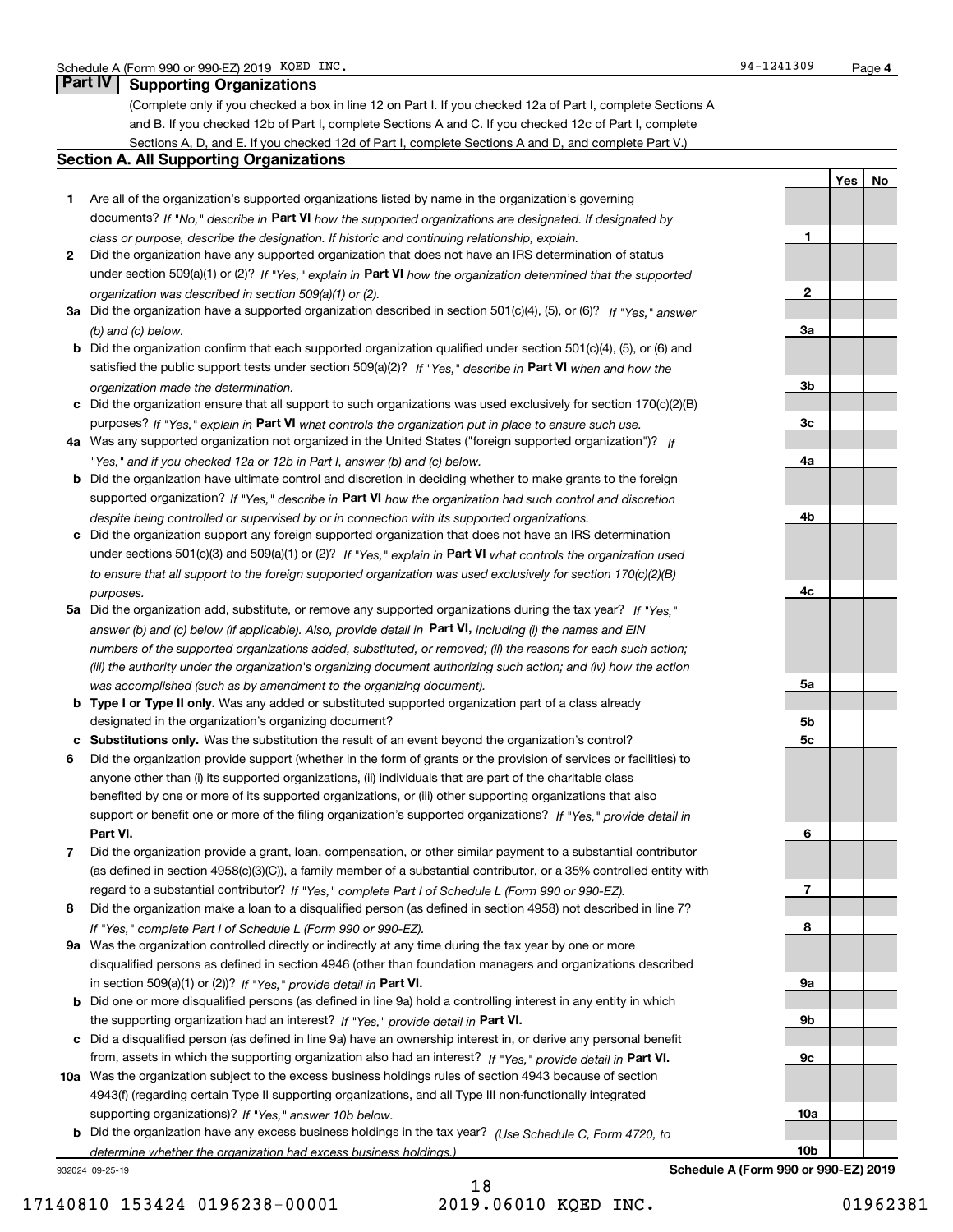|    | Part IV<br>Supporting Organizations (continued)                                                                                   |     |    |
|----|-----------------------------------------------------------------------------------------------------------------------------------|-----|----|
|    |                                                                                                                                   | Yes | No |
| 11 | Has the organization accepted a gift or contribution from any of the following persons?                                           |     |    |
|    | a A person who directly or indirectly controls, either alone or together with persons described in (b) and (c)                    |     |    |
|    | below, the governing body of a supported organization?<br>11a                                                                     |     |    |
|    | <b>b</b> A family member of a person described in (a) above?<br>11 <sub>b</sub>                                                   |     |    |
|    | 11c<br>c A 35% controlled entity of a person described in (a) or (b) above? If "Yes" to a, b, or c, provide detail in Part VI.    |     |    |
|    | <b>Section B. Type I Supporting Organizations</b>                                                                                 |     |    |
|    |                                                                                                                                   | Yes | No |
|    |                                                                                                                                   |     |    |
| 1  | Did the directors, trustees, or membership of one or more supported organizations have the power to                               |     |    |
|    | regularly appoint or elect at least a majority of the organization's directors or trustees at all times during the                |     |    |
|    | tax year? If "No," describe in Part VI how the supported organization(s) effectively operated, supervised, or                     |     |    |
|    | controlled the organization's activities. If the organization had more than one supported organization,                           |     |    |
|    | describe how the powers to appoint and/or remove directors or trustees were allocated among the supported                         |     |    |
|    | 1<br>organizations and what conditions or restrictions, if any, applied to such powers during the tax year.                       |     |    |
| 2  | Did the organization operate for the benefit of any supported organization other than the supported                               |     |    |
|    | organization(s) that operated, supervised, or controlled the supporting organization? If "Yes," explain in                        |     |    |
|    | Part VI how providing such benefit carried out the purposes of the supported organization(s) that operated,                       |     |    |
|    | $\mathbf{2}$<br>supervised, or controlled the supporting organization.                                                            |     |    |
|    | <b>Section C. Type II Supporting Organizations</b>                                                                                |     |    |
|    |                                                                                                                                   | Yes | No |
| 1. | Were a majority of the organization's directors or trustees during the tax year also a majority of the directors                  |     |    |
|    | or trustees of each of the organization's supported organization(s)? If "No." describe in Part VI how control                     |     |    |
|    | or management of the supporting organization was vested in the same persons that controlled or managed                            |     |    |
|    | 1<br>the supported organization(s).                                                                                               |     |    |
|    | <b>Section D. All Type III Supporting Organizations</b>                                                                           |     |    |
|    |                                                                                                                                   | Yes | No |
| 1  | Did the organization provide to each of its supported organizations, by the last day of the fifth month of the                    |     |    |
|    | organization's tax year, (i) a written notice describing the type and amount of support provided during the prior tax             |     |    |
|    | year, (ii) a copy of the Form 990 that was most recently filed as of the date of notification, and (iii) copies of the            |     |    |
|    | organization's governing documents in effect on the date of notification, to the extent not previously provided?<br>1             |     |    |
| 2  | Were any of the organization's officers, directors, or trustees either (i) appointed or elected by the supported                  |     |    |
|    | organization(s) or (ii) serving on the governing body of a supported organization? If "No," explain in Part VI how                |     |    |
|    | $\mathbf{2}$<br>the organization maintained a close and continuous working relationship with the supported organization(s).       |     |    |
| 3  | By reason of the relationship described in (2), did the organization's supported organizations have a                             |     |    |
|    | significant voice in the organization's investment policies and in directing the use of the organization's                        |     |    |
|    |                                                                                                                                   |     |    |
|    | income or assets at all times during the tax year? If "Yes," describe in Part VI the role the organization's                      |     |    |
|    | supported organizations played in this regard.<br>3<br>Section E. Type III Functionally Integrated Supporting Organizations       |     |    |
|    |                                                                                                                                   |     |    |
| 1  | Check the box next to the method that the organization used to satisfy the Integral Part Test during the year (see instructions). |     |    |
| а  | The organization satisfied the Activities Test. Complete line 2 below.                                                            |     |    |
| b  | The organization is the parent of each of its supported organizations. Complete line 3 below.                                     |     |    |
| c  | The organization supported a governmental entity. Describe in Part VI how you supported a government entity (see instructions).   |     |    |
| 2  | Activities Test. Answer (a) and (b) below.                                                                                        | Yes | No |
| а  | Did substantially all of the organization's activities during the tax year directly further the exempt purposes of                |     |    |
|    | the supported organization(s) to which the organization was responsive? If "Yes," then in Part VI identify                        |     |    |
|    | those supported organizations and explain how these activities directly furthered their exempt purposes,                          |     |    |
|    | how the organization was responsive to those supported organizations, and how the organization determined                         |     |    |
|    | 2a<br>that these activities constituted substantially all of its activities.                                                      |     |    |
|    | <b>b</b> Did the activities described in (a) constitute activities that, but for the organization's involvement, one or more      |     |    |
|    | of the organization's supported organization(s) would have been engaged in? If "Yes," explain in Part VI the                      |     |    |
|    | reasons for the organization's position that its supported organization(s) would have engaged in these                            |     |    |
|    | 2b<br>activities but for the organization's involvement.                                                                          |     |    |
| 3  | Parent of Supported Organizations. Answer (a) and (b) below.                                                                      |     |    |
| а  | Did the organization have the power to regularly appoint or elect a majority of the officers, directors, or                       |     |    |
|    | trustees of each of the supported organizations? Provide details in Part VI.<br>За                                                |     |    |
|    | <b>b</b> Did the organization exercise a substantial degree of direction over the policies, programs, and activities of each      |     |    |
|    | of its supported organizations? If "Yes," describe in Part VI the role played by the organization in this regard.<br>3b           |     |    |
|    | Schedule A (Form 990 or 990-EZ) 2019<br>932025 09-25-19                                                                           |     |    |
|    |                                                                                                                                   |     |    |

17140810 153424 0196238-00001 2019.06010 KQED INC. 01962381

<sup>19</sup>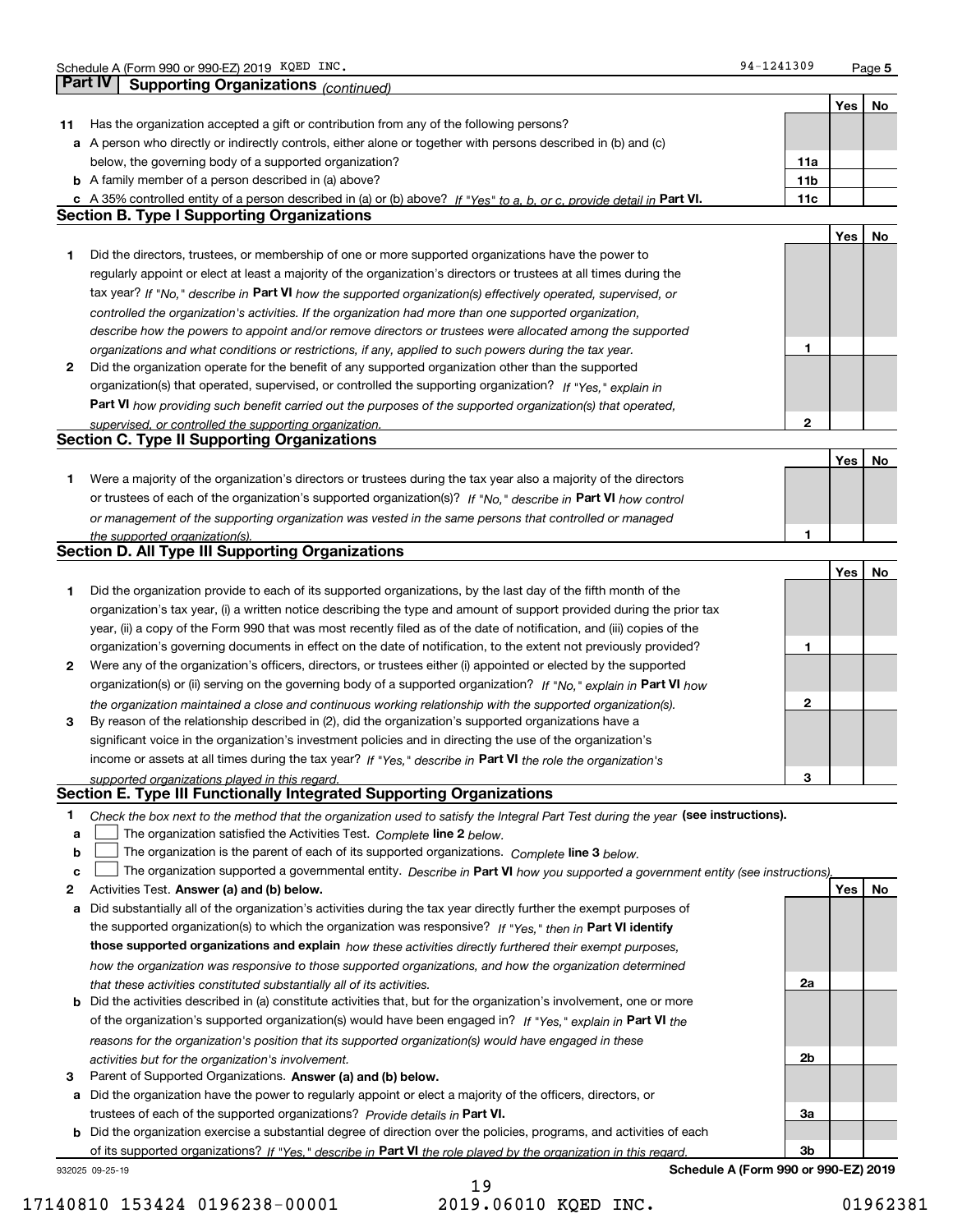| 1            | Check here if the organization satisfied the Integral Part Test as a qualifying trust on Nov. 20, 1970 (explain in Part VI). See instructions. Al |                |                |                                |
|--------------|---------------------------------------------------------------------------------------------------------------------------------------------------|----------------|----------------|--------------------------------|
|              | other Type III non-functionally integrated supporting organizations must complete Sections A through E.                                           |                |                |                                |
|              | Section A - Adjusted Net Income                                                                                                                   |                | (A) Prior Year | (B) Current Year<br>(optional) |
| 1            | Net short-term capital gain                                                                                                                       | 1              |                |                                |
| 2            | Recoveries of prior-year distributions                                                                                                            | $\overline{2}$ |                |                                |
| 3            | Other gross income (see instructions)                                                                                                             | 3              |                |                                |
| 4            | Add lines 1 through 3.                                                                                                                            | 4              |                |                                |
| 5            | Depreciation and depletion                                                                                                                        | 5              |                |                                |
| 6            | Portion of operating expenses paid or incurred for production or                                                                                  |                |                |                                |
|              | collection of gross income or for management, conservation, or                                                                                    |                |                |                                |
|              | maintenance of property held for production of income (see instructions)                                                                          | 6              |                |                                |
| $\mathbf{7}$ | Other expenses (see instructions)                                                                                                                 | $\overline{7}$ |                |                                |
| 8            | <b>Adjusted Net Income</b> (subtract lines 5, 6, and 7 from line 4)                                                                               | 8              |                |                                |
|              | <b>Section B - Minimum Asset Amount</b>                                                                                                           |                | (A) Prior Year | (B) Current Year<br>(optional) |
| 1            | Aggregate fair market value of all non-exempt-use assets (see                                                                                     |                |                |                                |
|              | instructions for short tax year or assets held for part of year):                                                                                 |                |                |                                |
|              | <b>a</b> Average monthly value of securities                                                                                                      | 1a             |                |                                |
|              | <b>b</b> Average monthly cash balances                                                                                                            | 1b             |                |                                |
|              | c Fair market value of other non-exempt-use assets                                                                                                | 1c             |                |                                |
|              | <b>d</b> Total (add lines 1a, 1b, and 1c)                                                                                                         | 1d             |                |                                |
|              | e Discount claimed for blockage or other                                                                                                          |                |                |                                |
|              | factors (explain in detail in Part VI):                                                                                                           |                |                |                                |
| $\mathbf{2}$ | Acquisition indebtedness applicable to non-exempt-use assets                                                                                      | $\mathbf{2}$   |                |                                |
| 3            | Subtract line 2 from line 1d.                                                                                                                     | 3              |                |                                |
| 4            | Cash deemed held for exempt use. Enter 1-1/2% of line 3 (for greater amount,                                                                      |                |                |                                |
|              | see instructions)                                                                                                                                 | 4              |                |                                |
| 5            | Net value of non-exempt-use assets (subtract line 4 from line 3)                                                                                  | 5              |                |                                |
| 6            | Multiply line 5 by .035.                                                                                                                          | 6              |                |                                |
| 7            | Recoveries of prior-year distributions                                                                                                            | 7              |                |                                |
| 8            | Minimum Asset Amount (add line 7 to line 6)                                                                                                       | 8              |                |                                |
|              | <b>Section C - Distributable Amount</b>                                                                                                           |                |                | <b>Current Year</b>            |
| 1            | Adjusted net income for prior year (from Section A, line 8, Column A)                                                                             | 1              |                |                                |
| $\mathbf{2}$ | Enter 85% of line 1.                                                                                                                              | $\mathbf{2}$   |                |                                |
| 3            | Minimum asset amount for prior year (from Section B, line 8, Column A)                                                                            | 3              |                |                                |
| 4            | Enter greater of line 2 or line 3.                                                                                                                | 4              |                |                                |
| 5            | Income tax imposed in prior year                                                                                                                  | 5              |                |                                |
| 6            | <b>Distributable Amount.</b> Subtract line 5 from line 4, unless subject to                                                                       |                |                |                                |
|              | emergency temporary reduction (see instructions).                                                                                                 | 6              |                |                                |
|              |                                                                                                                                                   |                |                |                                |

#### **7**Check here if the current year is the organization's first as a non-functionally integrated Type III supporting organization (see instructions).

**Schedule A (Form 990 or 990-EZ) 2019**

932026 09-25-19

17140810 153424 0196238-00001 2019.06010 KQED INC. 01962381

# Schedule A (Form 990 or 990-EZ) 2019  $KQED$  INC.<br>**Part V** Type III Non-Functionally Inter

**Part V Type III Non-Functionally Integrated 509(a)(3) Supporting Organizations**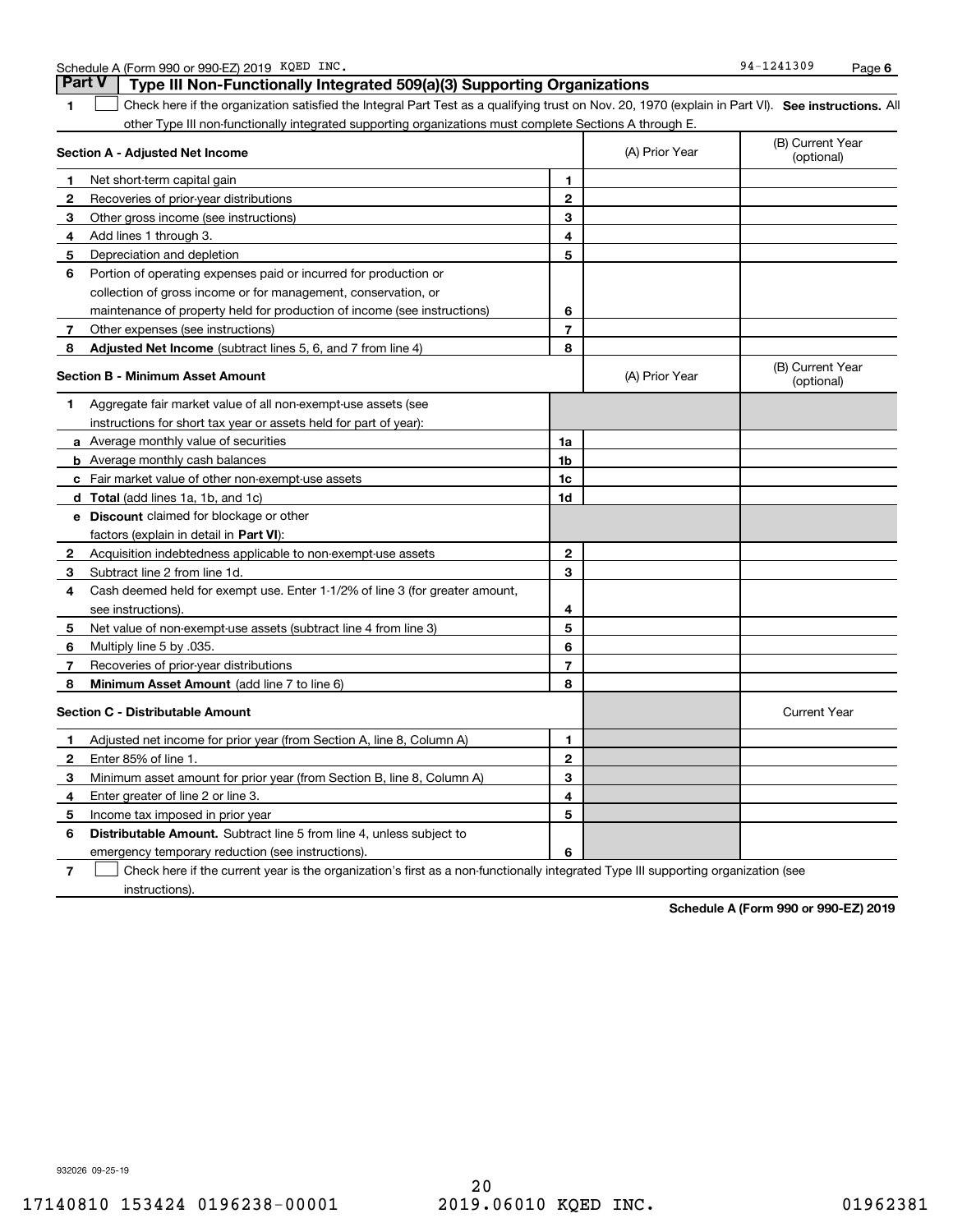| Part V | Type III Non-Functionally Integrated 509(a)(3) Supporting Organizations                    |                             | (continued)                           |                                                |  |  |
|--------|--------------------------------------------------------------------------------------------|-----------------------------|---------------------------------------|------------------------------------------------|--|--|
|        | <b>Current Year</b><br>Section D - Distributions                                           |                             |                                       |                                                |  |  |
| 1      | Amounts paid to supported organizations to accomplish exempt purposes                      |                             |                                       |                                                |  |  |
| 2      | Amounts paid to perform activity that directly furthers exempt purposes of supported       |                             |                                       |                                                |  |  |
|        | organizations, in excess of income from activity                                           |                             |                                       |                                                |  |  |
| З      | Administrative expenses paid to accomplish exempt purposes of supported organizations      |                             |                                       |                                                |  |  |
| 4      | Amounts paid to acquire exempt-use assets                                                  |                             |                                       |                                                |  |  |
| 5      | Qualified set-aside amounts (prior IRS approval required)                                  |                             |                                       |                                                |  |  |
| 6      | Other distributions (describe in Part VI). See instructions.                               |                             |                                       |                                                |  |  |
| 7      | Total annual distributions. Add lines 1 through 6.                                         |                             |                                       |                                                |  |  |
| 8      | Distributions to attentive supported organizations to which the organization is responsive |                             |                                       |                                                |  |  |
|        | (provide details in Part VI). See instructions.                                            |                             |                                       |                                                |  |  |
| 9      | Distributable amount for 2019 from Section C, line 6                                       |                             |                                       |                                                |  |  |
| 10     | Line 8 amount divided by line 9 amount                                                     |                             |                                       |                                                |  |  |
|        |                                                                                            | (i)                         | (ii)                                  | (iii)                                          |  |  |
|        | <b>Section E - Distribution Allocations</b> (see instructions)                             | <b>Excess Distributions</b> | <b>Underdistributions</b><br>Pre-2019 | <b>Distributable</b><br><b>Amount for 2019</b> |  |  |
| 1.     | Distributable amount for 2019 from Section C, line 6                                       |                             |                                       |                                                |  |  |
| 2      | Underdistributions, if any, for years prior to 2019 (reason-                               |                             |                                       |                                                |  |  |
|        | able cause required-explain in Part VI). See instructions.                                 |                             |                                       |                                                |  |  |
| з      | Excess distributions carryover, if any, to 2019                                            |                             |                                       |                                                |  |  |
|        | <b>a</b> From 2014                                                                         |                             |                                       |                                                |  |  |
|        | <b>b</b> From 2015                                                                         |                             |                                       |                                                |  |  |
|        | $c$ From 2016                                                                              |                             |                                       |                                                |  |  |
|        | d From 2017                                                                                |                             |                                       |                                                |  |  |
|        | e From 2018                                                                                |                             |                                       |                                                |  |  |
| f      | <b>Total</b> of lines 3a through e                                                         |                             |                                       |                                                |  |  |
|        | <b>g</b> Applied to underdistributions of prior years                                      |                             |                                       |                                                |  |  |
|        | <b>h</b> Applied to 2019 distributable amount                                              |                             |                                       |                                                |  |  |
|        | Carryover from 2014 not applied (see instructions)                                         |                             |                                       |                                                |  |  |
|        | Remainder. Subtract lines 3g, 3h, and 3i from 3f.                                          |                             |                                       |                                                |  |  |
| 4      | Distributions for 2019 from Section D,                                                     |                             |                                       |                                                |  |  |
|        | line $7:$                                                                                  |                             |                                       |                                                |  |  |
|        | <b>a</b> Applied to underdistributions of prior years                                      |                             |                                       |                                                |  |  |
|        | <b>b</b> Applied to 2019 distributable amount                                              |                             |                                       |                                                |  |  |
| c      | Remainder. Subtract lines 4a and 4b from 4.                                                |                             |                                       |                                                |  |  |
| 5      | Remaining underdistributions for years prior to 2019, if                                   |                             |                                       |                                                |  |  |
|        | any. Subtract lines 3g and 4a from line 2. For result greater                              |                             |                                       |                                                |  |  |
|        | than zero, explain in Part VI. See instructions.                                           |                             |                                       |                                                |  |  |
| 6      | Remaining underdistributions for 2019. Subtract lines 3h                                   |                             |                                       |                                                |  |  |
|        | and 4b from line 1. For result greater than zero, explain in                               |                             |                                       |                                                |  |  |
|        | Part VI. See instructions.                                                                 |                             |                                       |                                                |  |  |
|        | Excess distributions carryover to 2020. Add lines 3j                                       |                             |                                       |                                                |  |  |
| 7      | and 4c.                                                                                    |                             |                                       |                                                |  |  |
|        |                                                                                            |                             |                                       |                                                |  |  |
| 8      | Breakdown of line 7:<br>a Excess from 2015                                                 |                             |                                       |                                                |  |  |
|        |                                                                                            |                             |                                       |                                                |  |  |
|        | b Excess from 2016                                                                         |                             |                                       |                                                |  |  |
|        | c Excess from 2017                                                                         |                             |                                       |                                                |  |  |
|        | d Excess from 2018                                                                         |                             |                                       |                                                |  |  |
|        | e Excess from 2019                                                                         |                             |                                       |                                                |  |  |

**Schedule A (Form 990 or 990-EZ) 2019**

932027 09-25-19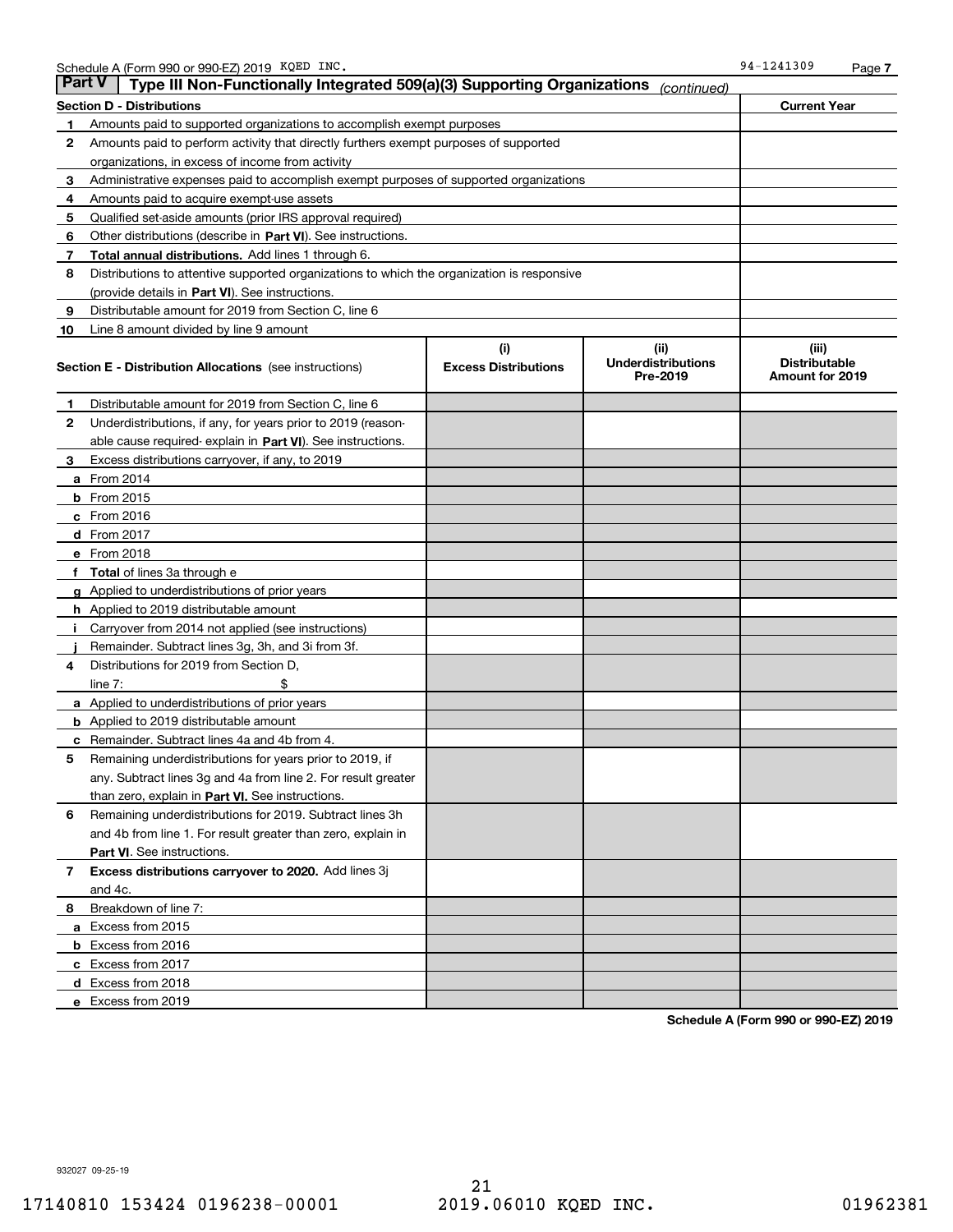(See instructions.)

Part VI | Supplemental Information. Provide the explanations required by Part II, line 10; Part II, line 17a or 17b; Part III, line 12; Part IV, Section A, lines 1, 2, 3b, 3c, 4b, 4c, 5a, 6, 9a, 9b, 9c, 11a, 11b, and 11c; Part IV, Section B, lines 1 and 2; Part IV, Section C, line 1; Part IV, Section D, lines 2 and 3; Part IV, Section E, lines 1c, 2a, 2b, 3a, and 3b; Part V, line 1; Part V, Section B, line 1e; Part V,

Section D, lines 5, 6, and 8; and Part V, Section E, lines 2, 5, and 6. Also complete this part for any additional information.

SCHEDULE A, PART II, LINE 10, EXPLANATION FOR OTHER INCOME:

| 2015 AMOUNT: \$ 128,182.    |           |
|-----------------------------|-----------|
| 2016 AMOUNT: \$ 123,945.    |           |
| 2017 AMOUNT: \$ 119,428.    |           |
| 2018 AMOUNT: \$ 96,874.     |           |
| 2019 AMOUNT: \$             | 0.        |
|                             |           |
| SPECTRUM AUCTION            |           |
| 2015 AMOUNT: \$ 0.          |           |
| 2016 AMOUNT: \$ 95,459,109. |           |
| 2017 AMOUNT: \$             | 0.        |
| 2018 AMOUNT: \$             | 0.        |
| 2019 AMOUNT: \$             | 0.        |
|                             |           |
| MISCELLANEOUS REVENUE       |           |
| 2015 AMOUNT: \$ 0.          |           |
| 2016 AMOUNT: \$             | 0.        |
| 2017 AMOUNT: \$210,493.     |           |
| 2018 AMOUNT: \$             | 123, 152. |
| 2019 AMOUNT: \$             | 316,386.  |
|                             |           |
|                             |           |
| LIST SALE                   |           |
| 2015 AMOUNT: \$             | 0.        |
| 2016 AMOUNT: \$             | 0.        |
| 2017 AMOUNT: \$             | 19,457.   |

94-1241309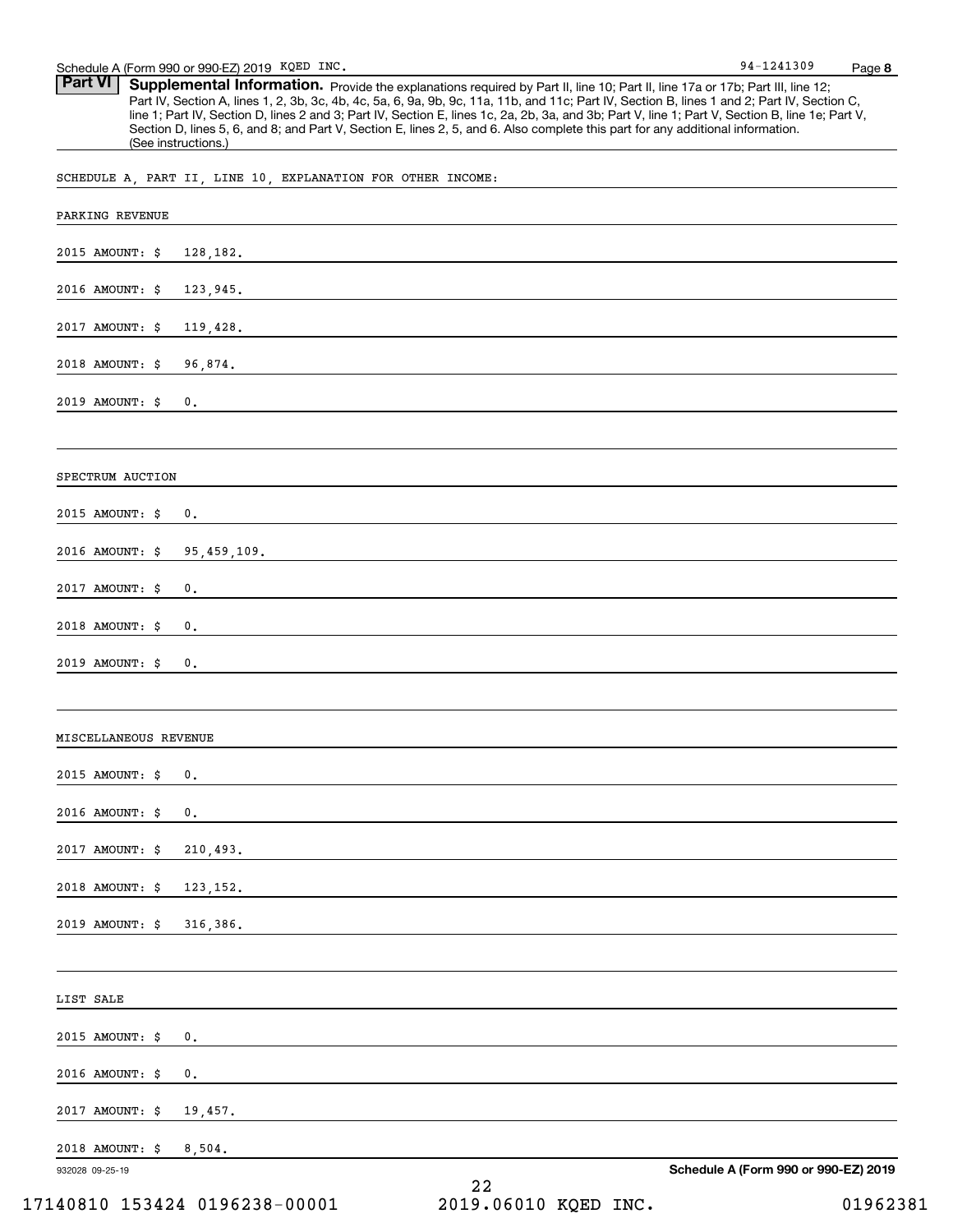|                 | Schedule A (Form 990 or 990-EZ) 2019 KQED INC.                                                                                                                                                                                                                                                                                                                                                                                                                                                                                                                                              | 94-1241309                           | Page 8 |
|-----------------|---------------------------------------------------------------------------------------------------------------------------------------------------------------------------------------------------------------------------------------------------------------------------------------------------------------------------------------------------------------------------------------------------------------------------------------------------------------------------------------------------------------------------------------------------------------------------------------------|--------------------------------------|--------|
| <b>Part VI</b>  | Supplemental Information. Provide the explanations required by Part II, line 10; Part II, line 17a or 17b; Part III, line 12;<br>Part IV, Section A, lines 1, 2, 3b, 3c, 4b, 4c, 5a, 6, 9a, 9b, 9c, 11a, 11b, and 11c; Part IV, Section B, lines 1 and 2; Part IV, Section C,<br>line 1; Part IV, Section D, lines 2 and 3; Part IV, Section E, lines 1c, 2a, 2b, 3a, and 3b; Part V, line 1; Part V, Section B, line 1e; Part V,<br>Section D, lines 5, 6, and 8; and Part V, Section E, lines 2, 5, and 6. Also complete this part for any additional information.<br>(See instructions.) |                                      |        |
| 2019 AMOUNT: \$ | 50, 533.                                                                                                                                                                                                                                                                                                                                                                                                                                                                                                                                                                                    |                                      |        |
|                 |                                                                                                                                                                                                                                                                                                                                                                                                                                                                                                                                                                                             |                                      |        |
|                 |                                                                                                                                                                                                                                                                                                                                                                                                                                                                                                                                                                                             |                                      |        |
|                 |                                                                                                                                                                                                                                                                                                                                                                                                                                                                                                                                                                                             |                                      |        |
|                 |                                                                                                                                                                                                                                                                                                                                                                                                                                                                                                                                                                                             |                                      |        |
|                 |                                                                                                                                                                                                                                                                                                                                                                                                                                                                                                                                                                                             |                                      |        |
|                 |                                                                                                                                                                                                                                                                                                                                                                                                                                                                                                                                                                                             |                                      |        |
|                 |                                                                                                                                                                                                                                                                                                                                                                                                                                                                                                                                                                                             |                                      |        |
|                 |                                                                                                                                                                                                                                                                                                                                                                                                                                                                                                                                                                                             |                                      |        |
|                 |                                                                                                                                                                                                                                                                                                                                                                                                                                                                                                                                                                                             |                                      |        |
|                 |                                                                                                                                                                                                                                                                                                                                                                                                                                                                                                                                                                                             |                                      |        |
|                 |                                                                                                                                                                                                                                                                                                                                                                                                                                                                                                                                                                                             |                                      |        |
|                 |                                                                                                                                                                                                                                                                                                                                                                                                                                                                                                                                                                                             |                                      |        |
|                 |                                                                                                                                                                                                                                                                                                                                                                                                                                                                                                                                                                                             |                                      |        |
|                 |                                                                                                                                                                                                                                                                                                                                                                                                                                                                                                                                                                                             |                                      |        |
|                 |                                                                                                                                                                                                                                                                                                                                                                                                                                                                                                                                                                                             |                                      |        |
|                 |                                                                                                                                                                                                                                                                                                                                                                                                                                                                                                                                                                                             |                                      |        |
|                 |                                                                                                                                                                                                                                                                                                                                                                                                                                                                                                                                                                                             |                                      |        |
|                 |                                                                                                                                                                                                                                                                                                                                                                                                                                                                                                                                                                                             |                                      |        |
|                 |                                                                                                                                                                                                                                                                                                                                                                                                                                                                                                                                                                                             |                                      |        |
|                 |                                                                                                                                                                                                                                                                                                                                                                                                                                                                                                                                                                                             |                                      |        |
|                 |                                                                                                                                                                                                                                                                                                                                                                                                                                                                                                                                                                                             |                                      |        |
|                 |                                                                                                                                                                                                                                                                                                                                                                                                                                                                                                                                                                                             |                                      |        |
|                 |                                                                                                                                                                                                                                                                                                                                                                                                                                                                                                                                                                                             |                                      |        |
|                 |                                                                                                                                                                                                                                                                                                                                                                                                                                                                                                                                                                                             |                                      |        |
|                 |                                                                                                                                                                                                                                                                                                                                                                                                                                                                                                                                                                                             |                                      |        |
|                 |                                                                                                                                                                                                                                                                                                                                                                                                                                                                                                                                                                                             |                                      |        |
|                 |                                                                                                                                                                                                                                                                                                                                                                                                                                                                                                                                                                                             |                                      |        |
| 932028 09-25-19 | 23                                                                                                                                                                                                                                                                                                                                                                                                                                                                                                                                                                                          | Schedule A (Form 990 or 990-EZ) 2019 |        |

17140810 153424 0196238-00001 2019.06010 KQED INC. 01962381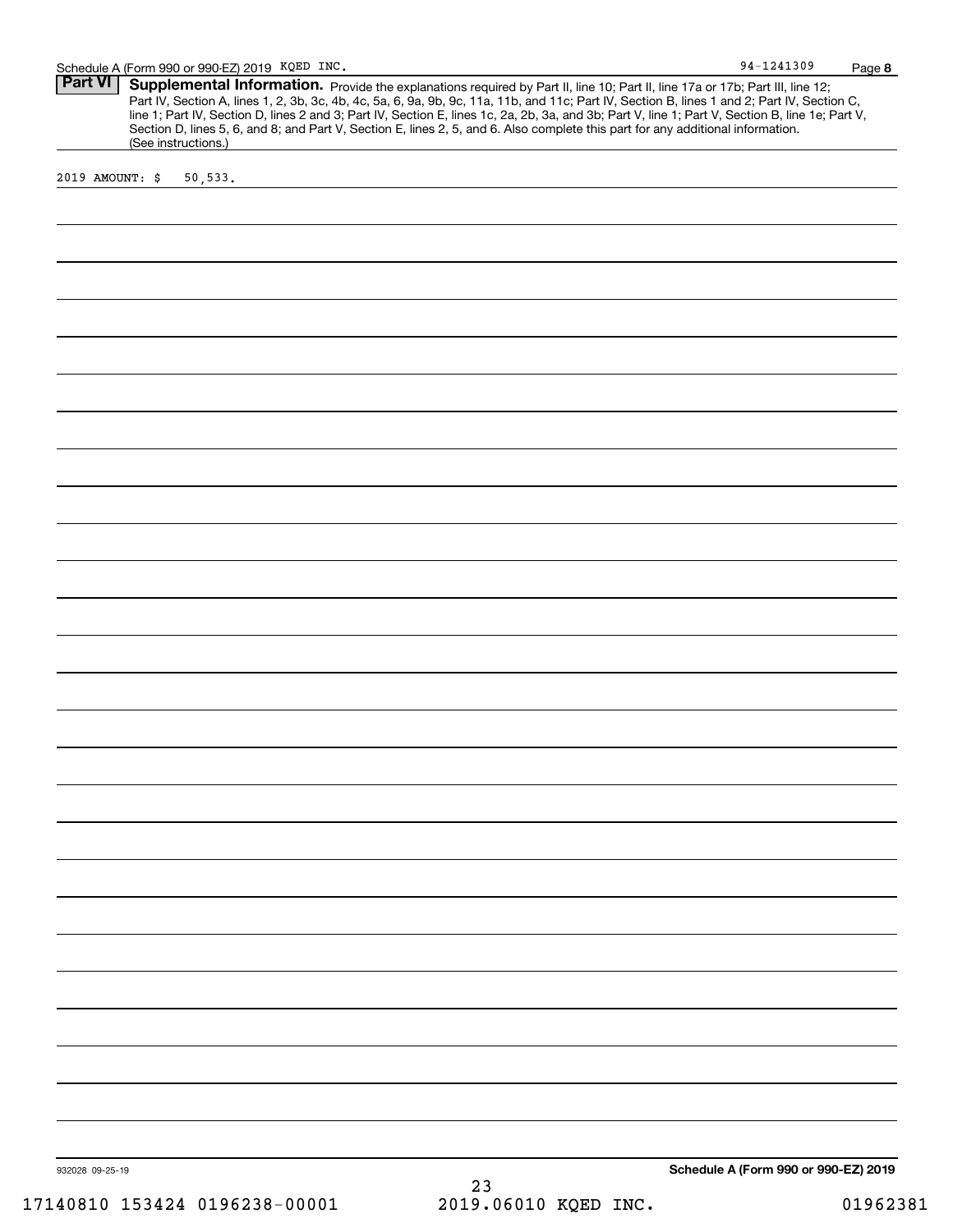Department of the Treasury Internal Revenue Service **(Form 990, 990-EZ, or 990-PF)**

Name of the organization

|  |  | ** PUBLIC DISCLOSURE COPY ** |  |  |
|--|--|------------------------------|--|--|
|--|--|------------------------------|--|--|

# **Schedule B Schedule of Contributors**

**| Attach to Form 990, Form 990-EZ, or Form 990-PF. | Go to www.irs.gov/Form990 for the latest information.** OMB No. 1545-0047

# **2019**

**Employer identification number**

| KQED INC. | 94-1241309 |
|-----------|------------|
|           |            |

| <b>Organization type (check one):</b> |  |
|---------------------------------------|--|
|---------------------------------------|--|

| Filers of:         | Section:                                                                    |  |
|--------------------|-----------------------------------------------------------------------------|--|
| Form 990 or 990-EZ | X<br>$501(c)$ $3$ ) (enter number) organization                             |  |
|                    | $4947(a)(1)$ nonexempt charitable trust not treated as a private foundation |  |
|                    | 527 political organization                                                  |  |
| Form 990-PF        | 501(c)(3) exempt private foundation                                         |  |
|                    | 4947(a)(1) nonexempt charitable trust treated as a private foundation       |  |
|                    | 501(c)(3) taxable private foundation                                        |  |

Check if your organization is covered by the **General Rule** or a **Special Rule. Note:**  Only a section 501(c)(7), (8), or (10) organization can check boxes for both the General Rule and a Special Rule. See instructions.

#### **General Rule**

 $\mathcal{L}^{\text{max}}$ 

For an organization filing Form 990, 990-EZ, or 990-PF that received, during the year, contributions totaling \$5,000 or more (in money or property) from any one contributor. Complete Parts I and II. See instructions for determining a contributor's total contributions.

#### **Special Rules**

any one contributor, during the year, total contributions of the greater of  $\,$  (1) \$5,000; or **(2)** 2% of the amount on (i) Form 990, Part VIII, line 1h;  $\overline{X}$  For an organization described in section 501(c)(3) filing Form 990 or 990-EZ that met the 33 1/3% support test of the regulations under sections 509(a)(1) and 170(b)(1)(A)(vi), that checked Schedule A (Form 990 or 990-EZ), Part II, line 13, 16a, or 16b, and that received from or (ii) Form 990-EZ, line 1. Complete Parts I and II.

year, total contributions of more than \$1,000 *exclusively* for religious, charitable, scientific, literary, or educational purposes, or for the For an organization described in section 501(c)(7), (8), or (10) filing Form 990 or 990-EZ that received from any one contributor, during the prevention of cruelty to children or animals. Complete Parts I, II, and III.  $\mathcal{L}^{\text{max}}$ 

purpose. Don't complete any of the parts unless the **General Rule** applies to this organization because it received *nonexclusively* year, contributions <sub>exclusively</sub> for religious, charitable, etc., purposes, but no such contributions totaled more than \$1,000. If this box is checked, enter here the total contributions that were received during the year for an  $\;$ exclusively religious, charitable, etc., For an organization described in section 501(c)(7), (8), or (10) filing Form 990 or 990-EZ that received from any one contributor, during the religious, charitable, etc., contributions totaling \$5,000 or more during the year  $\Box$ — $\Box$   $\Box$  $\mathcal{L}^{\text{max}}$ 

**Caution:**  An organization that isn't covered by the General Rule and/or the Special Rules doesn't file Schedule B (Form 990, 990-EZ, or 990-PF),  **must** but it answer "No" on Part IV, line 2, of its Form 990; or check the box on line H of its Form 990-EZ or on its Form 990-PF, Part I, line 2, to certify that it doesn't meet the filing requirements of Schedule B (Form 990, 990-EZ, or 990-PF).

**For Paperwork Reduction Act Notice, see the instructions for Form 990, 990-EZ, or 990-PF. Schedule B (Form 990, 990-EZ, or 990-PF) (2019)** LHA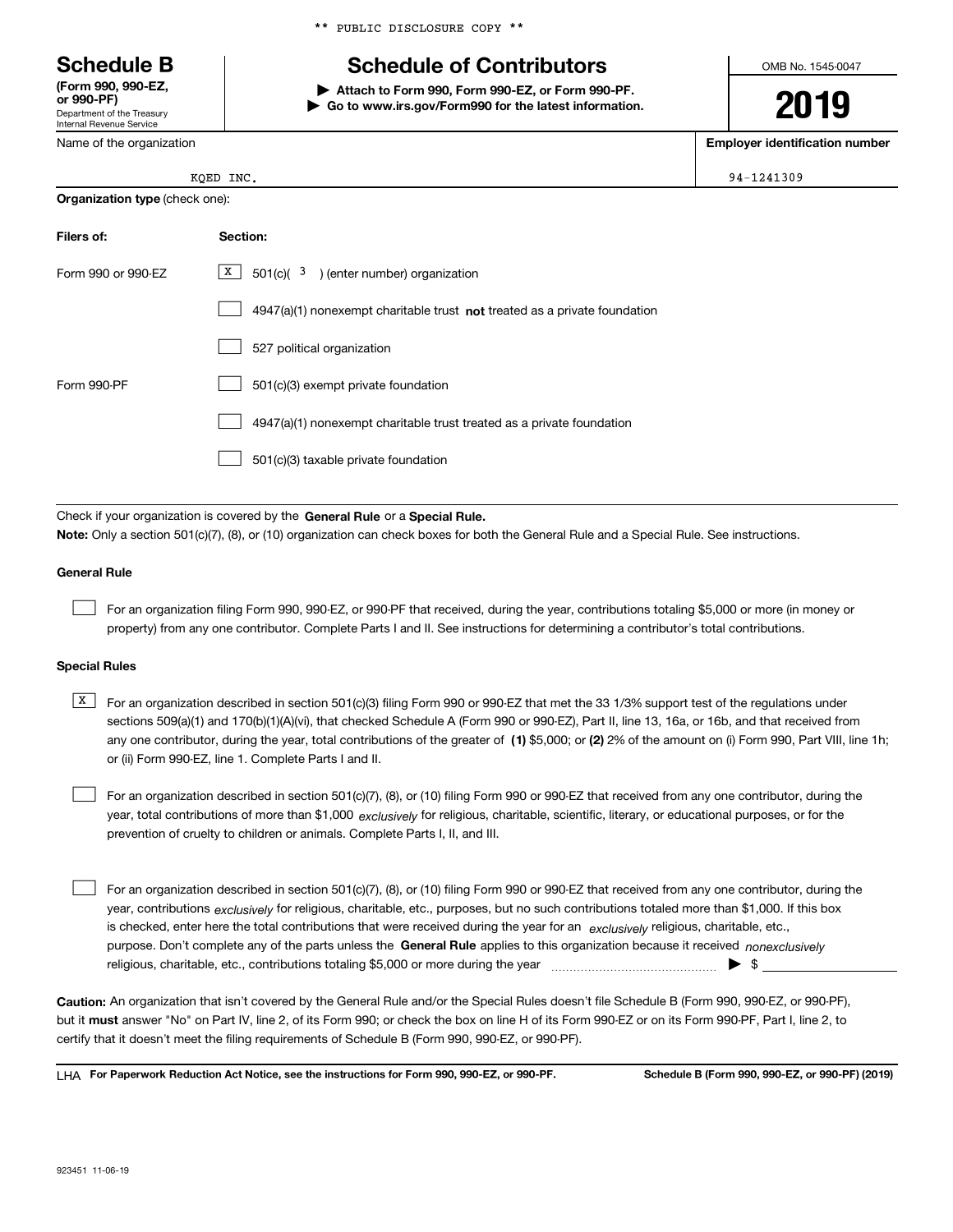| Schedule B (Form 990, 990-EZ, or 990-PF) (2019) | Paɑe                                  |
|-------------------------------------------------|---------------------------------------|
| Name of organization                            | <b>Emplover identification number</b> |

|              | Schedule B (Form 990, 990-EZ, or 990-PF) (2019)                                                |                                   | Page 2                                                                                |
|--------------|------------------------------------------------------------------------------------------------|-----------------------------------|---------------------------------------------------------------------------------------|
|              | Name of organization                                                                           |                                   | <b>Employer identification number</b>                                                 |
| KQED INC.    |                                                                                                |                                   | 94-1241309                                                                            |
| Part I       | Contributors (see instructions). Use duplicate copies of Part I if additional space is needed. |                                   |                                                                                       |
| (a)<br>No.   | (b)<br>Name, address, and ZIP + 4                                                              | (c)<br><b>Total contributions</b> | (d)<br>Type of contribution                                                           |
| $\mathbf{1}$ |                                                                                                | 6,601,787.<br>\$                  | X<br>Person<br>Payroll<br>Noncash<br>(Complete Part II for<br>noncash contributions.) |
| (a)<br>No.   | (b)<br>Name, address, and ZIP + 4                                                              | (c)<br><b>Total contributions</b> | (d)<br>Type of contribution                                                           |
| 2            |                                                                                                | 2,050,000.<br>\$                  | Х<br>Person<br>Payroll<br>Noncash<br>(Complete Part II for<br>noncash contributions.) |
| (a)<br>No.   | (b)<br>Name, address, and ZIP + 4                                                              | (c)<br><b>Total contributions</b> | (d)<br>Type of contribution                                                           |
|              |                                                                                                | \$                                | Person<br>Payroll<br>Noncash<br>(Complete Part II for<br>noncash contributions.)      |
| (a)<br>No.   | (b)<br>Name, address, and ZIP + 4                                                              | (c)<br><b>Total contributions</b> | (d)<br>Type of contribution                                                           |
|              |                                                                                                | \$                                | Person<br>Payroll<br>Noncash<br>(Complete Part II for<br>noncash contributions.)      |
| (a)<br>No.   | (b)<br>Name, address, and ZIP + 4                                                              | (c)<br><b>Total contributions</b> | (d)<br>Type of contribution                                                           |
|              |                                                                                                | \$                                | Person<br>Payroll<br>Noncash<br>(Complete Part II for<br>noncash contributions.)      |
| (a)<br>No.   | (b)<br>Name, address, and ZIP + 4                                                              | (c)<br><b>Total contributions</b> | (d)<br>Type of contribution                                                           |
|              |                                                                                                | \$                                | Person<br>Payroll<br>Noncash<br>(Complete Part II for<br>noncash contributions.)      |

923452 11-06-19 **Schedule B (Form 990, 990-EZ, or 990-PF) (2019)**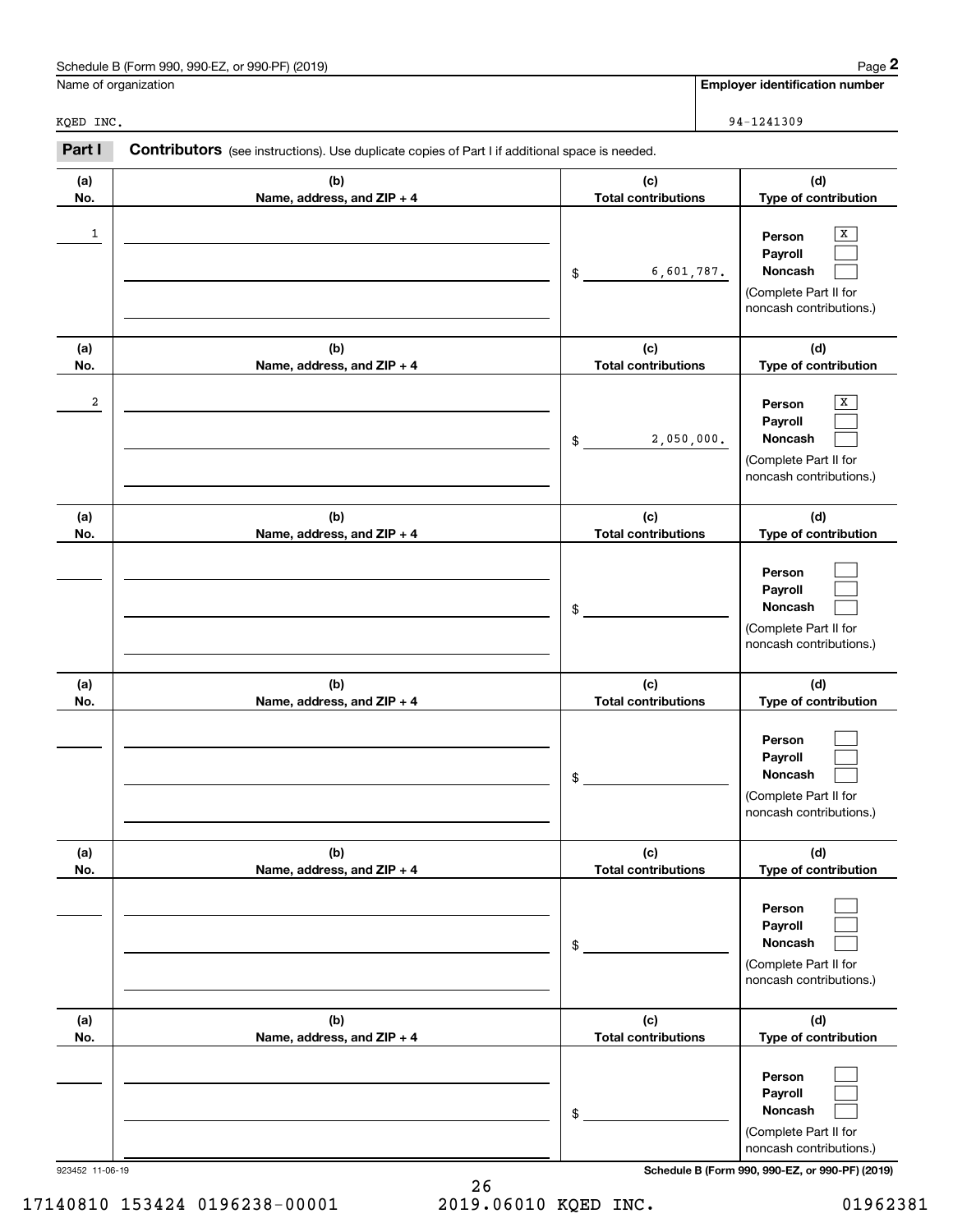|                              | Schedule B (Form 990, 990-EZ, or 990-PF) (2019)                                                     |                                                 | Page 3                                |
|------------------------------|-----------------------------------------------------------------------------------------------------|-------------------------------------------------|---------------------------------------|
|                              | Name of organization                                                                                |                                                 | <b>Employer identification number</b> |
| KQED INC.                    |                                                                                                     |                                                 | $94 - 1241309$                        |
| Part II                      | Noncash Property (see instructions). Use duplicate copies of Part II if additional space is needed. |                                                 |                                       |
| (a)<br>No.<br>from<br>Part I | (b)<br>Description of noncash property given                                                        | (c)<br>FMV (or estimate)<br>(See instructions.) | (d)<br>Date received                  |
|                              |                                                                                                     | \$                                              |                                       |
| (a)<br>No.<br>from<br>Part I | (b)<br>Description of noncash property given                                                        | (c)<br>FMV (or estimate)<br>(See instructions.) | (d)<br>Date received                  |
|                              |                                                                                                     | \$                                              |                                       |
| (a)<br>No.<br>from<br>Part I | (b)<br>Description of noncash property given                                                        | (c)<br>FMV (or estimate)<br>(See instructions.) | (d)<br>Date received                  |
|                              |                                                                                                     | \$                                              |                                       |
| (a)<br>No.<br>from<br>Part I | (b)<br>Description of noncash property given                                                        | (c)<br>FMV (or estimate)<br>(See instructions.) | (d)<br>Date received                  |
|                              |                                                                                                     | \$                                              |                                       |
| (a)<br>No.<br>from<br>Part I | (b)<br>Description of noncash property given                                                        | (c)<br>FMV (or estimate)<br>(See instructions.) | (d)<br>Date received                  |
|                              |                                                                                                     | \$                                              |                                       |
| (a)<br>No.<br>from<br>Part I | (b)<br>Description of noncash property given                                                        | (c)<br>FMV (or estimate)<br>(See instructions.) | (d)<br>Date received                  |

923453 11-06-19 **Schedule B (Form 990, 990-EZ, or 990-PF) (2019)**

17140810 153424 0196238-00001 2019.06010 KQED INC. 01962381

 $27$ <br>2019.06010 KQED INC.

\$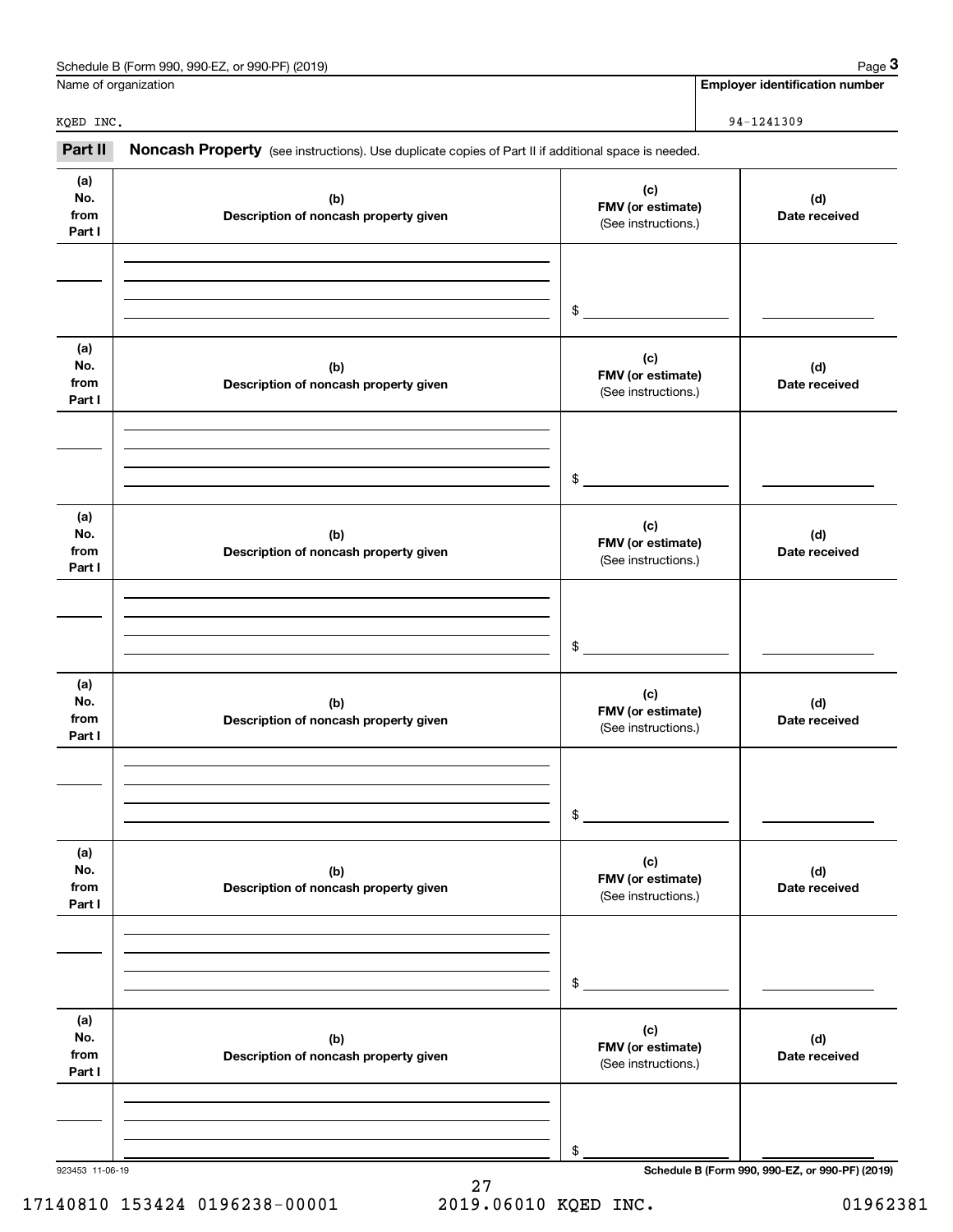|                           | Schedule B (Form 990, 990-EZ, or 990-PF) (2019)                                                                                                                                                                                                                            |                      | Page 4                                                                                                                                                         |  |  |
|---------------------------|----------------------------------------------------------------------------------------------------------------------------------------------------------------------------------------------------------------------------------------------------------------------------|----------------------|----------------------------------------------------------------------------------------------------------------------------------------------------------------|--|--|
| Name of organization      |                                                                                                                                                                                                                                                                            |                      | Employer identification number                                                                                                                                 |  |  |
| KQED INC.                 |                                                                                                                                                                                                                                                                            |                      | 94-1241309                                                                                                                                                     |  |  |
| <b>Part III</b>           |                                                                                                                                                                                                                                                                            |                      | Exclusively religious, charitable, etc., contributions to organizations described in section 501(c)(7), (8), or (10) that total more than \$1,000 for the year |  |  |
|                           | from any one contributor. Complete columns (a) through (e) and the following line entry. For organizations<br>completing Part III, enter the total of exclusively religious, charitable, etc., contributions of \$1,000 or less for the year. (Enter this info. once.) \\$ |                      |                                                                                                                                                                |  |  |
|                           | Use duplicate copies of Part III if additional space is needed.                                                                                                                                                                                                            |                      |                                                                                                                                                                |  |  |
| (a) No.<br>from<br>Part I | (b) Purpose of gift                                                                                                                                                                                                                                                        | (c) Use of gift      | (d) Description of how gift is held                                                                                                                            |  |  |
|                           |                                                                                                                                                                                                                                                                            |                      |                                                                                                                                                                |  |  |
|                           |                                                                                                                                                                                                                                                                            |                      |                                                                                                                                                                |  |  |
|                           |                                                                                                                                                                                                                                                                            | (e) Transfer of gift |                                                                                                                                                                |  |  |
|                           | Transferee's name, address, and ZIP + 4<br>Relationship of transferor to transferee                                                                                                                                                                                        |                      |                                                                                                                                                                |  |  |
|                           |                                                                                                                                                                                                                                                                            |                      |                                                                                                                                                                |  |  |
|                           |                                                                                                                                                                                                                                                                            |                      |                                                                                                                                                                |  |  |
| (a) No.<br>from<br>Part I | (b) Purpose of gift                                                                                                                                                                                                                                                        | (c) Use of gift      | (d) Description of how gift is held                                                                                                                            |  |  |
|                           |                                                                                                                                                                                                                                                                            |                      |                                                                                                                                                                |  |  |
|                           |                                                                                                                                                                                                                                                                            |                      |                                                                                                                                                                |  |  |
|                           | (e) Transfer of gift                                                                                                                                                                                                                                                       |                      |                                                                                                                                                                |  |  |
|                           | Transferee's name, address, and ZIP + 4<br>Relationship of transferor to transferee                                                                                                                                                                                        |                      |                                                                                                                                                                |  |  |
|                           |                                                                                                                                                                                                                                                                            |                      |                                                                                                                                                                |  |  |
|                           |                                                                                                                                                                                                                                                                            |                      |                                                                                                                                                                |  |  |
| (a) No.<br>from<br>Part I | (b) Purpose of gift                                                                                                                                                                                                                                                        | (c) Use of gift      | (d) Description of how gift is held                                                                                                                            |  |  |
|                           |                                                                                                                                                                                                                                                                            |                      |                                                                                                                                                                |  |  |
|                           | (e) Transfer of gift                                                                                                                                                                                                                                                       |                      |                                                                                                                                                                |  |  |
|                           | Transferee's name, address, and $ZIP + 4$                                                                                                                                                                                                                                  |                      | Relationship of transferor to transferee                                                                                                                       |  |  |
|                           |                                                                                                                                                                                                                                                                            |                      |                                                                                                                                                                |  |  |
|                           |                                                                                                                                                                                                                                                                            |                      |                                                                                                                                                                |  |  |
| (a) No.<br>from<br>Part I | (b) Purpose of gift                                                                                                                                                                                                                                                        | (c) Use of gift      | (d) Description of how gift is held                                                                                                                            |  |  |
|                           |                                                                                                                                                                                                                                                                            |                      |                                                                                                                                                                |  |  |
|                           |                                                                                                                                                                                                                                                                            |                      |                                                                                                                                                                |  |  |
|                           | (e) Transfer of gift                                                                                                                                                                                                                                                       |                      |                                                                                                                                                                |  |  |
|                           | Transferee's name, address, and ZIP + 4                                                                                                                                                                                                                                    |                      | Relationship of transferor to transferee                                                                                                                       |  |  |
|                           |                                                                                                                                                                                                                                                                            |                      |                                                                                                                                                                |  |  |
|                           |                                                                                                                                                                                                                                                                            |                      |                                                                                                                                                                |  |  |
| 923454 11-06-19           |                                                                                                                                                                                                                                                                            |                      | Schedule B (Form 990, 990-EZ, or 990-PF) (2019)                                                                                                                |  |  |

17140810 153424 0196238-00001 2019.06010 KQED INC. 01962381

28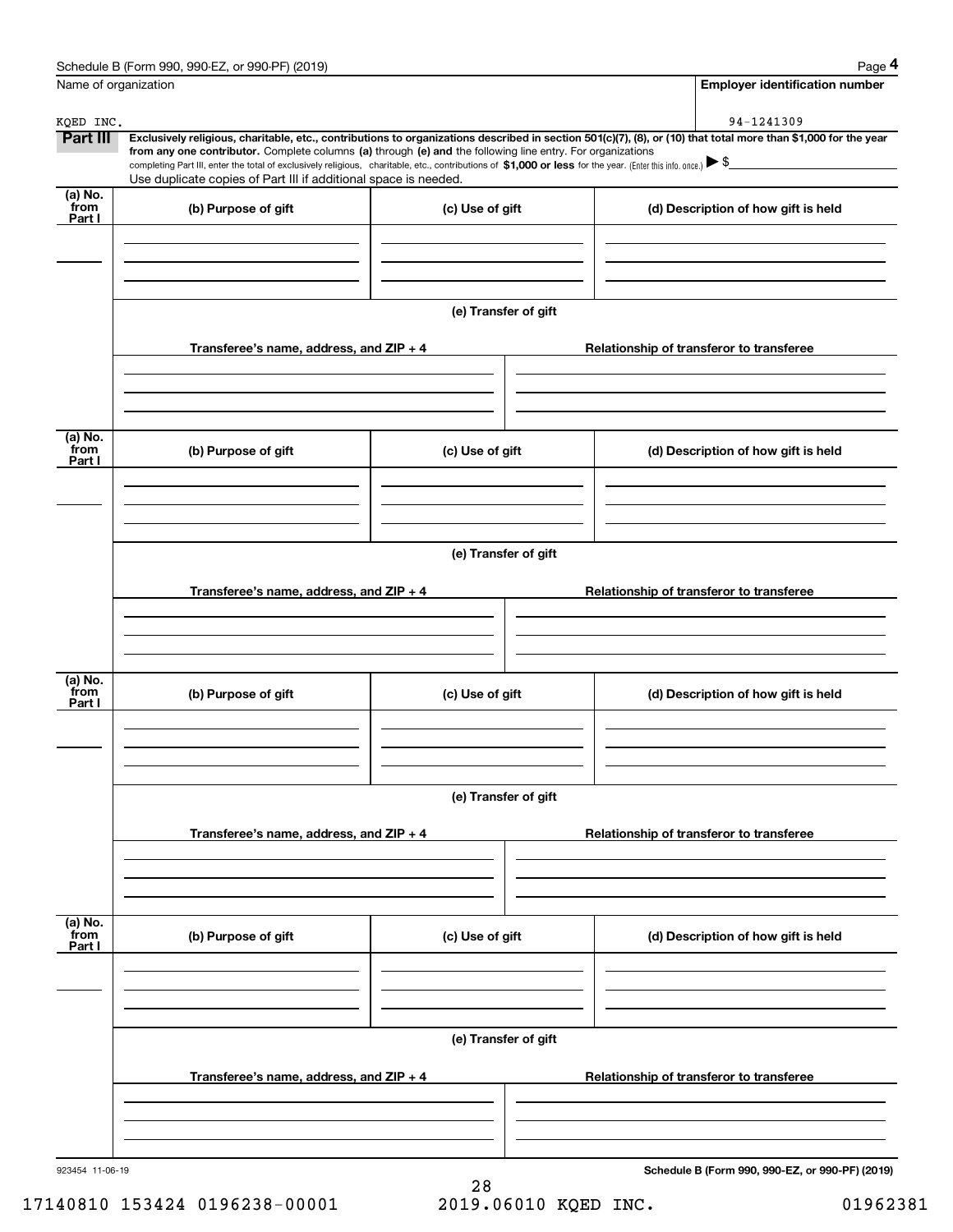| <b>Political Campaign and Lobbying Activities</b> |  |  |
|---------------------------------------------------|--|--|
|                                                   |  |  |

**(Form 990 or 990-EZ)**

# **For Organizations Exempt From Income Tax Under section 501(c) and section 527**

Department of the Treasury Internal Revenue Service

**SCHEDULE C**

▶ Complete if the organization is described below. ▶ Attach to Form 990 or Form 990-EZ.

**Open to Public Inspection2019**

OMB No. 1545-0047

**| Go to www.irs.gov/Form990 for instructions and the latest information.**

**If the organization answered "Yes," on Form 990, Part IV, line 3, or Form 990-EZ, Part V, line 46 (Political Campaign Activities), then**

● Section 501(c)(3) organizations: Complete Parts I-A and B. Do not complete Part I-C.

● Section 501(c) (other than section 501(c)(3)) organizations: Complete Parts I-A and C below. Do not complete Part I-B.

● Section 527 organizations: Complete Part I-A only.

**If the organization answered "Yes," on Form 990, Part IV, line 4, or Form 990-EZ, Part VI, line 47 (Lobbying Activities), then**

● Section 501(c)(3) organizations that have filed Form 5768 (election under section 501(h)): Complete Part II-A. Do not complete Part II-B.

¥ Section 501(c)(3) organizations that have NOT filed Form 5768 (election under section 501(h)): Complete Part II-B. Do not complete Part II-A.

#### **If the organization answered "Yes," on Form 990, Part IV, line 5 (Proxy Tax) (see separate instructions) or Form 990-EZ, Part V, line 35c (Proxy Tax) (see separate instructions), then**

● Section 501(c)(4), (5), or (6) organizations: Complete Part III.

|    | Name of organization                                                                                                                                                                                                                                                                                                                                                                                                                             |                                                                                               |           |                                                                             | <b>Employer identification number</b>                                                                                                                       |
|----|--------------------------------------------------------------------------------------------------------------------------------------------------------------------------------------------------------------------------------------------------------------------------------------------------------------------------------------------------------------------------------------------------------------------------------------------------|-----------------------------------------------------------------------------------------------|-----------|-----------------------------------------------------------------------------|-------------------------------------------------------------------------------------------------------------------------------------------------------------|
|    | KQED INC.                                                                                                                                                                                                                                                                                                                                                                                                                                        |                                                                                               |           |                                                                             | 94-1241309                                                                                                                                                  |
|    | <b>Part I-A</b>                                                                                                                                                                                                                                                                                                                                                                                                                                  | Complete if the organization is exempt under section 501(c) or is a section 527 organization. |           |                                                                             |                                                                                                                                                             |
|    | 1 Provide a description of the organization's direct and indirect political campaign activities in Part IV.<br>2 Political campaign activity expenditures                                                                                                                                                                                                                                                                                        |                                                                                               |           |                                                                             |                                                                                                                                                             |
|    | $Part I-B$                                                                                                                                                                                                                                                                                                                                                                                                                                       | Complete if the organization is exempt under section 501(c)(3).                               |           |                                                                             |                                                                                                                                                             |
|    |                                                                                                                                                                                                                                                                                                                                                                                                                                                  |                                                                                               |           |                                                                             |                                                                                                                                                             |
| 2  | Enter the amount of any excise tax incurred by organization managers under section 4955 $\ldots$ $\ldots$ $\ldots$                                                                                                                                                                                                                                                                                                                               |                                                                                               |           |                                                                             |                                                                                                                                                             |
|    |                                                                                                                                                                                                                                                                                                                                                                                                                                                  |                                                                                               |           |                                                                             | <b>Yes</b><br><b>No</b>                                                                                                                                     |
|    |                                                                                                                                                                                                                                                                                                                                                                                                                                                  |                                                                                               |           |                                                                             | Yes<br><b>No</b>                                                                                                                                            |
|    | <b>b</b> If "Yes," describe in Part IV.                                                                                                                                                                                                                                                                                                                                                                                                          |                                                                                               |           |                                                                             |                                                                                                                                                             |
|    | <b>Part I-C</b>                                                                                                                                                                                                                                                                                                                                                                                                                                  | Complete if the organization is exempt under section 501(c), except section 501(c)(3).        |           |                                                                             |                                                                                                                                                             |
|    | <b>1</b> Enter the amount directly expended by the filing organization for section 527 exempt function activities $\ldots$                                                                                                                                                                                                                                                                                                                       |                                                                                               |           |                                                                             |                                                                                                                                                             |
|    | 2 Enter the amount of the filing organization's funds contributed to other organizations for section 527                                                                                                                                                                                                                                                                                                                                         |                                                                                               |           |                                                                             |                                                                                                                                                             |
|    |                                                                                                                                                                                                                                                                                                                                                                                                                                                  |                                                                                               |           |                                                                             | $\blacktriangleright$ \$                                                                                                                                    |
|    | 3 Total exempt function expenditures. Add lines 1 and 2. Enter here and on Form 1120-POL,                                                                                                                                                                                                                                                                                                                                                        |                                                                                               |           |                                                                             |                                                                                                                                                             |
|    |                                                                                                                                                                                                                                                                                                                                                                                                                                                  |                                                                                               |           |                                                                             |                                                                                                                                                             |
|    |                                                                                                                                                                                                                                                                                                                                                                                                                                                  |                                                                                               |           |                                                                             | Yes<br><b>No</b>                                                                                                                                            |
| 5. | Enter the names, addresses and employer identification number (EIN) of all section 527 political organizations to which the filing organization<br>made payments. For each organization listed, enter the amount paid from the filing organization's funds. Also enter the amount of political<br>contributions received that were promptly and directly delivered to a separate political organization, such as a separate segregated fund or a |                                                                                               |           |                                                                             |                                                                                                                                                             |
|    | political action committee (PAC). If additional space is needed, provide information in Part IV.                                                                                                                                                                                                                                                                                                                                                 |                                                                                               |           |                                                                             |                                                                                                                                                             |
|    | (a) Name                                                                                                                                                                                                                                                                                                                                                                                                                                         | (b) Address                                                                                   | $(c)$ EIN | (d) Amount paid from<br>filing organization's<br>funds. If none, enter -0-. | (e) Amount of political<br>contributions received and<br>promptly and directly<br>delivered to a separate<br>political organization.<br>If none, enter -0-. |
|    |                                                                                                                                                                                                                                                                                                                                                                                                                                                  |                                                                                               |           |                                                                             |                                                                                                                                                             |
|    |                                                                                                                                                                                                                                                                                                                                                                                                                                                  |                                                                                               |           |                                                                             |                                                                                                                                                             |
|    |                                                                                                                                                                                                                                                                                                                                                                                                                                                  |                                                                                               |           |                                                                             |                                                                                                                                                             |
|    |                                                                                                                                                                                                                                                                                                                                                                                                                                                  |                                                                                               |           |                                                                             |                                                                                                                                                             |
|    |                                                                                                                                                                                                                                                                                                                                                                                                                                                  |                                                                                               |           |                                                                             |                                                                                                                                                             |

**For Paperwork Reduction Act Notice, see the Instructions for Form 990 or 990-EZ. Schedule C (Form 990 or 990-EZ) 2019** LHA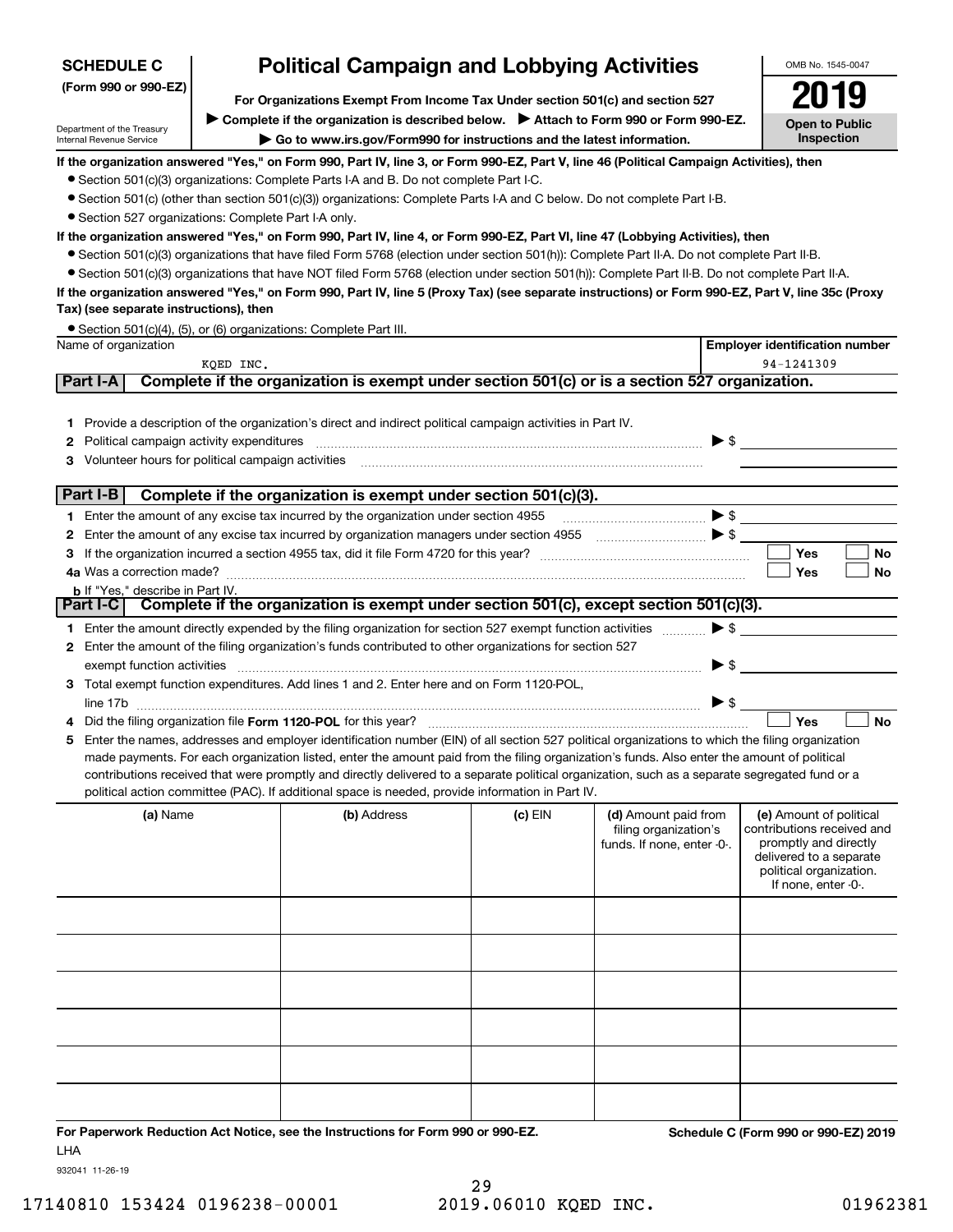| Schedule C (Form 990 or 990-EZ) 2019 KQED INC.                                                                                                                     |                                                                                                     |                                                         |            |            | 94-1241309<br>Page 2                        |
|--------------------------------------------------------------------------------------------------------------------------------------------------------------------|-----------------------------------------------------------------------------------------------------|---------------------------------------------------------|------------|------------|---------------------------------------------|
| Complete if the organization is exempt under section 501(c)(3) and filed Form 5768 (election under<br>Part II-A                                                    |                                                                                                     |                                                         |            |            |                                             |
| section 501(h)).                                                                                                                                                   |                                                                                                     |                                                         |            |            |                                             |
| A Check $\blacktriangleright$<br>if the filing organization belongs to an affiliated group (and list in Part IV each affiliated group member's name, address, EIN, |                                                                                                     |                                                         |            |            |                                             |
| expenses, and share of excess lobbying expenditures).                                                                                                              |                                                                                                     |                                                         |            |            |                                             |
| <b>B</b> Check $\blacktriangleright$<br>if the filing organization checked box A and "limited control" provisions apply.                                           |                                                                                                     |                                                         |            | (a) Filing | (b) Affiliated group                        |
|                                                                                                                                                                    | <b>Limits on Lobbying Expenditures</b><br>(The term "expenditures" means amounts paid or incurred.) |                                                         |            |            |                                             |
| 1a Total lobbying expenditures to influence public opinion (grassroots lobbying)                                                                                   |                                                                                                     |                                                         |            |            |                                             |
| <b>b</b> Total lobbying expenditures to influence a legislative body (direct lobbying)                                                                             |                                                                                                     |                                                         |            |            |                                             |
| с                                                                                                                                                                  |                                                                                                     |                                                         |            |            |                                             |
| Other exempt purpose expenditures<br>d                                                                                                                             |                                                                                                     |                                                         |            |            |                                             |
| е                                                                                                                                                                  |                                                                                                     |                                                         |            |            |                                             |
| f Lobbying nontaxable amount. Enter the amount from the following table in both columns.                                                                           |                                                                                                     |                                                         |            |            |                                             |
| If the amount on line 1e, column (a) or (b) is:                                                                                                                    |                                                                                                     | The lobbying nontaxable amount is:                      |            |            |                                             |
| Not over \$500,000                                                                                                                                                 |                                                                                                     | 20% of the amount on line 1e.                           |            |            |                                             |
| Over \$500,000 but not over \$1,000,000                                                                                                                            |                                                                                                     | \$100,000 plus 15% of the excess over \$500,000.        |            |            |                                             |
| Over \$1,000,000 but not over \$1,500,000                                                                                                                          |                                                                                                     | \$175,000 plus 10% of the excess over \$1,000,000.      |            |            |                                             |
| Over \$1,500,000 but not over \$17,000,000                                                                                                                         |                                                                                                     | \$225,000 plus 5% of the excess over \$1,500,000.       |            |            |                                             |
| Over \$17,000,000                                                                                                                                                  | \$1,000,000.                                                                                        |                                                         |            |            |                                             |
|                                                                                                                                                                    |                                                                                                     |                                                         |            |            |                                             |
| g Grassroots nontaxable amount (enter 25% of line 1f)                                                                                                              |                                                                                                     |                                                         |            |            |                                             |
| h Subtract line 1g from line 1a. If zero or less, enter -0-                                                                                                        |                                                                                                     |                                                         |            |            |                                             |
| i Subtract line 1f from line 1c. If zero or less, enter -0-                                                                                                        |                                                                                                     |                                                         |            |            |                                             |
| If there is an amount other than zero on either line 1h or line 1i, did the organization file Form 4720                                                            |                                                                                                     |                                                         |            |            |                                             |
| reporting section 4911 tax for this year?                                                                                                                          |                                                                                                     |                                                         |            |            | Yes<br>No                                   |
|                                                                                                                                                                    |                                                                                                     | 4-Year Averaging Period Under Section 501(h)            |            |            |                                             |
| (Some organizations that made a section 501(h) election do not have to complete all of the five columns below.                                                     |                                                                                                     | See the separate instructions for lines 2a through 2f.) |            |            |                                             |
|                                                                                                                                                                    |                                                                                                     |                                                         |            |            |                                             |
|                                                                                                                                                                    |                                                                                                     | Lobbying Expenditures During 4-Year Averaging Period    |            |            |                                             |
| Calendar year<br>(or fiscal year beginning in)                                                                                                                     | (a) 2016                                                                                            | (b) $2017$                                              | $(c)$ 2018 | $(d)$ 2019 | (e) Total                                   |
| 2a Lobbying nontaxable amount                                                                                                                                      |                                                                                                     |                                                         |            |            |                                             |
| <b>b</b> Lobbying ceiling amount                                                                                                                                   |                                                                                                     |                                                         |            |            |                                             |
| $(150\% \text{ of line } 2a, \text{ column}(e))$                                                                                                                   |                                                                                                     |                                                         |            |            |                                             |
| c Total lobbying expenditures                                                                                                                                      |                                                                                                     |                                                         |            |            |                                             |
| d Grassroots nontaxable amount                                                                                                                                     |                                                                                                     |                                                         |            |            |                                             |
| e Grassroots ceiling amount                                                                                                                                        |                                                                                                     |                                                         |            |            |                                             |
| (150% of line 2d, column (e))                                                                                                                                      |                                                                                                     |                                                         |            |            |                                             |
|                                                                                                                                                                    |                                                                                                     |                                                         |            |            |                                             |
| f Grassroots lobbying expenditures                                                                                                                                 |                                                                                                     |                                                         |            |            | $d_{11}$ $\alpha$ (Ferm 000 ex 000 F7) 0040 |

**Schedule C (Form 990 or 990-EZ) 2019**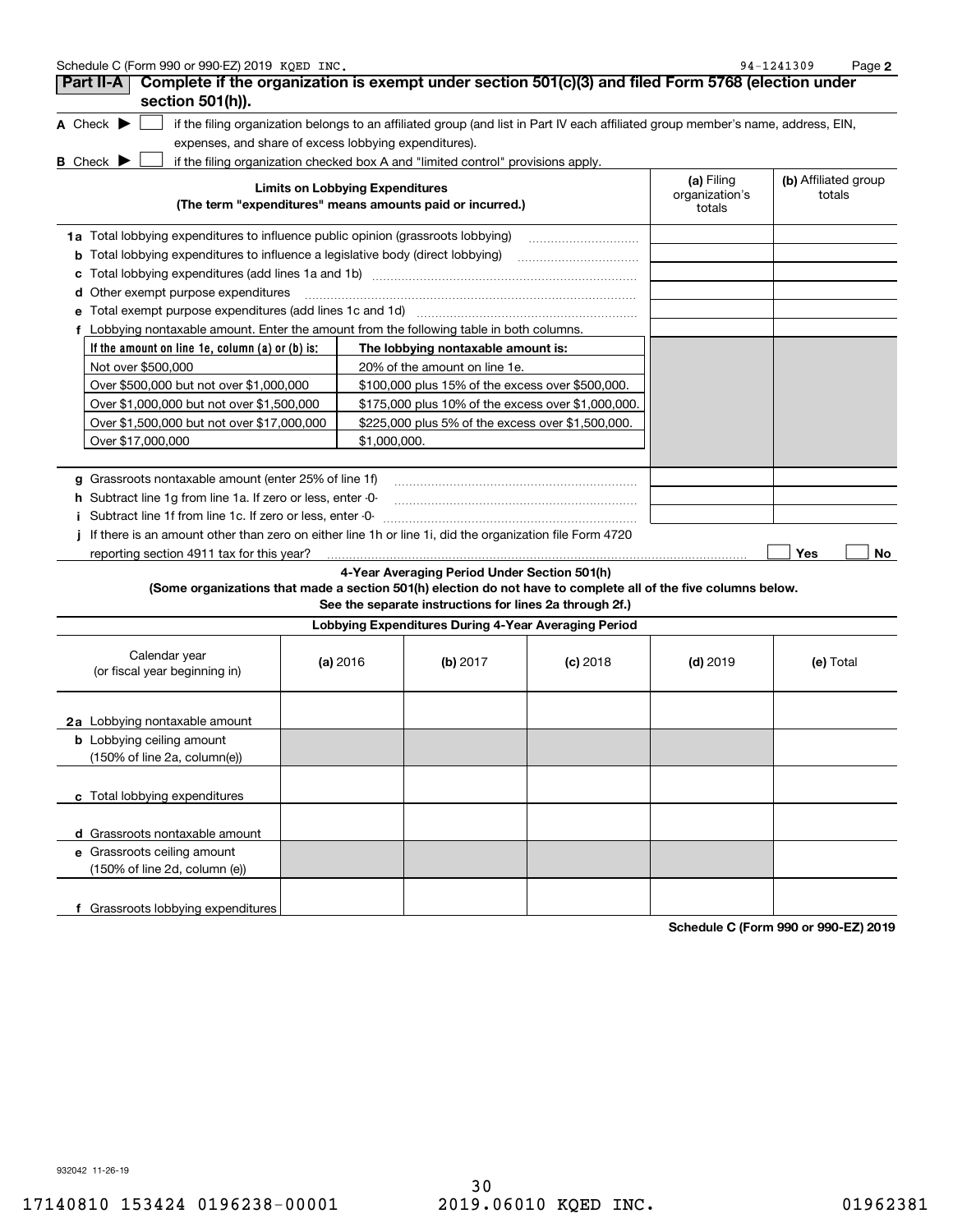**3**

| Schedule C (Form 990 or 990-EZ) 2019 KOED INC.                                                                | $94 - 124130$ |  |
|---------------------------------------------------------------------------------------------------------------|---------------|--|
| <b>Part II-B</b> Complete if the organization is exempt under section $501(c)(3)$ and has NOT filed Form 5768 |               |  |
| (election under section 501(h)).                                                                              |               |  |

| For each "Yes" response on lines 1a through 1i below, provide in Part IV a detailed description                                                                                                                                     |     | (a)            |        | (b)     |  |
|-------------------------------------------------------------------------------------------------------------------------------------------------------------------------------------------------------------------------------------|-----|----------------|--------|---------|--|
| of the lobbying activity.                                                                                                                                                                                                           | Yes | No             | Amount |         |  |
| During the year, did the filing organization attempt to influence foreign, national, state, or<br>1.                                                                                                                                |     |                |        |         |  |
| local legislation, including any attempt to influence public opinion on a legislative matter                                                                                                                                        |     |                |        |         |  |
| or referendum, through the use of:                                                                                                                                                                                                  |     |                |        |         |  |
|                                                                                                                                                                                                                                     |     | х              |        |         |  |
| <b>b</b> Paid staff or management (include compensation in expenses reported on lines 1c through 1i)?                                                                                                                               | x   |                |        |         |  |
|                                                                                                                                                                                                                                     |     | х              |        |         |  |
|                                                                                                                                                                                                                                     |     | x              |        |         |  |
| e Publications, or published or broadcast statements?                                                                                                                                                                               |     | х              |        |         |  |
| f Grants to other organizations for lobbying purposes?                                                                                                                                                                              |     | x              |        |         |  |
| g Direct contact with legislators, their staffs, government officials, or a legislative body?<br>.                                                                                                                                  | X   |                |        | 6,598.  |  |
| h Rallies, demonstrations, seminars, conventions, speeches, lectures, or any similar means?                                                                                                                                         | x   | x              |        | 61,590. |  |
| <i>i</i> Other activities?                                                                                                                                                                                                          |     |                |        | 68,188. |  |
| 2a Did the activities in line 1 cause the organization to be not described in section 501(c)(3)?                                                                                                                                    |     | x              |        |         |  |
|                                                                                                                                                                                                                                     |     |                |        |         |  |
| c If "Yes," enter the amount of any tax incurred by organization managers under section 4912                                                                                                                                        |     |                |        |         |  |
| d If the filing organization incurred a section 4912 tax, did it file Form 4720 for this year?                                                                                                                                      |     |                |        |         |  |
| Complete if the organization is exempt under section 501(c)(4), section 501(c)(5), or section<br> Part III-A                                                                                                                        |     |                |        |         |  |
| $501(c)(6)$ .                                                                                                                                                                                                                       |     |                |        |         |  |
|                                                                                                                                                                                                                                     |     |                | Yes    | No      |  |
| Were substantially all (90% or more) dues received nondeductible by members? [11] matter substantially all (90% or more) dues received nondeductible by members? [11] matter substantially all (90% or more)<br>1                   |     | 1              |        |         |  |
| 2                                                                                                                                                                                                                                   |     | $\mathbf{2}$   |        |         |  |
| Did the organization agree to carry over lobbying and political campaign activity expenditures from the prior year?<br>з                                                                                                            |     | 3              |        |         |  |
| Part III-B Complete if the organization is exempt under section 501(c)(4), section 501(c)(5), or section                                                                                                                            |     |                |        |         |  |
| 501(c)(6) and if either (a) BOTH Part III-A, lines 1 and 2, are answered "No" OR (b) Part III-A, line 3, is                                                                                                                         |     |                |        |         |  |
| answered "Yes."                                                                                                                                                                                                                     |     |                |        |         |  |
| Dues, assessments and similar amounts from members [11] matter contracts and similar amounts from members [11] matter and similar amounts from members [11] matter and similar amounts from members [11] matter and similar am<br>1 |     | 1.             |        |         |  |
| Section 162(e) nondeductible lobbying and political expenditures (do not include amounts of political<br>2                                                                                                                          |     |                |        |         |  |
| expenses for which the section 527(f) tax was paid).                                                                                                                                                                                |     |                |        |         |  |
|                                                                                                                                                                                                                                     |     | 2a             |        |         |  |
| <b>b</b> Carryover from last year <b>contained to the contract of the contract of Carryover from last year contained to the contract of the contract of Carryover from last year</b>                                                |     | 2 <sub>b</sub> |        |         |  |
| c                                                                                                                                                                                                                                   |     | 2c             |        |         |  |
| Aggregate amount reported in section 6033(e)(1)(A) notices of nondeductible section 162(e) dues                                                                                                                                     |     | 3              |        |         |  |
| If notices were sent and the amount on line 2c exceeds the amount on line 3, what portion of the excess<br>4                                                                                                                        |     |                |        |         |  |
| does the organization agree to carryover to the reasonable estimate of nondeductible lobbying and political                                                                                                                         |     |                |        |         |  |
| expenditure next year?                                                                                                                                                                                                              |     | 4              |        |         |  |
| Taxable amount of lobbying and political expenditures (see instructions)<br>5<br><b>Part IV</b>                                                                                                                                     |     | 5              |        |         |  |
| <b>Supplemental Information</b>                                                                                                                                                                                                     |     |                |        |         |  |
| Provide the descriptions required for Part I-A, line 1; Part I-B, line 4; Part I-C, line 5; Part II-A (affiliated group list); Part II-A, lines 1 and 2 (see                                                                        |     |                |        |         |  |
| instructions); and Part II-B, line 1. Also, complete this part for any additional information.<br>PART II-B, LINE 1, LOBBYING ACTIVITIES:                                                                                           |     |                |        |         |  |
|                                                                                                                                                                                                                                     |     |                |        |         |  |
| PAID STAFF OR MANAGEMENT:                                                                                                                                                                                                           |     |                |        |         |  |
| THE DIRECTOR OF EXTERNAL AFFAIRS FOR KQED SILICON VALLEY ATTENDED THE                                                                                                                                                               |     |                |        |         |  |
| APTS SUMMIT IN WASHINGTON, D.C. AND MET WITH LEGISLATORS TO DISCUSS                                                                                                                                                                 |     |                |        |         |  |

FEDERAL FUNDING FOR PUBLIC MEDIA.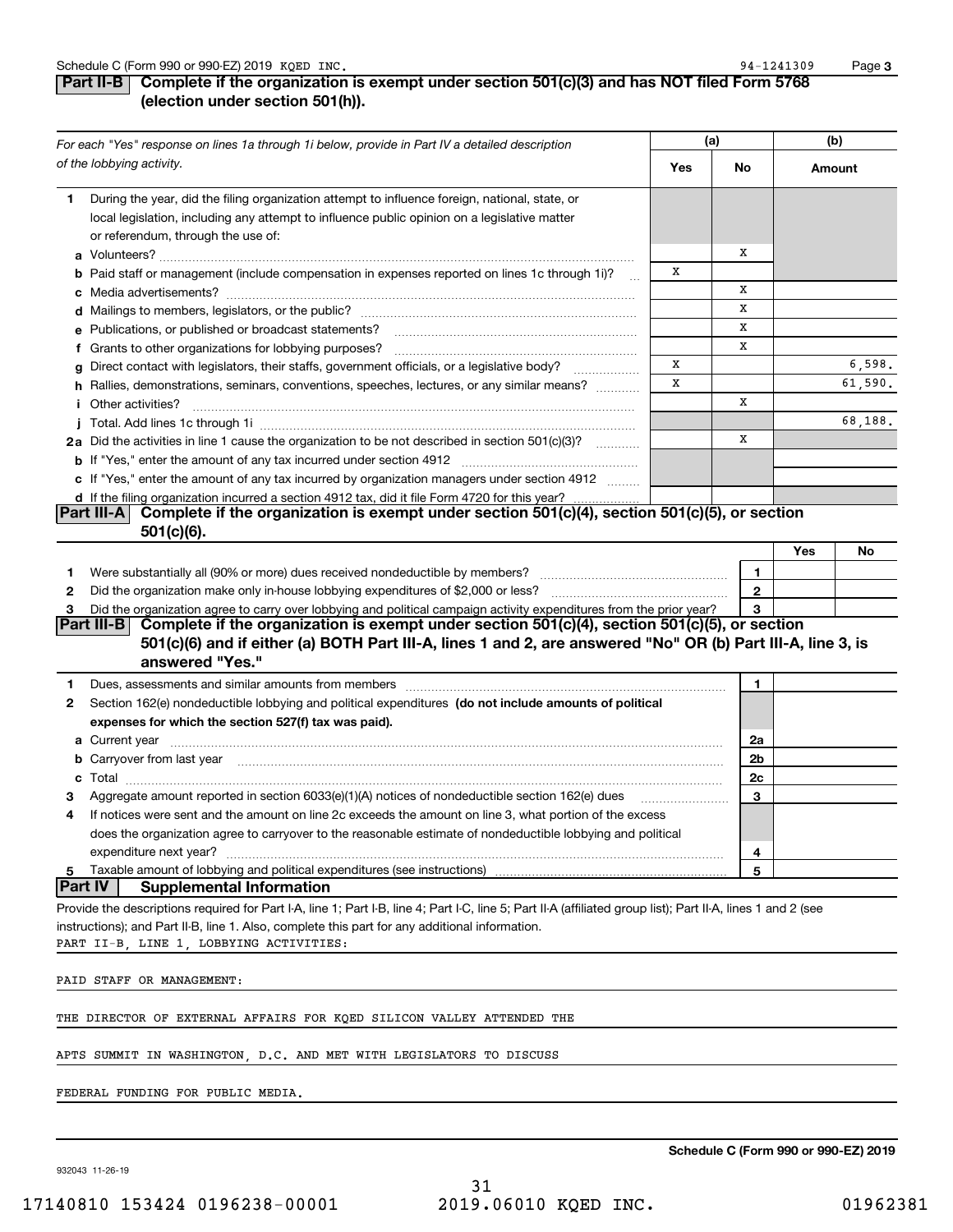DIRECT CONTACT:

MEETINGS WERE HELD WITH SENATORS AND CONGRESSIONAL REPRESENTATIVES WHO

REPRESENT KQED'S SERVICE AREA TO DISCUSS THE IMPORTANCE OF CONTINUED

FUNDING FOR CORPORATION FOR PUBLIC BROADCASTING, READY TO LEARN, AND

INTERCONNECTION.

RALLIES, DEMONSTRATIONS, SEMINARS, CONVENTIONS, SPEECHES OR OTHER

MEANS:

KQED IS A DUES-PAYING MEMBER OF THE ASSOCIATION OF AMERICA'S PUBLIC

TELEVISION STATIONS (APTS).

THE ASSOCIATION OF PUBLIC TELEVISION STATIONS (APTS) IS A NONPROFIT

MEMBERSHIP ORGANIZATION ESTABLISHED IN 1979. THE MISSION OF APTS IS TO

CONDUCT IN-CONCERT WITH MEMBER STATIONS ADVOCACY, PLANNING, RESEARCH

AND COMMUNICATIONS ACTIVITIES IN ORDER TO ACHIEVE STRONG AND

FINANCIALLY SOUND NONCOMMERCIAL TELEVISION AND ADVANCED DIGITAL

SERVICES FOR THE AMERICAN PEOPLE. APTS PROVIDES CONSISTENT LEADERSHIP

AND INFORMATION THAT HELPS THEIR MEMBERS BETTER ACCOMPLISH THEIR OWN

MISSIONS AND GOALS. APTS PROMOTES THE LEGISLATIVE AND REGULATORY

INTERESTS OF NONCOMMERCIAL TELEVISION STATIONS AT THE NATIONAL LEVEL

THROUGH DIRECT ADVOCACY, AND GRASS-TOPS AND GRASSROOTS CAMPAIGNS TO

GARNER CONGRESSIONAL SUPPORT.

DURING THE TAX YEAR ENDING SEPTEMBER 30, 2020, KQED PAID \$61,590 OF

DUES TO APTS AND SENT ONE PAID EMPLOYEE TO ATTEND THE ANNUAL APTS

CONFERENCE.

**Schedule C (Form 990 or 990-EZ) 2019**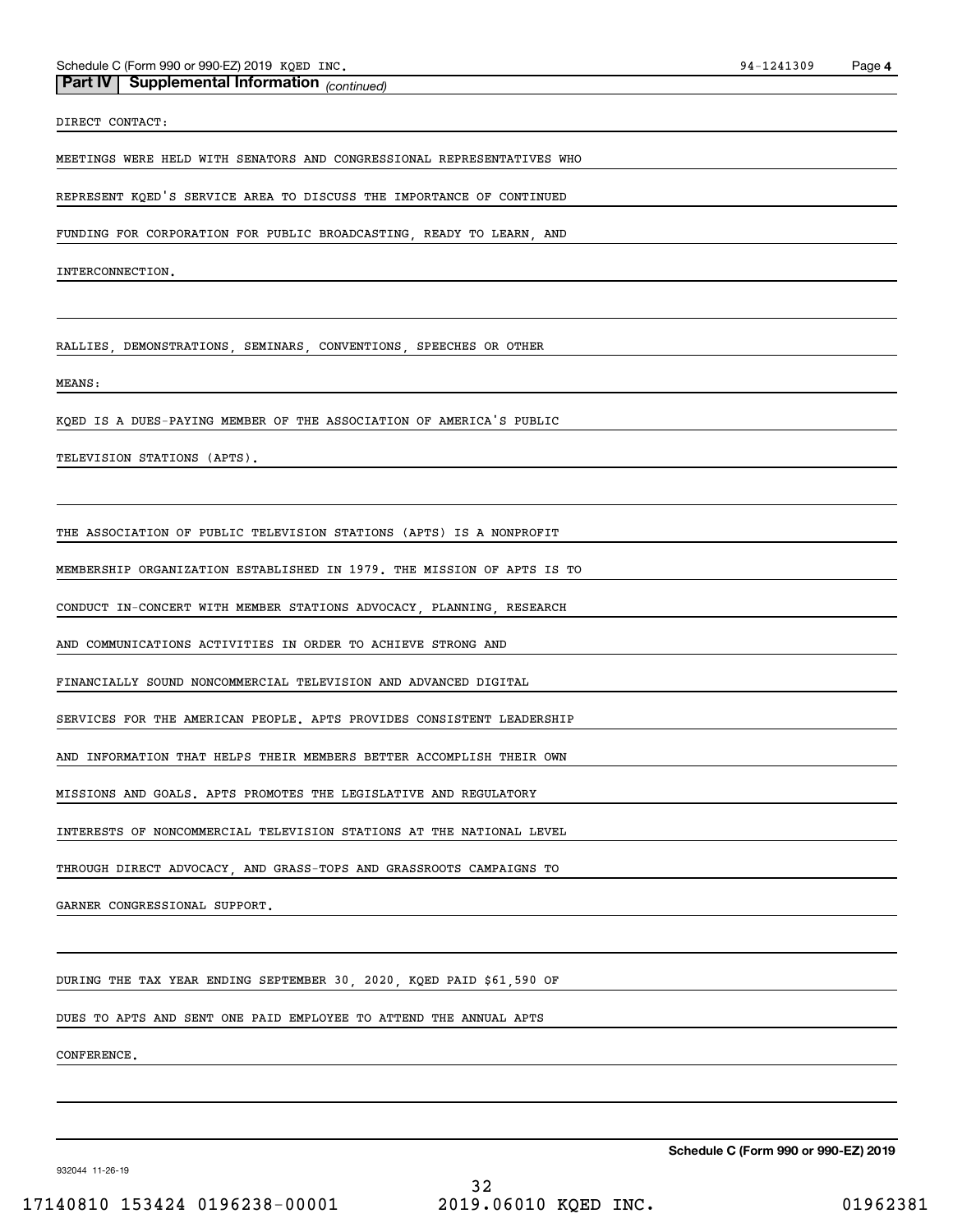| <b>SCHEDULE D</b> |  |
|-------------------|--|
|-------------------|--|

Department of the Treasury Internal Revenue Service

# **SCHEDULE D Supplemental Financial Statements**

(Form 990)<br>
Pepartment of the Treasury<br>
Department of the Treasury<br>
Department of the Treasury<br>
Department of the Treasury<br> **Co to www.irs.gov/Form990 for instructions and the latest information.**<br> **Co to www.irs.gov/Form9** 



| Go to www.irs.gov/Form990 for instructions and |  |
|------------------------------------------------|--|
|                                                |  |

|          | Name of the organization<br>KQED INC.                                                                                                          |                         |                                                    | <b>Employer identification number</b><br>94-1241309 |
|----------|------------------------------------------------------------------------------------------------------------------------------------------------|-------------------------|----------------------------------------------------|-----------------------------------------------------|
| Part I   | Organizations Maintaining Donor Advised Funds or Other Similar Funds or Accounts. Complete if the                                              |                         |                                                    |                                                     |
|          |                                                                                                                                                |                         |                                                    |                                                     |
|          | organization answered "Yes" on Form 990, Part IV, line 6.                                                                                      | (a) Donor advised funds | (b) Funds and other accounts                       |                                                     |
|          |                                                                                                                                                |                         |                                                    |                                                     |
| 1        |                                                                                                                                                |                         |                                                    |                                                     |
| 2        | Aggregate value of contributions to (during year)                                                                                              |                         |                                                    |                                                     |
| 3<br>4   |                                                                                                                                                |                         |                                                    |                                                     |
| 5        | Did the organization inform all donors and donor advisors in writing that the assets held in donor advised funds                               |                         |                                                    |                                                     |
|          |                                                                                                                                                |                         |                                                    | Yes<br>No                                           |
| 6        | Did the organization inform all grantees, donors, and donor advisors in writing that grant funds can be used only                              |                         |                                                    |                                                     |
|          | for charitable purposes and not for the benefit of the donor or donor advisor, or for any other purpose conferring                             |                         |                                                    |                                                     |
|          | impermissible private benefit?                                                                                                                 |                         |                                                    | Yes<br>No                                           |
| Part II  | Conservation Easements. Complete if the organization answered "Yes" on Form 990, Part IV, line 7.                                              |                         |                                                    |                                                     |
| 1        | Purpose(s) of conservation easements held by the organization (check all that apply).                                                          |                         |                                                    |                                                     |
|          | Preservation of land for public use (for example, recreation or education)                                                                     |                         | Preservation of a historically important land area |                                                     |
|          | Protection of natural habitat                                                                                                                  |                         | Preservation of a certified historic structure     |                                                     |
|          | Preservation of open space                                                                                                                     |                         |                                                    |                                                     |
| 2        | Complete lines 2a through 2d if the organization held a qualified conservation contribution in the form of a conservation easement on the last |                         |                                                    |                                                     |
|          | day of the tax year.                                                                                                                           |                         |                                                    | Held at the End of the Tax Year                     |
| а        | Total number of conservation easements                                                                                                         |                         | 2a                                                 |                                                     |
| b        | Total acreage restricted by conservation easements                                                                                             |                         | 2 <sub>b</sub>                                     |                                                     |
| с        |                                                                                                                                                |                         | 2c                                                 |                                                     |
| d        | Number of conservation easements included in (c) acquired after 7/25/06, and not on a historic structure                                       |                         |                                                    |                                                     |
|          | listed in the National Register [11, 2003] March 2014 (12, 2014) March 2014 (13, 2014) March 2014 (13, 2014) M                                 |                         | 2d                                                 |                                                     |
| 3        | Number of conservation easements modified, transferred, released, extinguished, or terminated by the organization during the tax               |                         |                                                    |                                                     |
|          | $\vee$ ear                                                                                                                                     |                         |                                                    |                                                     |
| 4        | Number of states where property subject to conservation easement is located >                                                                  |                         |                                                    |                                                     |
| 5        | Does the organization have a written policy regarding the periodic monitoring, inspection, handling of                                         |                         |                                                    |                                                     |
|          | violations, and enforcement of the conservation easements it holds?                                                                            |                         |                                                    | Yes<br>No                                           |
| 6        | Staff and volunteer hours devoted to monitoring, inspecting, handling of violations, and enforcing conservation easements during the year      |                         |                                                    |                                                     |
|          |                                                                                                                                                |                         |                                                    |                                                     |
| 7        | Amount of expenses incurred in monitoring, inspecting, handling of violations, and enforcing conservation easements during the year            |                         |                                                    |                                                     |
|          | ► \$                                                                                                                                           |                         |                                                    |                                                     |
| 8        | Does each conservation easement reported on line 2(d) above satisfy the requirements of section 170(h)(4)(B)(i)                                |                         |                                                    |                                                     |
|          |                                                                                                                                                |                         |                                                    | Yes<br>No                                           |
|          | In Part XIII, describe how the organization reports conservation easements in its revenue and expense statement and                            |                         |                                                    |                                                     |
|          | balance sheet, and include, if applicable, the text of the footnote to the organization's financial statements that describes the              |                         |                                                    |                                                     |
|          | organization's accounting for conservation easements.                                                                                          |                         |                                                    |                                                     |
| Part III | Organizations Maintaining Collections of Art, Historical Treasures, or Other Similar Assets.                                                   |                         |                                                    |                                                     |
|          | Complete if the organization answered "Yes" on Form 990, Part IV, line 8.                                                                      |                         |                                                    |                                                     |
|          | 1a If the organization elected, as permitted under FASB ASC 958, not to report in its revenue statement and balance sheet works                |                         |                                                    |                                                     |
|          | of art, historical treasures, or other similar assets held for public exhibition, education, or research in furtherance of public              |                         |                                                    |                                                     |
|          | service, provide in Part XIII the text of the footnote to its financial statements that describes these items.                                 |                         |                                                    |                                                     |
| b        | If the organization elected, as permitted under FASB ASC 958, to report in its revenue statement and balance sheet works of                    |                         |                                                    |                                                     |
|          | art, historical treasures, or other similar assets held for public exhibition, education, or research in furtherance of public service,        |                         |                                                    |                                                     |
|          | provide the following amounts relating to these items:                                                                                         |                         |                                                    |                                                     |
|          | (i)                                                                                                                                            |                         | - \$                                               |                                                     |
|          | (ii) Assets included in Form 990, Part X                                                                                                       |                         | $\triangleright$ \$                                |                                                     |
| 2        | If the organization received or held works of art, historical treasures, or other similar assets for financial gain, provide                   |                         |                                                    |                                                     |
|          | the following amounts required to be reported under FASB ASC 958 relating to these items:                                                      |                         |                                                    |                                                     |
| а        |                                                                                                                                                |                         | - \$<br>- \$                                       |                                                     |
| b        | LHA For Paperwork Reduction Act Notice, see the Instructions for Form 990.                                                                     |                         |                                                    | Schedule D (Form 990) 2019                          |
|          |                                                                                                                                                |                         |                                                    |                                                     |

932051 10-02-19

| Schedule D (Form 990) 2019 |
|----------------------------|
|----------------------------|

17140810 153424 0196238-00001 2019.06010 KQED INC. 01962381

33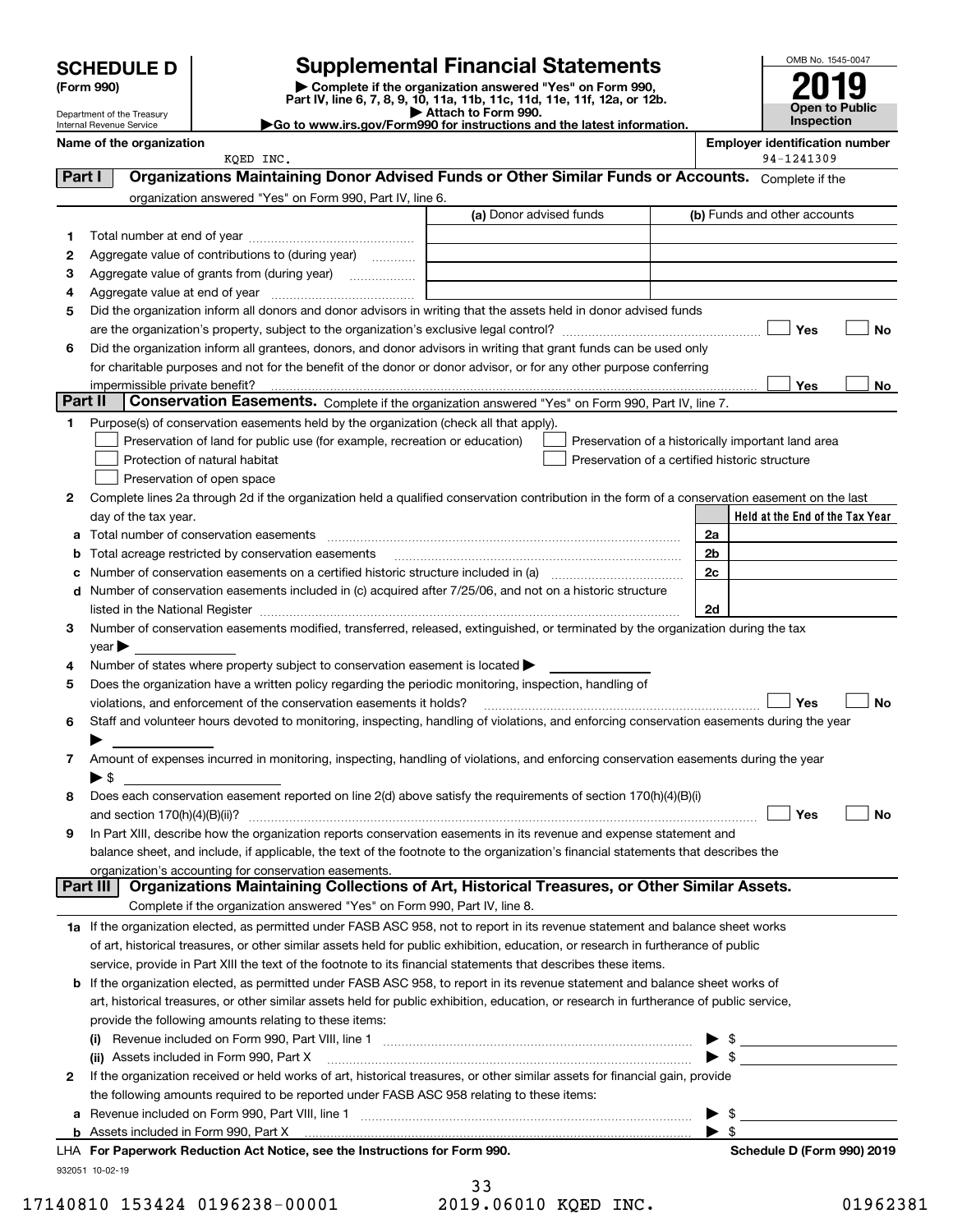|                 | KQED INC.<br>Schedule D (Form 990) 2019                                                                                                                                                                                              |                    |                |                                                                                                                                                                                                                                |  |                 | 94-1241309                 |                     |               | $Page$ 2      |
|-----------------|--------------------------------------------------------------------------------------------------------------------------------------------------------------------------------------------------------------------------------------|--------------------|----------------|--------------------------------------------------------------------------------------------------------------------------------------------------------------------------------------------------------------------------------|--|-----------------|----------------------------|---------------------|---------------|---------------|
| <b>Part III</b> | Organizations Maintaining Collections of Art, Historical Treasures, or Other Similar Assets                                                                                                                                          |                    |                |                                                                                                                                                                                                                                |  |                 |                            | (continued)         |               |               |
| 3               | Using the organization's acquisition, accession, and other records, check any of the following that make significant use of its                                                                                                      |                    |                |                                                                                                                                                                                                                                |  |                 |                            |                     |               |               |
|                 | collection items (check all that apply):                                                                                                                                                                                             |                    |                |                                                                                                                                                                                                                                |  |                 |                            |                     |               |               |
| а               | Public exhibition                                                                                                                                                                                                                    |                    |                | Loan or exchange program                                                                                                                                                                                                       |  |                 |                            |                     |               |               |
| b               | Scholarly research                                                                                                                                                                                                                   | е                  |                | Other and the control of the control of the control of the control of the control of the control of the control of the control of the control of the control of the control of the control of the control of the control of th |  |                 |                            |                     |               |               |
| с               | Preservation for future generations                                                                                                                                                                                                  |                    |                |                                                                                                                                                                                                                                |  |                 |                            |                     |               |               |
| 4               | Provide a description of the organization's collections and explain how they further the organization's exempt purpose in Part XIII.                                                                                                 |                    |                |                                                                                                                                                                                                                                |  |                 |                            |                     |               |               |
| 5               | During the year, did the organization solicit or receive donations of art, historical treasures, or other similar assets                                                                                                             |                    |                |                                                                                                                                                                                                                                |  |                 |                            |                     |               |               |
|                 | Yes<br>No                                                                                                                                                                                                                            |                    |                |                                                                                                                                                                                                                                |  |                 |                            |                     |               |               |
|                 | <b>Part IV</b><br>Escrow and Custodial Arrangements. Complete if the organization answered "Yes" on Form 990, Part IV, line 9, or<br>reported an amount on Form 990, Part X, line 21.                                                |                    |                |                                                                                                                                                                                                                                |  |                 |                            |                     |               |               |
|                 | 1a Is the organization an agent, trustee, custodian or other intermediary for contributions or other assets not included                                                                                                             |                    |                |                                                                                                                                                                                                                                |  |                 |                            |                     |               |               |
|                 |                                                                                                                                                                                                                                      |                    |                |                                                                                                                                                                                                                                |  |                 |                            | Yes                 |               | No            |
|                 | b If "Yes," explain the arrangement in Part XIII and complete the following table:                                                                                                                                                   |                    |                |                                                                                                                                                                                                                                |  |                 |                            |                     |               |               |
|                 |                                                                                                                                                                                                                                      |                    |                |                                                                                                                                                                                                                                |  |                 |                            | Amount              |               |               |
| с               | Beginning balance <b>with the control of the control of the control of the control of the control of the control of the control of the control of the control of the control of the control of the control of the control of the</b> |                    |                |                                                                                                                                                                                                                                |  | 1c              |                            |                     |               |               |
| d               | Additions during the year manufactured and an account of the year manufactured and account of the year manufactured and account of the year manufactured and account of the year manufactured and account of the year manufact       |                    |                |                                                                                                                                                                                                                                |  | 1d              |                            |                     |               |               |
| е               | Distributions during the year manufactured and continuum and contact the year manufactured and contact the year                                                                                                                      |                    |                |                                                                                                                                                                                                                                |  | 1e              |                            |                     |               |               |
| f               |                                                                                                                                                                                                                                      |                    |                |                                                                                                                                                                                                                                |  | 1f              |                            |                     |               |               |
|                 | 2a Did the organization include an amount on Form 990, Part X, line 21, for escrow or custodial account liability?                                                                                                                   |                    |                |                                                                                                                                                                                                                                |  |                 |                            | Yes                 |               | No            |
|                 | <b>b</b> If "Yes," explain the arrangement in Part XIII. Check here if the explanation has been provided on Part XIII                                                                                                                |                    |                |                                                                                                                                                                                                                                |  |                 |                            |                     |               |               |
| <b>Part V</b>   | Endowment Funds. Complete if the organization answered "Yes" on Form 990, Part IV, line 10.                                                                                                                                          |                    |                |                                                                                                                                                                                                                                |  |                 |                            |                     |               |               |
|                 |                                                                                                                                                                                                                                      | (a) Current year   | (b) Prior year | (c) Two years back                                                                                                                                                                                                             |  |                 | (d) Three years back       | (e) Four years back |               |               |
| 1a              | Beginning of year balance <i>manumman</i>                                                                                                                                                                                            | 151, 303, 737.     | 148,596,443.   | 140, 424, 425.                                                                                                                                                                                                                 |  |                 | 61, 227, 599.              |                     | 56,616,773.   |               |
| b               |                                                                                                                                                                                                                                      | 5,309,590.         | 4,074,454.     | 4,682,857.                                                                                                                                                                                                                     |  |                 | 74,220,046.                |                     | 1,575,445.    |               |
|                 | Net investment earnings, gains, and losses                                                                                                                                                                                           | 4,093,095.         | 6,580,559.     | 6,521,054.                                                                                                                                                                                                                     |  |                 | 7,839,899.                 |                     | 5,712,519.    |               |
| d               |                                                                                                                                                                                                                                      |                    |                |                                                                                                                                                                                                                                |  |                 |                            |                     |               |               |
|                 | e Other expenditures for facilities                                                                                                                                                                                                  |                    |                |                                                                                                                                                                                                                                |  |                 |                            |                     |               |               |
|                 | and programs                                                                                                                                                                                                                         | 45,060,775.        | 7,947,719.     | 3,031,893.                                                                                                                                                                                                                     |  |                 | 2,863,119.                 |                     | 2,677,138.    |               |
|                 | f Administrative expenses                                                                                                                                                                                                            |                    |                |                                                                                                                                                                                                                                |  |                 |                            |                     |               |               |
|                 | End of year balance                                                                                                                                                                                                                  | 115, 645, 647.     | 151, 303, 737. | 148,596,443. 140,424,425.                                                                                                                                                                                                      |  |                 |                            |                     |               | 61, 227, 599. |
| 2               | Provide the estimated percentage of the current year end balance (line 1g, column (a)) held as:                                                                                                                                      |                    |                |                                                                                                                                                                                                                                |  |                 |                            |                     |               |               |
|                 | Board designated or quasi-endowment                                                                                                                                                                                                  | 73.05              | %              |                                                                                                                                                                                                                                |  |                 |                            |                     |               |               |
|                 | Permanent endowment > ____<br>17.11                                                                                                                                                                                                  | %                  |                |                                                                                                                                                                                                                                |  |                 |                            |                     |               |               |
| с               | 9.84%<br>Term endowment $\blacktriangleright$                                                                                                                                                                                        |                    |                |                                                                                                                                                                                                                                |  |                 |                            |                     |               |               |
|                 | The percentages on lines 2a, 2b, and 2c should equal 100%.                                                                                                                                                                           |                    |                |                                                                                                                                                                                                                                |  |                 |                            |                     |               |               |
|                 | 3a Are there endowment funds not in the possession of the organization that are held and administered for the organization                                                                                                           |                    |                |                                                                                                                                                                                                                                |  |                 |                            |                     |               |               |
|                 | by:                                                                                                                                                                                                                                  |                    |                |                                                                                                                                                                                                                                |  |                 |                            |                     | Yes           | No<br>X       |
|                 |                                                                                                                                                                                                                                      |                    |                |                                                                                                                                                                                                                                |  |                 |                            | 3a(i)               |               | X             |
|                 |                                                                                                                                                                                                                                      |                    |                |                                                                                                                                                                                                                                |  |                 |                            | 3a(ii)              |               |               |
|                 |                                                                                                                                                                                                                                      |                    |                |                                                                                                                                                                                                                                |  |                 |                            | 3b                  |               |               |
|                 | Describe in Part XIII the intended uses of the organization's endowment funds.<br><b>Part VI</b><br>Land, Buildings, and Equipment.                                                                                                  |                    |                |                                                                                                                                                                                                                                |  |                 |                            |                     |               |               |
|                 | Complete if the organization answered "Yes" on Form 990, Part IV, line 11a. See Form 990, Part X, line 10.                                                                                                                           |                    |                |                                                                                                                                                                                                                                |  |                 |                            |                     |               |               |
|                 | Description of property                                                                                                                                                                                                              | (a) Cost or other  |                | (b) Cost or other                                                                                                                                                                                                              |  | (c) Accumulated |                            | (d) Book value      |               |               |
|                 |                                                                                                                                                                                                                                      | basis (investment) |                | basis (other)                                                                                                                                                                                                                  |  | depreciation    |                            |                     |               |               |
|                 |                                                                                                                                                                                                                                      |                    |                | 1,269,691.                                                                                                                                                                                                                     |  |                 |                            |                     | 1,269,691.    |               |
| b               |                                                                                                                                                                                                                                      |                    |                | 15,423,033.                                                                                                                                                                                                                    |  | 7,262,355.      |                            |                     | 8,160,678.    |               |
|                 |                                                                                                                                                                                                                                      |                    |                | 3,897,856.                                                                                                                                                                                                                     |  | 2,491,048.      |                            |                     | 1,406,808.    |               |
|                 |                                                                                                                                                                                                                                      |                    |                | 42,965,667.                                                                                                                                                                                                                    |  | 24,637,920.     |                            |                     | 18, 327, 747. |               |
|                 |                                                                                                                                                                                                                                      |                    |                | 45,837,777.                                                                                                                                                                                                                    |  |                 |                            |                     |               | 45,837,777.   |
|                 |                                                                                                                                                                                                                                      |                    |                |                                                                                                                                                                                                                                |  |                 |                            |                     |               | 75,002,701.   |
|                 |                                                                                                                                                                                                                                      |                    |                |                                                                                                                                                                                                                                |  |                 | Schedule D (Form 990) 2019 |                     |               |               |

**Schedule D (Form 990) 2019**

932052 10-02-19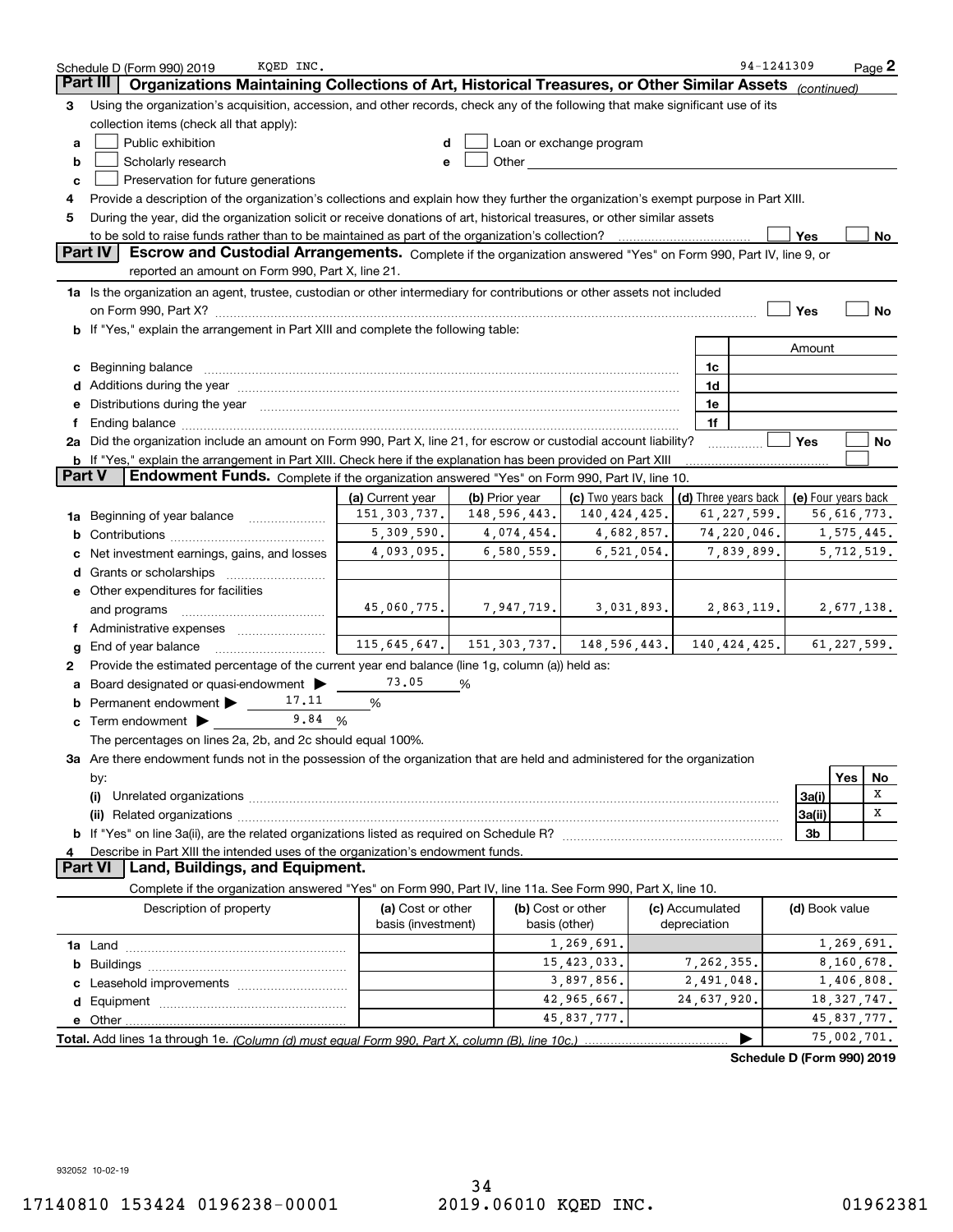94-1241309

|           | chedule D (Form 990) 2019 | INC.<br>KOED                      | $-1241309$<br>$94-2$ | $P$ aqe $\sim$ |
|-----------|---------------------------|-----------------------------------|----------------------|----------------|
| Part VIII |                           | ' Investments - Other Securities. |                      |                |

Complete if the organization answered "Yes" on Form 990, Part IV, line 11b. See Form 990, Part X, line 12.

| (a) Description of security or category (including name of security)                          | (b) Book value | (c) Method of valuation: Cost or end-of-year market value |
|-----------------------------------------------------------------------------------------------|----------------|-----------------------------------------------------------|
| (1) Financial derivatives                                                                     |                |                                                           |
| (2) Closely held equity interests                                                             |                |                                                           |
| (3) Other                                                                                     |                |                                                           |
| (A)                                                                                           |                |                                                           |
| (B)                                                                                           |                |                                                           |
| (C)                                                                                           |                |                                                           |
| (D)                                                                                           |                |                                                           |
| (E)                                                                                           |                |                                                           |
| (F)                                                                                           |                |                                                           |
| (G)                                                                                           |                |                                                           |
| (H)                                                                                           |                |                                                           |
| <b>Total.</b> (Col. (b) must equal Form 990, Part X, col. (B) line 12.) $\blacktriangleright$ |                |                                                           |

#### **Part VIII Investments - Program Related.**

Complete if the organization answered "Yes" on Form 990, Part IV, line 11c. See Form 990, Part X, line 13.

| (a) Description of investment                                       | (b) Book value | (c) Method of valuation: Cost or end-of-year market value |
|---------------------------------------------------------------------|----------------|-----------------------------------------------------------|
| (1)                                                                 |                |                                                           |
| (2)                                                                 |                |                                                           |
| $\frac{1}{2}$                                                       |                |                                                           |
| (4)                                                                 |                |                                                           |
| $\frac{1}{2}$                                                       |                |                                                           |
| (6)                                                                 |                |                                                           |
| (7)                                                                 |                |                                                           |
| (8)                                                                 |                |                                                           |
| (9)                                                                 |                |                                                           |
| Total. (Col. (b) must equal Form 990, Part X, col. (B) line $13.$ ) |                |                                                           |

#### **Part IX Other Assets.**

Complete if the organization answered "Yes" on Form 990, Part IV, line 11d. See Form 990, Part X, line 15.

| (a) Description                                                                                                                       | (b) Book value |
|---------------------------------------------------------------------------------------------------------------------------------------|----------------|
|                                                                                                                                       |                |
| (2)                                                                                                                                   |                |
| (3)                                                                                                                                   |                |
| (4)                                                                                                                                   |                |
| (5)                                                                                                                                   |                |
| (6)                                                                                                                                   |                |
|                                                                                                                                       |                |
| (8)                                                                                                                                   |                |
| (9)                                                                                                                                   |                |
|                                                                                                                                       |                |
| Total. (Column (b) must equal Form 990, Part X, col. (B) line 15.) ………………………………………………………………………………………<br>  Part X   Other Liabilities. |                |

**1.(a)** Description of liability **Book value** Book value Book value Book value Book value **Total.**  *(Column (b) must equal Form 990, Part X, col. (B) line 25.)* Complete if the organization answered "Yes" on Form 990, Part IV, line 11e or 11f. See Form 990, Part X, line 25. (1)(2)(3)(4) $(5)$ (6)(7)(8)(9)Federal income taxes  $\blacktriangleright$ PPP LOAN LIAB. TO BENEFICIARIES OF CHARITABLE GIFT ANNUITIES & TRUST DEFERRED COMPENSATION OBLIGATIONS ACCRUED BROADCAST RIGHTS DEFERRED RENT LIABILITY ACCRUED INTEREST 8,116,900. 3,973,922. 2,234,423. 1,499,253. 266,290. 36,915. 16,127,703.

**2.**Liability for uncertain tax positions. In Part XIII, provide the text of the footnote to the organization's financial statements that reports the

organization's liability for uncertain tax positions under FASB ASC 740. Check here if the text of the footnote has been provided in Part XIII

**Schedule D (Form 990) 2019**

932053 10-02-19

 $\boxed{\mathbf{X}}$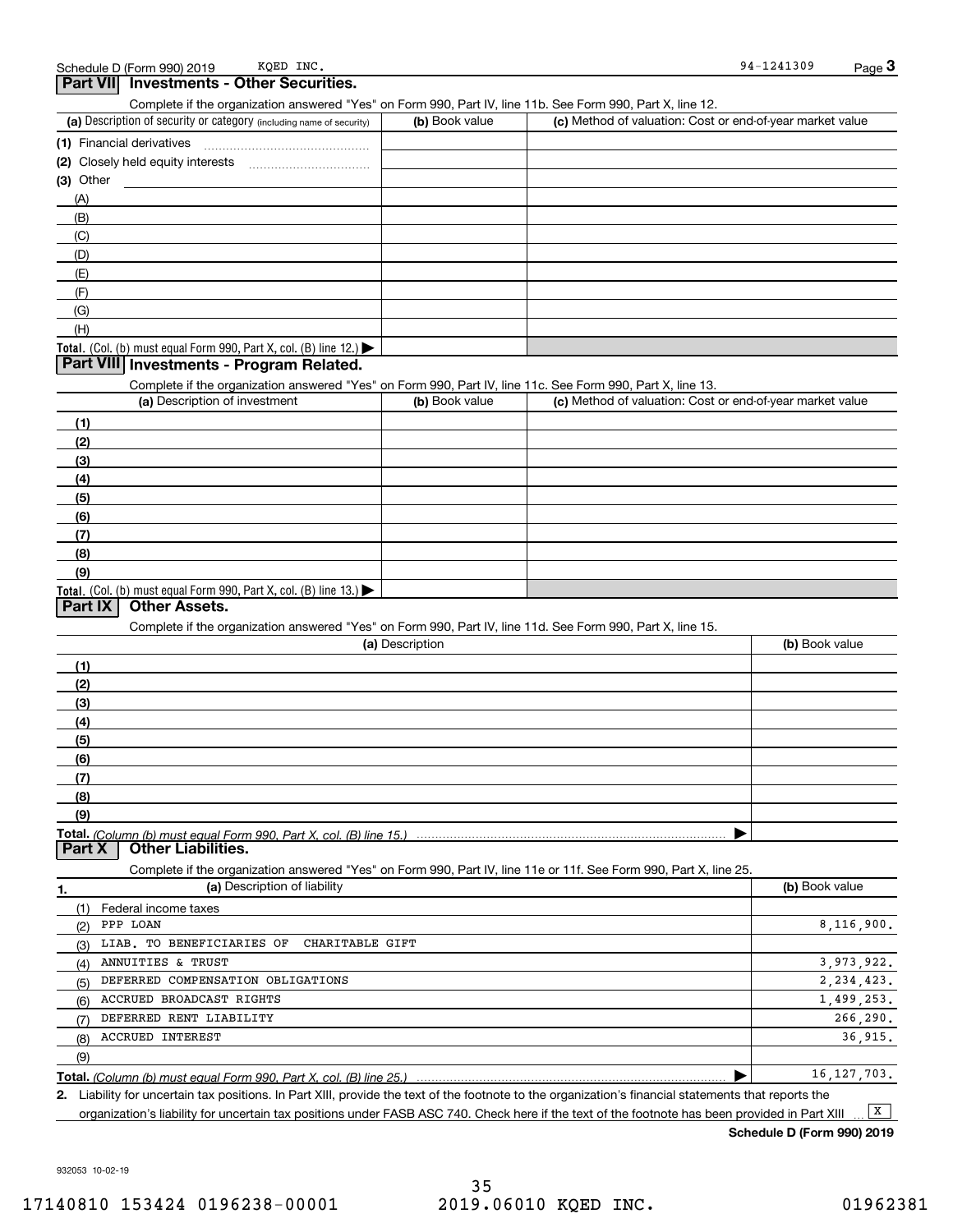|                | KQED INC.<br>Schedule D (Form 990) 2019                                                                                                                                                                                                                                                                                                                                                                                                                                  |    |                             |              | 94-1241309 | Page 4                          |
|----------------|--------------------------------------------------------------------------------------------------------------------------------------------------------------------------------------------------------------------------------------------------------------------------------------------------------------------------------------------------------------------------------------------------------------------------------------------------------------------------|----|-----------------------------|--------------|------------|---------------------------------|
| <b>Part XI</b> | Reconciliation of Revenue per Audited Financial Statements With Revenue per Return.                                                                                                                                                                                                                                                                                                                                                                                      |    |                             |              |            |                                 |
|                | Complete if the organization answered "Yes" on Form 990, Part IV, line 12a.                                                                                                                                                                                                                                                                                                                                                                                              |    |                             |              |            |                                 |
| 1.             | Total revenue, gains, and other support per audited financial statements                                                                                                                                                                                                                                                                                                                                                                                                 |    |                             | $\mathbf{1}$ |            | 101,843,732.                    |
| 2              | Amounts included on line 1 but not on Form 990, Part VIII, line 12:                                                                                                                                                                                                                                                                                                                                                                                                      |    |                             |              |            |                                 |
|                | a Net unrealized gains (losses) on investments [11] [12] Net unrealized gains (losses) on investments [11] [12                                                                                                                                                                                                                                                                                                                                                           | 2a | $-2, 162, 329.$<br>915,180. |              |            |                                 |
| b              |                                                                                                                                                                                                                                                                                                                                                                                                                                                                          | 2b |                             |              |            |                                 |
| c              |                                                                                                                                                                                                                                                                                                                                                                                                                                                                          | 2c |                             |              |            |                                 |
| d              | Other (Describe in Part XIII.)                                                                                                                                                                                                                                                                                                                                                                                                                                           | 2d |                             |              |            |                                 |
| е              | Add lines 2a through 2d                                                                                                                                                                                                                                                                                                                                                                                                                                                  |    |                             | <b>2e</b>    |            | $-1, 247, 149.$<br>103,090,881. |
| 3              |                                                                                                                                                                                                                                                                                                                                                                                                                                                                          |    |                             | 3            |            |                                 |
| 4              | Amounts included on Form 990, Part VIII, line 12, but not on line 1:                                                                                                                                                                                                                                                                                                                                                                                                     |    |                             |              |            |                                 |
|                | a Investment expenses not included on Form 990, Part VIII, line 7b                                                                                                                                                                                                                                                                                                                                                                                                       | 4a | 345,683.                    |              |            |                                 |
| b              | Other (Describe in Part XIII.)                                                                                                                                                                                                                                                                                                                                                                                                                                           | 4b | $-18,355$ .                 |              |            |                                 |
|                | c Add lines 4a and 4b<br>$\begin{minipage}{0.5\textwidth} \begin{tabular}{ l l l } \hline \multicolumn{1}{ l l } \hline \multicolumn{1}{ l } \multicolumn{1}{ l } \hline \multicolumn{1}{ l } \multicolumn{1}{ l } \multicolumn{1}{ l } \multicolumn{1}{ l } \multicolumn{1}{ l } \multicolumn{1}{ l } \multicolumn{1}{ l } \multicolumn{1}{ l } \multicolumn{1}{ l } \multicolumn{1}{ l } \multicolumn{1}{ l } \multicolumn{1}{ l } \multicolumn{1}{ l } \multicolumn{$ |    |                             | 4c           |            | 327,328.                        |
| 5              | Part XII   Reconciliation of Expenses per Audited Financial Statements With Expenses per Return.                                                                                                                                                                                                                                                                                                                                                                         |    |                             |              |            | 103,418,209.                    |
|                |                                                                                                                                                                                                                                                                                                                                                                                                                                                                          |    |                             |              |            |                                 |
|                | Complete if the organization answered "Yes" on Form 990, Part IV, line 12a.                                                                                                                                                                                                                                                                                                                                                                                              |    |                             |              |            | 92,579,025.                     |
| 1.             | Total expenses and losses per audited financial statements [11] [12] manuscription control expenses and losses per audited financial statements [12] manuscription of the statements [12] manuscription of the statements [12]                                                                                                                                                                                                                                           |    |                             | 1.           |            |                                 |
| 2              | Amounts included on line 1 but not on Form 990, Part IX, line 25:                                                                                                                                                                                                                                                                                                                                                                                                        |    |                             |              |            |                                 |
|                |                                                                                                                                                                                                                                                                                                                                                                                                                                                                          | 2a | 917,665.                    |              |            |                                 |
| b              |                                                                                                                                                                                                                                                                                                                                                                                                                                                                          | 2b |                             |              |            |                                 |
| c              |                                                                                                                                                                                                                                                                                                                                                                                                                                                                          | 2c | 14,723.                     |              |            |                                 |
| d              |                                                                                                                                                                                                                                                                                                                                                                                                                                                                          | 2d | 3,632.                      |              |            |                                 |
|                |                                                                                                                                                                                                                                                                                                                                                                                                                                                                          |    |                             | 2e           |            | 936,020.                        |
| 3              |                                                                                                                                                                                                                                                                                                                                                                                                                                                                          |    |                             | 3            |            | 91,643,005.                     |
| 4              | Amounts included on Form 990, Part IX, line 25, but not on line 1:                                                                                                                                                                                                                                                                                                                                                                                                       |    |                             |              |            |                                 |
|                | a Investment expenses not included on Form 990, Part VIII, line 7b                                                                                                                                                                                                                                                                                                                                                                                                       | 4a | 345,683.                    |              |            |                                 |
| b              | Other (Describe in Part XIII.)                                                                                                                                                                                                                                                                                                                                                                                                                                           | 4b |                             |              |            |                                 |
|                | c Add lines 4a and 4b                                                                                                                                                                                                                                                                                                                                                                                                                                                    |    |                             | 4c           |            | 345,683.                        |
| 5              |                                                                                                                                                                                                                                                                                                                                                                                                                                                                          |    |                             | 5            |            | 91,988,688.                     |
|                | Part XIII Supplemental Information.                                                                                                                                                                                                                                                                                                                                                                                                                                      |    |                             |              |            |                                 |
|                | Provide the descriptions required for Part II, lines 3, 5, and 9; Part III, lines 1a and 4; Part IV, lines 1b and 2b; Part V, line 4; Part X, line 2; Part XI,                                                                                                                                                                                                                                                                                                           |    |                             |              |            |                                 |
|                | lines 2d and 4b; and Part XII, lines 2d and 4b. Also complete this part to provide any additional information.                                                                                                                                                                                                                                                                                                                                                           |    |                             |              |            |                                 |
|                |                                                                                                                                                                                                                                                                                                                                                                                                                                                                          |    |                             |              |            |                                 |
|                |                                                                                                                                                                                                                                                                                                                                                                                                                                                                          |    |                             |              |            |                                 |
|                | PART V, LINE 4:                                                                                                                                                                                                                                                                                                                                                                                                                                                          |    |                             |              |            |                                 |
|                |                                                                                                                                                                                                                                                                                                                                                                                                                                                                          |    |                             |              |            |                                 |
|                | INTENDED USE OF ENDOWMENT FUNDS                                                                                                                                                                                                                                                                                                                                                                                                                                          |    |                             |              |            |                                 |
|                | THE ORGANIZATION'S PRIMARY LONG-TERM MANAGEMENT OBJECTIVE IS TO PROVIDE                                                                                                                                                                                                                                                                                                                                                                                                  |    |                             |              |            |                                 |
|                |                                                                                                                                                                                                                                                                                                                                                                                                                                                                          |    |                             |              |            |                                 |
|                | GENERAL SUPPORT IN MEETING THE NEEDS OF KOED PROVIDED THAT A DONOR MAKING                                                                                                                                                                                                                                                                                                                                                                                                |    |                             |              |            |                                 |
|                |                                                                                                                                                                                                                                                                                                                                                                                                                                                                          |    |                             |              |            |                                 |
|                | A CONTRIBUTION TO THE PERMANENT ENDOWMENT MAY IMPOSE SPECIFIC USE                                                                                                                                                                                                                                                                                                                                                                                                        |    |                             |              |            |                                 |
|                | RESTRICTIONS ON THE DONOR'S CONTRIBUTION.                                                                                                                                                                                                                                                                                                                                                                                                                                |    |                             |              |            |                                 |
|                |                                                                                                                                                                                                                                                                                                                                                                                                                                                                          |    |                             |              |            |                                 |
|                |                                                                                                                                                                                                                                                                                                                                                                                                                                                                          |    |                             |              |            |                                 |
|                |                                                                                                                                                                                                                                                                                                                                                                                                                                                                          |    |                             |              |            |                                 |
|                | PART X, LINE 1:                                                                                                                                                                                                                                                                                                                                                                                                                                                          |    |                             |              |            |                                 |

THE CORPORATION WAS GRANTED A LOAN (THE "LOAN") FROM COMMUNITY

REINVESTMENT FUND, INC. IN THE AGGEGRATE AMOUNT OF \$8,116,900, PURSUANT TO

THE PAYCHECK PROTECTION PROGRAM (THE "PPP") UNDER THE CORONAVIRUS AID,

RELIEF AND ECONOMIC SECURITY ACT ("CARES ACT"). UNDER THE TERMS OF THE

932054 10-02-19

**Schedule D (Form 990) 2019**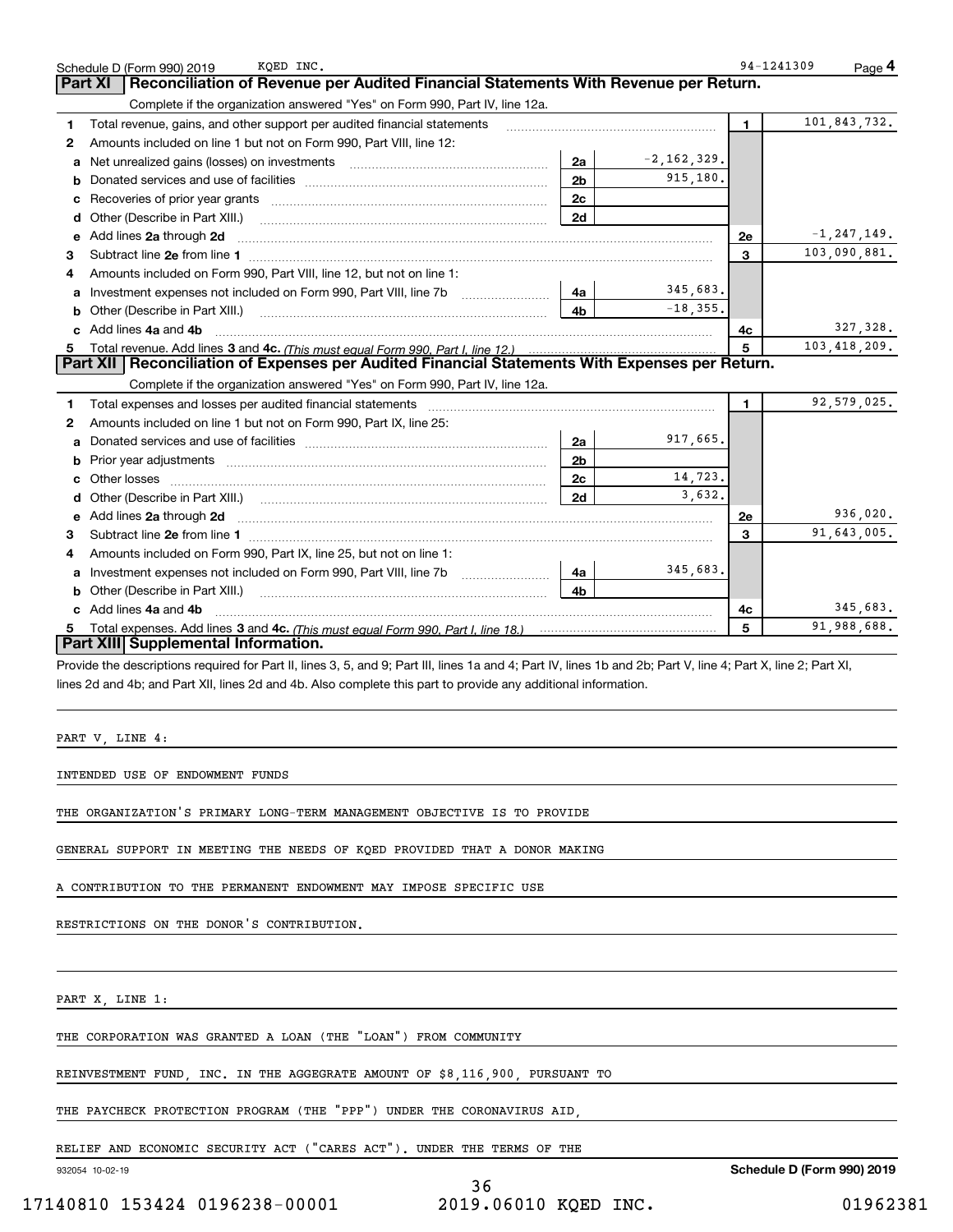### *(continued)* **Part XIII Supplemental Information**

PPP, CERTAIN AMOUNTS OF THE LOAN MAY BE FORGIVEN IF CERTAIN CRITERIA ARE

MET. ON OCTOBER 22, 2020, THE CORPORATION APPLIED FOR FULL FORGIVENESS OF

THE LOAN.

PART X, LINE 2:

LIABILITY FOR UNCERTAIN TAX POSITIONS

THE CORPORATION FOLLOWS GUIDANCE THAT CLARIFIES THE ACCOUNTING FOR

UNCERTAINTY IN TAX POSITIONS TAKEN OR EXPECTED TO BE TAKEN IN A TAX

RETURN, INCLUDING ISSUES RELATING TO FINANCIAL STATEMENT RECOGNITIONS AND

MEASUREMENT. THIS GUIDANCE PROVIDES THAT THE TAX EFFECTS FROM AN

UNCERTAIN TAX POSITION CAN ONLY BE RECOGNIZED IN THE FINANCIAL STATEMENTS

IF THE POSITION IS "MORE-LIKELY-THAN-NOT" TO BE SUSTAINED IF THE POSITION

WERE TO BE CHALLENGED BY A TAXING AUTHORITY. THE ASSESSMENT OF THE TAX

POSITION IS BASED SOLELY ON THE TECHNICAL MERITS OF THE POSITION, WITHOUT

REGARD TO THE LIKELIHOOD THAT THE TAX POSITION MAY BE CHALLENGED.

THE CORPORATION IS EXEMPT FROM FEDERAL INCOME TAX UNDER SECTION 501(C)(3)

OF THE INTERNAL REVENUE CODE, THOUGH IT IS SUBJECT TO TAX ON INCOME

UNRELATED TO ITS EXEMPT PURPOSE,UNLESS THAT INCOME IS OTHERWISE EXCLUDED

BY THE INTERNAL REVENUE CODE. THE CORPORATION HAS ALSO BEEN RECOGNIZED BY

THE FRANCHISE TAX BOARD AS AN ORGANIZATION THAT IS EXEMPT FROM INCOME TAX

PURSUANT TO CALIFORNIA REVENUE AND TAX CODE SECTION 23701D ON ITS INCOME

OTHER THAN THE UNRELATED BUSINESS INCOME. THE CORPORATION HAS PROCESSES

PRESENTLY IN PLACE TO ENSURE THE MAINTENANCE OF ITS TAX-EXEMPT STATUS; TO

IDENTIFY AND REPORT UNRELATED INCOME; TO DETERMINE ITS FILING AND TAX

OBLIGATIONS IN JURISDICTIONS FOR WHICH IT WAS NEXUS; AND TO IDENTIFY AND

EVALUATE OTHER MATTERS THAT MAY BE CONSIDERED TAX POSITIONS. THE

CORPORATION HAS DETERMINED THAT THERE ARE NO MATERIAL UNCERTAIN TAX

932055 10-02-19

**Schedule D (Form 990) 2019**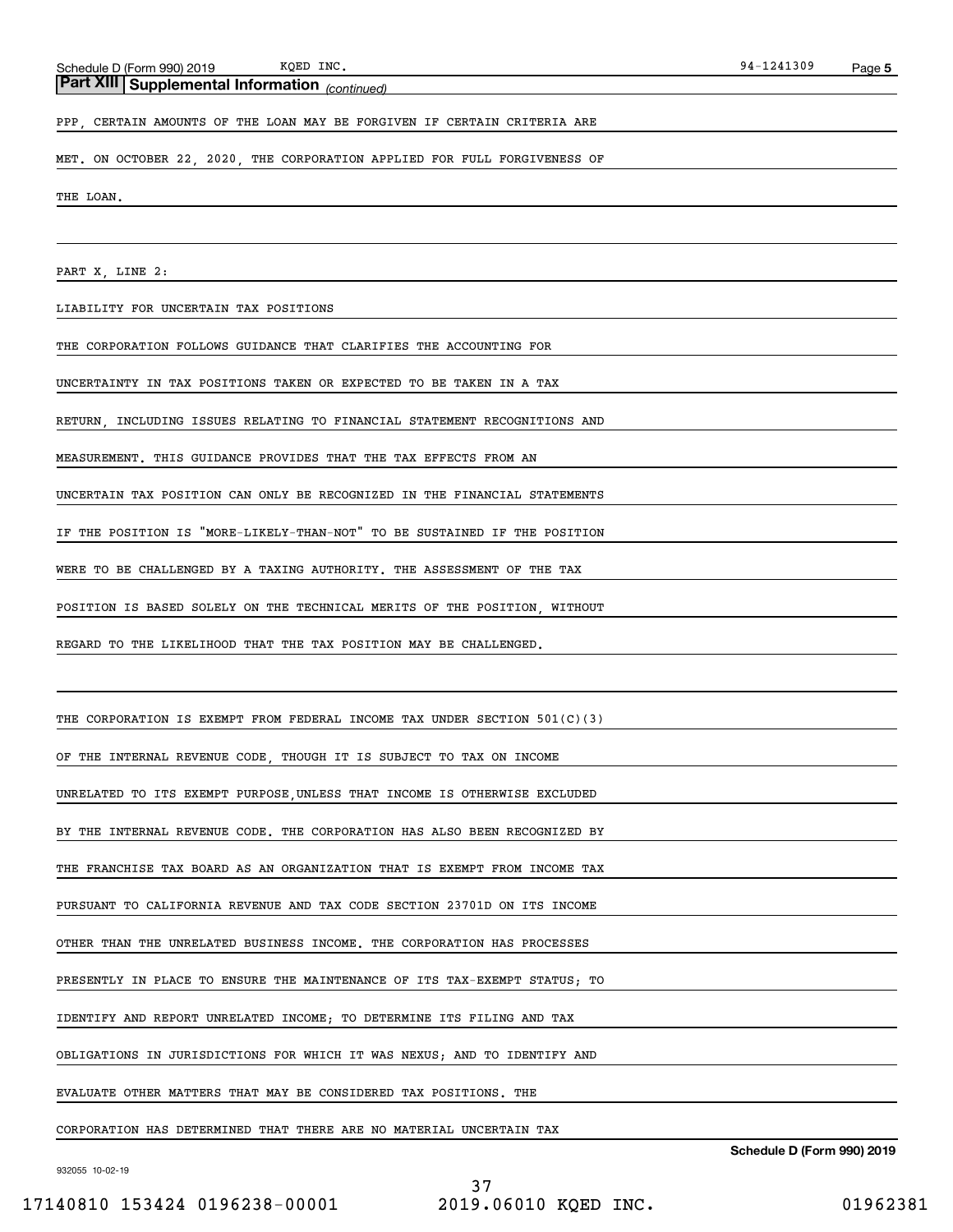| Part XIII Supplemental Information (continued) |
|------------------------------------------------|
|------------------------------------------------|

POSITIONS THAT REQUIRE RECOGNITION OR DISCLOSURE IN THE FINANCIAL

STATEMENTS.

PART XI, LINE 4B - OTHER ADJUSTMENTS:

LOSS ON INVESTMENTS RECLASSED FROM EXPENSES  $-14, 723$ .

LOSS ON ASSETS DISPOSED RECLASSED FROM EXPENSES -3,632.

TOTAL TO SCHEDULE D, PART XI, LINE 4B -18,355.

PART XII, LINE 2D - OTHER ADJUSTMENTS:

LOSS ON ASSETS DISPOSED RECLASSED FROM EXPENSES 3,632.

**Schedule D (Form 990) 2019**

932055 10-02-19

38 17140810 153424 0196238-00001 2019.06010 KQED INC. 01962381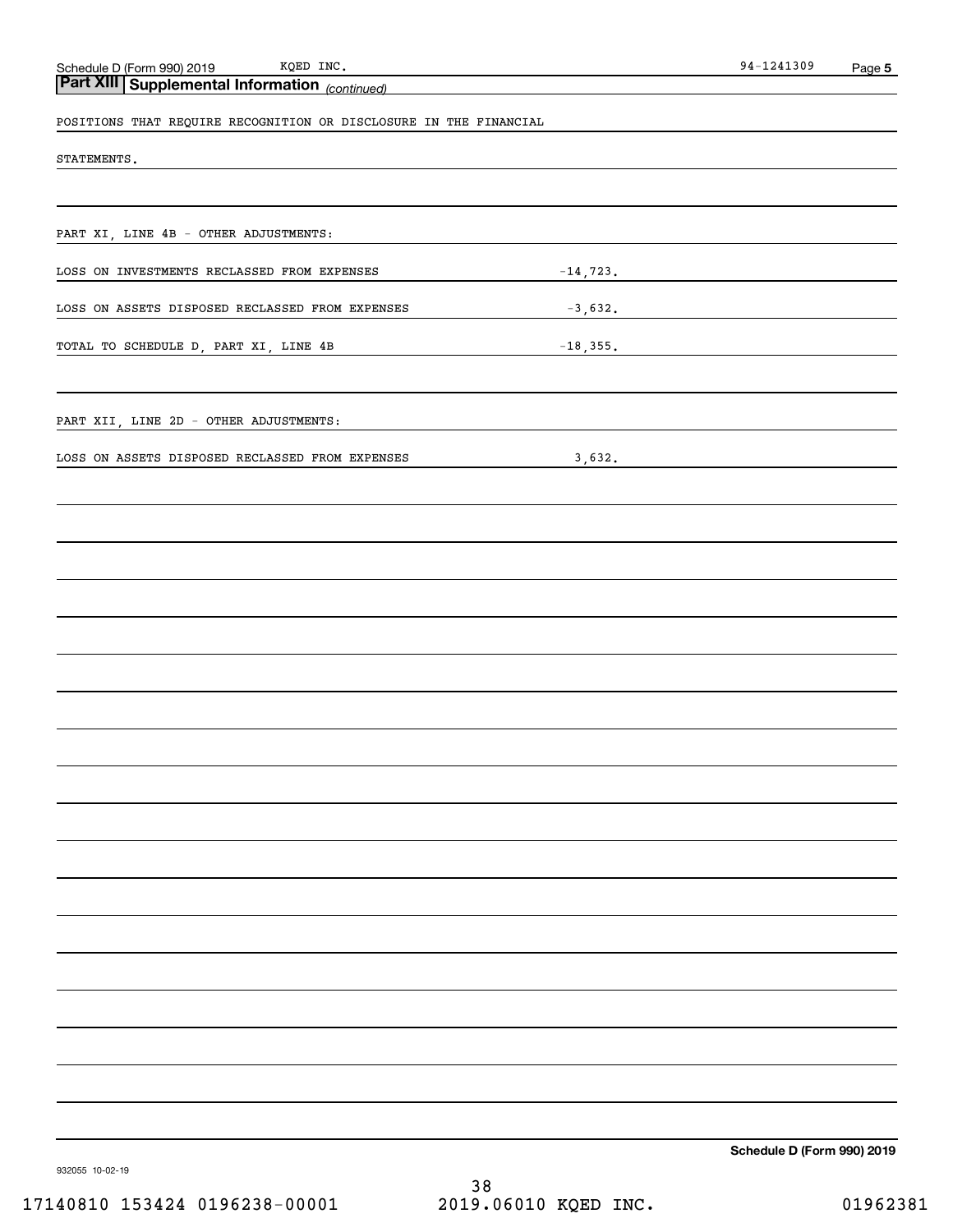| <b>SCHEDULE G</b>                                                                                            |                                                                                                                                                                     | <b>Supplemental Information Regarding Fundraising or Gaming Activities</b>                                                                                                                                                                                                                                                                                                                                                |                                                                            |    |                                                                                  |  |                                                                            | OMB No. 1545-0047                                       |  |  |  |
|--------------------------------------------------------------------------------------------------------------|---------------------------------------------------------------------------------------------------------------------------------------------------------------------|---------------------------------------------------------------------------------------------------------------------------------------------------------------------------------------------------------------------------------------------------------------------------------------------------------------------------------------------------------------------------------------------------------------------------|----------------------------------------------------------------------------|----|----------------------------------------------------------------------------------|--|----------------------------------------------------------------------------|---------------------------------------------------------|--|--|--|
| (Form 990 or 990-EZ)                                                                                         | Complete if the organization answered "Yes" on Form 990, Part IV, line 17, 18, or 19, or if the<br>organization entered more than \$15,000 on Form 990-EZ, line 6a. |                                                                                                                                                                                                                                                                                                                                                                                                                           |                                                                            |    |                                                                                  |  |                                                                            |                                                         |  |  |  |
| Department of the Treasury                                                                                   |                                                                                                                                                                     | Attach to Form 990 or Form 990-EZ.<br><b>Open to Public</b><br>Inspection                                                                                                                                                                                                                                                                                                                                                 |                                                                            |    |                                                                                  |  |                                                                            |                                                         |  |  |  |
| Internal Revenue Service<br>Name of the organization                                                         |                                                                                                                                                                     | Go to www.irs.gov/Form990 for instructions and the latest information.                                                                                                                                                                                                                                                                                                                                                    |                                                                            |    |                                                                                  |  |                                                                            |                                                         |  |  |  |
|                                                                                                              | KQED INC.                                                                                                                                                           |                                                                                                                                                                                                                                                                                                                                                                                                                           |                                                                            |    |                                                                                  |  | 94-1241309                                                                 | <b>Employer identification number</b>                   |  |  |  |
| Part I                                                                                                       |                                                                                                                                                                     | Fundraising Activities. Complete if the organization answered "Yes" on Form 990, Part IV, line 17. Form 990-EZ filers are not                                                                                                                                                                                                                                                                                             |                                                                            |    |                                                                                  |  |                                                                            |                                                         |  |  |  |
|                                                                                                              | required to complete this part.                                                                                                                                     |                                                                                                                                                                                                                                                                                                                                                                                                                           |                                                                            |    |                                                                                  |  |                                                                            |                                                         |  |  |  |
| X<br>Mail solicitations<br>a<br>x<br>b<br>x<br>Phone solicitations<br>c<br>X<br>In-person solicitations<br>d | Internet and email solicitations                                                                                                                                    | 1 Indicate whether the organization raised funds through any of the following activities. Check all that apply.<br>$f \mid X \mid$<br>Special fundraising events<br>g<br><b>2 a</b> Did the organization have a written or oral agreement with any individual (including officers, directors, trustees, or<br>key employees listed in Form 990, Part VII) or entity in connection with professional fundraising services? |                                                                            |    | $e X$ Solicitation of non-government grants<br>Solicitation of government grants |  | $\overline{X}$ Yes                                                         | No                                                      |  |  |  |
| compensated at least \$5,000 by the organization.                                                            |                                                                                                                                                                     | <b>b</b> If "Yes," list the 10 highest paid individuals or entities (fundraisers) pursuant to agreements under which the fundraiser is to be                                                                                                                                                                                                                                                                              |                                                                            |    |                                                                                  |  |                                                                            |                                                         |  |  |  |
| (i) Name and address of individual<br>or entity (fundraiser)                                                 |                                                                                                                                                                     | (ii) Activity                                                                                                                                                                                                                                                                                                                                                                                                             | (iii) Did<br>fundraiser<br>have custody<br>or control of<br>contributions? |    | (iv) Gross receipts<br>from activity                                             |  | (v) Amount paid<br>to (or retained by)<br>fundraiser<br>listed in col. (i) | (vi) Amount paid<br>to (or retained by)<br>organization |  |  |  |
| MAL WARWICK & ASSOCIATES.                                                                                    |                                                                                                                                                                     |                                                                                                                                                                                                                                                                                                                                                                                                                           | Yes                                                                        | No |                                                                                  |  |                                                                            |                                                         |  |  |  |
| INC. - 2550 NINTH STREET, #3,                                                                                |                                                                                                                                                                     | DIGITAL FUNDRAISING                                                                                                                                                                                                                                                                                                                                                                                                       |                                                                            | x  | 5,580,208.                                                                       |  | 2,081,140.                                                                 | 3,499,068.                                              |  |  |  |
| CARL BLOOM ASSOCIATES, INC. -                                                                                |                                                                                                                                                                     |                                                                                                                                                                                                                                                                                                                                                                                                                           |                                                                            |    |                                                                                  |  |                                                                            |                                                         |  |  |  |
| 81 MAIN STREET, FIRST FLOOR,                                                                                 |                                                                                                                                                                     | FUNDRAISING                                                                                                                                                                                                                                                                                                                                                                                                               |                                                                            | х  | 530,853.                                                                         |  | 18,269.                                                                    | 512,584.                                                |  |  |  |
| INFOCISION, INC. - 325                                                                                       |                                                                                                                                                                     |                                                                                                                                                                                                                                                                                                                                                                                                                           |                                                                            |    |                                                                                  |  |                                                                            |                                                         |  |  |  |
| SPRINGSIDE DRIVE, AKRON, OH                                                                                  |                                                                                                                                                                     | TELEMARKETING                                                                                                                                                                                                                                                                                                                                                                                                             |                                                                            | х  | 2,936.                                                                           |  | 1,516.                                                                     | 1,420.                                                  |  |  |  |
|                                                                                                              |                                                                                                                                                                     |                                                                                                                                                                                                                                                                                                                                                                                                                           |                                                                            |    |                                                                                  |  |                                                                            |                                                         |  |  |  |
|                                                                                                              |                                                                                                                                                                     |                                                                                                                                                                                                                                                                                                                                                                                                                           |                                                                            |    |                                                                                  |  |                                                                            |                                                         |  |  |  |
|                                                                                                              |                                                                                                                                                                     |                                                                                                                                                                                                                                                                                                                                                                                                                           |                                                                            |    |                                                                                  |  |                                                                            |                                                         |  |  |  |
| Total                                                                                                        |                                                                                                                                                                     |                                                                                                                                                                                                                                                                                                                                                                                                                           |                                                                            |    | 6,113,997.                                                                       |  | 2,100,925.                                                                 | 4,013,072.                                              |  |  |  |
| or licensing.                                                                                                |                                                                                                                                                                     | 3 List all states in which the organization is registered or licensed to solicit contributions or has been notified it is exempt from registration<br>AL, AK, AR, CA, CO, CT, DC, FL, GA, HI, IL, KS, KY, MA, MD, ME, MI, MN, MS, ND, NH, NJ, NM, NV, NY                                                                                                                                                                  |                                                                            |    |                                                                                  |  |                                                                            |                                                         |  |  |  |

OH,OK,OR,PA,RI,SC,TN,UT,VA,WA,WV,WI

LHA For Paperwork Reduction Act Notice, see the Instructions for Form 990 or 990-EZ. Schedule G (Form 990 or 990-EZ) 2019 SEE PART IV FOR CONTINUATIONS

932081 09-11-19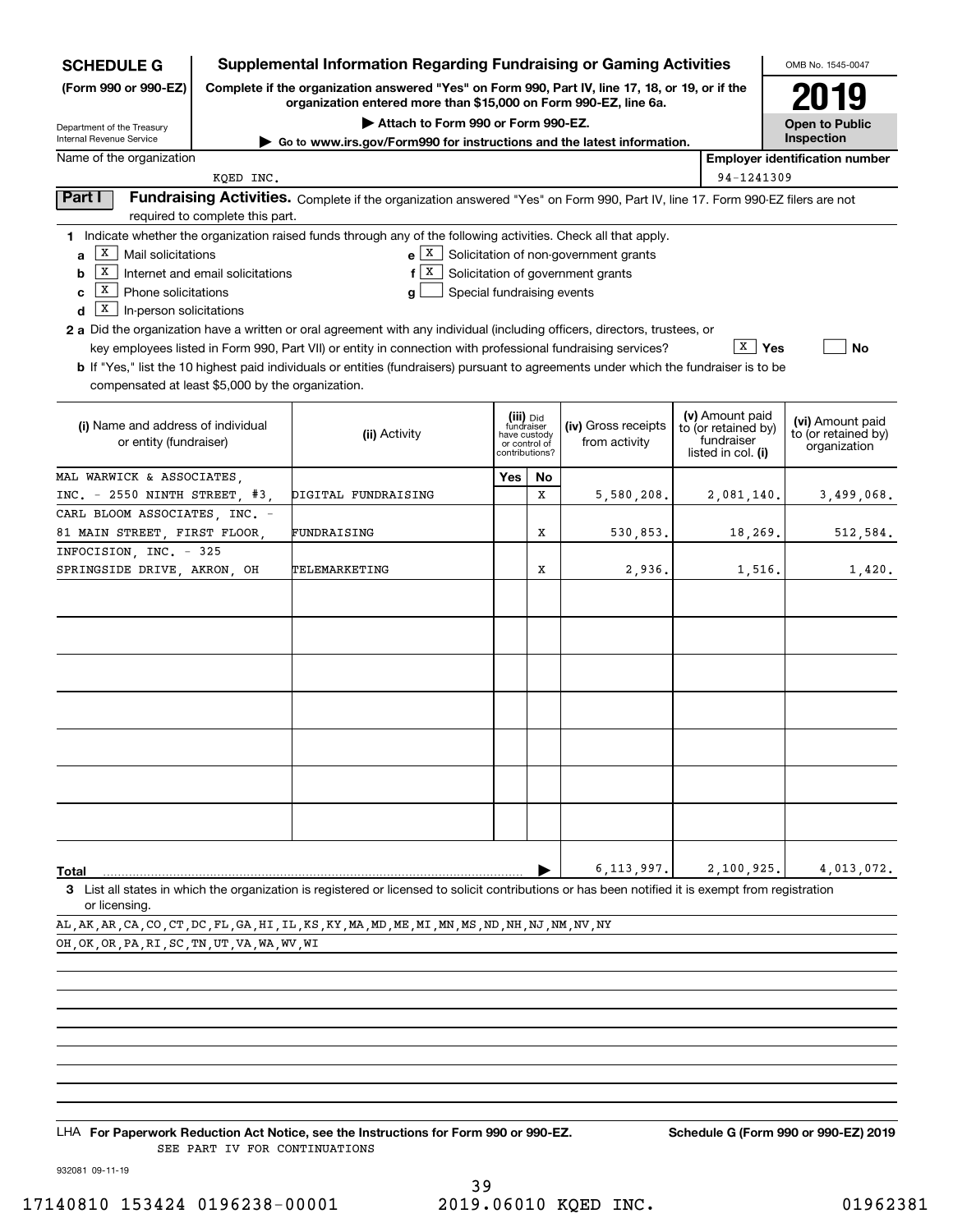Schedule G (Form 990 or 990-EZ) 2019 KQED INC.

**Part II** | Fundraising Events. Complete if the organization answered "Yes" on Form 990, Part IV, line 18, or reported more than \$15,000

|                 |          | of fundraising event contributions and gross income on Form 990-EZ, lines 1 and 6b. List events with gross receipts greater than \$5,000. |              |                                                  |                  |                                                     |
|-----------------|----------|-------------------------------------------------------------------------------------------------------------------------------------------|--------------|--------------------------------------------------|------------------|-----------------------------------------------------|
|                 |          |                                                                                                                                           | (a) Event #1 | $(b)$ Event #2                                   | (c) Other events | (d) Total events<br>(add col. (a) through           |
|                 |          |                                                                                                                                           | (event type) | (event type)                                     | (total number)   | col. (c)                                            |
|                 |          |                                                                                                                                           |              |                                                  |                  |                                                     |
| Revenue         | 1        |                                                                                                                                           |              |                                                  |                  |                                                     |
|                 | 2        |                                                                                                                                           |              |                                                  |                  |                                                     |
|                 | 3        | Gross income (line 1 minus line 2)                                                                                                        |              |                                                  |                  |                                                     |
|                 | 4        |                                                                                                                                           |              |                                                  |                  |                                                     |
|                 | 5        |                                                                                                                                           |              |                                                  |                  |                                                     |
| Direct Expenses | 6        |                                                                                                                                           |              |                                                  |                  |                                                     |
|                 | 7        | Food and beverages                                                                                                                        |              |                                                  |                  |                                                     |
|                 | 8        |                                                                                                                                           |              |                                                  |                  |                                                     |
|                 | 9        |                                                                                                                                           |              |                                                  |                  |                                                     |
|                 | 10       | Direct expense summary. Add lines 4 through 9 in column (d)                                                                               |              |                                                  | ▶                |                                                     |
|                 | 11       | Net income summary. Subtract line 10 from line 3, column (d)                                                                              |              |                                                  |                  |                                                     |
|                 | Part III | Gaming. Complete if the organization answered "Yes" on Form 990, Part IV, line 19, or reported more than                                  |              |                                                  |                  |                                                     |
|                 |          | \$15,000 on Form 990-EZ, line 6a.                                                                                                         |              |                                                  |                  |                                                     |
| Revenue         |          |                                                                                                                                           | (a) Bingo    | (b) Pull tabs/instant<br>bingo/progressive bingo | (c) Other gaming | (d) Total gaming (add<br>col. (a) through col. (c)) |
|                 | 1        |                                                                                                                                           |              |                                                  |                  |                                                     |
|                 | 2        |                                                                                                                                           |              |                                                  |                  |                                                     |
|                 | 3        |                                                                                                                                           |              |                                                  |                  |                                                     |
| Direct Expenses | 4        |                                                                                                                                           |              |                                                  |                  |                                                     |
|                 |          | 5 Other direct expenses                                                                                                                   |              |                                                  |                  |                                                     |
|                 |          |                                                                                                                                           | %<br>Yes     | Yes<br>%                                         | Yes<br>%         |                                                     |
|                 |          | 6 Volunteer labor                                                                                                                         | No.          | No                                               | No               |                                                     |
|                 | 7        | Direct expense summary. Add lines 2 through 5 in column (d)                                                                               |              |                                                  | ▶                |                                                     |
|                 | 8        |                                                                                                                                           |              |                                                  |                  |                                                     |
|                 |          |                                                                                                                                           |              |                                                  |                  |                                                     |
| 9               |          |                                                                                                                                           |              |                                                  |                  |                                                     |
|                 |          |                                                                                                                                           |              |                                                  |                  | Yes<br>No                                           |
|                 |          |                                                                                                                                           |              |                                                  |                  |                                                     |
|                 |          |                                                                                                                                           |              |                                                  |                  |                                                     |
|                 |          |                                                                                                                                           |              |                                                  |                  |                                                     |
|                 |          |                                                                                                                                           |              |                                                  |                  | Yes<br>No                                           |
|                 |          |                                                                                                                                           |              |                                                  |                  |                                                     |
|                 |          |                                                                                                                                           |              |                                                  |                  |                                                     |
|                 |          |                                                                                                                                           |              |                                                  |                  |                                                     |
|                 |          | 932082 09-11-19                                                                                                                           |              |                                                  |                  | Schedule G (Form 990 or 990-EZ) 2019                |

40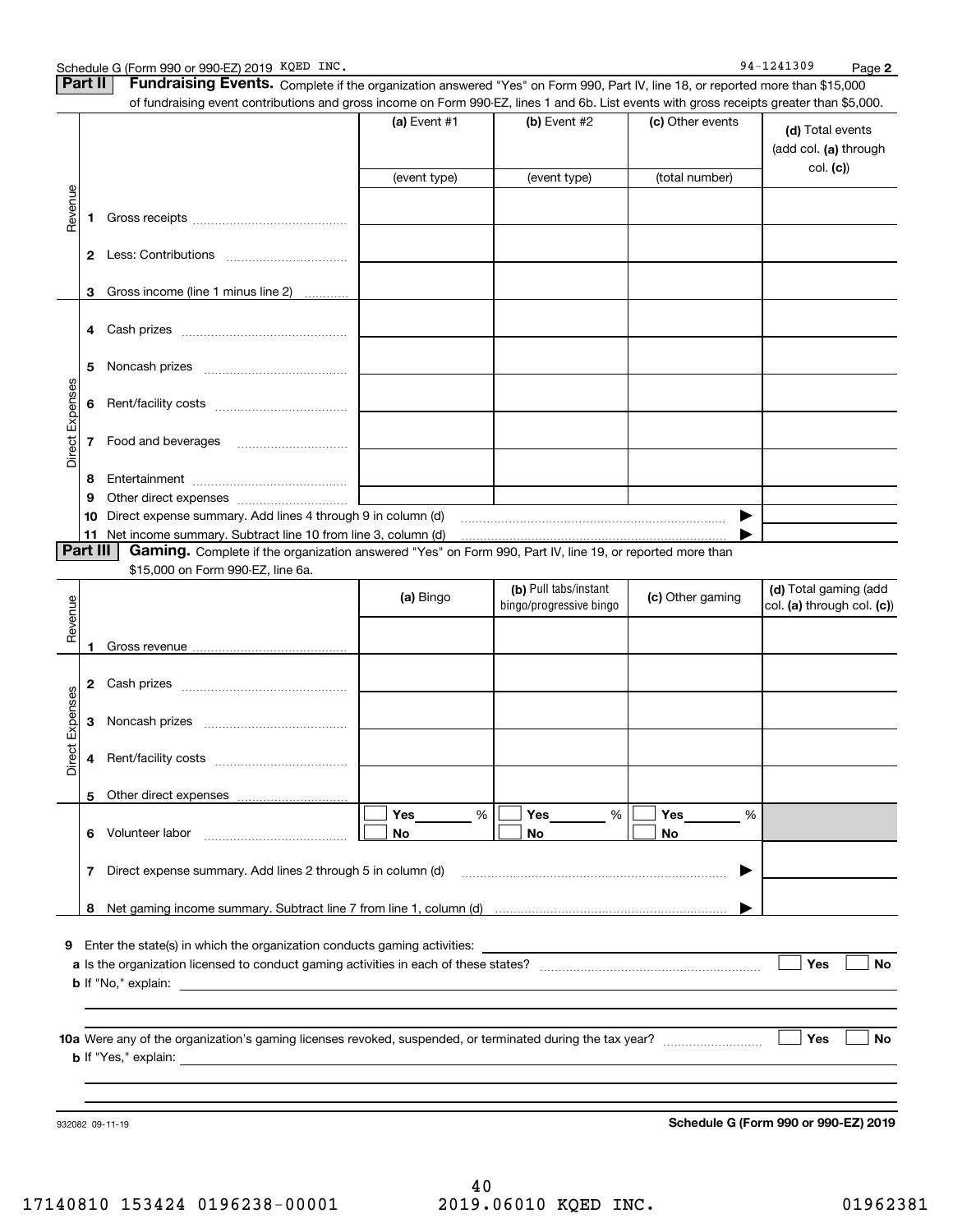|    | Schedule G (Form 990 or 990-EZ) 2019 KQED INC.                                                                                                                                                                      | 94-1241309 |            | Page 3    |
|----|---------------------------------------------------------------------------------------------------------------------------------------------------------------------------------------------------------------------|------------|------------|-----------|
|    |                                                                                                                                                                                                                     |            | Yes        | <b>No</b> |
|    | 12 Is the organization a grantor, beneficiary or trustee of a trust, or a member of a partnership or other entity formed                                                                                            |            |            |           |
|    |                                                                                                                                                                                                                     |            | $\Box$ Yes | No        |
|    | 13 Indicate the percentage of gaming activity conducted in:                                                                                                                                                         |            |            |           |
|    |                                                                                                                                                                                                                     | 13a        |            | %         |
|    | <b>b</b> An outside facility <i>www.communicality www.communicality.communicality www.communicality www.communicality.com</i>                                                                                       | 13b        |            | %         |
|    | 14 Enter the name and address of the person who prepares the organization's gaming/special events books and records:                                                                                                |            |            |           |
|    |                                                                                                                                                                                                                     |            |            |           |
|    |                                                                                                                                                                                                                     |            |            |           |
|    |                                                                                                                                                                                                                     |            | Yes        | No        |
|    |                                                                                                                                                                                                                     |            |            |           |
|    |                                                                                                                                                                                                                     |            |            |           |
|    | c If "Yes," enter name and address of the third party:                                                                                                                                                              |            |            |           |
|    |                                                                                                                                                                                                                     |            |            |           |
|    | Name $\blacktriangleright$ $\frac{1}{\sqrt{1-\frac{1}{2}}\left(1-\frac{1}{2}\right)}$                                                                                                                               |            |            |           |
|    |                                                                                                                                                                                                                     |            |            |           |
|    |                                                                                                                                                                                                                     |            |            |           |
|    |                                                                                                                                                                                                                     |            |            |           |
| 16 | Gaming manager information:                                                                                                                                                                                         |            |            |           |
|    |                                                                                                                                                                                                                     |            |            |           |
|    |                                                                                                                                                                                                                     |            |            |           |
|    |                                                                                                                                                                                                                     |            |            |           |
|    | Gaming manager compensation > \$                                                                                                                                                                                    |            |            |           |
|    |                                                                                                                                                                                                                     |            |            |           |
|    |                                                                                                                                                                                                                     |            |            |           |
|    |                                                                                                                                                                                                                     |            |            |           |
|    |                                                                                                                                                                                                                     |            |            |           |
|    |                                                                                                                                                                                                                     |            |            |           |
|    | Director/officer<br>Employee<br>Independent contractor                                                                                                                                                              |            |            |           |
|    |                                                                                                                                                                                                                     |            |            |           |
|    | 17 Mandatory distributions:                                                                                                                                                                                         |            |            |           |
|    | a Is the organization required under state law to make charitable distributions from the gaming proceeds to                                                                                                         |            |            |           |
|    | $\Box$ Yes $\Box$ No<br>retain the state gaming license?                                                                                                                                                            |            |            |           |
|    | <b>b</b> Enter the amount of distributions required under state law to be distributed to other exempt organizations or spent in the<br>organization's own exempt activities during the tax year $\triangleright$ \$ |            |            |           |
|    | ∣Part IV<br>Supplemental Information. Provide the explanations required by Part I, line 2b, columns (iii) and (v); and Part III, lines 9, 9b, 10b,                                                                  |            |            |           |
|    | 15b, 15c, 16, and 17b, as applicable. Also provide any additional information. See instructions.                                                                                                                    |            |            |           |
|    |                                                                                                                                                                                                                     |            |            |           |
|    | SCHEDULE G, PART I, LINE 2B, LIST OF TEN HIGHEST PAID FUNDRAISERS:                                                                                                                                                  |            |            |           |
|    |                                                                                                                                                                                                                     |            |            |           |
|    |                                                                                                                                                                                                                     |            |            |           |
|    |                                                                                                                                                                                                                     |            |            |           |
|    | (I) NAME OF FUNDRAISER: MAL WARWICK & ASSOCIATES, INC.                                                                                                                                                              |            |            |           |
|    |                                                                                                                                                                                                                     |            |            |           |
|    | (I) ADDRESS OF FUNDRAISER: 2550 NINTH STREET, #3, BERKELEY, CA 94710                                                                                                                                                |            |            |           |
|    |                                                                                                                                                                                                                     |            |            |           |
|    |                                                                                                                                                                                                                     |            |            |           |
|    |                                                                                                                                                                                                                     |            |            |           |
|    | (I) NAME OF FUNDRAISER: CARL BLOOM ASSOCIATES, INC.                                                                                                                                                                 |            |            |           |
|    |                                                                                                                                                                                                                     |            |            |           |
|    | (I) ADDRESS OF FUNDRAISER:                                                                                                                                                                                          |            |            |           |
|    |                                                                                                                                                                                                                     |            |            |           |
|    | 81 MAIN STREET, FIRST FLOOR, WHITE PLAINS, NY<br>10601                                                                                                                                                              |            |            |           |
|    |                                                                                                                                                                                                                     |            |            |           |
|    | Schedule G (Form 990 or 990-EZ) 2019<br>932083 09-11-19<br>41                                                                                                                                                       |            |            |           |
|    |                                                                                                                                                                                                                     |            |            |           |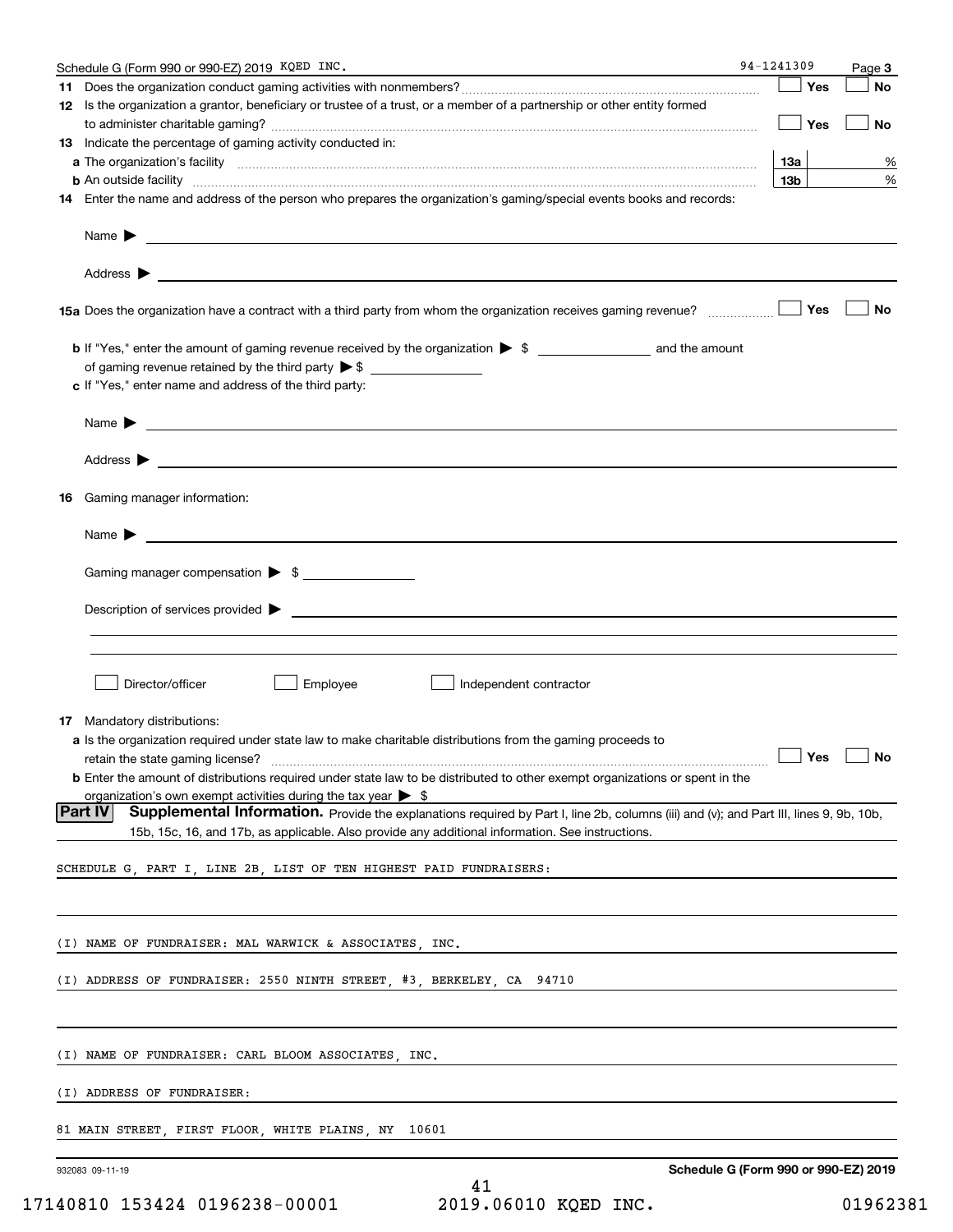*(continued)* **Part IV Supplemental Information** 

(I) NAME OF FUNDRAISER: INFOCISION, INC.

(I) ADDRESS OF FUNDRAISER: 325 SPRINGSIDE DRIVE, AKRON, OH 44333

**Schedule G (Form 990 or 990-EZ)**

932084 04-01-19

42 17140810 153424 0196238-00001 2019.06010 KQED INC. 01962381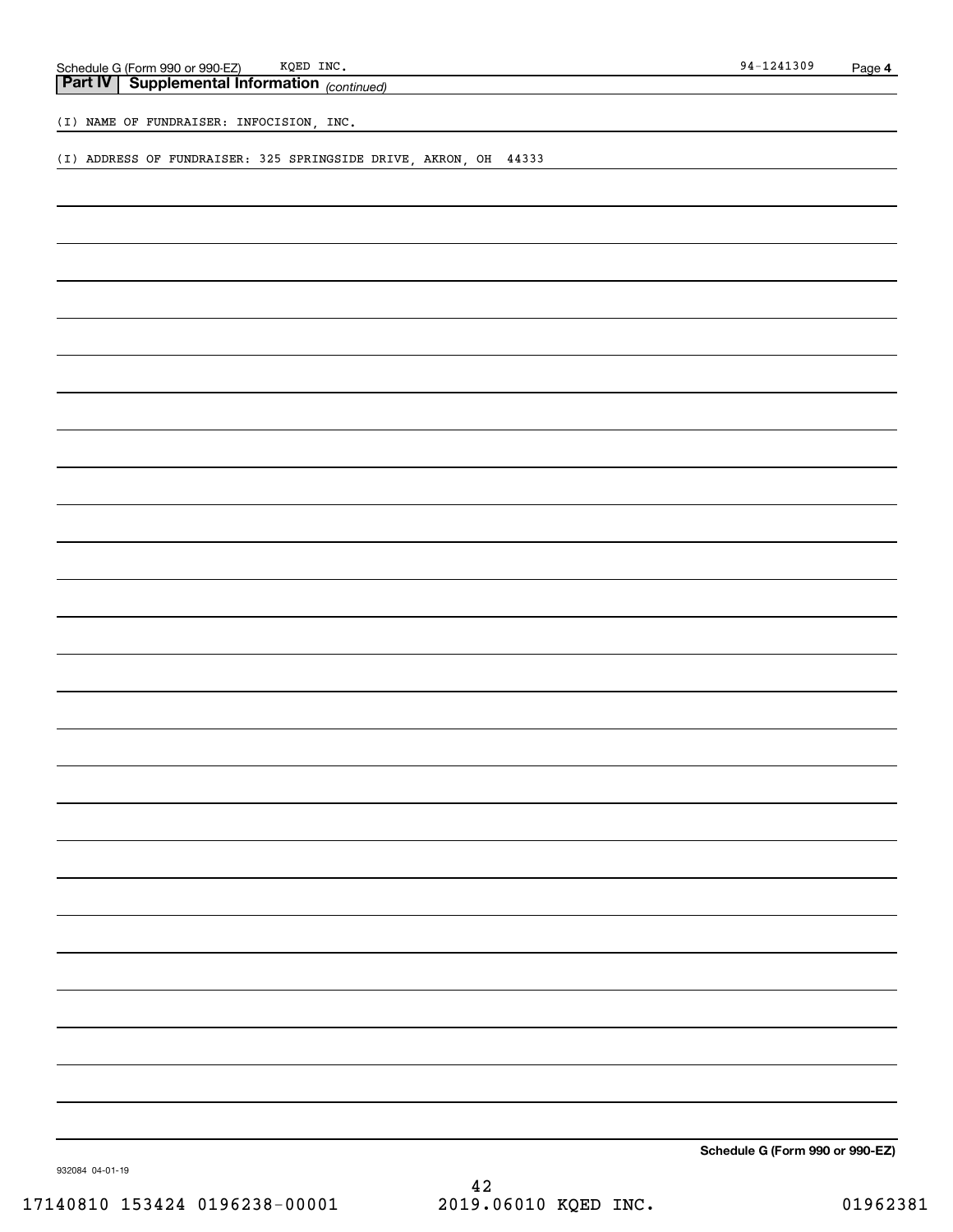|   | <b>SCHEDULE J</b>                                      | <b>Compensation Information</b>                                                                                                  |                                       | OMB No. 1545-0047          |            |    |
|---|--------------------------------------------------------|----------------------------------------------------------------------------------------------------------------------------------|---------------------------------------|----------------------------|------------|----|
|   | (Form 990)                                             | For certain Officers, Directors, Trustees, Key Employees, and Highest                                                            |                                       |                            |            |    |
|   |                                                        | <b>Compensated Employees</b>                                                                                                     |                                       |                            |            |    |
|   |                                                        | Complete if the organization answered "Yes" on Form 990, Part IV, line 23.                                                       |                                       | Open to Public             |            |    |
|   | Department of the Treasury<br>Internal Revenue Service | Attach to Form 990.<br>Go to www.irs.gov/Form990 for instructions and the latest information.                                    |                                       |                            | Inspection |    |
|   | Name of the organization                               |                                                                                                                                  | <b>Employer identification number</b> |                            |            |    |
|   |                                                        | KQED INC.                                                                                                                        |                                       | 94-1241309                 |            |    |
|   | Part I                                                 | <b>Questions Regarding Compensation</b>                                                                                          |                                       |                            |            |    |
|   |                                                        |                                                                                                                                  |                                       |                            | Yes        | No |
|   |                                                        | <b>1a</b> Check the appropriate box(es) if the organization provided any of the following to or for a person listed on Form 990, |                                       |                            |            |    |
|   |                                                        | Part VII, Section A, line 1a. Complete Part III to provide any relevant information regarding these items.                       |                                       |                            |            |    |
|   | First-class or charter travel                          | Housing allowance or residence for personal use                                                                                  |                                       |                            |            |    |
|   | Travel for companions                                  | Payments for business use of personal residence                                                                                  |                                       |                            |            |    |
|   |                                                        | Tax indemnification and gross-up payments<br>Health or social club dues or initiation fees                                       |                                       |                            |            |    |
|   |                                                        | Discretionary spending account<br>Personal services (such as maid, chauffeur, chef)                                              |                                       |                            |            |    |
|   |                                                        |                                                                                                                                  |                                       |                            |            |    |
|   |                                                        | <b>b</b> If any of the boxes on line 1a are checked, did the organization follow a written policy regarding payment or           |                                       |                            |            |    |
|   |                                                        |                                                                                                                                  |                                       | 1b                         |            |    |
| 2 |                                                        | Did the organization require substantiation prior to reimbursing or allowing expenses incurred by all directors,                 |                                       |                            |            |    |
|   |                                                        |                                                                                                                                  |                                       | $\mathbf{2}$               |            |    |
|   |                                                        |                                                                                                                                  |                                       |                            |            |    |
| З |                                                        | Indicate which, if any, of the following the organization used to establish the compensation of the organization's               |                                       |                            |            |    |
|   |                                                        | CEO/Executive Director. Check all that apply. Do not check any boxes for methods used by a related organization to               |                                       |                            |            |    |
|   |                                                        | establish compensation of the CEO/Executive Director, but explain in Part III.                                                   |                                       |                            |            |    |
|   | Compensation committee                                 | Written employment contract                                                                                                      |                                       |                            |            |    |
|   | X                                                      | X<br>Independent compensation consultant<br>Compensation survey or study                                                         |                                       |                            |            |    |
|   |                                                        | х<br>Approval by the board or compensation committee<br>Form 990 of other organizations                                          |                                       |                            |            |    |
|   |                                                        |                                                                                                                                  |                                       |                            |            |    |
|   |                                                        | During the year, did any person listed on Form 990, Part VII, Section A, line 1a, with respect to the filing                     |                                       |                            |            |    |
|   | organization or a related organization:                |                                                                                                                                  |                                       |                            |            |    |
| а |                                                        | Receive a severance payment or change-of-control payment?                                                                        |                                       | 4a                         |            | х  |
|   |                                                        |                                                                                                                                  |                                       | 4b                         | x          | x  |
|   |                                                        |                                                                                                                                  |                                       | 4c                         |            |    |
|   |                                                        | If "Yes" to any of lines 4a-c, list the persons and provide the applicable amounts for each item in Part III.                    |                                       |                            |            |    |
|   |                                                        |                                                                                                                                  |                                       |                            |            |    |
|   |                                                        | Only section 501(c)(3), 501(c)(4), and 501(c)(29) organizations must complete lines 5-9.                                         |                                       |                            |            |    |
| 5 | contingent on the revenues of:                         | For persons listed on Form 990, Part VII, Section A, line 1a, did the organization pay or accrue any compensation                |                                       |                            |            |    |
|   |                                                        |                                                                                                                                  |                                       | 5a                         |            | х  |
|   |                                                        | a The organization? <b>Manual Community Community</b> Community Community Community Community Community Community Community      |                                       | 5b                         |            | х  |
|   |                                                        | If "Yes" on line 5a or 5b, describe in Part III.                                                                                 |                                       |                            |            |    |
|   |                                                        | 6 For persons listed on Form 990, Part VII, Section A, line 1a, did the organization pay or accrue any compensation              |                                       |                            |            |    |
|   | contingent on the net earnings of:                     |                                                                                                                                  |                                       |                            |            |    |
|   |                                                        |                                                                                                                                  |                                       | 6a                         |            | х  |
|   |                                                        |                                                                                                                                  |                                       | 6b                         |            | х  |
|   |                                                        | If "Yes" on line 6a or 6b, describe in Part III.                                                                                 |                                       |                            |            |    |
|   |                                                        | 7 For persons listed on Form 990, Part VII, Section A, line 1a, did the organization provide any nonfixed payments               |                                       |                            |            |    |
|   |                                                        |                                                                                                                                  |                                       | 7                          |            | х  |
|   |                                                        | 8 Were any amounts reported on Form 990, Part VII, paid or accrued pursuant to a contract that was subject to the                |                                       |                            |            |    |
|   |                                                        |                                                                                                                                  |                                       | 8                          |            | x  |
| 9 |                                                        | If "Yes" on line 8, did the organization also follow the rebuttable presumption procedure described in                           |                                       |                            |            |    |
|   |                                                        |                                                                                                                                  |                                       | 9                          |            |    |
|   |                                                        | LHA For Paperwork Reduction Act Notice, see the Instructions for Form 990.                                                       |                                       | Schedule J (Form 990) 2019 |            |    |

932111 10-21-19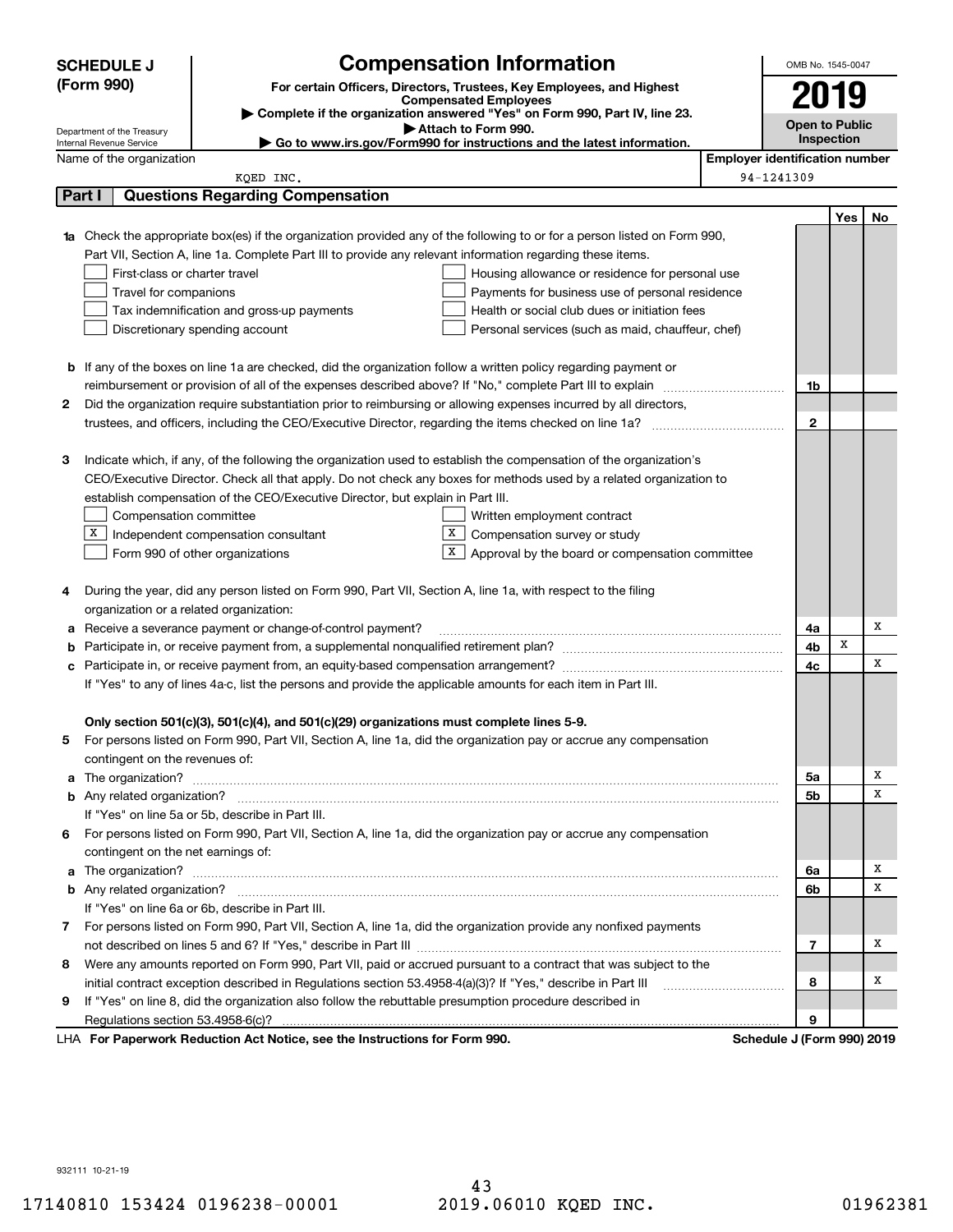#### 94-1241309

# **Part II Officers, Directors, Trustees, Key Employees, and Highest Compensated Employees.**  Schedule J (Form 990) 2019 Page Use duplicate copies if additional space is needed.

For each individual whose compensation must be reported on Schedule J, report compensation from the organization on row (i) and from related organizations, described in the instructions, on row (ii). Do not list any individuals that aren't listed on Form 990, Part VII.

**Note:**  The sum of columns (B)(i)-(iii) for each listed individual must equal the total amount of Form 990, Part VII, Section A, line 1a, applicable column (D) and (E) amounts for that individual.

|                                      |      |                          | (B) Breakdown of W-2 and/or 1099-MISC compensation |                                           | (C) Retirement and             | (D) Nontaxable | (E) Total of columns | (F) Compensation                                           |
|--------------------------------------|------|--------------------------|----------------------------------------------------|-------------------------------------------|--------------------------------|----------------|----------------------|------------------------------------------------------------|
| (A) Name and Title                   |      | (i) Base<br>compensation | (ii) Bonus &<br>incentive<br>compensation          | (iii) Other<br>reportable<br>compensation | other deferred<br>compensation | benefits       | $(B)(i)-(D)$         | in column (B)<br>reported as deferred<br>on prior Form 990 |
| (1) JOHN BOLAND                      | (i)  | 375,480.                 | 222,508                                            | 371,056                                   | 15,400                         | 375            | 984,819              | 280,000.                                                   |
| FORMER PRESIDENT AND CEO             | (ii) | 0.                       | $\Omega$                                           | $\mathbf{0}$                              | $\mathbf{0}$                   | $\mathbf{0}$   | $\Omega$             | $\mathbf{0}$ .                                             |
| MICHAEL ISIP<br>(2)                  | (i)  | 366,543                  | 87,206                                             | 276                                       | 15,400                         | 24,717         | 494,142              | 0.                                                         |
| PRESIDENT AND CEO                    | (i)  | 0.                       | 0                                                  | 0.                                        | $\mathbf{0}$                   | $\mathbf{0}$   | $\mathbf{0}$ .       | 0.                                                         |
| SARAH SAWYER<br>(3)                  | (i)  | 340,051                  | 3,629                                              | 1.                                        | 10,874                         | 244            | 354,799              | $\mathbf 0$ .                                              |
| LOCAL MARKETING DIRECTOR             | (ii) | 0.                       | $\Omega$                                           | $\mathbf 0$ .                             | $\mathbf{0}$                   | $\Omega$       | $\Omega$             | $\mathbf 0$ .                                              |
| MICHAEL BLACK<br>(4)                 | (i)  | 275,677.                 | 19,776                                             | 120                                       | $\mathbf{0}$                   | 17,185         | 312,758              | 0.                                                         |
| EXEC DIRECTOR MARKETING SPONSORSHIP  | (ii) | 0.                       | 0                                                  | 0.                                        | $\mathbf{0}$                   | $\Omega$       | $\Omega$             | 0.                                                         |
| ELIZABETH SEIRMARCO<br>(5)           | (i)  | 256.621                  | 3,287                                              | 6.                                        | 15,254                         | 30,376         | 305.544              | 0.                                                         |
| LOCAL MARKETING DIRECTOR             | (ii) | 0.                       | $\mathbf{0}$                                       | $\mathbf{0}$ .                            | 0                              | $\mathbf{0}$   | $\Omega$             | 0.                                                         |
| <b>MARIA MILLER</b><br>(6)           | (i)  | 229,606                  | 25,930                                             | 276                                       | 15,043                         | 28,892         | 299,747              | 0.                                                         |
| CHIEF ADMIN OFFICER                  | (ii) | 0.                       | 0                                                  | 0.                                        | 0                              | $\mathbf{0}$   | $\mathbf{0}$         | 0.                                                         |
| HOLLY KERNAN<br>(7)                  | (i)  | 233,540                  | 29,400                                             | 276                                       | 15,108                         | 17,729         | 296,053              | 0.                                                         |
| CHIEF CONTENT OFFICER                | (ii) | 0.                       | $\Omega$                                           | 0.                                        | 0                              | $\mathbf{0}$   | $\Omega$             | 0.                                                         |
| MITZIE KELLEY<br>(8)                 | (i)  | 230,197.                 | 27,848                                             | 792.                                      | 14,693                         | 13,146         | 286,676              | 0.                                                         |
| CHIEF FINANCIAL OFFICER              | (i)  | 0.                       | $\mathbf 0$                                        | $\mathbf{0}$                              | 0                              | $\mathbf{0}$   | $\mathbf{0}$         | 0.                                                         |
| (9) LAUREEN CHANG                    | (i)  | 252,266                  | 4,869                                              | 109                                       | 14,352                         | 12,951         | 284,547              | 0.                                                         |
| LOCAL MARKETING DIRECTOR             | (i)  | 0.                       | $\mathbf 0$                                        | $\mathbf{0}$                              | 0                              | $\mathbf{0}$   | $\mathbf{0}$         | 0.                                                         |
| (10) WILLIAM LOWERY                  | (i)  | 225,032                  | 26,276                                             | 792.                                      | 14,025                         | 14,754         | 280,879              | 0.                                                         |
| GENERAL COUNSEL & CORP SECRETARY     | (ii) | 0.                       | $\mathbf{0}$                                       | $\mathbf{0}$                              | 0                              | $\mathbf{0}$   | 0                    | 0.                                                         |
| (11) DELINDA MROWKA                  | (i)  | 228,519                  | 24,397                                             | 180                                       | 13,997                         | 2,820          | 269,913              | 0.                                                         |
| CHIEF AUDIENCE OFFICER               | (ii) | 0.                       | 0                                                  | $\mathbf{0}$                              | 0                              | $\mathbf{0}$   | 0                    | $\mathbf 0$ .                                              |
| (12) GEORGANNA KELLY                 | (i)  | 216,871                  | 25,990                                             | 276                                       | 11,340                         | 14,005         | 268,482              | $\mathbf{0}$ .                                             |
| VP DEVELOPMENT                       | (ii) | $\mathbf{0}$ .           | 0                                                  | $\mathbf{0}$                              | $\mathbf{0}$                   | $\mathbf{0}$   | $\mathbf{0}$         | $\mathbf{0}$ .                                             |
| (13) JOHN REILLY                     | (i)  | 191,590                  | 53,000                                             | 276                                       | 13,565                         | 8,022          | 266,453              | $\mathbf{0}$ .                                             |
| EXEC DIRECTOR IT & ENTERPRISE SYST   | (ii) | $\mathbf{0}$ .           | $\mathbf{0}$                                       | 0.                                        | 0.                             | $\mathbf{0}$   | $\mathbf{0}$         | $\mathbf{0}$ .                                             |
| (14) JASON BRENNEMAN                 | (i)  | 189,528,                 | 24,000                                             | 180                                       | 12,333                         | 17,729         | 243,770              | $\mathbf{0}$ .                                             |
| VP, CHIEF STAFF & SPECIAL OPS        | (ii) | $\mathbf{0}$ .           | $\mathbf{0}$ .                                     | 0.                                        | 0.                             | $\mathbf{0}$ . | $\mathbf{0}$ .       | $\mathbf{0}$ .                                             |
| (15) TIM OLSON                       | (i)  | 188,570.                 | 22,936                                             | 276.                                      | 12,100                         | 17,752.        | 241.634.             | $\mathbf 0$ .                                              |
| SR. VP, STRATEGIC DIGITAL PARTNERSHI | (ii) | $\mathbf{0}$ .           | $\mathfrak o$ .                                    | 0.                                        | 0.                             | $\mathbf 0$ .  | $\mathbf{0}$ .       | 0.                                                         |
|                                      | (i)  |                          |                                                    |                                           |                                |                |                      |                                                            |
|                                      | (ii) |                          |                                                    |                                           |                                |                |                      |                                                            |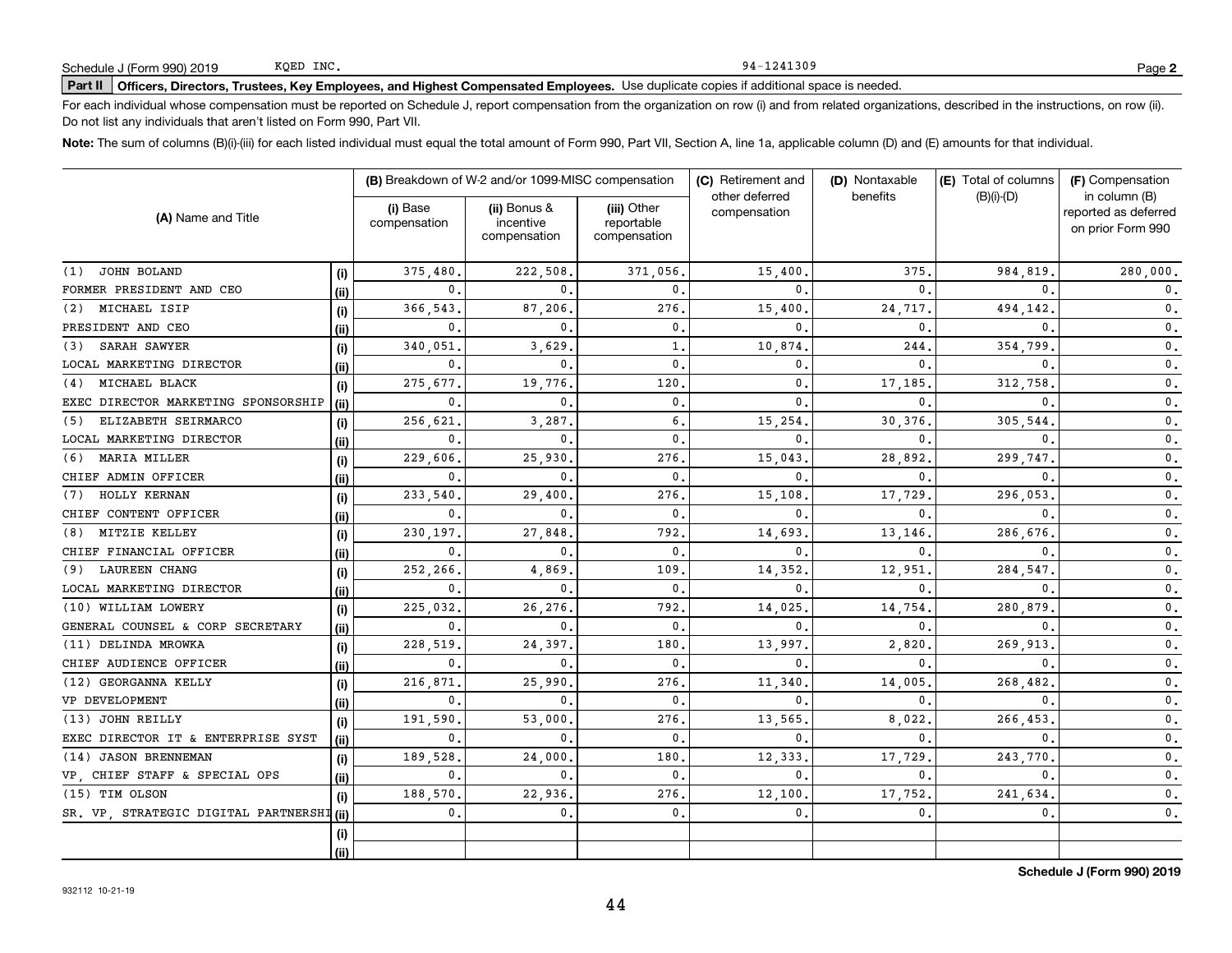#### **Part III Supplemental Information**

Schedule J (Form 990) 2019 KQED INC.<br>
Part III Supplemental Information<br>
Provide the information, explanation, or descriptions required for Part I, lines 1a, 1b, 3, 4a, 4b, 4c, 5a, 5b, 6a, 6b, 7, and 8, and for Part II. Al

SUPPLEMENTAL NONQUALIFIED RETIREMENT PLAN

SCHEDULE J, PART I, LINE 4B:

JOHN BOLAND, FORMER PRESIDENT & CEO'S BASE SALARY WAS \$375,480 AND

INCENTIVE COMPENSATION OF \$222,508. IN ADDITION TO THIS COMPENSATION,

HE RECEIVED A \$370,347 PAYOUT OF HIS 457(F) NON-QUALIFIED DEFERRED PLAN

IN 2019 DUE TO HIS TERMINATION. THE ACCUMULATED 457(F) CONTRIBUTIONS

PREVIOUSLY REPORTED AS DEFERRED COMPENSATION ARE REPORTED ON SCHEDULE

J, PART II, COLUMN F.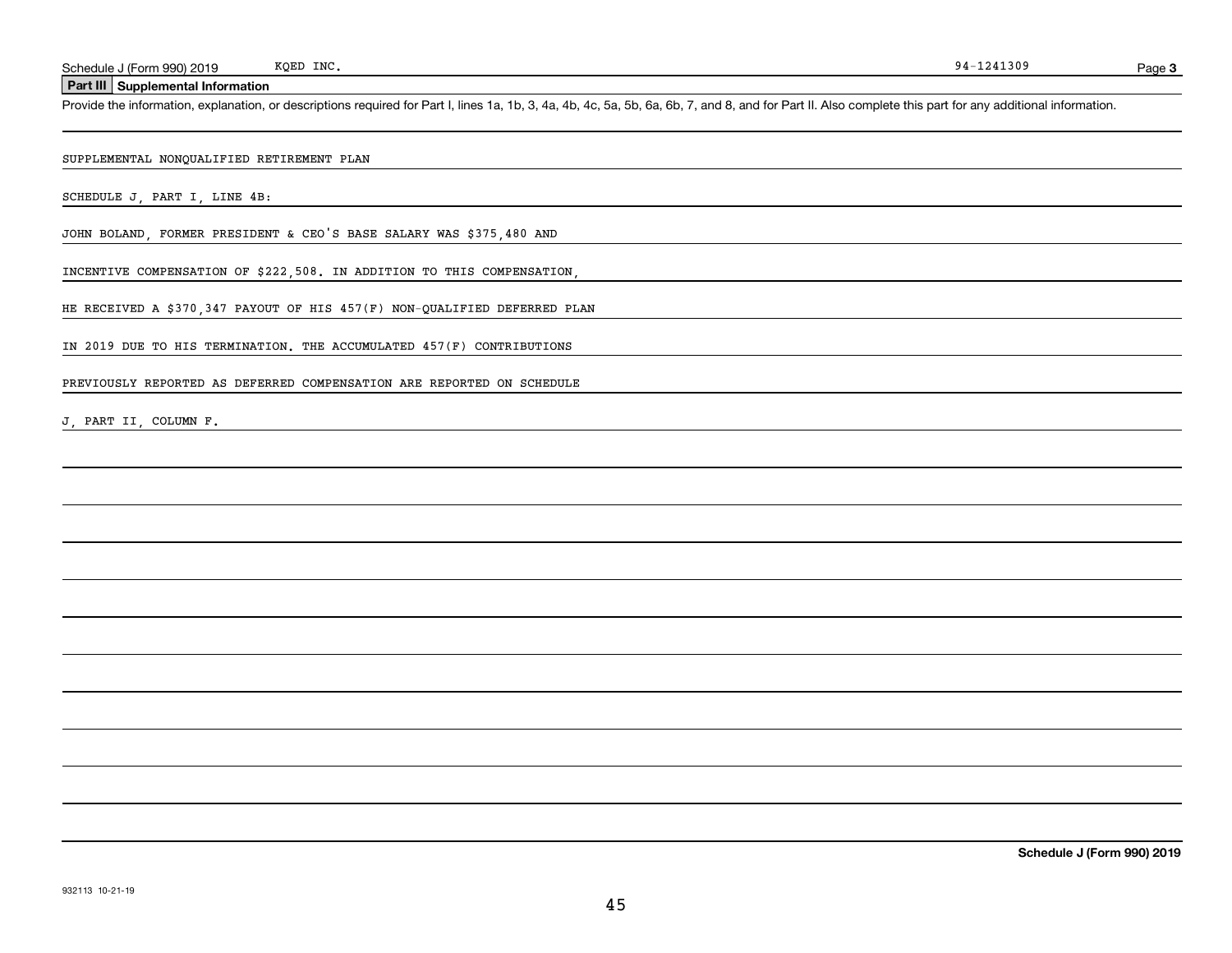#### **SCHEDULE M (Form 990)**

# **Noncash Contributions**

OMB No. 1545-0047

| Department of the Treasury      |  |
|---------------------------------|--|
| <b>Internal Revenue Service</b> |  |

**Complete if the organizations answered "Yes" on Form 990, Part IV, lines 29 or 30.** <sup>J</sup>**2019 Attach to Form 990.** J

**Open to Public Inspection**

|  | Name of the organization |
|--|--------------------------|

**Part I Types of Property**

KQED INC.

 **Go to www.irs.gov/Form990 for instructions and the latest information.** J

| nployer identification number |
|-------------------------------|
| 94-1241309                    |

| l Em |
|------|
|      |
|      |

| <b>raill</b> | i ypes or Property                                                                                                                                                                                                                                                                                                                                                                 |                               |                                      |                                                                                                      |             |                                                              |     |     |    |
|--------------|------------------------------------------------------------------------------------------------------------------------------------------------------------------------------------------------------------------------------------------------------------------------------------------------------------------------------------------------------------------------------------|-------------------------------|--------------------------------------|------------------------------------------------------------------------------------------------------|-------------|--------------------------------------------------------------|-----|-----|----|
|              |                                                                                                                                                                                                                                                                                                                                                                                    | (a)<br>Check if<br>applicable | (b)<br>Number of<br>contributions or | (c)<br>Noncash contribution<br>amounts reported on<br>items contributed Form 990, Part VIII, line 1g |             | (d)<br>Method of determining<br>noncash contribution amounts |     |     |    |
| 1.           |                                                                                                                                                                                                                                                                                                                                                                                    |                               |                                      |                                                                                                      |             |                                                              |     |     |    |
| 2            |                                                                                                                                                                                                                                                                                                                                                                                    |                               |                                      |                                                                                                      |             |                                                              |     |     |    |
| З            |                                                                                                                                                                                                                                                                                                                                                                                    |                               |                                      |                                                                                                      |             |                                                              |     |     |    |
| 4            |                                                                                                                                                                                                                                                                                                                                                                                    |                               |                                      |                                                                                                      |             |                                                              |     |     |    |
|              | Clothing and household goods                                                                                                                                                                                                                                                                                                                                                       |                               |                                      |                                                                                                      |             |                                                              |     |     |    |
| 5            | x<br>3,268,072.FMV                                                                                                                                                                                                                                                                                                                                                                 |                               |                                      |                                                                                                      |             |                                                              |     |     |    |
| 6            | 3,929                                                                                                                                                                                                                                                                                                                                                                              |                               |                                      |                                                                                                      |             |                                                              |     |     |    |
| 7            |                                                                                                                                                                                                                                                                                                                                                                                    |                               |                                      |                                                                                                      |             |                                                              |     |     |    |
| 8            |                                                                                                                                                                                                                                                                                                                                                                                    | X                             |                                      |                                                                                                      |             |                                                              |     |     |    |
| 9            | Securities - Publicly traded                                                                                                                                                                                                                                                                                                                                                       |                               | 134                                  |                                                                                                      | 605,085.FMV |                                                              |     |     |    |
| 10           | Securities - Closely held stock                                                                                                                                                                                                                                                                                                                                                    |                               |                                      |                                                                                                      |             |                                                              |     |     |    |
| 11           | Securities - Partnership, LLC, or                                                                                                                                                                                                                                                                                                                                                  |                               |                                      |                                                                                                      |             |                                                              |     |     |    |
|              |                                                                                                                                                                                                                                                                                                                                                                                    |                               |                                      |                                                                                                      |             |                                                              |     |     |    |
| 12           | Securities - Miscellaneous                                                                                                                                                                                                                                                                                                                                                         |                               |                                      |                                                                                                      |             |                                                              |     |     |    |
| 13           | Qualified conservation contribution -                                                                                                                                                                                                                                                                                                                                              |                               |                                      |                                                                                                      |             |                                                              |     |     |    |
|              | Historic structures                                                                                                                                                                                                                                                                                                                                                                |                               |                                      |                                                                                                      |             |                                                              |     |     |    |
| 14           | Qualified conservation contribution - Other                                                                                                                                                                                                                                                                                                                                        |                               |                                      |                                                                                                      |             |                                                              |     |     |    |
| 15           |                                                                                                                                                                                                                                                                                                                                                                                    |                               |                                      |                                                                                                      |             |                                                              |     |     |    |
| 16           | Real estate - Commercial                                                                                                                                                                                                                                                                                                                                                           |                               |                                      |                                                                                                      |             |                                                              |     |     |    |
| 17           |                                                                                                                                                                                                                                                                                                                                                                                    |                               |                                      |                                                                                                      |             |                                                              |     |     |    |
| 18           |                                                                                                                                                                                                                                                                                                                                                                                    |                               |                                      |                                                                                                      |             |                                                              |     |     |    |
| 19           |                                                                                                                                                                                                                                                                                                                                                                                    |                               |                                      |                                                                                                      |             |                                                              |     |     |    |
| 20           | Drugs and medical supplies                                                                                                                                                                                                                                                                                                                                                         |                               |                                      |                                                                                                      |             |                                                              |     |     |    |
| 21           |                                                                                                                                                                                                                                                                                                                                                                                    |                               |                                      |                                                                                                      |             |                                                              |     |     |    |
| 22           |                                                                                                                                                                                                                                                                                                                                                                                    |                               |                                      |                                                                                                      |             |                                                              |     |     |    |
| 23           |                                                                                                                                                                                                                                                                                                                                                                                    |                               |                                      |                                                                                                      |             |                                                              |     |     |    |
| 24           |                                                                                                                                                                                                                                                                                                                                                                                    |                               |                                      |                                                                                                      |             |                                                              |     |     |    |
| 25           | ( FOOD, RADIO P<br>Other $\blacktriangleright$                                                                                                                                                                                                                                                                                                                                     | x                             | 8                                    |                                                                                                      | 57,035.FMV  |                                                              |     |     |    |
| 26           | $\begin{picture}(150,10) \put(0,0){\line(1,0){10}} \put(15,0){\line(1,0){10}} \put(15,0){\line(1,0){10}} \put(15,0){\line(1,0){10}} \put(15,0){\line(1,0){10}} \put(15,0){\line(1,0){10}} \put(15,0){\line(1,0){10}} \put(15,0){\line(1,0){10}} \put(15,0){\line(1,0){10}} \put(15,0){\line(1,0){10}} \put(15,0){\line(1,0){10}} \put(15,0){\line($<br>Other $\blacktriangleright$ |                               |                                      |                                                                                                      |             |                                                              |     |     |    |
| 27           | Other $\blacktriangleright$                                                                                                                                                                                                                                                                                                                                                        |                               |                                      |                                                                                                      |             |                                                              |     |     |    |
| 28           | Other<br>▸                                                                                                                                                                                                                                                                                                                                                                         |                               |                                      |                                                                                                      |             |                                                              |     |     |    |
| 29           | Number of Forms 8283 received by the organization during the tax year for contributions                                                                                                                                                                                                                                                                                            |                               |                                      |                                                                                                      |             |                                                              |     |     |    |
|              | for which the organization completed Form 8283, Part IV, Donee Acknowledgement<br>29                                                                                                                                                                                                                                                                                               |                               |                                      |                                                                                                      |             |                                                              | 23  |     |    |
|              |                                                                                                                                                                                                                                                                                                                                                                                    |                               |                                      |                                                                                                      |             |                                                              |     | Yes | No |
|              |                                                                                                                                                                                                                                                                                                                                                                                    |                               |                                      |                                                                                                      |             |                                                              |     |     |    |
|              | 30a During the year, did the organization receive by contribution any property reported in Part I, lines 1 through 28, that it                                                                                                                                                                                                                                                     |                               |                                      |                                                                                                      |             |                                                              |     |     |    |
|              | must hold for at least three years from the date of the initial contribution, and which isn't required to be used for                                                                                                                                                                                                                                                              |                               |                                      |                                                                                                      |             |                                                              | 30a |     | х  |
|              |                                                                                                                                                                                                                                                                                                                                                                                    |                               |                                      |                                                                                                      |             |                                                              |     |     |    |
|              | <b>b</b> If "Yes," describe the arrangement in Part II.                                                                                                                                                                                                                                                                                                                            |                               |                                      |                                                                                                      |             |                                                              | 31  | X   |    |
| 31           | Does the organization have a gift acceptance policy that requires the review of any nonstandard contributions?<br>.<br>32a Does the organization hire or use third parties or related organizations to solicit, process, or sell noncash                                                                                                                                           |                               |                                      |                                                                                                      |             |                                                              |     |     |    |
|              |                                                                                                                                                                                                                                                                                                                                                                                    |                               |                                      |                                                                                                      |             |                                                              |     | x   |    |
|              |                                                                                                                                                                                                                                                                                                                                                                                    |                               |                                      |                                                                                                      |             |                                                              | 32a |     |    |
|              | b If "Yes," describe in Part II.                                                                                                                                                                                                                                                                                                                                                   |                               |                                      |                                                                                                      |             |                                                              |     |     |    |
| 33           | If the organization didn't report an amount in column (c) for a type of property for which column (a) is checked,                                                                                                                                                                                                                                                                  |                               |                                      |                                                                                                      |             |                                                              |     |     |    |
|              | describe in Part II.                                                                                                                                                                                                                                                                                                                                                               |                               |                                      |                                                                                                      |             |                                                              |     |     |    |
| LHA          | For Paperwork Reduction Act Notice, see the Instructions for Form 990.                                                                                                                                                                                                                                                                                                             |                               |                                      |                                                                                                      |             | Schedule M (Form 990) 2019                                   |     |     |    |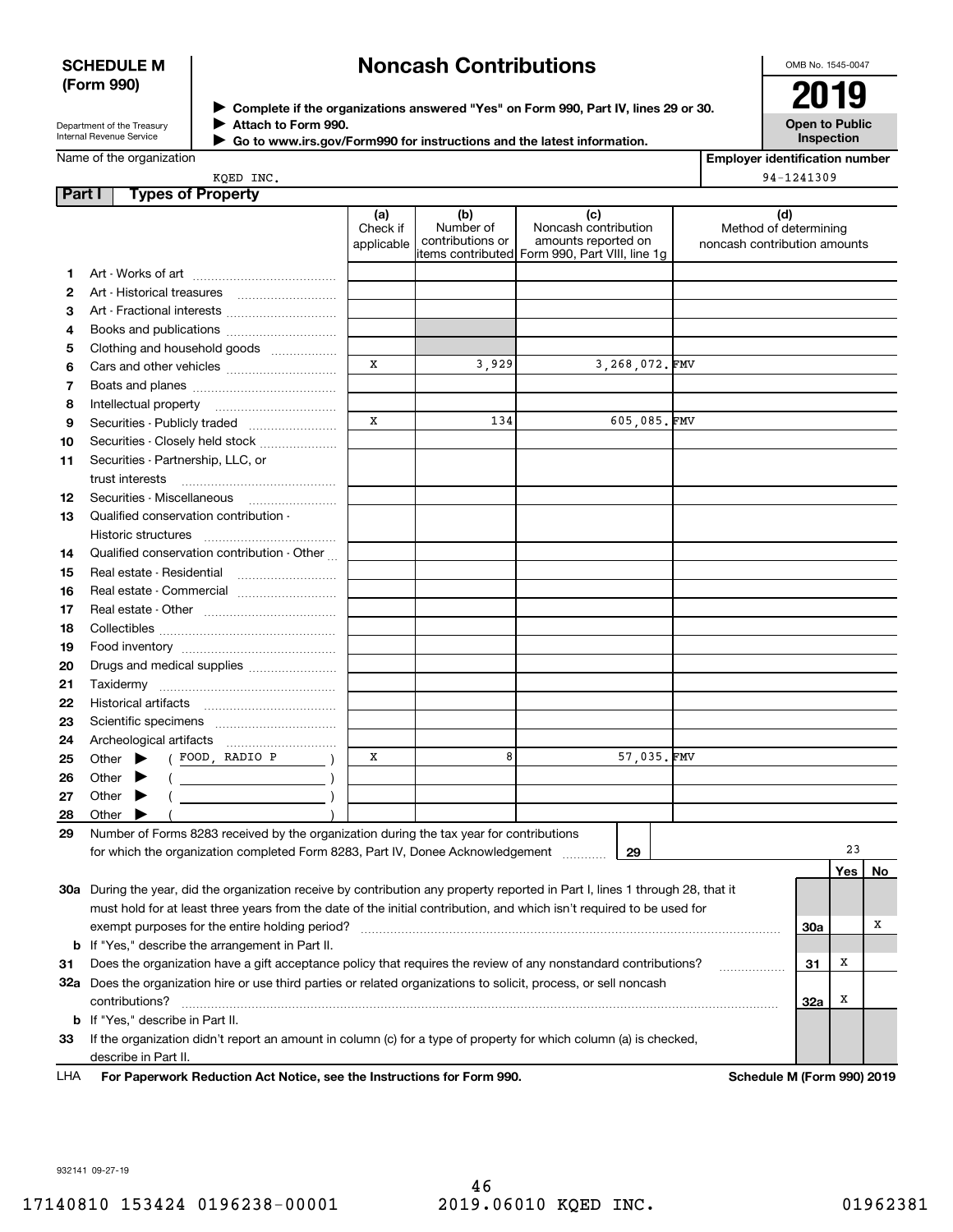Part II | Supplemental Information. Provide the information required by Part I, lines 30b, 32b, and 33, and whether the organization is reporting in Part I, column (b), the number of contributions, the number of items received, or a combination of both. Also complete this part for any additional information.

SCHEDULE M, PART I, COLUMN (B):

THE NUMBER OF CONTRIBUTORS REFLECTS THE NUMBER OF DONORS, NOT THE

NUMBER OF ITEMS DONATED.

SCHEDULE M, LINE 32B:

THE ORGANIZATION USES AN UNRELATED THIRD PARTY, CHARITABLE ADULT RIDES

& SERVICES (CARS), TO ADMINISTER ITS VEHICLE DONATION PROGRAM. CARS

ACCEPTS VEHICLE DONATIONS ON KQED'S BEHALF AND SENDS A LETTER TO THE

DONOR ACKNOWLEDGING THE DONATION. THE CHARITABLE DONATIONS ARE THEN

RECEIVED AT KQED, NET OF CARS' SERVICE FEE.

**Schedule M (Form 990) 2019**

932142 09-27-19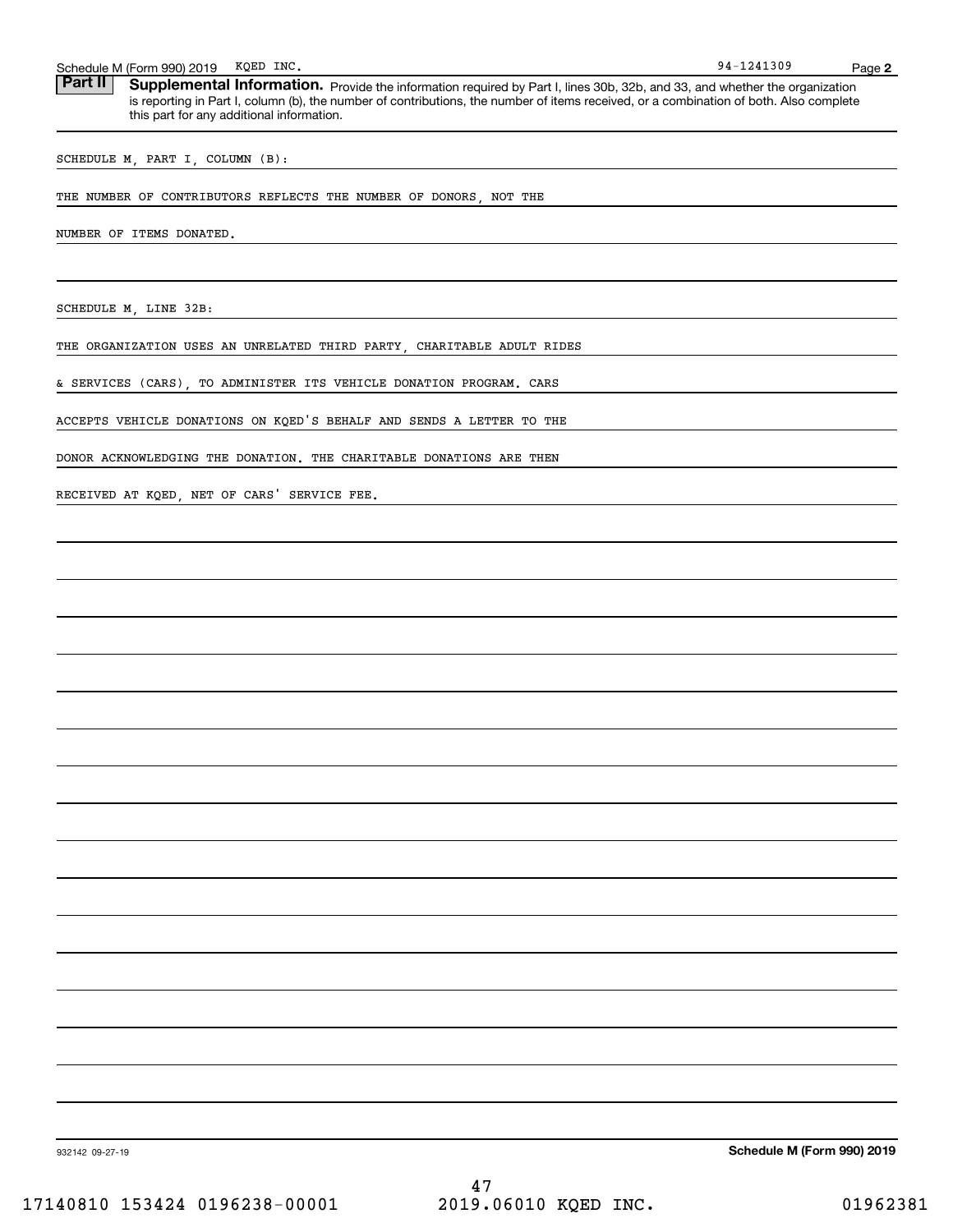**(Form 990 or 990-EZ)**

#### Department of the Treasury Internal Revenue Service Name of the organization

## **SCHEDULE O Supplemental Information to Form 990 or 990-EZ**

**Complete to provide information for responses to specific questions on Form 990 or 990-EZ or to provide any additional information. | Attach to Form 990 or 990-EZ. | Go to www.irs.gov/Form990 for the latest information.**



**Employer identification number**

KQED INC. 94-1241309

FORM 990, PART III, LINE 1:

DESCRIPTION OF ORGANIZATION MISSION

KQED SERVES THE PEOPLE OF NORTHERN CALIFORNIA WITH A

COMMUNITY-SUPPORTED ALTERNATIVE TO COMMERCIAL MEDIA, PROVIDING CITIZENS

WITH THE KNOWLEDGE THEY NEED TO MAKE INFORMED DECISIONS; CONVENING

COMMUNITY DIALOGUE; BRINGING THE ARTS TO EVERYONE; AND ENGAGING

AUDIENCES TO SHARE THEIR STORIES. KQED HELPS STUDENTS AND TEACHERS

THRIVE IN 21ST-CENTURY CLASSROOMS AND TAKES PEOPLE OF ALL AGES ON

JOURNEYS OF EXPLORATION - EXPOSING THEM TO NEW PEOPLE, PLACES AND

IDEAS.

KQED'S VISION

KQED IS REDEFINING PUBLIC MEDIA FOR THE BAY AREA, MAKING IT MORE

INCLUSIVE, PARTICIPATORY AND COMMUNITY POWERED.

WE CELEBRATE DIVERSITY, EMBRACE INNOVATION, VALUE LIFELONG LEARNING AND

PARTNER WITH THOSE WHO SHARE OUR PASSION FOR PUBLIC SERVICE.

FORM 990, PART III, LINE 4A:

PROGRAM SERVICE ACCOMPLISHMENTS

KQED'S MULTIDISCIPLINARY CONTENT TEAMS - FOCUSING ON NEWS; ARTS &

CULTURE; EDUCATION AND SCIENCE - WORK TO EXPAND REGIONAL COVERAGE AND

ENSURE OUR CONTENT IS AVAILABLE VIA MOBILE, SOCIAL AND INTERACTIVE

MEDIA AS WELL AS ON RADIO AND TELEVISION.

IN FY20, NEW MULTIMEDIA PROJECTS INCLUDED THE POLITICAL MIND OF JERRY

932211 09-06-19 LHA For Paperwork Reduction Act Notice, see the Instructions for Form 990 or 990-EZ. Schedule O (Form 990 or 990-EZ) (2019)

48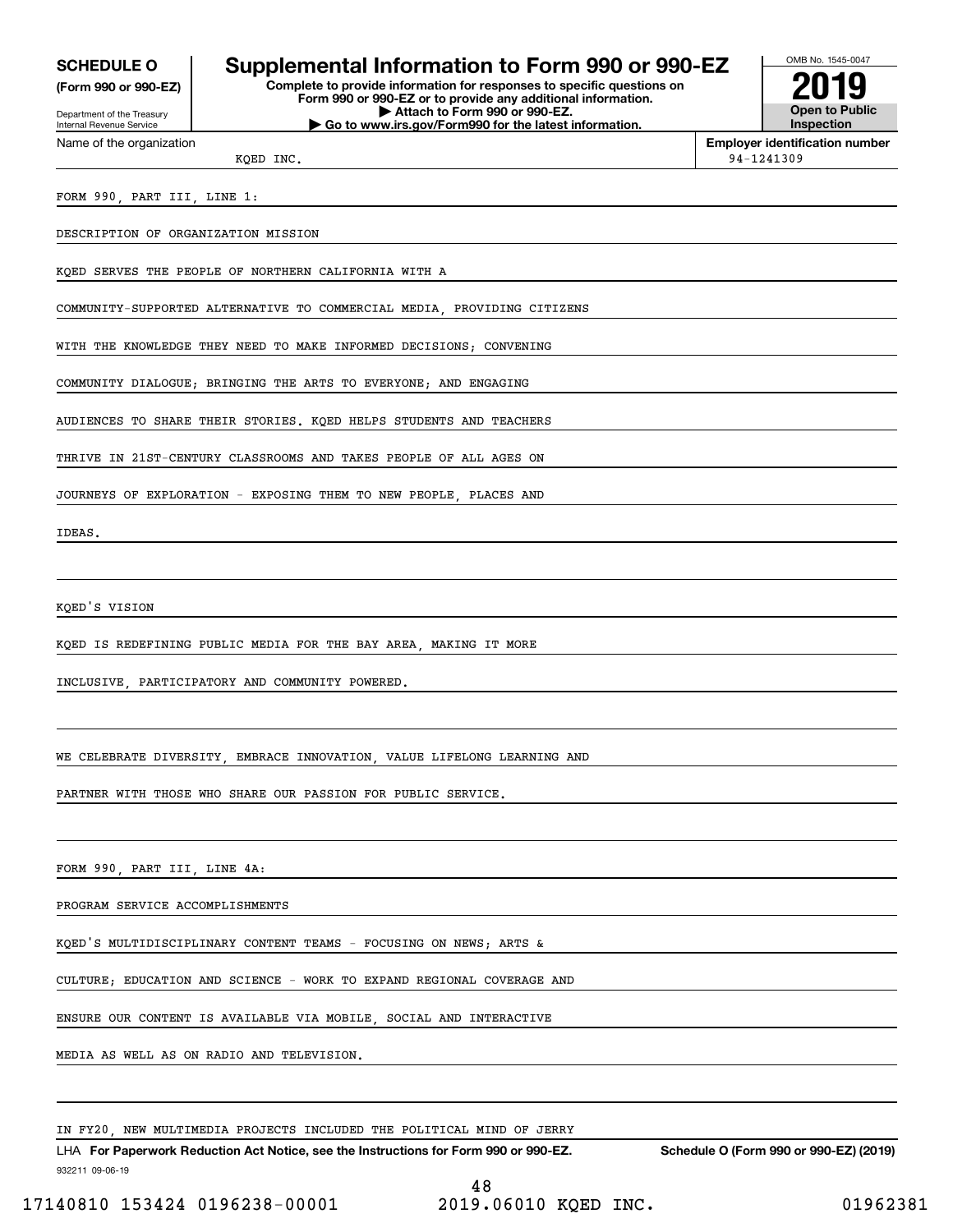| Schedule O (Form 990 or 990-EZ) (2019)                                  | Page 2                                              |
|-------------------------------------------------------------------------|-----------------------------------------------------|
| Name of the organization<br>KQED INC.                                   | <b>Employer identification number</b><br>94-1241309 |
| BROWN AND SOLD OUT: RETHINKING HOUSING IN AMERICA. ABOVE THE NOISE,     |                                                     |
| DEEP LOOK, MINDSHIFT, RIGHTNOWISH, TRUTH BE TOLD, BAY CURIOUS AND OTHER |                                                     |
| PROJECTS ALSO CONTINUED THIS YEAR.                                      |                                                     |
| THE POLITICAL MIND OF JERRY BROWN EXPLORES BROWN'S TAKE ON GOVERNMENT,  |                                                     |
| POLITICS AND THE STATE HE LOVES. IT AIRED ON KQED PUBLIC RADIO AND WAS  |                                                     |
| ALSO RELEASED AS A PODCAST.                                             |                                                     |
| SOLD OUT: RETHINKING HOUSING IN AMERICA, ENVISIONS WHAT HOME SHOULD BE  |                                                     |
| BY EXAMINING CALIFORNIA. THE EPICENTER OF THE NATION'S AFFORDABILITY    |                                                     |
| CRISIS. THE PODCAST FOCUSES ON DREAMERS AND DOERS WHO ARE FINDING       |                                                     |
| SOLUTIONS TO HIGH HOUSING COSTS.                                        |                                                     |
|                                                                         |                                                     |
| EACH YEAR, KQED CELEBRATES THE DIVERSITY OF OUR COMMUNITY WITH A        |                                                     |
| SPECIAL LINEUP OF PROGRAMS, INCLUDING EVENTS AND FILM SCREENINGS DURING |                                                     |
| BLACK HISTORY; WOMEN'S HISTORY; ASIAN AMERICAN PACIFIC ISLANDER;        |                                                     |
| LESBIAN GAY BISEXUAL TRANSGENDER QUEER (LGBTQ); LATINO HERITAGE; INDIAN |                                                     |
| HERITAGE; AND DISABILITY CULTURE AWARENESS MONTHS. KQED HAS LONG        |                                                     |
| RECOGNIZED THE IMPORTANT CONNECTION BETWEEN CULTURAL HERITAGE AND THE   |                                                     |
| ARTS AND HAS MADE EVENTS (ONLINE THIS YEAR BECAUSE OF THE PANDEMIC) AN  |                                                     |
| INTEGRAL PART OF OUR HERITAGE MONTH CELEBRATIONS.                       |                                                     |
|                                                                         |                                                     |
| FORM 990, PART III, LINE 4B:                                            |                                                     |
| PROGRAM SERVICE ACCOMPLISHMENTS                                         |                                                     |
| KQED 9 AND KQED PLUS ARE AMONG THE NATION'S MOST-WATCHED PUBLIC         |                                                     |
| TELEVISION STATIONS WITH AN AVERAGE OF 843,000 WEEKLY VIEWERS IN THE    |                                                     |
| SAN FRANCISCO-OAKLAND-SAN JOSE MARKET. KQED OWNS AND OPERATES PUBLIC    |                                                     |
| TELEVISION STATIONS KQED-TV/DT CHANNEL 9 (SAN FRANCISCO), KQEH-TV/DT    |                                                     |
| 932212 09-06-19                                                         | Schedule O (Form 990 or 990-EZ) (2019)              |

49 17140810 153424 0196238-00001 2019.06010 KQED INC. 01962381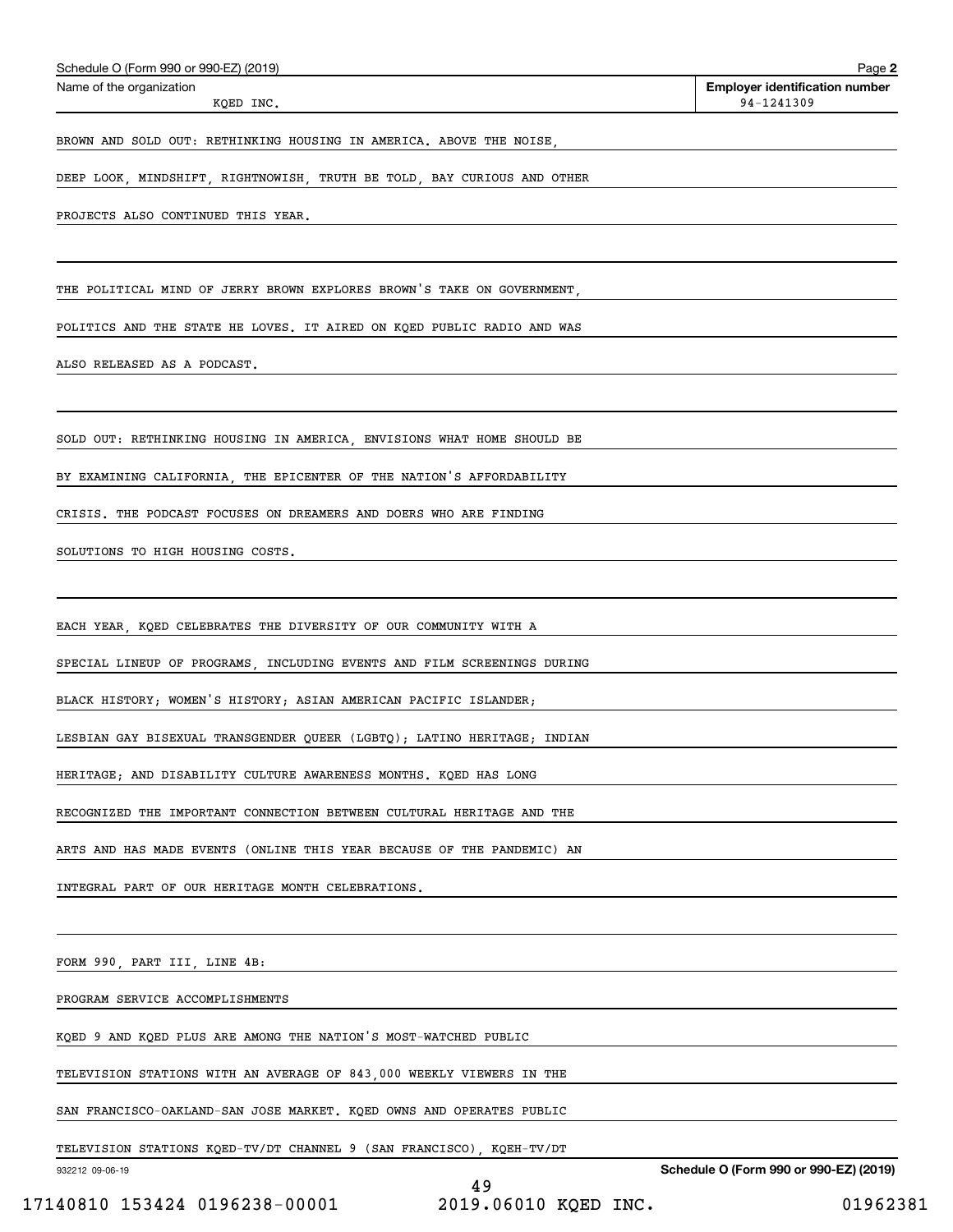|  |  | Schedule O (Form 990 or 990-EZ) (2019) |  |  |
|--|--|----------------------------------------|--|--|
|--|--|----------------------------------------|--|--|

KQED INC.  $94-1241309$ 

**2Employer identification number** Schedule O (Form 990 or 990-EZ) (2019)<br>Name of the organization **purplement of the organization number** Name of the organization **Page Name of the organization** 

CHANNEL 54 (SAN JOSE) AND KQET-TV/DT CHANNEL 25 (WATSONVILLE/MONTEREY).

KQED'S DIGITAL TELEVISION CHANNELS INCLUDE KQED 9; KQED PLUS; KQED

WORLD; AND PBS KIDS, AND ARE AVAILABLE 24/7 OVER THE AIR AND ON CABLE.

SINCE FIRST GOING ON THE AIR IN 1954, KQED HAS BEEN AN INTEGRAL PART OF

THE BAY AREA'S MEDIA AND CULTURAL LANDSCAPE. THE STATION PRODUCES ITS

OWN UNIQUE CONTENT AND COLLABORATES WITH FILMMAKERS AND DOCUMENTARY

PRODUCERS TO PRESENT INDEPENDENT PROGRAMMING.

KQED PUBLIC TELEVISION IS COMMITTED TO PRODUCING, CO-PRODUCING AND

PRESENTING CONTENT THAT SERVES THE PEOPLE OF NORTHERN CALIFORNIA AND

BEYOND. IN FY20, KQED CONTINUED TO BROADCAST LOCALLY PRODUCED SERIES

SHOWCASING DIFFERENT ASPECTS OF LIFE IN THE BAY AREA. PROGRAMS INCLUDED

THE 15TH SEASON OF CHECK, PLEASE! BAY AREA, WHERE LOCAL DINERS REVIEW

THEIR FAVORITE BAY AREA RESTAURANTS; AND SPIN-OFF EPISODES CHECK,

PLEASE! BAY AREA KIDS; THE 7TH SEASON OF KQED NEWSROOM, A WEEKLY

MULTIPLATFORM NEWS PROGRAM ON TELEVISION, RADIO AND ONLINE; AND THE

DOCUMENTARY SERIES TRULY CA, WHICH PRESENTED 10 INDEPENDENTLY PRODUCED

FILMS IN ITS 15TH SEASON.

KQED WAS ALSO A LEADER IN PRESENTING INDEPENDENT PRODUCTIONS TO

NATIONWIDE AUDIENCES, INCLUDING SEVERAL RELEASES FROM ROADTRIP NATION,

INCLUDING REROUTING, MAKING IT BALANCE AND TO BE DETERMINED. ALSO, KQED

PRESENTED JOANNE WEIR'S PLATES AND PLACES, SEASON THREE; AND A

COLLABORATIVE RELEASE WITH THE WORLD CHANNEL CALLED STATES OF AMERICA.

KQED SUPPORTED THESE PROGRAMS IN FINDING DISTRIBUTION AND NATIONAL

AUDIENCES IN FY20.

932212 09-06-19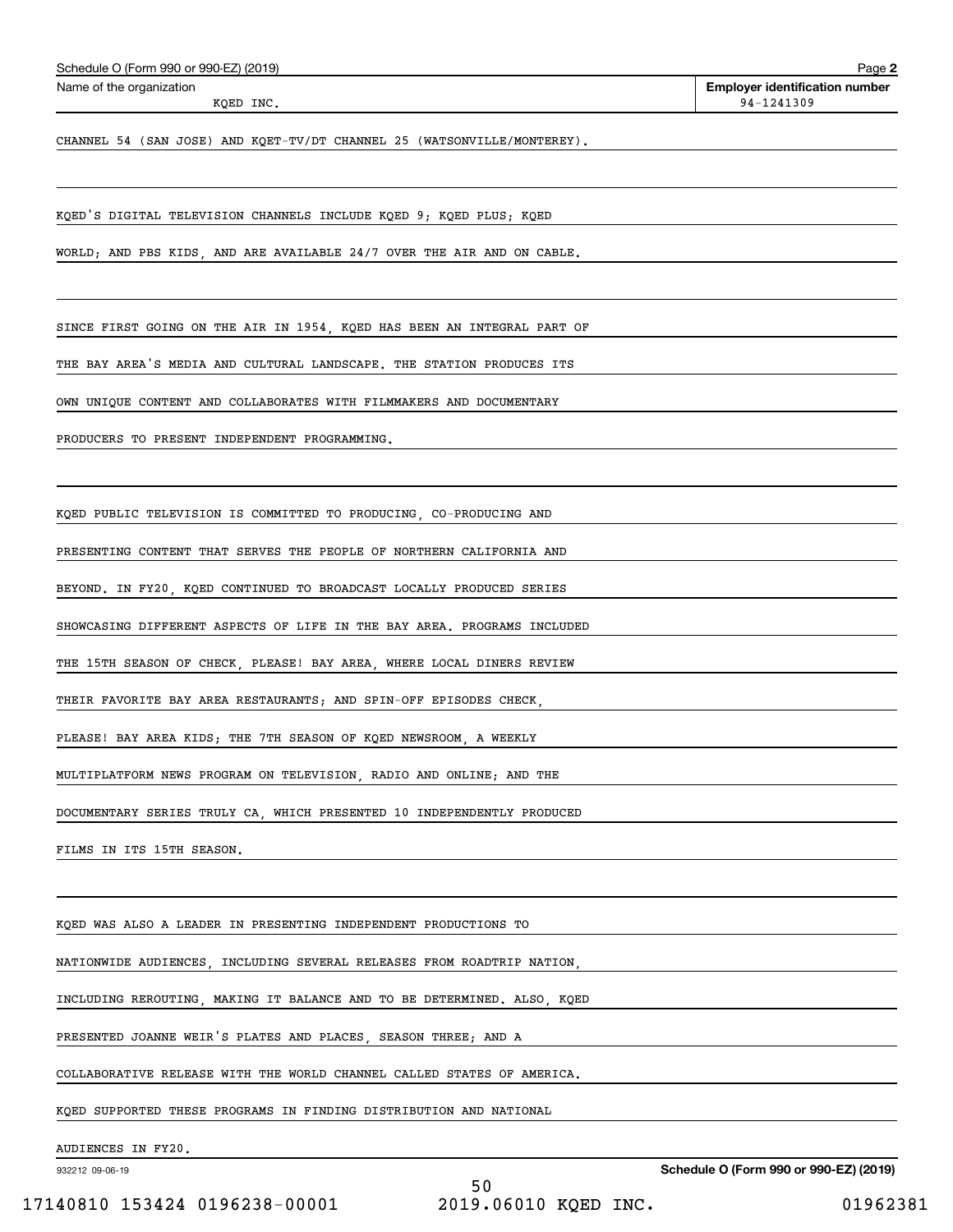| Schedule O (Form 990 or 990-EZ) (2019) |  |  |  |  |  |
|----------------------------------------|--|--|--|--|--|
|----------------------------------------|--|--|--|--|--|

**2Employer identification number** Schedule O (Form 990 or 990-EZ) (2019)<br>Name of the organization **purplement of the organization number** Name of the organization **Page Name of the organization** KQED INC. 94-1241309

#### FORM 990, PART III, LINE 4C:

PROGRAM SERVICE ACCOMPLISHMENTS

KQED PUBLIC RADIO IS AMONG THE MOST-LISTENED-TO PUBLIC RADIO STATIONS

IN THE NATION, WITH AN AVERAGE OF 728,533 WEEKLY RADIO LISTENERS IN THE

SAN FRANCISCO METRO SURVEY AREA, AND AN ADDITIONAL 31,808 IN THE

SACRAMENTO AREA.

KQED OWNS AND OPERATES KQED PUBLIC RADIO 88.5 FM SAN FRANCISCO AND 89.3

FM SACRAMENTO. ITS AWARD-WINNING NEWS AND PUBLIC AFFAIRS PROGRAM

SERVICE CAN BE HEARD ON 88.5 FM OR COMCAST CHANNEL 960 IN SAN

FRANCISCO, KQEI 89.3 FM IN SACRAMENTO AND 88.3 FM IN SANTA ROSA AND

88.1 FM IN MARTINEZ.

KQED PUBLIC RADIO BROADCASTS MANY OF NPR'S STELLAR PROGRAMS. KQED

PUBLIC RADIO ALSO PRODUCES A SIGNIFICANT NUMBER OF LOCAL PROGRAMS AND

SERIES, INCLUDING THE AWARD-WINNING FORUM; POLITICAL BREAKDOWN; THE

CALIFORNIA REPORT, A WEEKDAY NEWS REPORT CARRIED ACROSS THE STATE, AND

ITS COUNTERPART THE CALIFORNIA REPORT MAGAZINE, A WEEKLY 30-MINUTE NEWS

MAGAZINE. IN ADDITION, THERE ARE WEEKLY KQED SCIENCE RADIO REPORTS AND

18 WEEKDAY AND WEEKEND KQED NEWS REPORTS.

KQED PUBLIC RADIO PRESENTED CONTENT FROM THE COMMONWEALTH CLUB OF

CALIFORNIA, THE WORLD AFFAIRS COUNCIL AND CITY ARTS AND LECTURES. IT

ALSO BROADCASTS A RADIO VERSION OF KQED NEWSROOM.

KQED PUBLIC RADIO CONTINUED TO EMBRACE 21ST-CENTURY MEDIA TECHNIQUES IN

2020, SERVING THE SAN FRANCISCO BAY AREA WITH CONTENT THROUGH A WIDE

932212 09-06-19

51 17140810 153424 0196238-00001 2019.06010 KQED INC. 01962381

**Schedule O (Form 990 or 990-EZ) (2019)**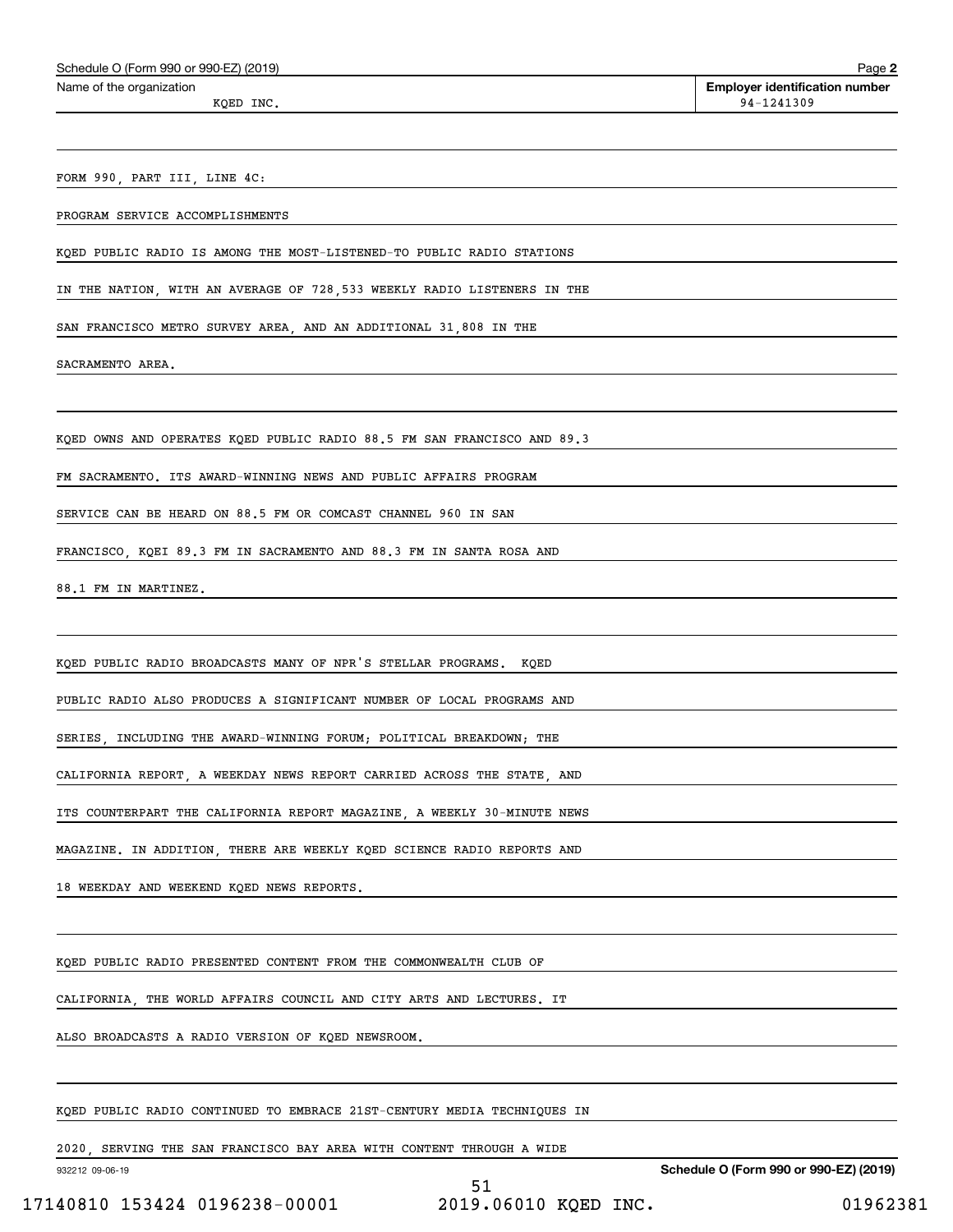| Schedule O (Form 990 or 990-EZ) (2019)                                  | Page 2                                              |
|-------------------------------------------------------------------------|-----------------------------------------------------|
| Name of the organization<br>KQED INC.                                   | <b>Employer identification number</b><br>94-1241309 |
| ARRAY OF ON-DEMAND ONLINE SERVICES. SOME KQED PUBLIC RADIO BROADCASTS   |                                                     |
| ARE ALSO PART OF THE SIRIUS SATELLITE NETWORK.                          |                                                     |
| KQED PUBLIC RADIO STAFF RECEIVED TWO AWARDS FROM THE SOCIETY OF         |                                                     |
| PROFESSIONAL JOURNALISTS (NATIONAL).                                    |                                                     |
| FORM 990, PART III, LINE 4D:                                            |                                                     |
| OTHER PROGRAM SERVICES                                                  |                                                     |
| KQED DIGITAL, WHICH INCLUDES KQED.ORG, DEVELOPS CONTENT AND             |                                                     |
| APPLICATIONS FOR DIGITAL PLATFORMS, SMART SPEAKERS AND MOBILE DEVICES;  |                                                     |
| HOSTS ONLINE SERVICES FOR KQED PUBLIC TELEVISION, KQED PUBLIC RADIO AND |                                                     |
| KQED EDUCATIONAL SERVICES; AND SERVES AS A COMMUNITY CONVENER,          |                                                     |
| PROVIDING EVENT LISTINGS, RESOURCES, ONLINE POLLS, PODCASTS, BLOGS AND  |                                                     |
| OTHER ITEMS OF TIMELY INTEREST. KQED.ORG FUNCTIONS AS KQED'S THIRD      |                                                     |
| MEDIA PLATFORM, DELIVERING CONTENT SPECIFICALLY ACQUIRED AND PRODUCED   |                                                     |
| FOR THE WEB.                                                            |                                                     |
| KQED SERIES AND BLOGS INCLUDE DEEP LOOK, A REMARKABLE SCIENCE VIDEO     |                                                     |
| SERIES ON THE PBS DIGITAL STUDIOS NETWORK; ABOVE THE NOISE, SERIES THAT |                                                     |
| INVESTIGATES CONTROVERSIAL SUBJECT MATTER TO HELP YOUNG VIEWERS DRAW    |                                                     |
| INFORMED CONCLUSIONS, ALSO ON THE PBS DIGITAL STUDIOS NETWORK; IF       |                                                     |
| CITIES COULD DANCE, A VIDEOS SERIES THAT EXPLORES DANCERS FROM AROUND   |                                                     |
| THE COUNTRY; MINDSHIFT, A BLOG AND PODCAST SERIES EXPLORING THE FUTURE  |                                                     |
| OF LEARNING IN ALL ITS DIMENSIONS; LOCAL NEWS PODCASTS; AND THE         |                                                     |
| CALIFORNIA REPORT. ADDITIONAL PODCASTS INCLUDE BAY CURIOUS, ABOUT THE   |                                                     |
| UNEXPLORED SAN FRANCISCO BAY AREA; THE BAY, A LOCAL NEWS PODCAST; AND   |                                                     |
| MORE.                                                                   |                                                     |

932212 09-06-19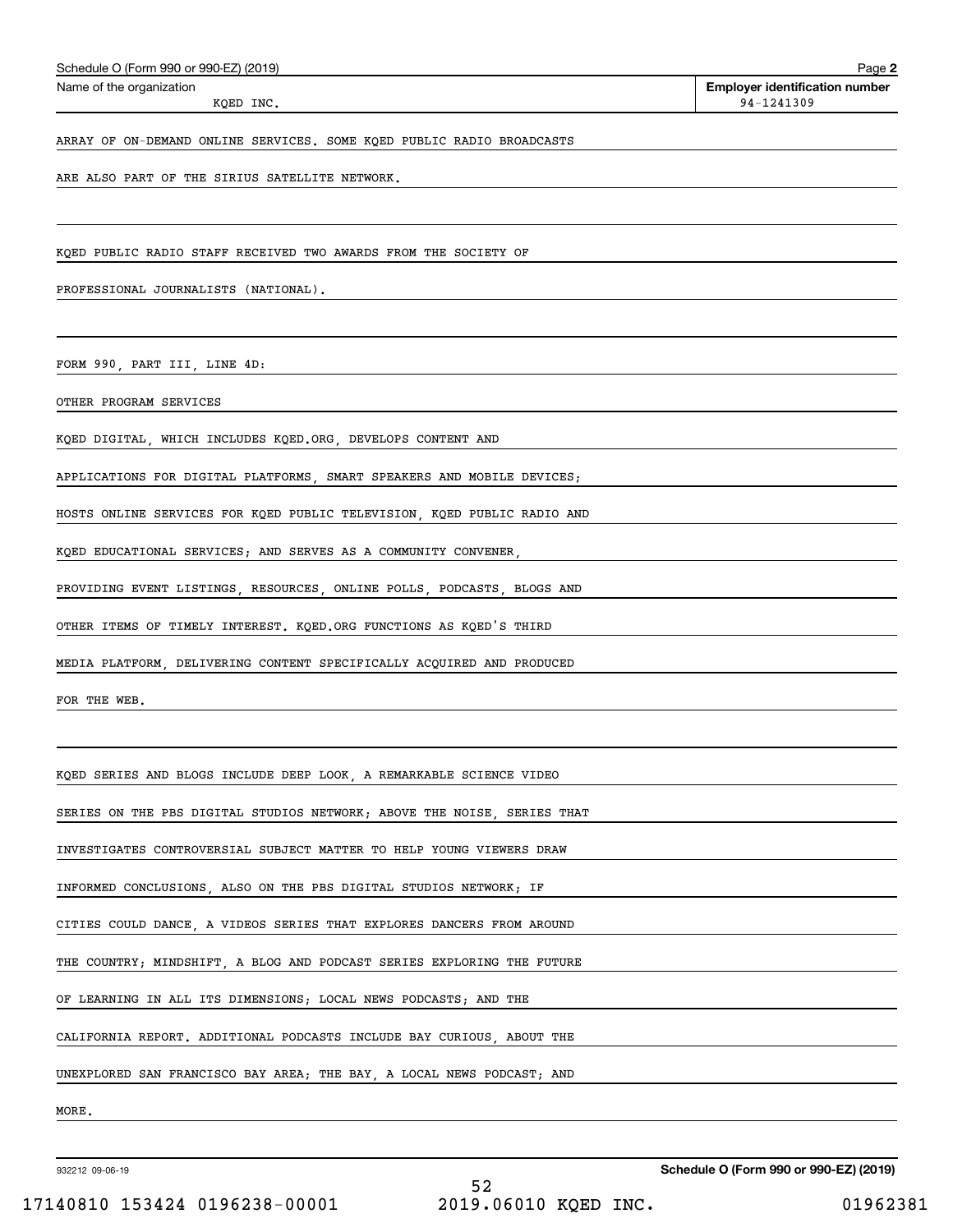| Schedule O (Form 990 or 990-EZ) (2019)                                  | Page 2                                              |
|-------------------------------------------------------------------------|-----------------------------------------------------|
| Name of the organization<br>KQED INC.                                   | <b>Employer identification number</b><br>94-1241309 |
| KQED DIGITAL IS A LEADER IN THE NATIONAL PUBLIC BROADCASTING ARENA,     |                                                     |
| DEVELOPING INTERACTIVE TECHNOLOGY PRODUCTS AND DIGITAL CONTENT THAT     |                                                     |
| SERVE THE BAY AREA'S GROWING DIGITAL-FIRST AUDIENCE. THIS YEAR, WE      |                                                     |
| REACHED THIS AUDIENCE THROUGH A SMART SPEAKER SERIES CALLED THE         |                                                     |
| VOICEBOT CHRONICLES, WHICH EARNED A WEBBY AWARD FOR BEST WRITING IN THE |                                                     |
| APPS, MOBILE AND VOICE CATEGORY.                                        |                                                     |
|                                                                         |                                                     |
| KQED.ORG'S AUDIENCE CONTINUES TO GROW AND IS ONE OF THE MOST-TRAFFICKED |                                                     |
| PUBLIC MEDIA WEBSITES IN THE UNITED STATES. IN FY20, KQED.ORG SERVED AN |                                                     |
| AVERAGE OF 1.8 MILLION UNIQUE USERS EACH MONTH AND AN AVERAGE OF 5.7    |                                                     |
| MILLION MONTHLY PAGE VIEWS OF ITS ONLINE CONTENT. PROPOSED LANGUAGE: IN |                                                     |
| FY20, KQED REACHED A WEEKLY AVERAGE OF APPROXIMATELY 593,000 WEBSITE    |                                                     |
| USERS.                                                                  |                                                     |
|                                                                         |                                                     |
| KQED RECEIVED PROMINENT AWARDS FOR MULTIMEDIA/WEB CONTENT IN FY20. THEY |                                                     |
| INCLUDE TWO NORTHERN CALIFORNIA EMMY AWARDS FOR PORTRAITS OF NAPA       |                                                     |
| WORKERS: ARLEENE CORREA VALENCIA AND FOR DEEP LOOK; THE CURIOUS         |                                                     |
| WEBSPINNER INSECT KNITS A COZY HOME. KQED ALSO WON NATIONAL EDWARD R.   |                                                     |
| MURROW AWARDS FOR GRAYING CALIFORNIA, A COLLABORATIVE REPORTING         |                                                     |
| PROJECT. THE BAY PODCAST WON A REGIONAL EDWARD R. MURROW AWARD FOR      |                                                     |
| EXCELLENCE IN INNOVATION. AND KQED WAS ALSO AWARDED FIVE ADDITIONAL     |                                                     |
| REGIONAL EDWARD R. MURROW AWARDS. KQED'S ARTS & CULTURE TEAM'S          |                                                     |
| FEATURE-LENGTH FILM DEAR HOMELAND WON A CINE LAS AMERICAS CLA2020       |                                                     |
| VIRTUAL SHOWCASE AWARD FOR BEST DOCUMENTARY FEATURE AND FOR BEST SHORT  |                                                     |
| DOCUMENTARY AT THE 18TH OAKLAND INTERNATIONAL FILM FESTIVAL. THE        |                                                     |
| VOICEBOT CHRONICLES AND IF CITIES COULD DANCE BOTH WON WEBBY AWARDS.    |                                                     |
| AND SAM LEFEBVRE WON THE DOROTHEA AND LEO RABKIN PRIZE FOR EXCELLENCE   |                                                     |
| IN ARTS REPORTING, WHILE RUTH GEBREYESUS WON LES DAMES D'ESCOFFIER      |                                                     |
| 932212 09-06-19<br>53                                                   | Schedule O (Form 990 or 990-EZ) (2019)              |

<sup>2019.06010</sup> KQED INC. 17140810 153424 0196238-00001 2019.06010 KQED INC. 01962381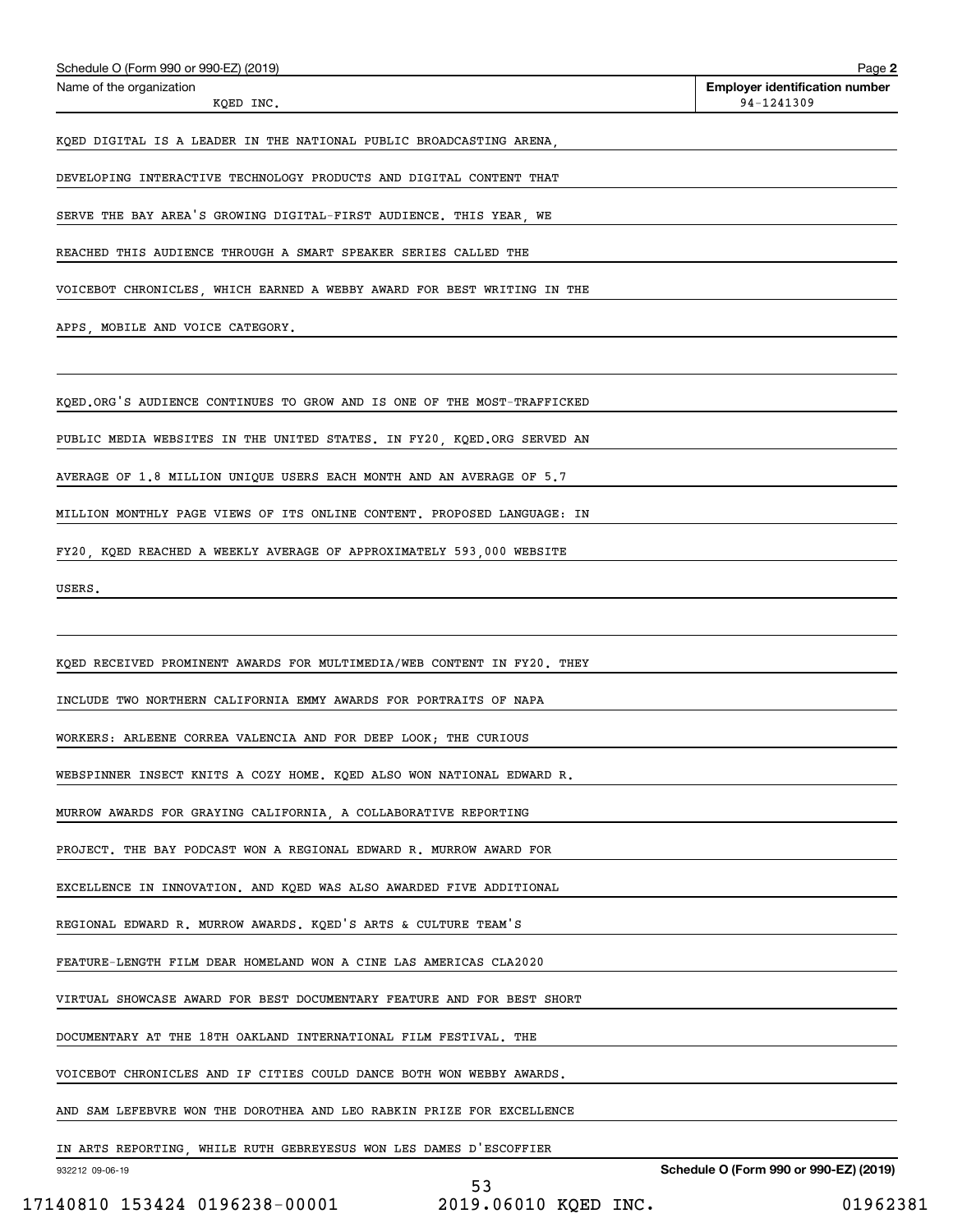**2Employer identification number** Schedule O (Form 990 or 990-EZ) (2019)<br>Name of the organization **purplement of the organization number** Name of the organization **Page Name of the organization** KQED INC.  $94-1241309$ 

EXCELLENCE IN FOOD JOURNALISM.

UNDER KQED'S LEADERSHIP, CALIFORNIA'S PRE-K-12 EDUCATORS CONTINUE TO

HAVE FREE ACCESS TO TENS OF THOUSANDS OF DIGITAL ASSETS FROM KQED AND

PBS, INCLUDING VIDEOS, GAMES, AUDIO, PHOTOS, IN-DEPTH LESSON PLANS AND

EVEN DISCUSSION QUESTIONS. ADDITIONALLY, KQED IS HELPING STUDENTS

BUILD DIGITAL LITERACY SKILLS AND FORM EVIDENCE-BASED ARGUMENTS WITH

EDUCATION PROPERTY ABOVE THE NOISE. THIS CONTENT DIRECTLY ENGAGES

STUDENTS AND TEACHERS FROM AROUND THE BAY AREA AND ACROSS THE COUNTRY

IN PUBLIC DISCOURSE OF ISSUES IMPORTANT TO THE LIVES OF YOUTH.

IN FY20, KQED'S EDUCATION SOURCES, INCLUDING STUDENT MEDIA AND LEARNING

PLATFORMS AS WELL AS TEACHER PROFESSIONAL DEVELOPMENT, SAW A

SIGNIFICANT INCREASE IN USE PARTLY DUE TO COVID-19 SCHOOL CLOSURES.

KQED.ORG/EDUCATION WEB PROPERTIES RECEIVED MORE THAN 1.9 MILLION

VISITORS. THE ABOVE THE NOISE YOUTUBE SERIES GARNERED OVER 1.2M VIEWS.

KQED LEARN REACHED MORE THAN 200,200 WEB VISITORS (+165% Y/Y), AND

11,082 NEW MIDDLE AND HIGH SCHOOL STUDENTS REGISTERED FOR THE PLATFORM.

ON AVERAGE, ABOUT 115,000 TEACHERS AND STUDENTS PER MONTH ACCESSED THE

PBS LEARNING/MEDIA PLATFORM WE MANAGE FOR CALIFORNIA. 5,576 EDUCATORS

ATTENDED ONLINE WORKSHOPS, AND 132,200 VISITORS CAME TO KQED TEACH

(+143% Y/Y), RESULTING IN 4,000 NEW REGISTRATIONS. MORE THAN 500 NEW

MICROCREDENTIALS WERE AWARDED TO EDUCATORS ON THEIR JOURNEY TO EARNING

PBS MEDIA LITERACY CERTIFICATION BY KQED.

FORM 990, PART VI, SECTION B, LINE 11B:

FORM 990 REVIEW PROCESS

THE PROCESS FOR REVIEWING THE KQED FORM 990 PRIOR TO FILING INCLUDED A

932212 09-06-19

54 17140810 153424 0196238-00001 2019.06010 KQED INC. 01962381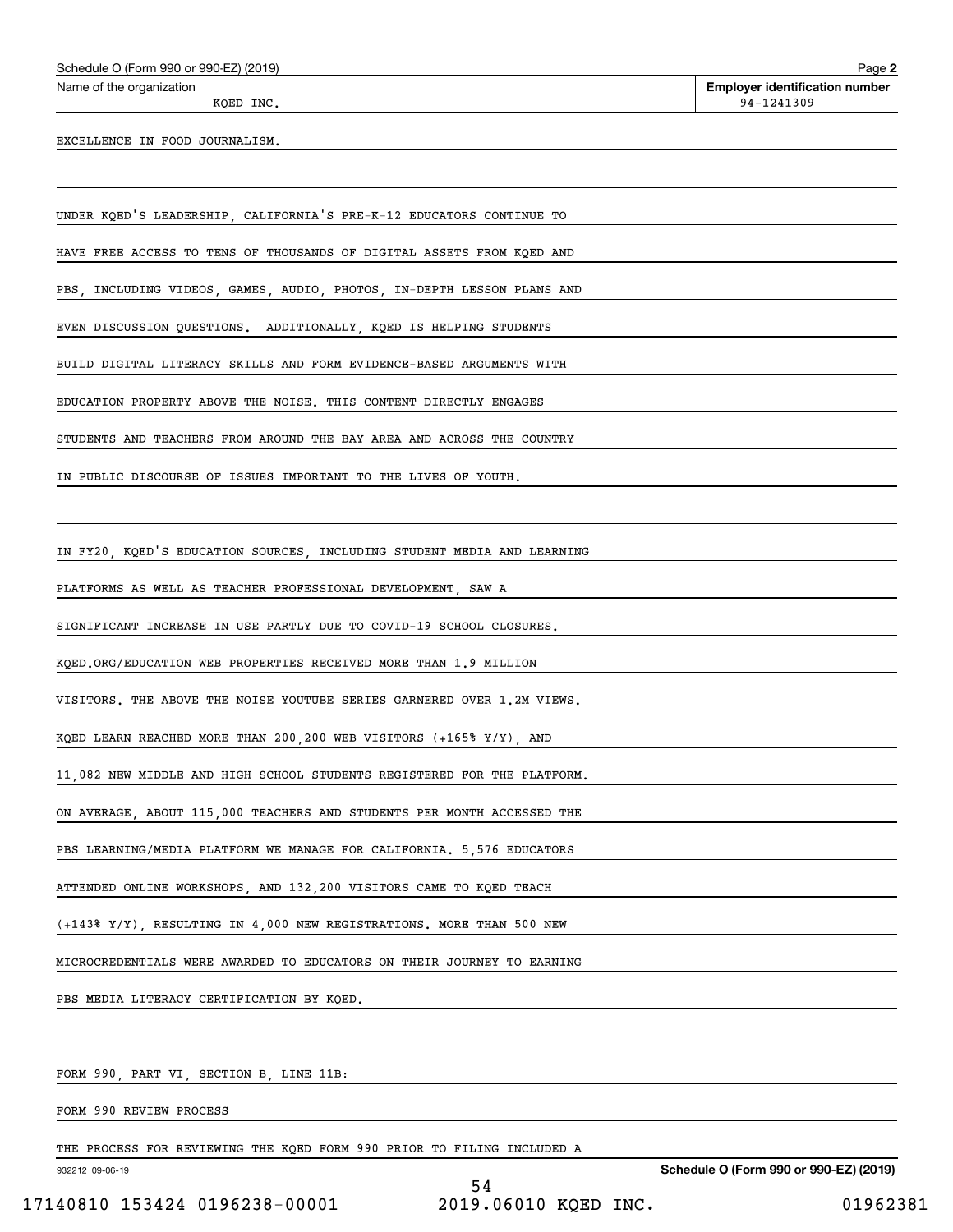| Schedule O (Form 990 or 990-EZ) (2019)                                      | Page 2                                              |
|-----------------------------------------------------------------------------|-----------------------------------------------------|
| Name of the organization<br>KQED INC.                                       | <b>Employer identification number</b><br>94-1241309 |
| VIRTUAL MEETING AND PRESENTATION BY THE ORGANIZATION'S CPA FIRM TO THE      |                                                     |
| AUDIT COMMITTEE, A REVIEW BY THE CONTROLLER, CFO, AND THE AUDIT COMMITTEE   |                                                     |
| OF THE BOARD. AFTER THE AUDIT COMMITTEE APPROVES THE FORM 990, THE FORM 990 |                                                     |
| IS PROVIDED TO ALL VOTING MEMBERS OF THE BOARD PRIOR TO FILING.             |                                                     |
|                                                                             |                                                     |
| FORM 990, PART VI, SECTION B, LINE 12C:                                     |                                                     |
| MONITORING AND ENFORCEMENT OF CONFLICT-OF-INTEREST POLICY                   |                                                     |
| IN ACCORDANCE WITH THE ORGANIZATION'S CONFLICT OF INTEREST POLICY, ALL      |                                                     |
| DIRECTORS, OFFICERS, AND KEY EMPLOYEES FILL OUT AND SIGN A CONFLICT OF      |                                                     |
| INTEREST DISCLOSURE FORM, WHICH IS REVIEWED AND MAINTAINED IN THE GENERAL   |                                                     |
| COUNSEL'S OFFICE. KEY EMPLOYEES AND OFFICERS FILL OUT THE CONFLICT OF       |                                                     |
| INTEREST DISCLOSURE FORM ANNUALLY. BOARD OF DIRECTORS FILL OUT THE CONFLICT |                                                     |
| OF INTEREST DISCLOSURE FORM WHEN THEIR INITIAL TERM COMMENCES, AND THEN ARE |                                                     |
| ASKED ANNUALLY TO REPORT ANY CHANGES THAT WOULD GIVE RISE TO A CONFLICT OF  |                                                     |
| INTEREST. IF A CONFLICT OF INTEREST WERE TO ARISE, THE KEY EMPLOYEE,        |                                                     |
| OFFICER OR BOARD MEMBER WITH THE CONFLICT WOULD BE RECUSED FROM THE         |                                                     |
| DECISION MAKING PROCESS.                                                    |                                                     |
|                                                                             |                                                     |
| FORM 990, PART VI, SECTION B, LINE 15:                                      |                                                     |
| PROCESS FOR DETERMINING COMPENSATION OF OFFICERS AND KEY EMPLOYEES          |                                                     |
| THE EXECUTIVE COMMITTEE OF THE BOARD IS RESPONSIBLE FOR REVIEWING THE       |                                                     |
| COMPENSATION OF THE PRESIDENT/CEO, AND IT MAKES RECOMMENDATIONS TO THE      |                                                     |
| BOARD OF DIRECTORS, WHO APPROVED ANY SUCH COMPENSATION. THE PRESIDENT/CEO   |                                                     |
| IS RECUSED FROM ANY DISCUSSION AND VOTE. THE PROCESS FOLLOWED BY THE BOARD  |                                                     |
| TO DEVELOP AND APPROVE THE COMPENSATION PACKAGE FOR THE PRESIDENT/CEO       |                                                     |
| INCLUDED THE REVIEW OF DATA ON COMPARABLE COMPENSATION PACKAGES AND         |                                                     |
| RECOMMENDATIONS, PREPARED BY AN OUTSIDE CONSULTANT. BASED ON THE DATA AND   |                                                     |
| RECOMMENDATIONS FROM THE CONSULTANT AS WELL AS AN EVALUATION OF THE         |                                                     |
| 932212 09-06-19                                                             | Schedule O (Form 990 or 990-EZ) (2019)              |

55<br>2019.06010 KQED INC.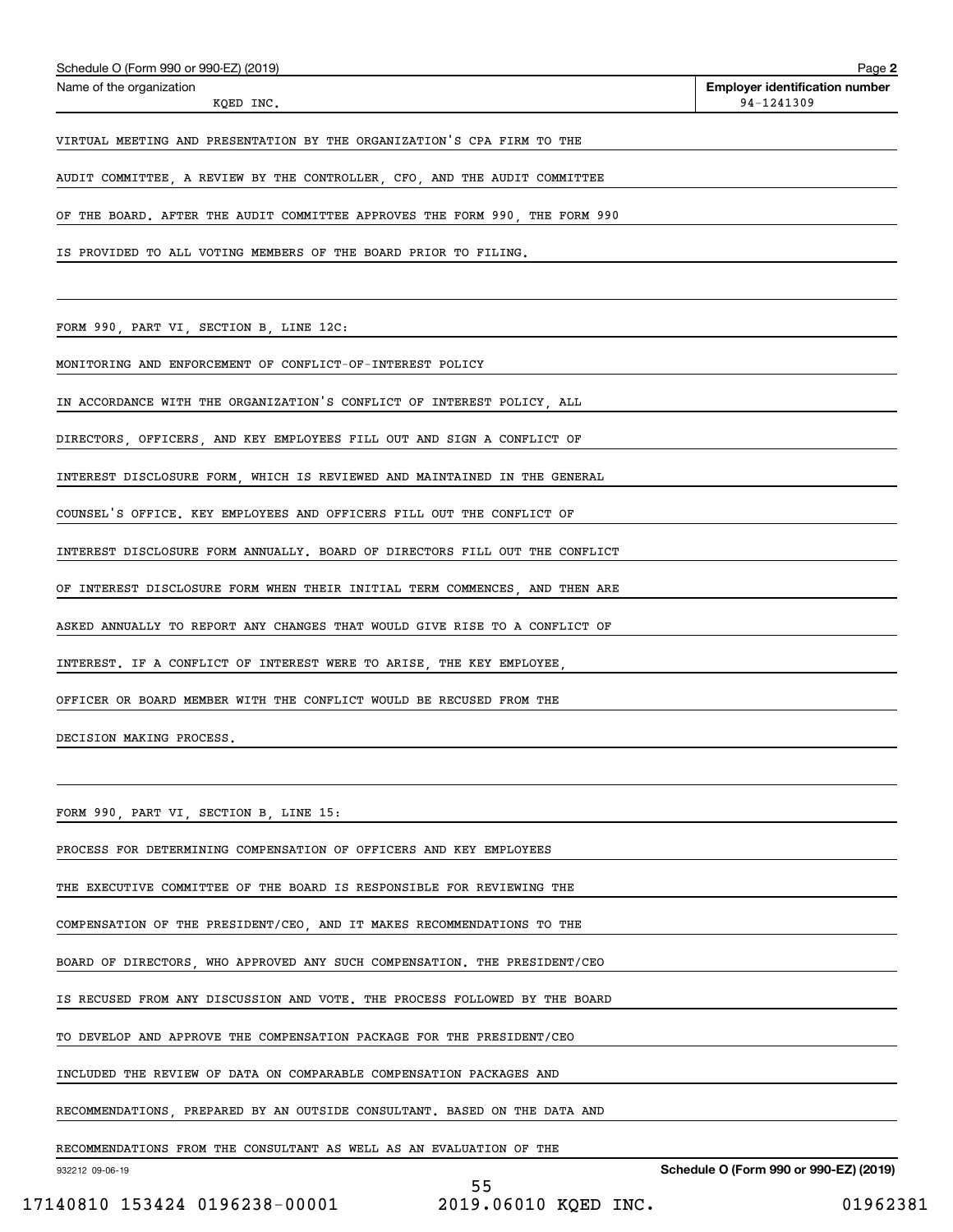| Schedule O (Form 990 or 990-EZ) (2019)                                                             | Page 2                                              |
|----------------------------------------------------------------------------------------------------|-----------------------------------------------------|
| Name of the organization<br>KQED INC.                                                              | <b>Employer identification number</b><br>94-1241309 |
| PRESIDENT/CEO'S PERFORMANCE AGAINST PREVIOUSLY SET GOALS, THE EXECUTIVE                            |                                                     |
| COMMITTEE DELIBERATED AND AGREED UPON RECOMMENDATIONS TO THE BOARD. THE                            |                                                     |
| FULL BOARD DELIBERATED ABOUT THE COMPENSATION PACKAGE BASED ON THE                                 |                                                     |
| RECOMMENDATIONS FROM THE EXECUTIVE COMMITTEE AND APPROVED THE SALARY FOR                           |                                                     |
| THE PRESIDENT/CEO.                                                                                 |                                                     |
| IN DETERMINING SALARIES FOR OTHER OFFICERS AND KEY EMPLOYEES, KQED'S                               |                                                     |
| PRESIDENT/CEO AND ITS CHIEF ADMINISTRATIVE OFFICER, ANALYZE DATA FROM                              |                                                     |
| RELEVANT COMPENSATION SURVEYS, INCLUDING THE EXECUTIVE COMPENSATION SURVEY                         |                                                     |
| SPONSORED BY WETA, AND THE EXECUTIVE COMPENSATION FOR PBS STATION SURVEY.                          |                                                     |
| IN ADDITION, THEY HAVE DISCUSSIONS WITH CONTEMPORARIES AT SIMILARLY                                |                                                     |
| SITUATED PUBLIC BROADCASTING STATIONS CONCERNING COMPENSATION FOR KEY                              |                                                     |
| EMPLOYEES IN COMPARABLE POSITIONS. FINALLY, THEY CONSIDER THE HISTORICAL                           |                                                     |
| AND CURRENT COMPENSATION PAID BY KQED FOR COMPARABLE POSITIONS. AS WELL AS                         |                                                     |
| THE SKILLS AND EXPERIENCE OF THE INDIVIDUAL EMPLOYEE.                                              |                                                     |
| FORM 990, PART VI, LINE 17, LIST OF STATES RECEIVING COPY OF FORM 990:                             |                                                     |
| AL, AK, AR, CA, CO, CT, DC, FL, GA, HI, IL, KS, KY, MA, MD, ME, MI, MN, MS, ND, NV, NH, NJ, NM, NY |                                                     |
| OH, OK, OR, PA, RI, SC, TN, UT, VA, WA, WI, WV                                                     |                                                     |

FORM 990, PART VI, SECTION C, LINE 19:

DOCUMENTS MADE AVAILABLE TO THE PUBLIC:

THE ORGANIZATION'S GOVERNING DOCUMENTS, CONFLICT OF INTEREST POLICY, AND

FINANCIAL STATEMENTS ARE AVAILABLE TO THE PUBLIC UPON REQUEST FOR THE SAME

PERIOD OF TIME SET FORTH IN 26 U.S. CODE 6104(D). CONDENSED FINANCIAL

INFORMATION IS ALSO MADE AVAILABLE TO THE PUBLIC VIA THE ANNUAL KQED REPORT

TO THE COMMUNITY, WHICH IS POSTED ON THE ORGANIZATION'S WEBSITE IN ADDITION

TO ITS FORM 990 AND AUDITED FINANCIAL STATEMENTS.

932212 09-06-19

**Schedule O (Form 990 or 990-EZ) (2019)**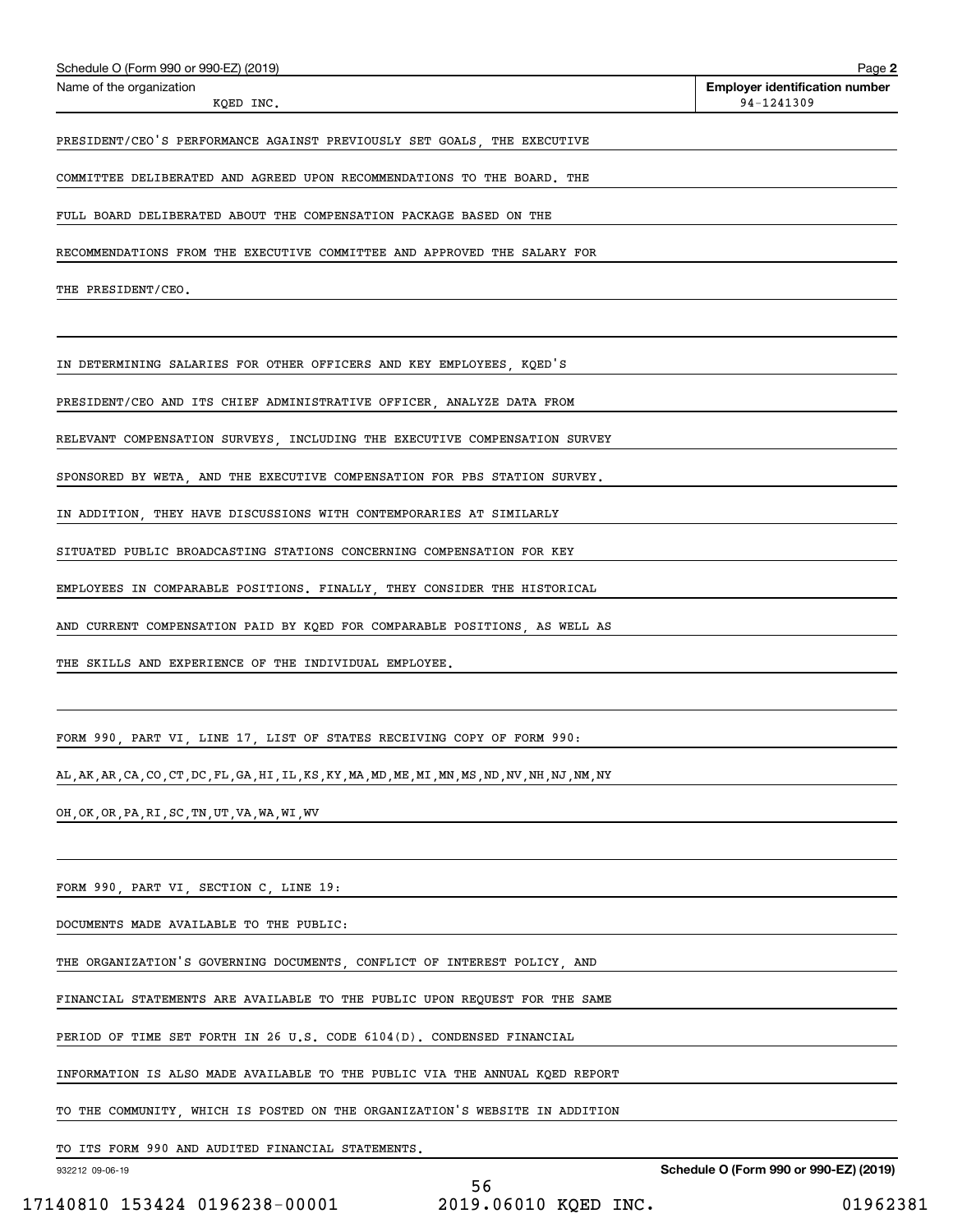| Schedule O (Form 990 or 990-EZ) (2019) |
|----------------------------------------|
|----------------------------------------|

**2**Echedule O (Form 990 or 990-EZ) (2019)<br>Name of the organization **number** Name of the organization **page Name of the organization number** KQED INC.  $94-1241309$ 

FORM 990, PART VIII, LINE 1E:

CONTRIBUTIONS RECEIVED AS GOVT. GRANTS

CORPORATION FOR PUBLIC BROADCASTING IS A PRIVATE, NOT-FOR-PROFIT

CORPORATION. IT RECEIVES APPROPRIATIONS FROM CONGRESS, WHICH IT

DISTRIBUTES TO SUPPORT A NATIONAL POLICY FOR GROWTH AND DEVELOPMENT OF

RADIO AND TELEVISION BROADCASTING.

COVID-19 DISCLOSURE

ON JANUARY 30, 2020, THE WORLD HEALTH ORGANIZATION ("WHO") ANNOUNCED A

GLOBAL HEALTH EMERGENCY BECAUSE OF A NEW STRAIN OF CORONAVIRUS (THE

"COVID-19 OUTBREAK") AND THE RISKS TO THE INTERNATIONAL COMMUNITY AS

THE VIRUS SPREAD GLOBALLY BEYOND ITS POINT OF ORIGIN. IN MARCH 2020,

THE WHO CLASSIFIED THE COVID-19 OUTBREAK AS A PANDEMIC. THE CORPORATION

SAW A REDUCTION IN UNDERWRITING REVENUE, DUE TO A DECLINE IN DEMAND FOR

ON-AIR SPONSORSHIPS. TO ADDRESS THIS DECLINE, MANAGEMENT IDENTIFIED

COST SAVING MEASURES ACROSS THE CORPORATION. REVENUE WITHIN ALL OTHER

MAJOR CATEGORIES REMAINED STABLE THROUGH FISCAL YEAR-END. THE FULL

IMPACT OF THE COVID-19 OUTBREAK TO THE CORPORATION IS UNCERTAIN AND

WILL DEPEND ON THE DURATION AND DEPTH OF THE PANDEMIC. MANAGEMENT IS

ACTIVELY MONITORING THE IMPACT ON ITS FINANCIAL CONDITION, LIQUIDITY,

OPERATIONS, AND WORKFORCE.

932212 09-06-19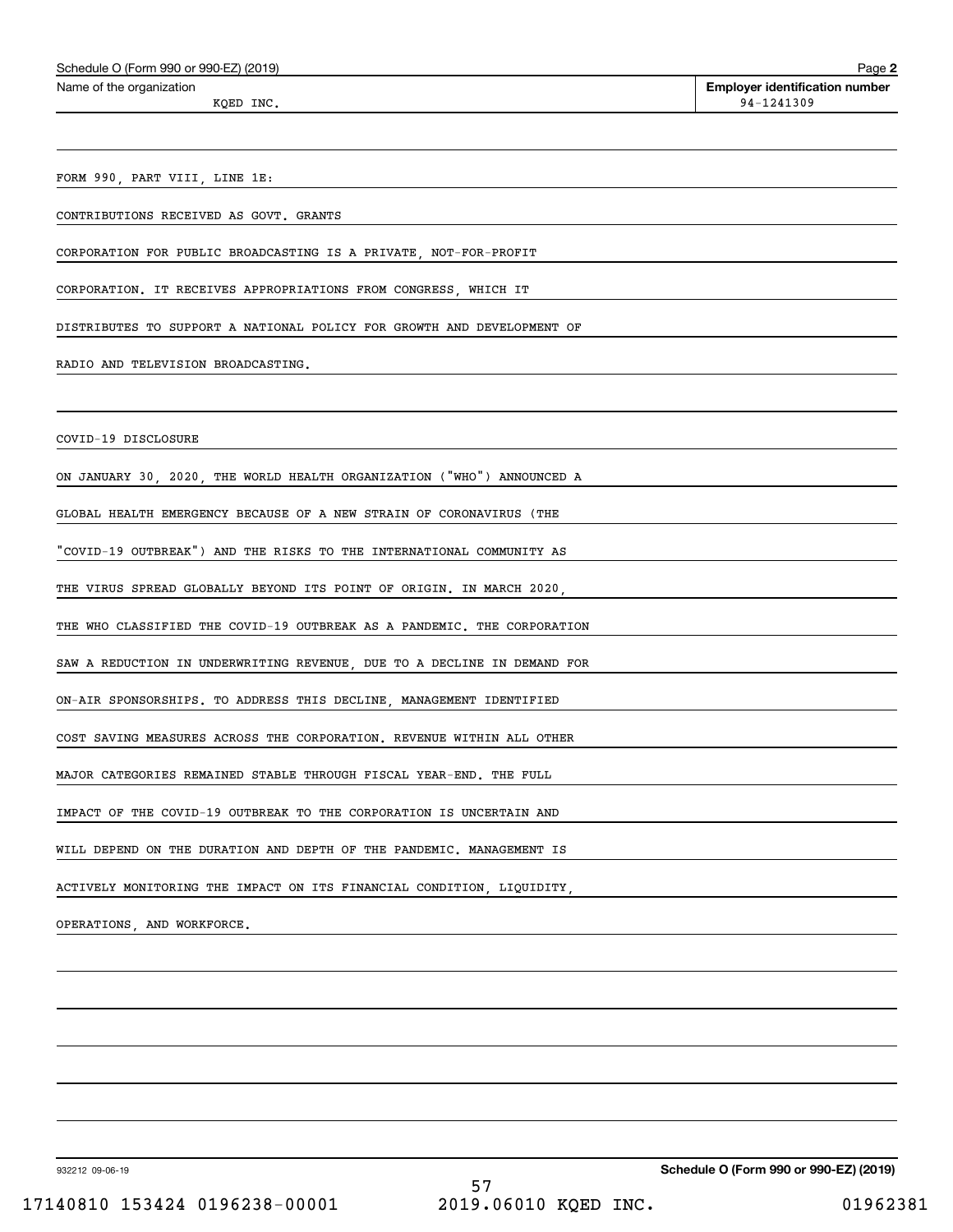|  | Department of the Treasury |  |
|--|----------------------------|--|
|  | Internal Revenue Service   |  |

**SCHEDULE R (Form 990)**

# **Related Organizations and Unrelated Partnerships**

**Complete if the organization answered "Yes" on Form 990, Part IV, line 33, 34, 35b, 36, or 37.** |

**Attach to Form 990.**  |

**| Go to www.irs.gov/Form990 for instructions and the latest information. Inspection**

OMB No. 1545-0047

**Open to Public 2019**

Name of the organization

KQED INC.  $94-1241309$ 

**Employer identification number**

**Part I Identification of Disregarded Entities.**  Complete if the organization answered "Yes" on Form 990, Part IV, line 33.

| (a)<br>Name, address, and EIN (if applicable)<br>of disregarded entity | (b)<br>Primary activity | (c)<br>Legal domicile (state or<br>foreign country) | (d)<br>Total income | (e)<br>End-of-year assets | (f)<br>Direct controlling<br>entity |
|------------------------------------------------------------------------|-------------------------|-----------------------------------------------------|---------------------|---------------------------|-------------------------------------|
|                                                                        |                         |                                                     |                     |                           |                                     |
|                                                                        |                         |                                                     |                     |                           |                                     |
|                                                                        |                         |                                                     |                     |                           |                                     |
|                                                                        |                         |                                                     |                     |                           |                                     |

**Identification of Related Tax-Exempt Organizations.** Complete if the organization answered "Yes" on Form 990, Part IV, line 34, because it had one or more related tax-exempt **Part II** organizations during the tax year.

| (a)<br>Name, address, and EIN<br>of related organization | (b)<br>Primary activity | (c)<br>Legal domicile (state or<br>foreign country) | (d)<br><b>Exempt Code</b><br>section | (e)<br>Public charity<br>status (if section | (f)<br>Direct controlling<br>entity |     | $(g)$<br>Section 512(b)(13)<br>controlled<br>entity? |
|----------------------------------------------------------|-------------------------|-----------------------------------------------------|--------------------------------------|---------------------------------------------|-------------------------------------|-----|------------------------------------------------------|
|                                                          |                         |                                                     |                                      | 501(c)(3)                                   |                                     | Yes | No                                                   |
|                                                          |                         |                                                     |                                      |                                             |                                     |     |                                                      |
|                                                          |                         |                                                     |                                      |                                             |                                     |     |                                                      |
|                                                          |                         |                                                     |                                      |                                             |                                     |     |                                                      |
|                                                          |                         |                                                     |                                      |                                             |                                     |     |                                                      |

**For Paperwork Reduction Act Notice, see the Instructions for Form 990. Schedule R (Form 990) 2019**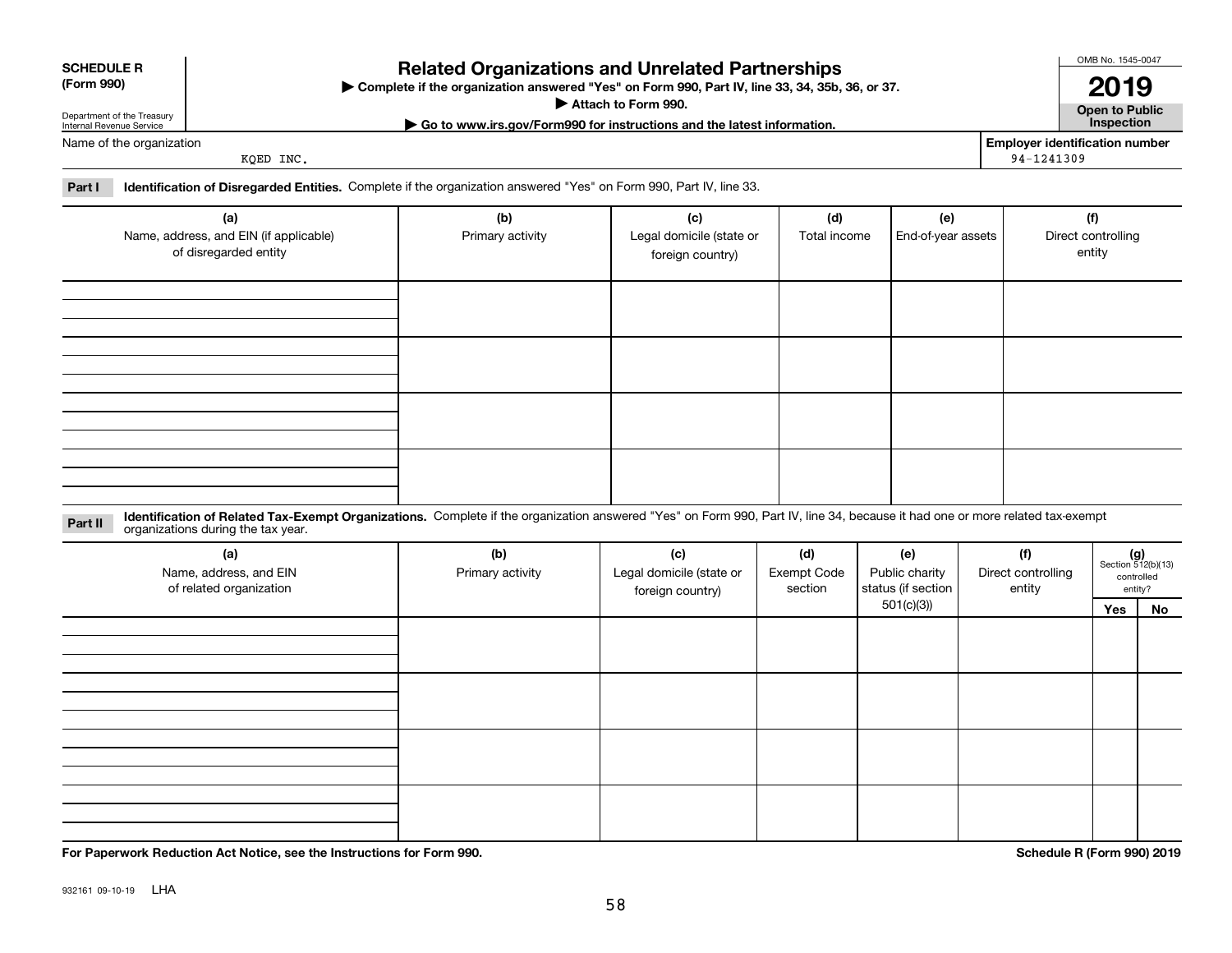#### **Identification of Related Organizations Taxable as a Partnership.** Complete if the organization answered "Yes" on Form 990, Part IV, line 34, because it had one or more related **Part III** organizations treated as a partnership during the tax year.

| (a)                                               | (b)                  | (c)               | (d)                          | (e)                                                                 | (f)                      | (g)                     |     | (h)              | (i)                                                       | (j) | (k)                                                     |
|---------------------------------------------------|----------------------|-------------------|------------------------------|---------------------------------------------------------------------|--------------------------|-------------------------|-----|------------------|-----------------------------------------------------------|-----|---------------------------------------------------------|
| Name, address, and EIN<br>of related organization | Primary activity     | Legal<br>domicile | Direct controlling<br>entity | Predominant income                                                  | Share of total<br>income | Share of<br>end-of-year |     | Disproportionate | Code V-UBI                                                |     | General or Percentage<br>managing ownership<br>partner? |
|                                                   | (state or<br>foreign |                   |                              |                                                                     | assets                   | allocations?            |     |                  |                                                           |     |                                                         |
|                                                   |                      | country)          |                              | related, unrelated,<br>excluded from tax under<br>sections 512-514) |                          |                         | Yes | No               | amount in box<br>20 of Schedule<br>K-1 (Form 1065) Yes No |     |                                                         |
|                                                   |                      |                   |                              |                                                                     |                          |                         |     |                  |                                                           |     |                                                         |
|                                                   |                      |                   |                              |                                                                     |                          |                         |     |                  |                                                           |     |                                                         |
|                                                   |                      |                   |                              |                                                                     |                          |                         |     |                  |                                                           |     |                                                         |
|                                                   |                      |                   |                              |                                                                     |                          |                         |     |                  |                                                           |     |                                                         |
|                                                   |                      |                   |                              |                                                                     |                          |                         |     |                  |                                                           |     |                                                         |
|                                                   |                      |                   |                              |                                                                     |                          |                         |     |                  |                                                           |     |                                                         |
|                                                   |                      |                   |                              |                                                                     |                          |                         |     |                  |                                                           |     |                                                         |
|                                                   |                      |                   |                              |                                                                     |                          |                         |     |                  |                                                           |     |                                                         |
|                                                   |                      |                   |                              |                                                                     |                          |                         |     |                  |                                                           |     |                                                         |
|                                                   |                      |                   |                              |                                                                     |                          |                         |     |                  |                                                           |     |                                                         |
|                                                   |                      |                   |                              |                                                                     |                          |                         |     |                  |                                                           |     |                                                         |
|                                                   |                      |                   |                              |                                                                     |                          |                         |     |                  |                                                           |     |                                                         |
|                                                   |                      |                   |                              |                                                                     |                          |                         |     |                  |                                                           |     |                                                         |
|                                                   |                      |                   |                              |                                                                     |                          |                         |     |                  |                                                           |     |                                                         |
|                                                   |                      |                   |                              |                                                                     |                          |                         |     |                  |                                                           |     |                                                         |
|                                                   |                      |                   |                              |                                                                     |                          |                         |     |                  |                                                           |     |                                                         |
|                                                   |                      |                   |                              |                                                                     |                          |                         |     |                  |                                                           |     |                                                         |

**Identification of Related Organizations Taxable as a Corporation or Trust.** Complete if the organization answered "Yes" on Form 990, Part IV, line 34, because it had one or more related **Part IV** organizations treated as a corporation or trust during the tax year.

| (a)<br>Name, address, and EIN<br>of related organization | (b)<br>Primary activity | (c)<br>Legal domicile<br>state or<br>foreign | (d)<br>Direct controlling<br>entity | (e)<br>Type of entity<br>(C corp, S corp,<br>or trust) | (f)<br>Share of total<br>income | (g)<br>Share of<br>end-of-year<br>assets | (h)<br>Percentage<br>ownership | (i)<br>Section | 512(b)(13)<br>controlled<br>entity? |
|----------------------------------------------------------|-------------------------|----------------------------------------------|-------------------------------------|--------------------------------------------------------|---------------------------------|------------------------------------------|--------------------------------|----------------|-------------------------------------|
|                                                          |                         | country)                                     |                                     |                                                        |                                 |                                          |                                |                | Yes   No                            |
| CHARITABLE REMAINDER ANNUITY TRUST (1)                   | INVESTMENT              | CA                                           | N/A                                 | TRUST                                                  |                                 |                                          |                                |                | x                                   |
|                                                          |                         |                                              |                                     |                                                        |                                 |                                          |                                |                |                                     |
| CHARITABLE REMAINDER UNITRUST (11)                       | INVESTMENT              | CA                                           | N/A                                 | <b>TRUST</b>                                           |                                 |                                          |                                |                | x                                   |
|                                                          |                         |                                              |                                     |                                                        |                                 |                                          |                                |                |                                     |
|                                                          |                         |                                              |                                     |                                                        |                                 |                                          |                                |                |                                     |
|                                                          |                         |                                              |                                     |                                                        |                                 |                                          |                                |                |                                     |
|                                                          |                         |                                              |                                     |                                                        |                                 |                                          |                                |                |                                     |
|                                                          |                         |                                              |                                     |                                                        |                                 |                                          |                                |                |                                     |
|                                                          |                         |                                              |                                     |                                                        |                                 |                                          |                                |                |                                     |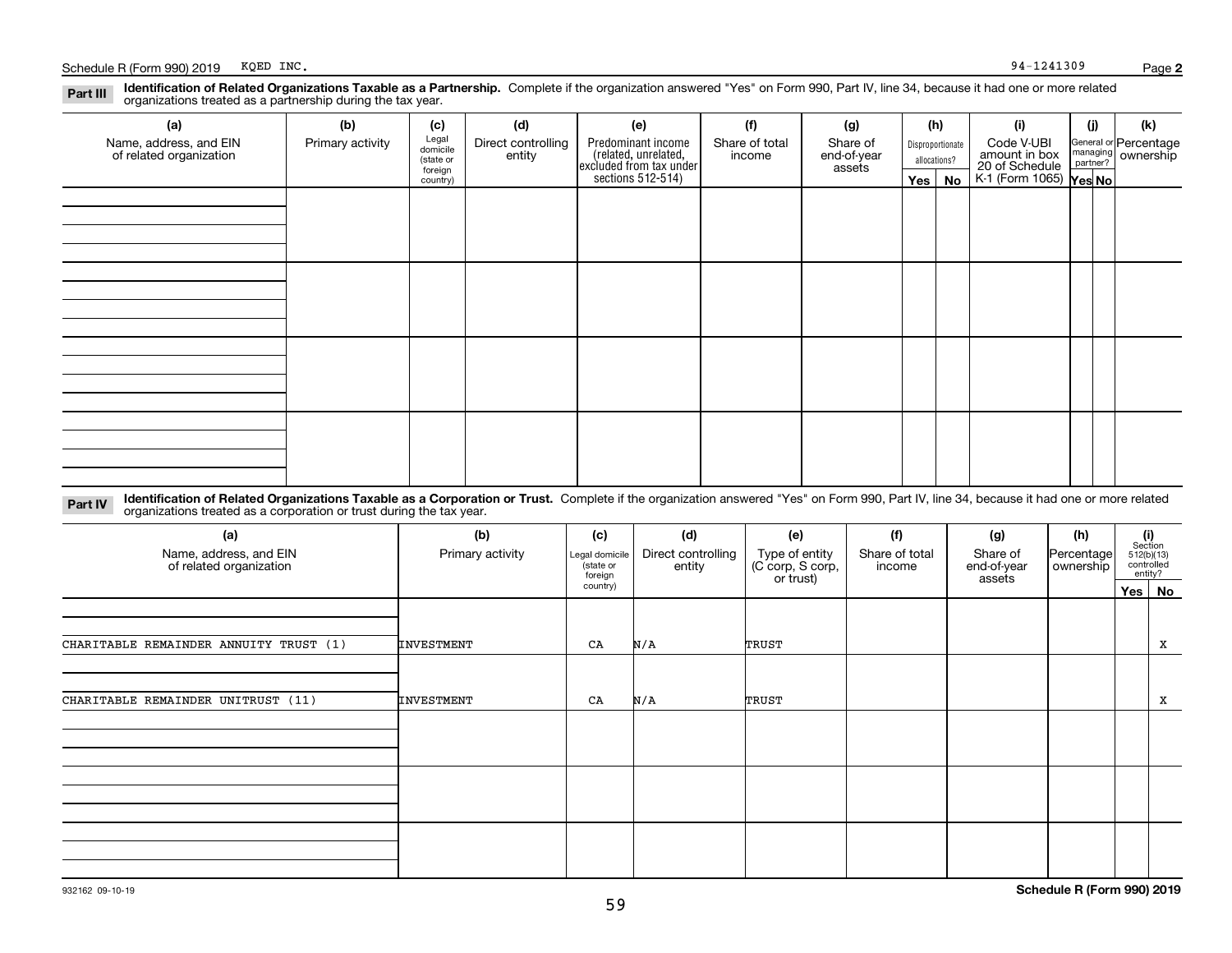$\overline{\phantom{a}}$ 

**Part V** T**ransactions With Related Organizations.** Complete if the organization answered "Yes" on Form 990, Part IV, line 34, 35b, or 36.

| Note: Complete line 1 if any entity is listed in Parts II, III, or IV of this schedule.                                                                                                                                        |                | Yes   No |             |
|--------------------------------------------------------------------------------------------------------------------------------------------------------------------------------------------------------------------------------|----------------|----------|-------------|
| 1 During the tax year, did the organization engage in any of the following transactions with one or more related organizations listed in Parts II-IV?                                                                          |                |          |             |
|                                                                                                                                                                                                                                | 1a             |          | x           |
| b Gift, grant, or capital contribution to related organization(s) manufactured content and contribution to related organization(s)                                                                                             | 1 <sub>b</sub> |          | X           |
| c Gift, grant, or capital contribution from related organization(s) manufaction content to content and contribution from related organization(s) manufaction content and contribution from related organization(s) manufaction | 1c             |          | X           |
|                                                                                                                                                                                                                                | 1 <sub>d</sub> |          | x           |
|                                                                                                                                                                                                                                | 1e             |          | X           |
|                                                                                                                                                                                                                                |                |          |             |
| f Dividends from related organization(s) manufactured contains and contained and contained contained and contained and contained and contained and contained and contained and contained and contained and contained and conta | 1f             |          | X           |
| g Sale of assets to related organization(s) www.assettion.com/www.assettion.com/www.assettion.com/www.assettion.com/www.assettion.com/www.assettion.com/www.assettion.com/www.assettion.com/www.assettion.com/www.assettion.co | 1 <sub>q</sub> |          | x           |
| h Purchase of assets from related organization(s) www.andron.com/www.andron.com/www.andron.com/www.andron.com/www.andron.com/www.andron.com/www.andron.com/www.andron.com/www.andron.com/www.andron.com/www.andron.com/www.and | 1 <sub>h</sub> |          | X           |
|                                                                                                                                                                                                                                | -1i            |          | X           |
|                                                                                                                                                                                                                                | 1j             |          | x           |
|                                                                                                                                                                                                                                |                |          |             |
|                                                                                                                                                                                                                                | 1k             |          | х           |
|                                                                                                                                                                                                                                | 11             |          | X           |
|                                                                                                                                                                                                                                | 1 <sub>m</sub> |          | $\mathbf x$ |
|                                                                                                                                                                                                                                | 1n             |          | X           |
| <b>o</b> Sharing of paid employees with related organization(s)                                                                                                                                                                | 1o             |          | X           |
|                                                                                                                                                                                                                                |                |          |             |
| p Reimbursement paid to related organization(s) for expenses [11111] [12] manufacture manufacture manufacture manufacture manufacture manufacture manufacture manufacture manufacture manufacture manufacture manufacture manu | 1p             |          | x           |
|                                                                                                                                                                                                                                | 1q             |          | X           |
|                                                                                                                                                                                                                                |                |          |             |
| r Other transfer of cash or property to related organization(s)                                                                                                                                                                | 1r             |          | X           |
|                                                                                                                                                                                                                                | 1s             |          | x           |
| 2 If the answer to any of the above is "Yes," see the instructions for information on who must complete this line, including covered relationships and transaction thresholds.                                                 |                |          |             |

| (a)<br>Name of related organization | (b)<br>Transaction<br>type (a-s) | (c)<br>Amount involved | (d)<br>Method of determining amount involved |
|-------------------------------------|----------------------------------|------------------------|----------------------------------------------|
| (1)                                 |                                  |                        |                                              |
| (2)                                 |                                  |                        |                                              |
| (3)                                 |                                  |                        |                                              |
| (4)                                 |                                  |                        |                                              |
| (5)                                 |                                  |                        |                                              |
| (6)                                 |                                  |                        |                                              |